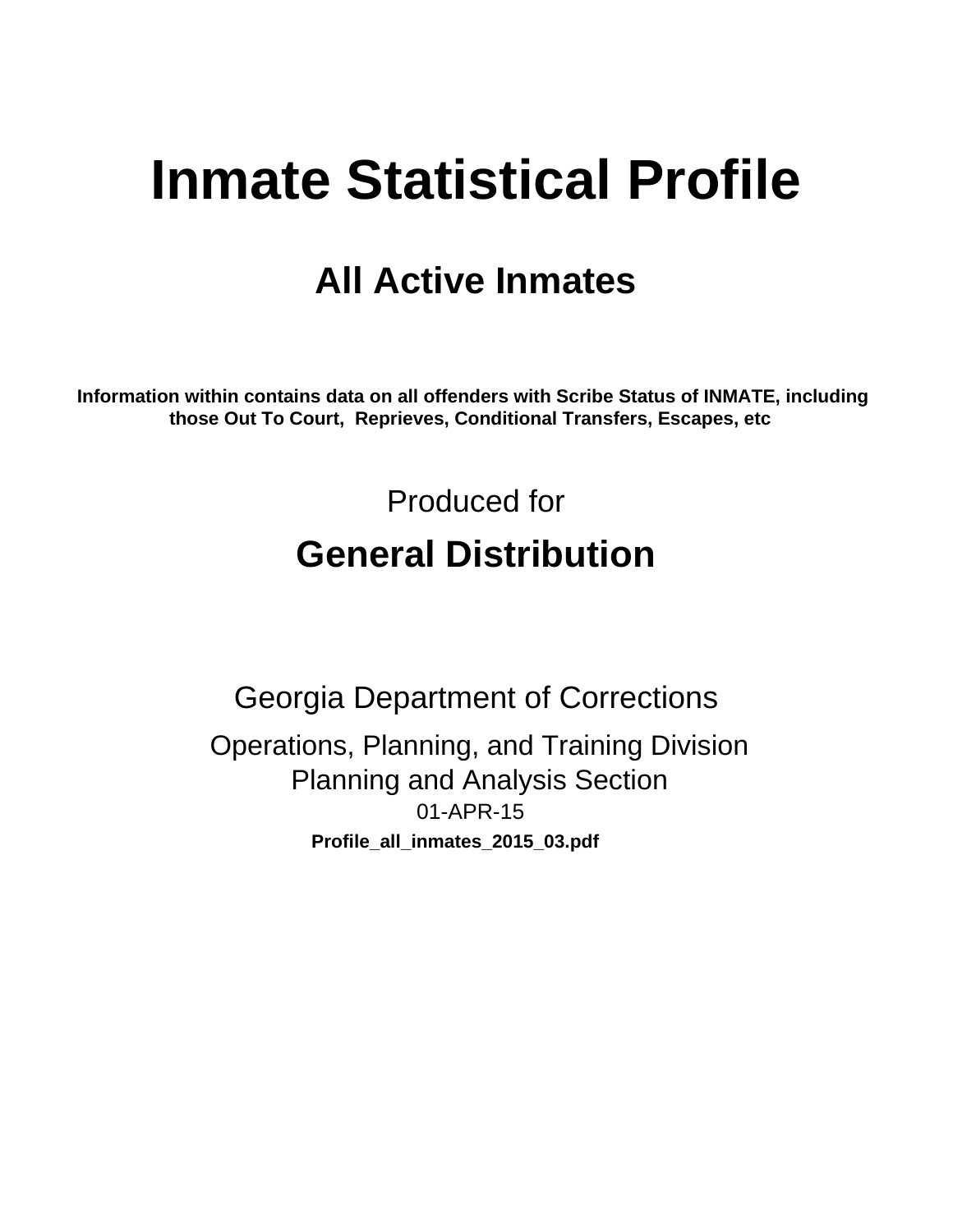#### **Inmate Statistical Profile 01-APR-15** Contents

**All Active Inmates** 

Produced for General Distribution

## **Table of Contents**

| <b>Demographic information</b>                                       |
|----------------------------------------------------------------------|
| 4 Current age, broken out in ten year age groups                     |
| 5 Race group                                                         |
| 6 Marital status, self-reported at entry to prison                   |
| 7 Number of children, self-reported at entry to prison               |
| 8 Religious affiliation, self-reported at entry to prison            |
| 9 Home county - self-reported at entry to prison                     |
| 14 Employment status before prison, self-reported at entry to prison |
| 15 Age at admission                                                  |
| 17 Height, measured at entry to prison                               |
| 18 Weight, measured at entry to prison                               |
| 19 Military service                                                  |
| <b>Correctional information</b>                                      |
| 20 Type of admission to prison                                       |
| 21 Current / last institution type                                   |
| 22 Institution type - transitional centers                           |
| 23 Institution type - county prisons                                 |
| 25 Institution type - state prisons                                  |
| 27 Institution type - private prisons                                |
| 28 Institution type - inmate boot camp                               |
| 29 Number of disciplinary reports                                    |
| 30 Number of transfers                                               |
| 31 Number of escapes                                                 |
| 32 Split sentence - Probation to follow                              |
| 33 Probable future release type of still active inmates              |
| 34 Time served in current (or last) institution                      |
| Educational, psychological and physical information                  |
| 35 Highest grade level attained                                      |
| 36 Culture fair IQ scores                                            |
| 37 Wide Range Achievement Test (WRAT) reading score                  |
| 38 Wide Range Achievement Test (WRAT) math score                     |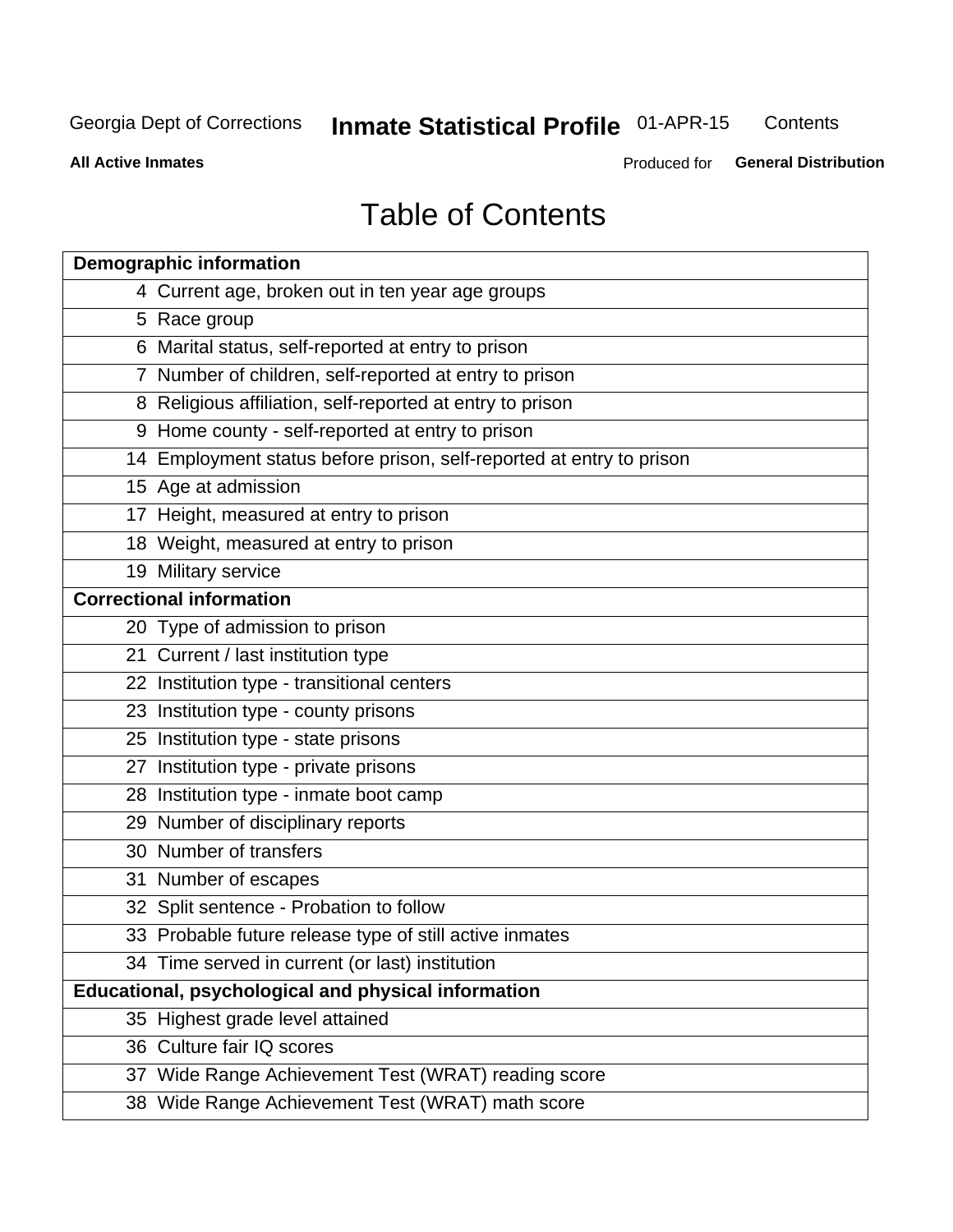## **Inmate Statistical Profile 01-APR-15**

Contents

**All Active Inmates** 

Produced for General Distribution

## **Table of Contents**

| Educational, psychological and physical information              |
|------------------------------------------------------------------|
| 39 Wide Range Achievement Test (WRAT) spelling score             |
| 40 Current / last mental health treatment level                  |
| 41 PULHESDWIT medical scale - 'P' overall condition ('P'hysical) |
| 42 PULHESDWIT medical scale - 'U' upper body                     |
| 43 PULHESDWIT medical scale - 'L' lower body                     |
| 44 PULHESDWIT medical scale - 'H' hearing                        |
| 45 PULHESDWIT medical scale - 'E' vision                         |
| 46 PULHESDWIT medical scale -'S' psychiatric                     |
| 47 PULHESDWIT medical scale - 'D' dental                         |
| 48 PULHESDWIT medical scale - 'W' work ability                   |
| 49 PULHESDWIT medical scale - 'I' impairment                     |
| 50 PULHESDWIT medical scale - 'T' transportability               |
| <b>Crimes and criminal history information</b>                   |
| 51 Number of prior Georgia incarcerations                        |
| 52 Prison sentence in years                                      |
| 53 Primary offense, broken out into felonies vs misdemeanors     |
| 54 Primary offense, broken out into six broad crime categories   |
| 55 Primary offense, detailed offense code                        |
| 63 County of conviction of primary offense                       |
| 68 Circuit of conviction of primary offense                      |
| 70 Years served (jail + prison) in this incarceration            |
| <b>Medical information</b>                                       |
| 71 Results of most recent HIV test                               |
| 72 Results of most recent tuberculosis test                      |
| 73 Results of most recent syphilis test                          |
| 74 Results of most recent Hepatitis-C test                       |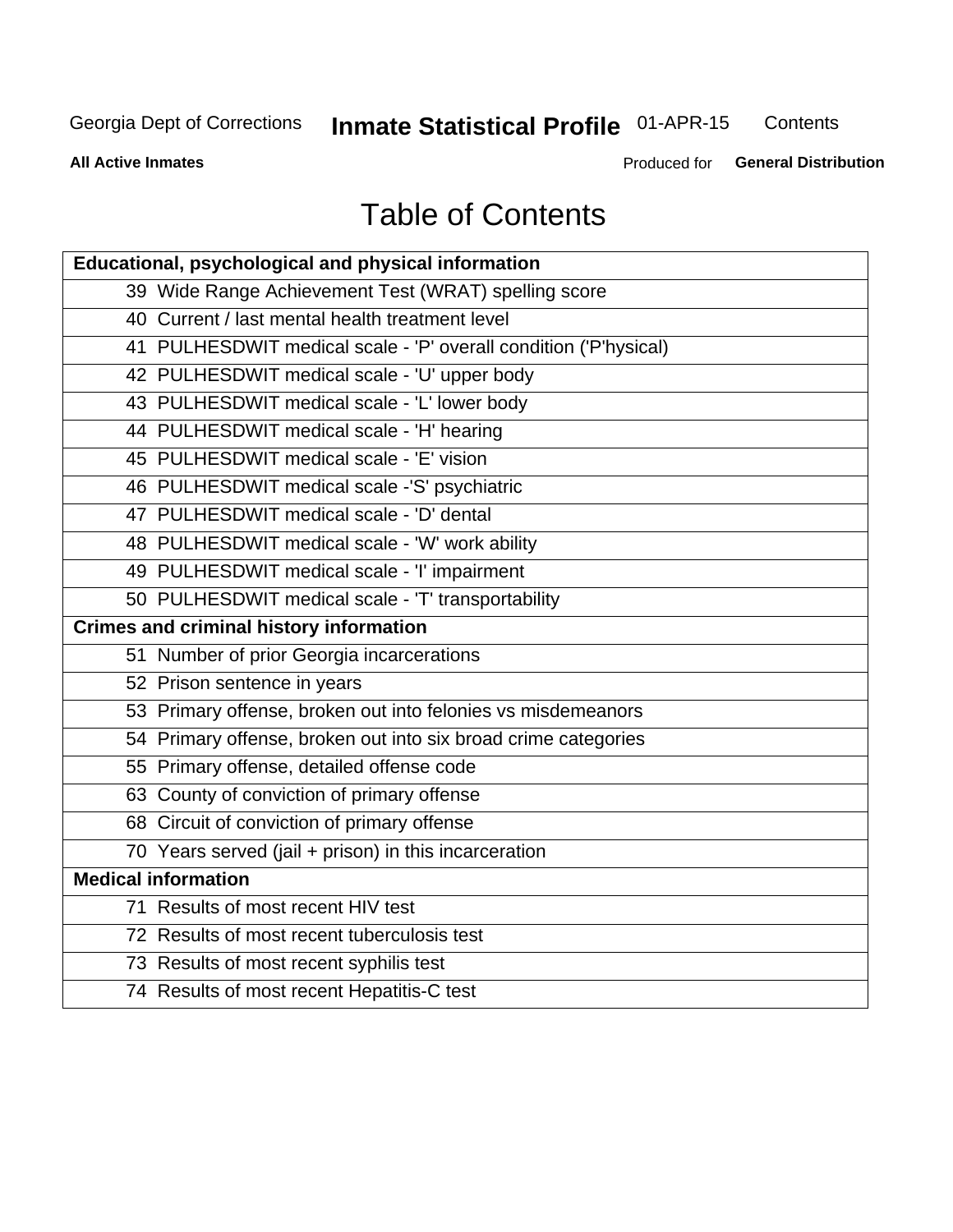### **All Active Inmates**

### Produced for General Distribution

### Current age, broken out in ten-year age groups

COL % - percent each COUNT is of its particular column

|                          | <b>Male</b>  |        |        | <b>Female</b> |        |          | <b>Total</b> |        |
|--------------------------|--------------|--------|--------|---------------|--------|----------|--------------|--------|
| <b>Current Age</b>       | <b>Count</b> | Col %  | Row %  | <b>Count</b>  | Col %  | Row %    | <b>Total</b> | Col %  |
| <b>Teens (1-19)</b>      | 741          | 1.49%  | 95.86% | 32            | 0.89%  | 4.14%    | 773          | 1.45%  |
| <b>Twenties (20-29)</b>  | 14,990       | 30.07% | 93.63% | 1,019         | 28.46% | $6.37\%$ | 16,009       | 29.96% |
| <b>Thirties (30-39)</b>  | 14,800       | 29.69% | 92.42% | 1,213         | 33.88% | $7.58\%$ | 16,013       | 29.97% |
| <b>Forties (40-49)</b>   | 10,201       | 20.46% | 92.80% | 791           | 22.09% | 7.20%    | 10,992       | 20.57% |
| <b>Fifties (50-59)</b>   | 6,575        | 13.19% | 93.90% | 427           | 11.93% | 6.10%    | 7,002        | 13.10% |
| <b>Sixties (60-69)</b>   | 1,984        | 3.98%  | 95.94% | 84            | 2.35%  | 4.06%    | 2,068        | 3.87%  |
| Seventy + (70 and above) | 565          | 1.13%  | 97.58% | 14            | 0.39%  | $2.42\%$ | 579          | 1.08%  |
| <b>Total Reported</b>    | 49,856       | 100%   | 93.30% | 3,580         | 100%   | 6.70%    | 53,436       | 100%   |

| <b>Not Repo</b> |        |       | "^^    |
|-----------------|--------|-------|--------|
| orted           | . .    |       | 144    |
| Total           | 49 977 | 3.581 | 53,558 |

| <b>Mean</b><br>(average)       | 37.50    | 36.89 | 37.46    |
|--------------------------------|----------|-------|----------|
| Median (middle)                | つん<br>vu | JJ    | 35       |
| <b>Mode</b><br>(most frequent) | つら<br>∠J |       | つじ<br>ZJ |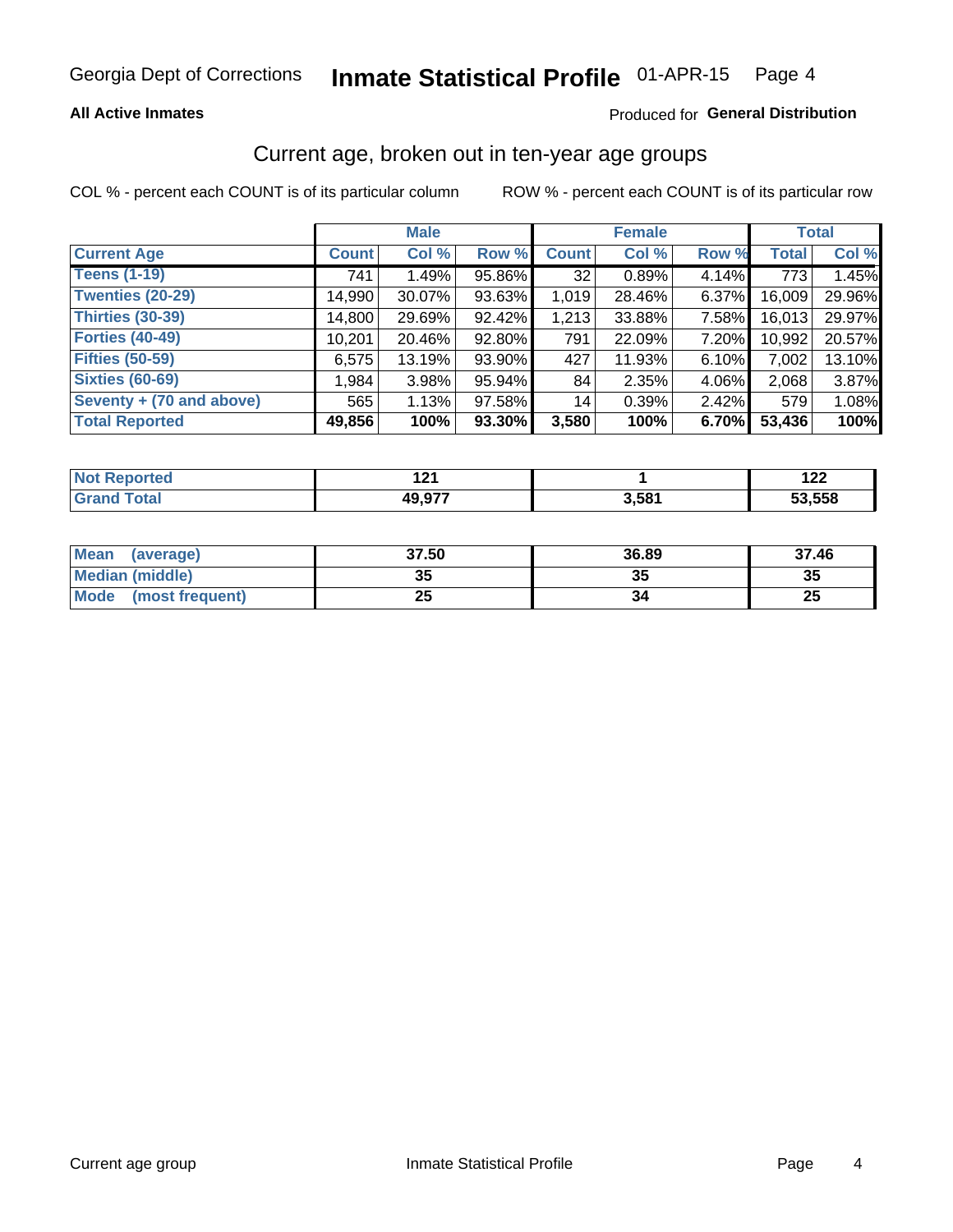#### Inmate Statistical Profile 01-APR-15 Page 5

### **All Active Inmates**

### Produced for General Distribution

### Race group

COL % - percent each COUNT is of its particular column

|                   |                        |              | <b>Male</b> |           |             | <b>Female</b> |        |              | <b>Total</b> |  |
|-------------------|------------------------|--------------|-------------|-----------|-------------|---------------|--------|--------------|--------------|--|
|                   | <b>Race Group</b>      | <b>Count</b> | Col %       |           | Row % Count | Col %         | Row %  | <b>Total</b> | Col %        |  |
|                   | <b>White</b>           | 16,317       | 32.65%      | 89.18%    | 1,980       | 55.29%        | 10.82% | 18,297       | 34.16%       |  |
| $\mathbf{2}$      | <b>Black</b>           | 31,353       | 62.73%      | 95.36%    | 1,524       | 42.56%        | 4.64%  | 32,877       | 61.39%       |  |
| 5.                | <b>Other</b>           | 41           | $.08\%$     | 87.23%    | 6           | $.17\%$       | 12.77% | 47           | .09%         |  |
| 6                 | <b>Asian</b>           | 165          | $.33\%$     | 92.18%    | 14          | .39%          | 7.82%  | 179          | .33%         |  |
| 9                 | <b>Unknown</b>         | 6            | .01%        | 100.00%   |             |               |        | 6            | .01%         |  |
| 10                | <b>Hispanic</b>        | 2,065        | 4.13%       | 97.36%    | 56          | $1.56\%$      | 2.64%  | 2,121        | 3.96%        |  |
| $12 \overline{ }$ | <b>Native American</b> | 29           | $.06\%$     | 96.67%    |             | .03%          | 3.33%  | 30           | .06%         |  |
| 13                | <b>Native Hawaiian</b> |              | .01%        | 100.00%   |             |               |        |              | .01%         |  |
|                   | <b>Total Reported</b>  | 49,977       | 100%        | $93.31\%$ | 3,581       | 100%          | 6.69%  | 53,558       | 100%         |  |

| <b>Not Reported</b> |        |       |        |
|---------------------|--------|-------|--------|
| ſotal               | 49,977 | 3,581 | 53,558 |

| <b>Mode</b><br>---<br>most frequent) | Black | White | <b>Black</b> |
|--------------------------------------|-------|-------|--------------|
|                                      |       |       |              |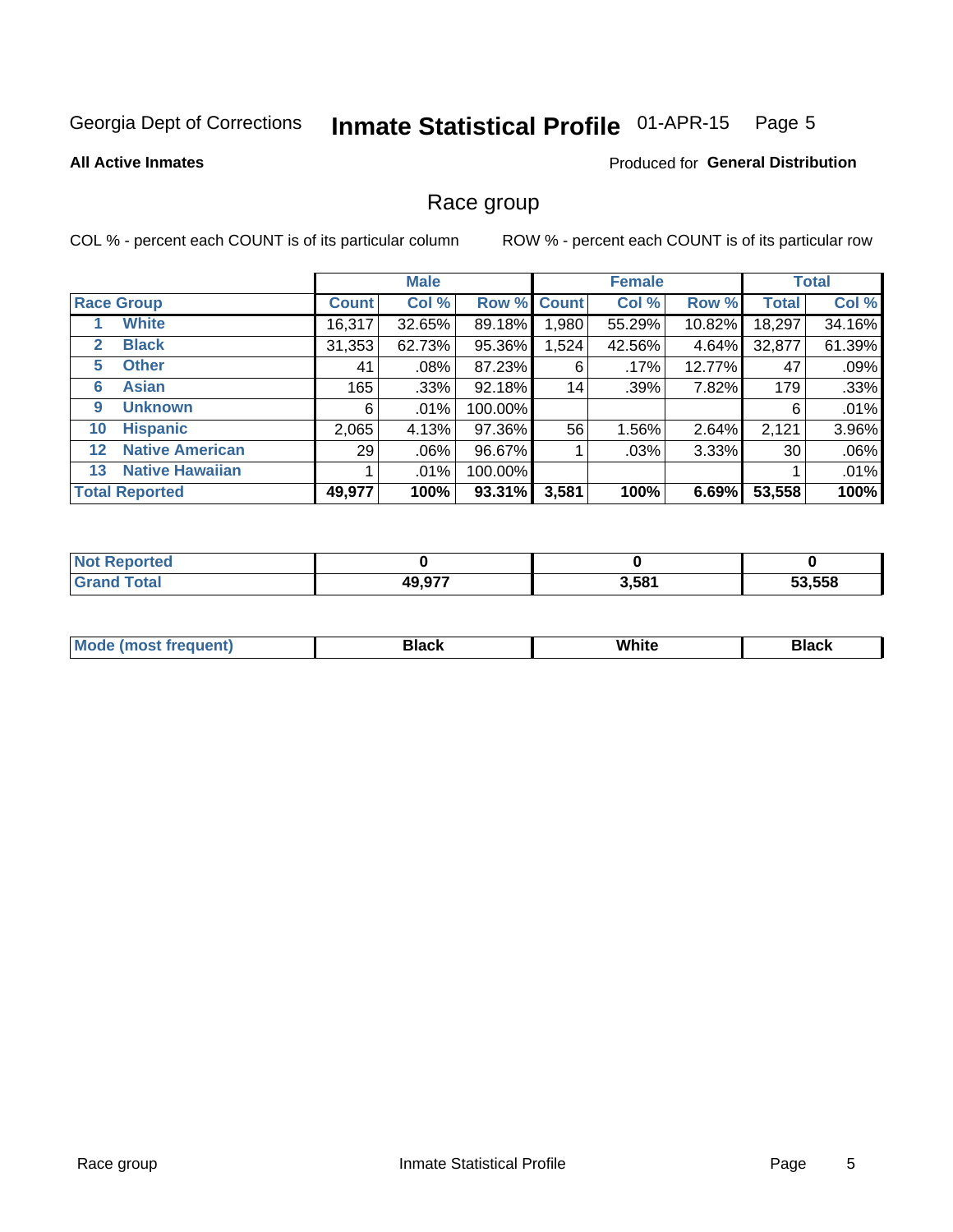#### Inmate Statistical Profile 01-APR-15 Page 6

**All Active Inmates** 

### Produced for General Distribution

### Marital status, self-reported at entry to prison

COL % - percent each COUNT is of its particular column

|                            | <b>Male</b>  |          |        |              | <b>Female</b> | <b>Total</b> |              |        |
|----------------------------|--------------|----------|--------|--------------|---------------|--------------|--------------|--------|
| <b>Marital Status</b>      | <b>Count</b> | Col %    | Row %  | <b>Count</b> | Col %         | Row %        | <b>Total</b> | Col %  |
| <b>Unknown</b><br>$\bf{0}$ | 490          | $.98\%$  | 91.25% | 47           | 1.31%         | 8.75%        | 537          | 1.00%  |
| <b>Divorced</b><br>D       | 4,549        | $9.10\%$ | 89.41% | 539          | 15.05%        | 10.59%       | 5,088        | 9.50%  |
| <b>Married</b><br>М        | 6,676        | 13.36%   | 91.82% | 595          | 16.62%        | 8.18%        | 7,271        | 13.58% |
| <b>Separated</b><br>S.     | 1,723        | 3.45%    | 85.00% | 304          | 8.49%         | 15.00%       | 2,027        | 3.78%  |
| <b>Unmarried</b><br>U      | 36,075       | 72.18%   | 94.89% | 1,944        | 54.29%        | 5.11%        | 38,019       | 70.99% |
| <b>Widow</b><br>W          | 464          | .93%     | 75.32% | 152          | 4.24%         | 24.68%       | 616          | 1.15%  |
| <b>Total Reported</b>      | 49,977       | 100%     | 93.31% | 3,581        | 100%          | 6.69%        | 53,558       | 100%   |

| NO |                          |       |        |
|----|--------------------------|-------|--------|
|    | 40.07 <sup>-</sup><br>4Ч | 3,581 | 53.558 |

|--|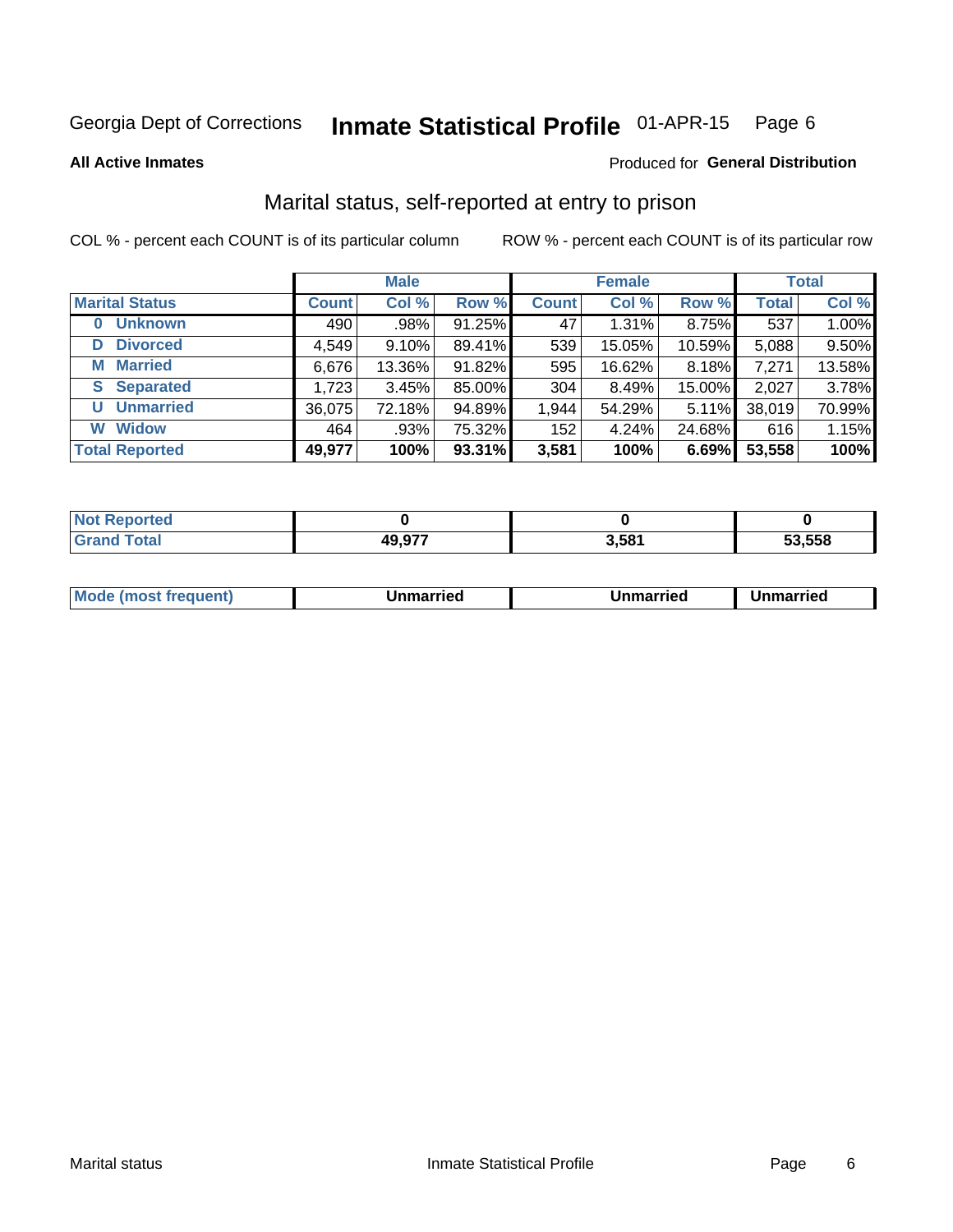#### Inmate Statistical Profile 01-APR-15 Page 7

**All Active Inmates** 

### Produced for General Distribution

### Number of children, self reported at entry to prison

COL % - percent each COUNT is of its particular column

|                           |              | <b>Male</b> |        |              | <b>Female</b> |       |              | <b>Total</b> |
|---------------------------|--------------|-------------|--------|--------------|---------------|-------|--------------|--------------|
| <b>Number of Children</b> | <b>Count</b> | Col %       | Row %  | <b>Count</b> | Col %         | Row % | <b>Total</b> | Col %        |
| $\overline{\mathbf{0}}$   | 20,163       | 40.76%      | 94.22% | 1,237        | 34.58%        | 5.78% | 21,400       | 40.34%       |
|                           | 11,099       | 22.44%      | 94.24% | 679          | 18.98%        | 5.76% | 11,778       | 22.20%       |
| $\overline{2}$            | 8,097        | 16.37%      | 91.40% | 762          | 21.30%        | 8.60% | 8,859        | 16.70%       |
| $\overline{\mathbf{3}}$   | 4,970        | 10.05%      | 91.14% | 483          | 13.50%        | 8.86% | 5,453        | 10.28%       |
| 4                         | 2,476        | 5.00%       | 91.16% | 240          | 6.71%         | 8.84% | 2,716        | 5.12%        |
| $\overline{\mathbf{5}}$   | 1,279        | 2.59%       | 93.29% | 92           | 2.57%         | 6.71% | 1,371        | 2.58%        |
| 6                         | 650          | 1.31%       | 93.12% | 48           | 1.34%         | 6.88% | 698          | 1.32%        |
| 7                         | 321          | 0.65%       | 94.69% | 18           | 0.50%         | 5.31% | 339          | 0.64%        |
| $\overline{\mathbf{8}}$   | 157          | 0.32%       | 92.90% | 12           | 0.34%         | 7.10% | 169          | 0.32%        |
| 9                         | 97           | 0.20%       | 97.98% | 2            | 0.06%         | 2.02% | 99           | 0.19%        |
| 10                        | 68           | 0.14%       | 98.55% |              | 0.03%         | 1.45% | 69           | 0.13%        |
| Over 10                   | 94           | 0.19%       | 96.91% | 3            | 0.08%         | 3.09% | 97           | 0.18%        |
| <b>Total Reported</b>     | 49,471       | 100%        | 93.26% | 3,577        | 100%          | 6.74% | 53,048       | 100%         |

| тео | 506    |       | 510    |
|-----|--------|-------|--------|
|     | 10.077 | 3.581 | 53,558 |

| <b>Mean</b><br>(average) | 1.39 | 1.58 | 1.40 |
|--------------------------|------|------|------|
| Median (middle)          |      |      |      |
| Mode<br>(most frequent)  |      |      |      |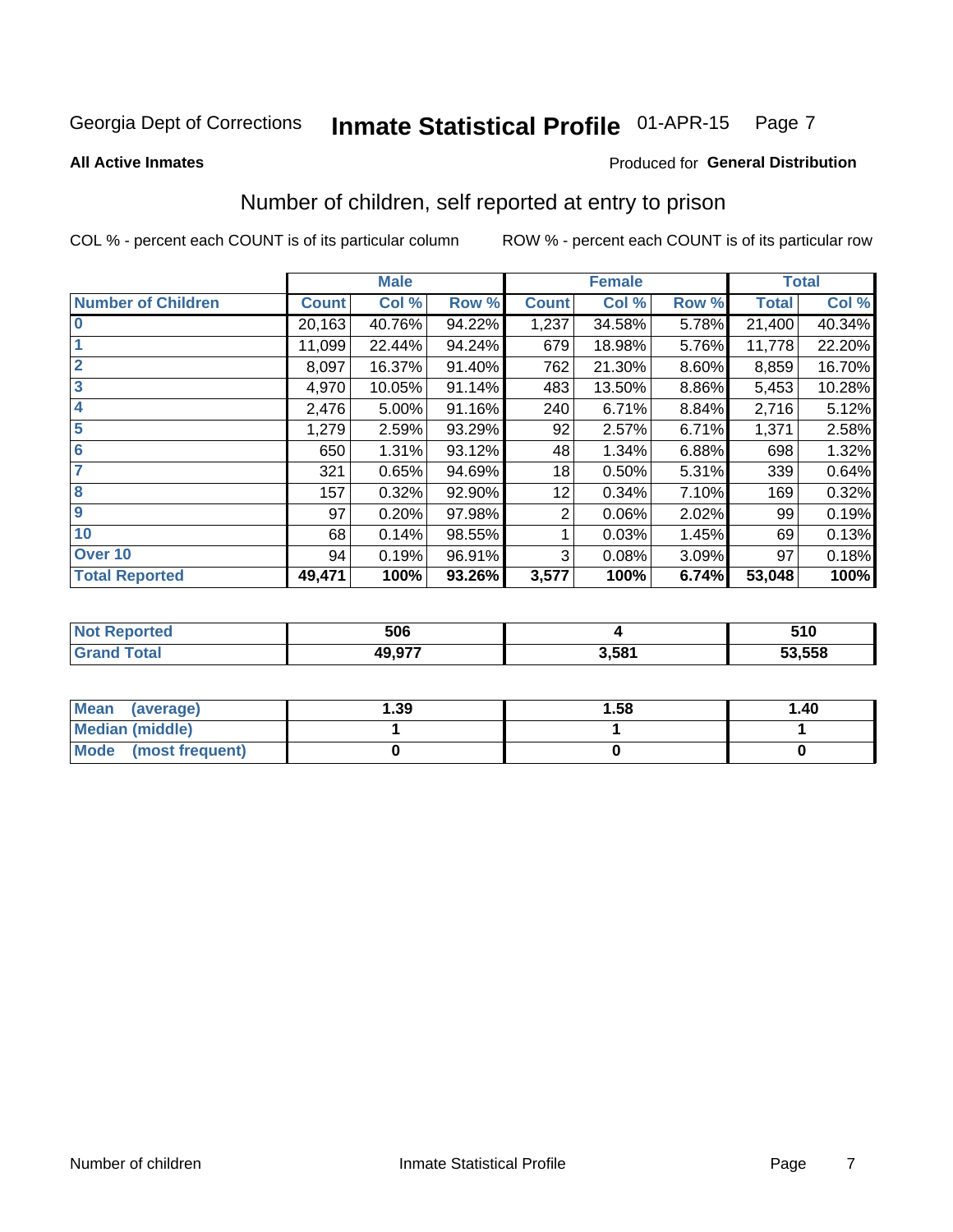#### Inmate Statistical Profile 01-APR-15 Page 8

#### **All Active Inmates**

### Produced for General Distribution

### Religious affiliation, self-reported at entry to prison

COL % - percent each COUNT is of its particular column

|                         |                              |              | <b>Male</b> |         |              | <b>Female</b> |        |                | <b>Total</b> |
|-------------------------|------------------------------|--------------|-------------|---------|--------------|---------------|--------|----------------|--------------|
|                         | <b>Religious Affiliation</b> | <b>Count</b> | Col %       | Row %   | <b>Count</b> | Col %         | Row %  | <b>Total</b>   | Col %        |
| 1                       | <b>Islam</b>                 | 981          | 4.81%       | 96.56%  | 35           | 1.33%         | 3.44%  | 1,016          | 4.41%        |
| $\mathbf{2}$            | <b>Catholic</b>              | 1,030        | 5.05%       | 87.14%  | 152          | 5.77%         | 12.86% | 1,182          | 5.13%        |
| $\mathbf{3}$            | <b>Baptist</b>               | 11,118       | 54.52%      | 85.20%  | 1,932        | 73.29%        | 14.80% | 13,050         | 56.67%       |
| $\overline{\mathbf{4}}$ | <b>Methodist</b>             | 417          | 2.04%       | 84.07%  | 79           | 3.00%         | 15.93% | 496            | 2.15%        |
| $\overline{5}$          | <b>EpiscopIn</b>             | 46           | .23%        | 88.46%  | 6            | .23%          | 11.54% | 52             | .23%         |
| $6\overline{6}$         | <b>Presbytrn</b>             | 62           | .30%        | 91.18%  | 6            | .23%          | 8.82%  | 68             | .30%         |
| 7                       | <b>Chc Of God</b>            | 400          | 1.96%       | 89.49%  | 47           | 1.78%         | 10.51% | 447            | 1.94%        |
| 8                       | <b>Holiness</b>              | 666          | 3.27%       | 82.53%  | 141          | 5.35%         | 17.47% | 807            | 3.50%        |
| 9                       | <b>Jewish</b>                | 40           | .20%        | 76.92%  | 12           | .46%          | 23.08% | 52             | .23%         |
| 10                      | <b>Anglican</b>              | 17           | .08%        | 94.44%  |              | .04%          | 5.56%  | 18             | .08%         |
| 11                      | <b>Grk Orthdx</b>            | 6            | .03%        | 85.71%  | 1            | .04%          | 14.29% | 7              | .03%         |
| 12                      | <b>Hindu</b>                 | 7            | .03%        | 100.00% |              |               |        | $\overline{7}$ | .03%         |
| 13                      | <b>Buddhist</b>              | 36           | .18%        | 73.47%  | 13           | .49%          | 26.53% | 49             | .21%         |
| 14                      | <b>Taoist</b>                | 2            | .01%        | 66.67%  | 1            | .04%          | 33.33% | 3              | .01%         |
| 15                      | <b>Shintoist</b>             | 4            | .02%        | 100.00% |              |               |        | 4              | .02%         |
| 16                      | <b>Seven D Ad</b>            | 68           | .33%        | 93.15%  | 5            | .19%          | 6.85%  | 73             | .32%         |
| $\overline{17}$         | <b>Jehovah Wt</b>            | 268          | 1.31%       | 89.93%  | 30           | 1.14%         | 10.07% | 298            | 1.29%        |
| 18                      | <b>Latr Day S</b>            | 28           | .14%        | 84.85%  | 5            | .19%          | 15.15% | 33             | .14%         |
| 20                      | <b>Other Prot</b>            | 2,662        | 13.05%      | 94.83%  | 145          | 5.50%         | 5.17%  | 2,807          | 12.19%       |
| 96                      | <b>None</b>                  | 2,534        | 12.43%      | 99.02%  | 25           | .95%          | .98%   | 2,559          | 11.11%       |
|                         | <b>Total Reported</b>        | 20,392       | 100%        | 88.55%  | 2,636        | 100%          | 11.45% | 23,028         | 100%         |

| 29,585      | 945   | 30,530 |
|-------------|-------|--------|
| 077<br>49,5 | 3,581 | 53,558 |

| Mo<br><b>la</b> ptist<br>Baptist<br>3aptist |
|---------------------------------------------|
|---------------------------------------------|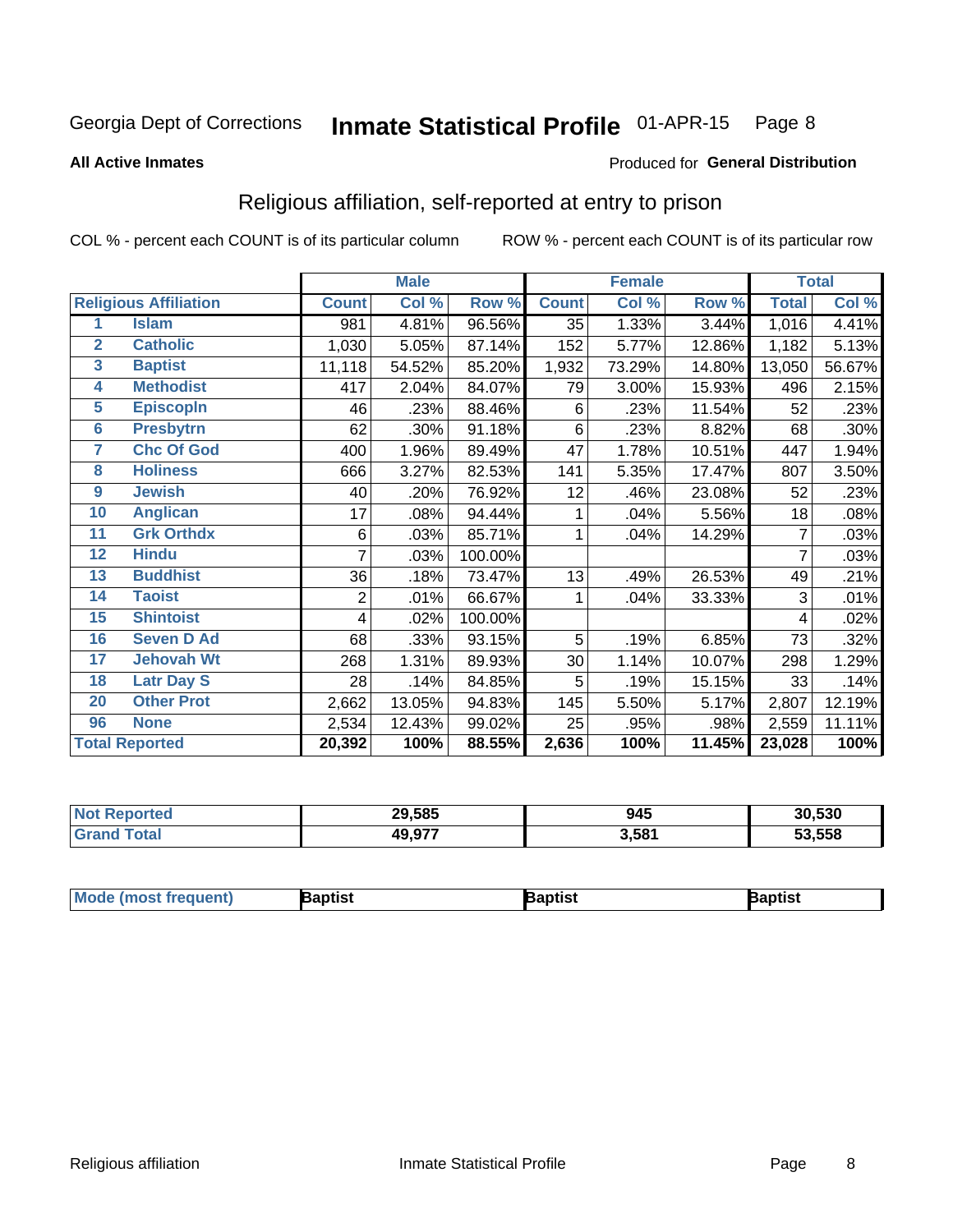#### Inmate Statistical Profile 01-APR-15 Page 9

#### **All Active Inmates**

### **Produced for General Distribution**

### Home county, self-reported at entry to prison

COL % - percent each COUNT is of its particular column

|     |                             |              | <b>Male</b> |        |                         | <b>Female</b> |        | <b>Total</b> |        |
|-----|-----------------------------|--------------|-------------|--------|-------------------------|---------------|--------|--------------|--------|
|     | <b>Home County</b>          | <b>Count</b> | Col %       | Row %  | <b>Count</b>            | Col %         | Row %  | <b>Total</b> | Col %  |
| 000 | <b>Unknown</b>              | 5,587        | 11.18%      | 92.59% | 447                     | 12.48%        | 7.41%  | 6,034        | 11.27% |
| 001 | <b>Appling County</b>       | 111          | .22%        | 92.50% | 9                       | .25%          | 7.50%  | 120          | .22%   |
| 002 | <b>Atkinson County</b>      | 38           | .08%        | 95.00% | $\overline{c}$          | .06%          | 5.00%  | 40           | .07%   |
| 003 | <b>Bacon County</b>         | 84           | .17%        | 97.67% | $\overline{2}$          | .06%          | 2.33%  | 86           | .16%   |
| 004 | <b>Baker County</b>         | 20           | .04%        | 95.24% | $\mathbf{1}$            | .03%          | 4.76%  | 21           | .04%   |
| 005 | <b>Baldwin County</b>       | 224          | .45%        | 91.43% | 21                      | .59%          | 8.57%  | 245          | .46%   |
| 006 | <b>Banks County</b>         | 56           | .11%        | 90.32% | $\,6$                   | .17%          | 9.68%  | 62           | .12%   |
| 007 | <b>Barrow County</b>        | 278          | .56%        | 93.29% | 20                      | .56%          | 6.71%  | 298          | .56%   |
| 008 | <b>Bartow County</b>        | 502          | 1.00%       | 85.96% | 82                      | 2.29%         | 14.04% | 584          | 1.09%  |
| 009 | <b>Ben Hill County</b>      | 205          | .41%        | 91.52% | 19                      | .53%          | 8.48%  | 224          | .42%   |
| 010 | <b>Berrien County</b>       | 74           | .15%        | 94.87% | 4                       | .11%          | 5.13%  | 78           | .15%   |
| 011 | <b>Bibb County</b>          | 1,098        | 2.20%       | 96.06% | 45                      | 1.26%         | 3.94%  | 1,143        | 2.13%  |
| 012 | <b>Bleckley County</b>      | 54           | .11%        | 94.74% | 3                       | .08%          | 5.26%  | 57           | .11%   |
| 013 | <b>Brantley County</b>      | 63           | .13%        | 90.00% | 7                       | .20%          | 10.00% | 70           | .13%   |
| 014 | <b>Brooks County</b>        | 173          | .35%        | 97.74% | 4                       | .11%          | 2.26%  | 177          | .33%   |
| 015 | <b>Bryan County</b>         | 97           | .19%        | 96.04% | 4                       | .11%          | 3.96%  | 101          | .19%   |
| 016 | <b>Bulloch County</b>       | 348          | .70%        | 94.05% | 22                      | .61%          | 5.95%  | 370          | .69%   |
| 017 | <b>Burke County</b>         | 221          | .44%        | 95.67% | 10                      | .28%          | 4.33%  | 231          | .43%   |
| 018 | <b>Butts County</b>         | 140          | .28%        | 95.89% | $\,6$                   | .17%          | 4.11%  | 146          | .27%   |
| 019 | <b>Calhoun County</b>       | 69           | .14%        | 98.57% | $\mathbf{1}$            | .03%          | 1.43%  | 70           | .13%   |
| 020 | <b>Camden County</b>        | 140          | .28%        | 92.72% | 11                      | .31%          | 7.28%  | 151          | .28%   |
| 021 | <b>Candler County</b>       | 103          | .21%        | 83.74% | 20                      | .56%          | 16.26% | 123          | .23%   |
| 022 | <b>Carroll County</b>       | 493          | .99%        | 89.64% | 57                      | 1.59%         | 10.36% | 550          | 1.03%  |
| 023 | <b>Catoosa County</b>       | 212          | .42%        | 89.45% | 25                      | .70%          | 10.55% | 237          | .44%   |
| 024 | <b>Charlton County</b>      | 44           | .09%        | 89.80% | 5                       | .14%          | 10.20% | 49           | .09%   |
| 025 | <b>Chatham County</b>       | 1,783        | 3.57%       | 96.69% | 61                      | 1.70%         | 3.31%  | 1,844        | 3.44%  |
| 026 | <b>Chattahoochee County</b> | 30           | .06%        | 93.75% | $\overline{c}$          | .06%          | 6.25%  | 32           | .06%   |
| 027 | <b>Chattooga County</b>     | 225          | .45%        | 90.73% | 23                      | .64%          | 9.27%  | 248          | .46%   |
| 028 | <b>Cherokee County</b>      | 423          | .85%        | 91.16% | 41                      | 1.14%         | 8.84%  | 464          | .87%   |
| 029 | <b>Clarke County</b>        | 442          | .88%        | 92.08% | 38                      | 1.06%         | 7.92%  | 480          | .90%   |
| 030 | <b>Clay County</b>          | 28           | .06%        | 93.33% | $\overline{2}$          | .06%          | 6.67%  | 30           | .06%   |
| 031 | <b>Clayton County</b>       | 1,494        | 2.99%       | 94.92% | 80                      | 2.23%         | 5.08%  | 1,574        | 2.94%  |
| 032 | <b>Clinch County</b>        | 47           | .09%        | 92.16% | 4                       | .11%          | 7.84%  | 51           | .10%   |
| 033 | <b>Cobb County</b>          | 2,030        | 4.06%       | 91.36% | 192                     | 5.36%         | 8.64%  | 2,222        | 4.15%  |
| 034 | <b>Coffee County</b>        | 268          | .54%        | 94.04% | 17                      | .47%          | 5.96%  | 285          | .53%   |
| 035 | <b>Colquitt County</b>      | 227          | .45%        | 95.38% | 11                      | .31%          | 4.62%  | 238          | .44%   |
| 036 | <b>Columbia County</b>      | 290          | .58%        | 90.34% | 31                      | .87%          | 9.66%  | 321          | .60%   |
| 037 | <b>Cook County</b>          | 142          | .28%        | 97.26% | $\overline{\mathbf{4}}$ | .11%          | 2.74%  | 146          | .27%   |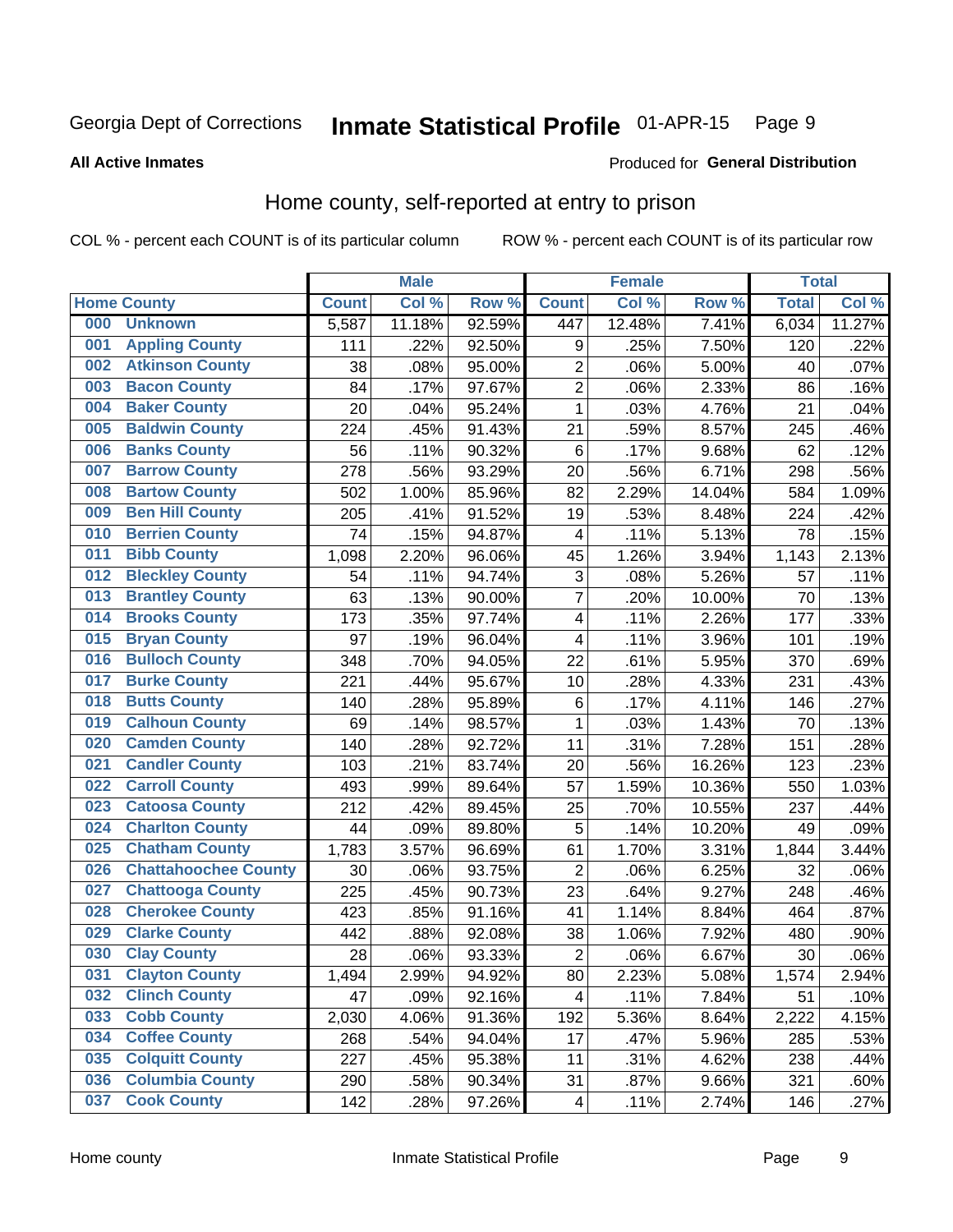#### Inmate Statistical Profile 01-APR-15 Page 10

### **All Active Inmates**

### **Produced for General Distribution**

### Home county, self-reported at entry to prison

COL % - percent each COUNT is of its particular column

|     |                         |              | <b>Male</b> |                  |                | <b>Female</b> |        | <b>Total</b>    |       |
|-----|-------------------------|--------------|-------------|------------------|----------------|---------------|--------|-----------------|-------|
|     | <b>Home County</b>      | <b>Count</b> | Col %       | Row <sup>%</sup> | <b>Count</b>   | Col %         | Row %  | <b>Total</b>    | Col % |
| 038 | <b>Coweta County</b>    | 418          | .84%        | 93.93%           | 27             | .75%          | 6.07%  | 445             | .83%  |
| 039 | <b>Crawford County</b>  | 39           | .08%        | 92.86%           | 3              | .08%          | 7.14%  | 42              | .08%  |
| 040 | <b>Crisp County</b>     | 219          | .44%        | 97.33%           | 6              | .17%          | 2.67%  | 225             | .42%  |
| 041 | <b>Dade County</b>      | 61           | .12%        | 88.41%           | 8              | .22%          | 11.59% | 69              | .13%  |
| 042 | <b>Dawson County</b>    | 98           | .20%        | 91.59%           | 9              | .25%          | 8.41%  | 107             | .20%  |
| 043 | <b>Decatur County</b>   | 246          | .49%        | 92.83%           | 19             | .53%          | 7.17%  | 265             | .49%  |
| 044 | <b>Dekalb County</b>    | 3,064        | 6.13%       | 94.39%           | 182            | 5.08%         | 5.61%  | 3,246           | 6.06% |
| 045 | <b>Dodge County</b>     | 120          | .24%        | 90.23%           | 13             | .36%          | 9.77%  | 133             | .25%  |
| 046 | <b>Dooly County</b>     | 80           | .16%        | 94.12%           | 5              | .14%          | 5.88%  | 85              | .16%  |
| 047 | <b>Dougherty County</b> | 848          | 1.70%       | 93.91%           | 55             | 1.54%         | 6.09%  | 903             | 1.69% |
| 048 | <b>Douglas County</b>   | 627          | 1.25%       | 94.00%           | 40             | 1.12%         | 6.00%  | 667             | 1.25% |
| 049 | <b>Early County</b>     | 86           | .17%        | 91.49%           | 8              | 22%           | 8.51%  | 94              | .18%  |
| 050 | <b>Echols County</b>    | 6            | .01%        | 100.00%          |                |               |        | $6\phantom{1}6$ | .01%  |
| 051 | <b>Effingham County</b> | 189          | .38%        | 94.03%           | 12             | .34%          | 5.97%  | 201             | .38%  |
| 052 | <b>Elbert County</b>    | 120          | .24%        | 93.75%           | $\bf 8$        | .22%          | 6.25%  | 128             | .24%  |
| 053 | <b>Emanuel County</b>   | 153          | .31%        | 95.63%           | $\overline{7}$ | .20%          | 4.38%  | 160             | .30%  |
| 054 | <b>Evans County</b>     | 78           | .16%        | 97.50%           | $\overline{2}$ | .06%          | 2.50%  | 80              | .15%  |
| 055 | <b>Fannin County</b>    | 85           | .17%        | 85.86%           | 14             | .39%          | 14.14% | 99              | .18%  |
| 056 | <b>Fayette County</b>   | 174          | .35%        | 87.88%           | 24             | .67%          | 12.12% | 198             | .37%  |
| 057 | <b>Floyd County</b>     | 737          | 1.47%       | 90.10%           | 81             | 2.26%         | 9.90%  | 818             | 1.53% |
| 058 | <b>Forsyth County</b>   | 234          | .47%        | 91.05%           | 23             | .64%          | 8.95%  | 257             | .48%  |
| 059 | <b>Franklin County</b>  | 115          | .23%        | 87.12%           | 17             | .47%          | 12.88% | 132             | .25%  |
| 060 | <b>Fulton County</b>    | 5,111        | 10.23%      | 95.64%           | 233            | 6.51%         | 4.36%  | 5,344           | 9.98% |
| 061 | <b>Gilmer County</b>    | 103          | .21%        | 92.79%           | 8              | .22%          | 7.21%  | 111             | .21%  |
| 062 | <b>Glascock County</b>  | 14           | .03%        | 93.33%           | 1              | .03%          | 6.67%  | 15              | .03%  |
| 063 | <b>Glynn County</b>     | 403          | .81%        | 94.38%           | 24             | .67%          | 5.62%  | 427             | .80%  |
| 064 | <b>Gordon County</b>    | 283          | .57%        | 87.35%           | 41             | 1.14%         | 12.65% | 324             | .60%  |
| 065 | <b>Grady County</b>     | 146          | .29%        | 96.05%           | 6              | .17%          | 3.95%  | 152             | .28%  |
| 066 | <b>Greene County</b>    | 110          | .22%        | 92.44%           | 9              | .25%          | 7.56%  | 119             | .22%  |
| 067 | <b>Gwinnett County</b>  | 1,662        | 3.33%       | 92.18%           | 141            | 3.94%         | 7.82%  | 1,803           | 3.37% |
| 068 | <b>Habersham County</b> | 101          | .20%        | 87.07%           | 15             | .42%          | 12.93% | 116             | .22%  |
| 069 | <b>Hall County</b>      | 609          | 1.22%       | 92.27%           | 51             | 1.42%         | 7.73%  | 660             | 1.23% |
| 070 | <b>Hancock County</b>   | 60           | .12%        | 92.31%           | 5              | .14%          | 7.69%  | 65              | .12%  |
| 071 | <b>Haralson County</b>  | 178          | .36%        | 93.19%           | 13             | .36%          | 6.81%  | 191             | .36%  |
| 072 | <b>Harris County</b>    | 89           | .18%        | 91.75%           | $\bf 8$        | .22%          | 8.25%  | 97              | .18%  |
| 073 | <b>Hart County</b>      | 143          | .29%        | 96.62%           | 5              | .14%          | 3.38%  | 148             | .28%  |
| 074 | <b>Heard County</b>     | 48           | .10%        | 94.12%           | $\sqrt{3}$     | .08%          | 5.88%  | 51              | .10%  |
| 075 | <b>Henry County</b>     | 554          | 1.11%       | 92.80%           | 43             | 1.20%         | 7.20%  | 597             | 1.11% |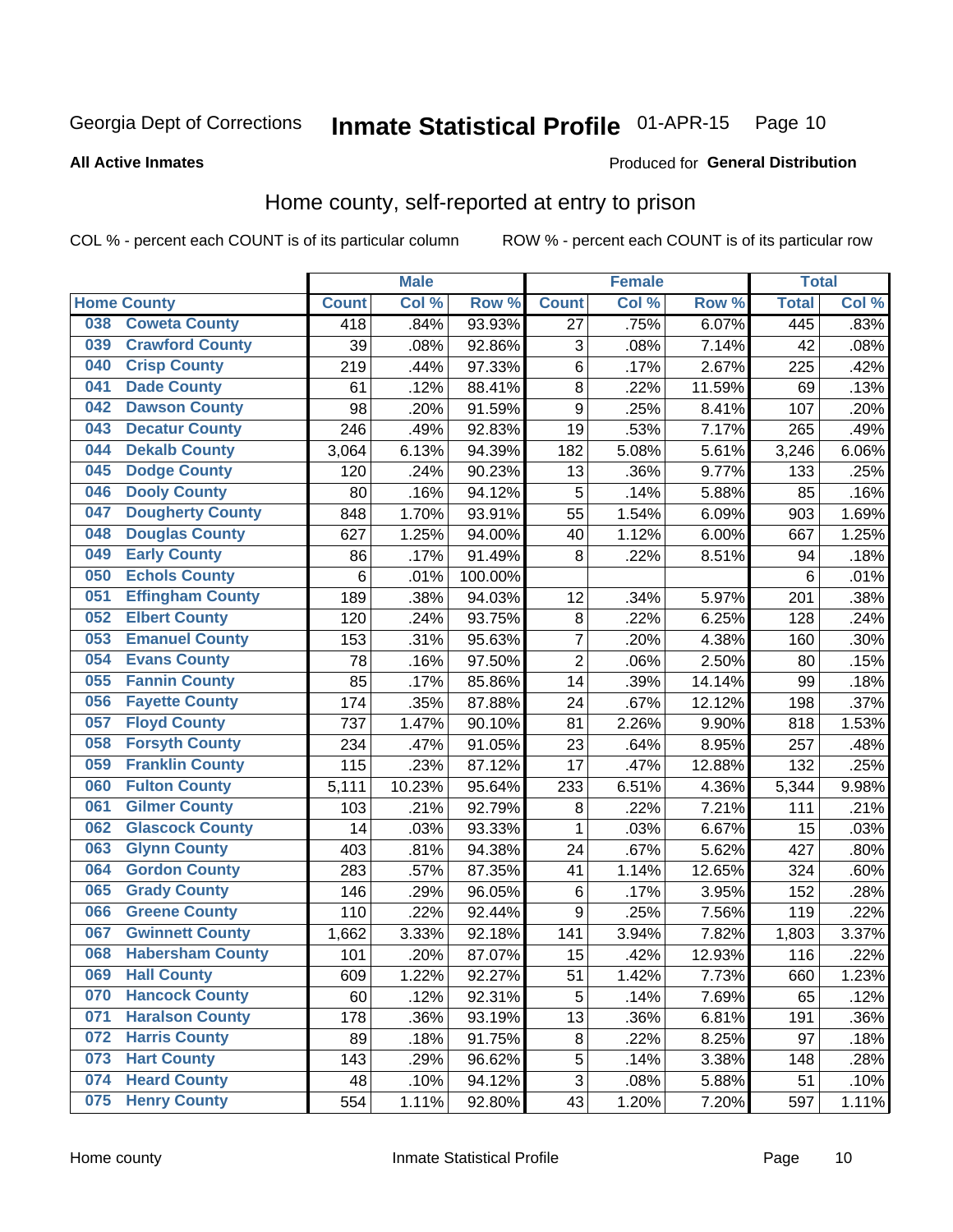#### Inmate Statistical Profile 01-APR-15 Page 11

#### **All Active Inmates**

### **Produced for General Distribution**

### Home county, self-reported at entry to prison

COL % - percent each COUNT is of its particular column

|                  |                          |              | <b>Male</b> |                  |                  | <b>Female</b> |        | <b>Total</b> |       |
|------------------|--------------------------|--------------|-------------|------------------|------------------|---------------|--------|--------------|-------|
|                  | <b>Home County</b>       | <b>Count</b> | Col %       | Row <sup>%</sup> | <b>Count</b>     | Col %         | Row %  | <b>Total</b> | Col % |
| 076              | <b>Houston County</b>    | 549          | 1.10%       | 93.05%           | 41               | 1.14%         | 6.95%  | 590          | 1.10% |
| 077              | <b>Irwin County</b>      | 68           | .14%        | 94.44%           | 4                | .11%          | 5.56%  | 72           | .13%  |
| 078              | <b>Jackson County</b>    | 234          | .47%        | 92.49%           | 19               | .53%          | 7.51%  | 253          | .47%  |
| 079              | <b>Jasper County</b>     | 79           | .16%        | 91.86%           | $\overline{7}$   | .20%          | 8.14%  | 86           | .16%  |
| 080              | <b>Jeff Davis County</b> | 91           | .18%        | 94.79%           | 5                | .14%          | 5.21%  | 96           | .18%  |
| 081              | <b>Jefferson County</b>  | 182          | .36%        | 95.79%           | $\overline{8}$   | .22%          | 4.21%  | 190          | .35%  |
| 082              | <b>Jenkins County</b>    | 63           | .13%        | 95.45%           | 3                | .08%          | 4.55%  | 66           | .12%  |
| 083              | <b>Johnson County</b>    | 37           | .07%        | 86.05%           | 6                | .17%          | 13.95% | 43           | .08%  |
| 084              | <b>Jones County</b>      | 124          | .25%        | 91.18%           | 12               | .34%          | 8.82%  | 136          | .25%  |
| 085              | <b>Lamar County</b>      | 68           | .14%        | 91.89%           | $\,6$            | .17%          | 8.11%  | 74           | .14%  |
| 086              | <b>Lanier County</b>     | 35           | .07%        | 97.22%           | 1                | .03%          | 2.78%  | 36           | .07%  |
| 087              | <b>Laurens County</b>    | 274          | .55%        | 95.47%           | 13               | .36%          | 4.53%  | 287          | .54%  |
| 088              | <b>Lee County</b>        | 96           | .19%        | 93.20%           | 7                | .20%          | 6.80%  | 103          | .19%  |
| 089              | <b>Liberty County</b>    | 226          | .45%        | 94.96%           | 12               | .34%          | 5.04%  | 238          | .44%  |
| 090              | <b>Lincoln County</b>    | 24           | .05%        | 88.89%           | 3                | .08%          | 11.11% | 27           | .05%  |
| 091              | <b>Long County</b>       | 45           | .09%        | 84.91%           | 8                | .22%          | 15.09% | 53           | .10%  |
| 092              | <b>Lowndes County</b>    | 475          | .95%        | 95.38%           | 23               | .64%          | 4.62%  | 498          | .93%  |
| 093              | <b>Lumpkin County</b>    | 96           | .19%        | 92.31%           | $\bf 8$          | .22%          | 7.69%  | 104          | .19%  |
| 094              | <b>Macon County</b>      | 76           | .15%        | 96.20%           | 3                | .08%          | 3.80%  | 79           | .15%  |
| 095              | <b>Madison County</b>    | 159          | .32%        | 94.08%           | 10               | .28%          | 5.92%  | 169          | .32%  |
| 096              | <b>Marion County</b>     | 44           | .09%        | 91.67%           | 4                | .11%          | 8.33%  | 48           | .09%  |
| 097              | <b>Mcduffie County</b>   | 147          | .29%        | 95.45%           | 7                | .20%          | 4.55%  | 154          | .29%  |
| 098              | <b>Mcintosh County</b>   | 66           | .13%        | 100.00%          |                  |               |        | 66           | .12%  |
| 099              | <b>Meriwether County</b> | 153          | .31%        | 91.62%           | 14               | .39%          | 8.38%  | 167          | .31%  |
| 100              | <b>Miller County</b>     | 33           | .07%        | 91.67%           | 3                | .08%          | 8.33%  | 36           | .07%  |
| 101              | <b>Mitchell County</b>   | 161          | .32%        | 94.71%           | $\boldsymbol{9}$ | .25%          | 5.29%  | 170          | .32%  |
| 102              | <b>Monroe County</b>     | 120          | .24%        | 96.00%           | $\overline{5}$   | .14%          | 4.00%  | 125          | .23%  |
| 103              | <b>Montgomery County</b> | 60           | .12%        | 89.55%           | 7                | .20%          | 10.45% | 67           | .13%  |
| 104              | <b>Morgan County</b>     | 112          | .22%        | 94.92%           | 6                | .17%          | 5.08%  | 118          | .22%  |
| 105              | <b>Murray County</b>     | 159          | .32%        | 92.44%           | 13               | .36%          | 7.56%  | 172          | .32%  |
| 106              | <b>Muscogee County</b>   | 1,045        | 2.09%       | 95.26%           | 52               | 1.45%         | 4.74%  | 1,097        | 2.05% |
| 107              | <b>Newton County</b>     | 565          | 1.13%       | 92.02%           | 49               | 1.37%         | 7.98%  | 614          | 1.15% |
| 108              | <b>Oconee County</b>     | 38           | .08%        | 88.37%           | 5                | .14%          | 11.63% | 43           | .08%  |
| 109              | <b>Oglethorpe County</b> | 69           | .14%        | 95.83%           | $\overline{3}$   | .08%          | 4.17%  | 72           | .13%  |
| 110              | <b>Paulding County</b>   | 308          | .62%        | 91.94%           | 27               | .75%          | 8.06%  | 335          | .63%  |
| 111              | <b>Peach County</b>      | 119          | .24%        | 95.97%           | 5                | .14%          | 4.03%  | 124          | .23%  |
| $\overline{112}$ | <b>Pickens County</b>    | 101          | .20%        | 88.60%           | 13               | .36%          | 11.40% | 114          | .21%  |
| 113              | <b>Pierce County</b>     | 85           | .17%        | 92.39%           | $\overline{7}$   | .20%          | 7.61%  | 92           | .17%  |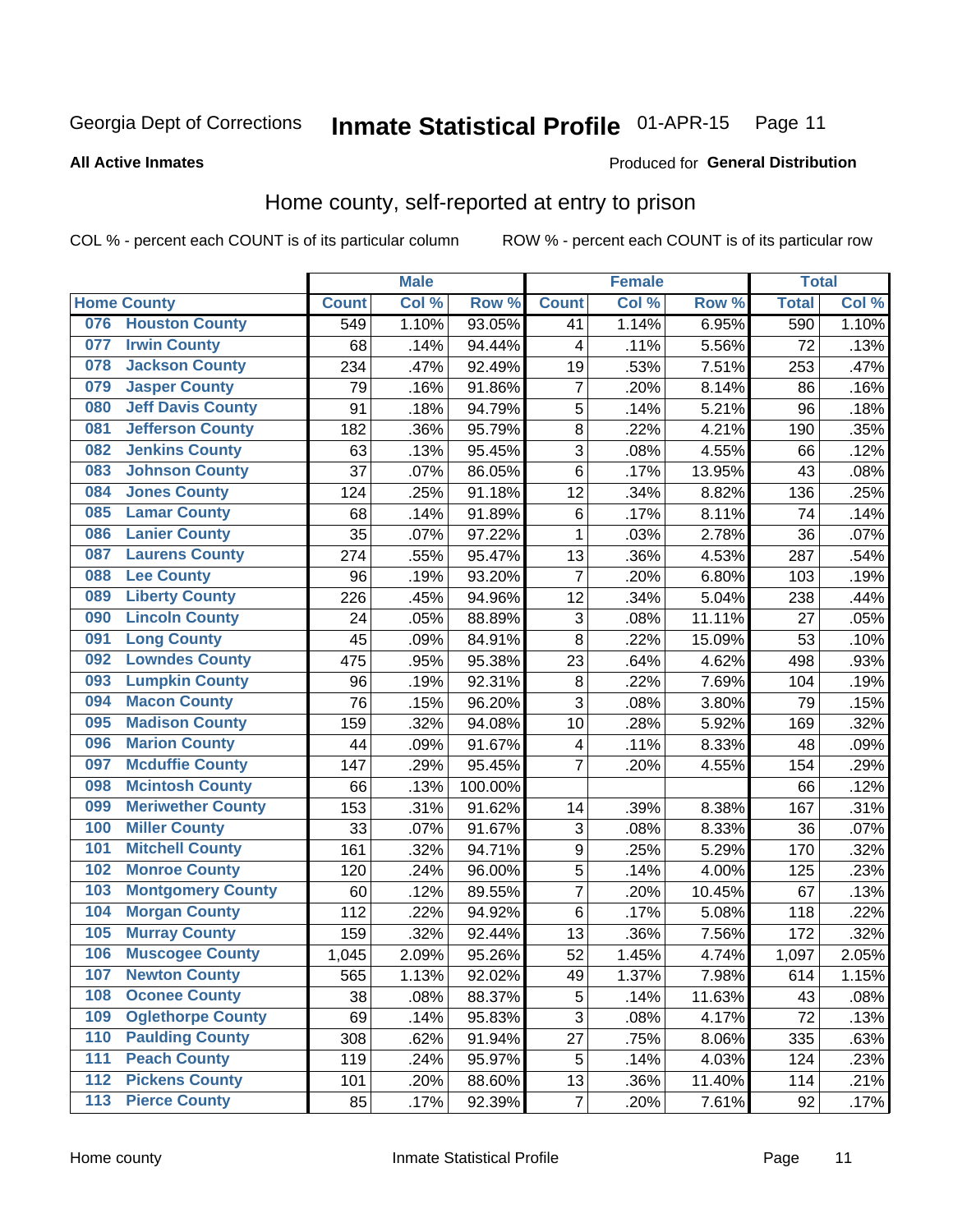#### Inmate Statistical Profile 01-APR-15 Page 12

Produced for General Distribution

#### **All Active Inmates**

### Home county, self-reported at entry to prison

COL % - percent each COUNT is of its particular column

|                  |                          |              | <b>Male</b> |         |                         | <b>Female</b> |        | <b>Total</b>    |       |
|------------------|--------------------------|--------------|-------------|---------|-------------------------|---------------|--------|-----------------|-------|
|                  | <b>Home County</b>       | <b>Count</b> | Col %       | Row %   | <b>Count</b>            | Col %         | Row %  | <b>Total</b>    | Col % |
| 114              | <b>Pike County</b>       | 48           | .10%        | 94.12%  | 3                       | .08%          | 5.88%  | $\overline{51}$ | .10%  |
| $\overline{115}$ | <b>Polk County</b>       | 241          | .48%        | 93.05%  | 18                      | .50%          | 6.95%  | 259             | .48%  |
| 116              | <b>Pulaski County</b>    | 68           | .14%        | 95.77%  | 3                       | .08%          | 4.23%  | 71              | .13%  |
| 117              | <b>Putnam County</b>     | 160          | .32%        | 92.49%  | 13                      | .36%          | 7.51%  | 173             | .32%  |
| 118              | <b>Quitman County</b>    | 18           | .04%        | 94.74%  | 1                       | .03%          | 5.26%  | 19              | .04%  |
| 119              | <b>Rabun County</b>      | 43           | .09%        | 86.00%  | $\overline{7}$          | .20%          | 14.00% | 50              | .09%  |
| 120              | <b>Randolph County</b>   | 63           | .13%        | 94.03%  | $\overline{\mathbf{4}}$ | .11%          | 5.97%  | 67              | .13%  |
| 121              | <b>Richmond County</b>   | 1,714        | 3.43%       | 94.75%  | 95                      | 2.65%         | 5.25%  | 1,809           | 3.38% |
| 122              | <b>Rockdale County</b>   | 369          | .74%        | 92.02%  | 32                      | .89%          | 7.98%  | 401             | .75%  |
| 123              | <b>Schley County</b>     | 18           | .04%        | 94.74%  | 1                       | .03%          | 5.26%  | 19              | .04%  |
| 124              | <b>Screven County</b>    | 125          | .25%        | 94.70%  | $\overline{7}$          | .20%          | 5.30%  | 132             | .25%  |
| 125              | <b>Seminole County</b>   | 65           | .13%        | 92.86%  | 5                       | .14%          | 7.14%  | 70              | .13%  |
| 126              | <b>Spalding County</b>   | 468          | .94%        | 94.55%  | 27                      | .75%          | 5.45%  | 495             | .92%  |
| 127              | <b>Stephens County</b>   | 125          | .25%        | 91.24%  | 12                      | .34%          | 8.76%  | 137             | .26%  |
| 128              | <b>Stewart County</b>    | 28           | .06%        | 100.00% |                         |               |        | 28              | .05%  |
| 129              | <b>Sumter County</b>     | 191          | .38%        | 95.02%  | 10                      | .28%          | 4.98%  | 201             | .38%  |
| 130              | <b>Talbot County</b>     | 44           | .09%        | 95.65%  | $\overline{c}$          | .06%          | 4.35%  | 46              | .09%  |
| 131              | <b>Taliaferro County</b> | 18           | .04%        | 94.74%  | $\mathbf{1}$            | .03%          | 5.26%  | 19              | .04%  |
| 132              | <b>Tattnall County</b>   | 161          | .32%        | 97.58%  | 4                       | .11%          | 2.42%  | 165             | .31%  |
| 133              | <b>Taylor County</b>     | 60           | .12%        | 90.91%  | $\,6$                   | .17%          | 9.09%  | 66              | .12%  |
| 134              | <b>Telfair County</b>    | 94           | .19%        | 92.16%  | $\bf 8$                 | .22%          | 7.84%  | 102             | .19%  |
| 135              | <b>Terrell County</b>    | 81           | .16%        | 90.00%  | $\boldsymbol{9}$        | .25%          | 10.00% | 90              | .17%  |
| 136              | <b>Thomas County</b>     | 196          | .39%        | 94.23%  | 12                      | .34%          | 5.77%  | 208             | .39%  |
| 137              | <b>Tift County</b>       | 303          | .61%        | 96.19%  | 12                      | .34%          | 3.81%  | 315             | .59%  |
| 138              | <b>Toombs County</b>     | 311          | .62%        | 92.01%  | 27                      | .75%          | 7.99%  | 338             | .63%  |
| 139              | <b>Towns County</b>      | 30           | .06%        | 90.91%  | 3                       | .08%          | 9.09%  | 33              | .06%  |
| 140              | <b>Treutlen County</b>   | 68           | .14%        | 94.44%  | 4                       | .11%          | 5.56%  | 72              | .13%  |
| 141              | <b>Troup County</b>      | 498          | 1.00%       | 90.88%  | 50                      | 1.40%         | 9.12%  | 548             | 1.02% |
| $\overline{142}$ | <b>Turner County</b>     | 61           | .12%        | 91.04%  | 6                       | .17%          | 8.96%  | 67              | .13%  |
| 143              | <b>Twiggs County</b>     | 59           | .12%        | 92.19%  | 5                       | .14%          | 7.81%  | 64              | .12%  |
| 144              | <b>Union County</b>      | 54           | .11%        | 77.14%  | 16                      | .45%          | 22.86% | 70              | .13%  |
| 145              | <b>Upson County</b>      | 141          | .28%        | 90.38%  | 15                      | .42%          | 9.62%  | 156             | .29%  |
| 146              | <b>Walker County</b>     | 348          | .70%        | 92.06%  | 30                      | .84%          | 7.94%  | 378             | .71%  |
| 147              | <b>Walton County</b>     | 423          | .85%        | 91.16%  | 41                      | 1.14%         | 8.84%  | 464             | .87%  |
| 148              | <b>Ware County</b>       | 266          | .53%        | 94.33%  | 16                      | .45%          | 5.67%  | 282             | .53%  |
| 149              | <b>Warren County</b>     | 30           | .06%        | 96.77%  | 1                       | .03%          | 3.23%  | 31              | .06%  |
| 150              | <b>Washington County</b> | 180          | .36%        | 91.84%  | 16                      | .45%          | 8.16%  | 196             | .37%  |
| 151              | <b>Wayne County</b>      | 190          | .38%        | 91.35%  | 18                      | .50%          | 8.65%  | 208             | .39%  |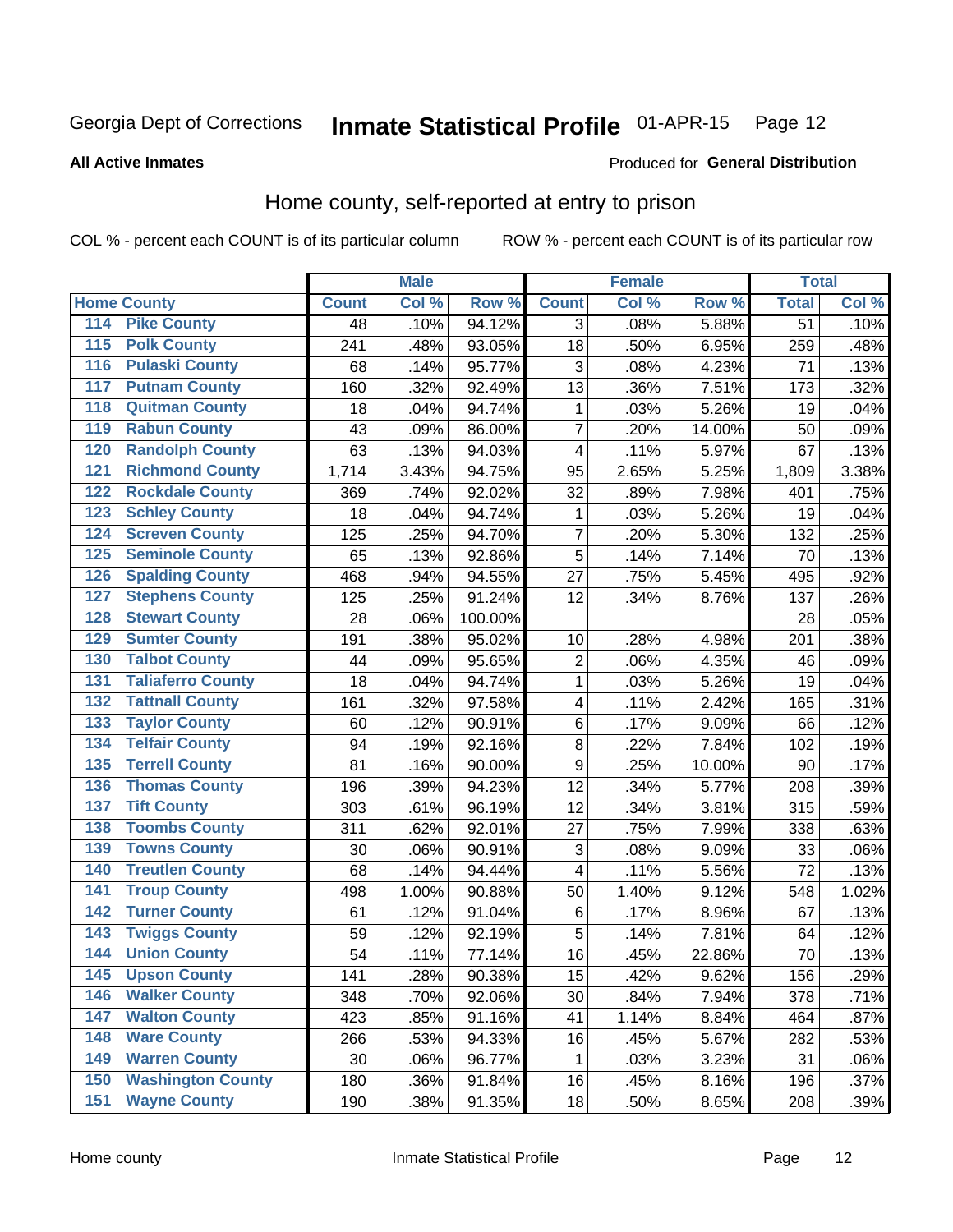#### Inmate Statistical Profile 01-APR-15 Page 13

**All Active Inmates** 

### Produced for General Distribution

### Home county, self-reported at entry to prison

COL % - percent each COUNT is of its particular column

|     |                             |              | <b>Male</b> |         |                | <b>Female</b> |        | <b>Total</b> |         |
|-----|-----------------------------|--------------|-------------|---------|----------------|---------------|--------|--------------|---------|
|     | <b>Home County</b>          | <b>Count</b> | Col %       | Row %   | <b>Count</b>   | Col %         | Row %  | <b>Total</b> | Col %   |
| 152 | <b>Webster County</b>       | 9            | .02%        | 100.00% |                |               |        | 9            | .02%    |
| 153 | <b>Wheeler County</b>       | 22           | .04%        | 91.67%  | $\overline{2}$ | .06%          | 8.33%  | 24           | .04%    |
| 154 | <b>White County</b>         | 87           | .17%        | 86.14%  | 14             | .39%          | 13.86% | 101          | .19%    |
| 155 | <b>Whitfield County</b>     | 387          | .77%        | 87.76%  | 54             | 1.51%         | 12.24% | 441          | .82%    |
| 156 | <b>Wilcox County</b>        | 52           | .10%        | 91.23%  | 5              | .14%          | 8.77%  | 57           | .11%    |
| 157 | <b>Wilkes County</b>        | 66           | .13%        | 92.96%  | 5              | .14%          | 7.04%  | 71           | .13%    |
| 158 | <b>Wilkinson County</b>     | 50           | .10%        | 94.34%  | 3              | .08%          | 5.66%  | 53           | .10%    |
| 159 | <b>Worth County</b>         | 102          | .20%        | 93.58%  | 7              | .20%          | 6.42%  | 109          | .20%    |
| 999 | <b>Other Custody/Out Of</b> | 182          | .36%        | 92.39%  | 15             | .42%          | 7.61%  | 197          | $.37\%$ |
|     | <b>State</b>                |              |             |         |                |               |        |              |         |
|     | <b>Total Rported</b>        | 49,977       | 100%        | 93.31%  | 3,581          | 100%          | 6.69%  | 53,558       | 100%    |

| Reported<br>-NO) |        |       |        |
|------------------|--------|-------|--------|
| <b>c</b> otal    | 49,977 | 3.581 | 53,558 |

| Mode (most frequent) | <b>Fulton County</b> | <b>Fulton County</b> | <b>Fulton County</b> |
|----------------------|----------------------|----------------------|----------------------|
|                      |                      |                      |                      |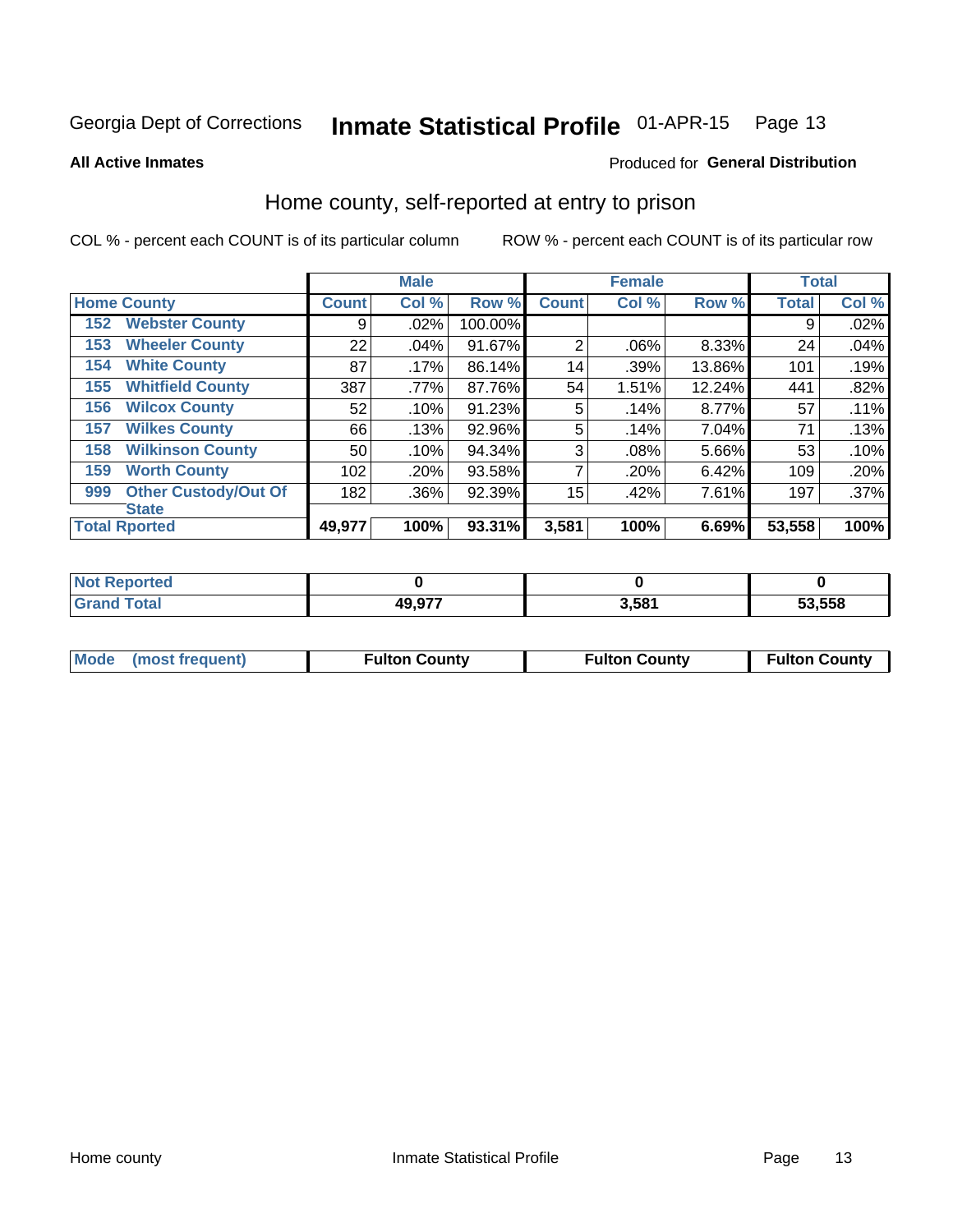#### Inmate Statistical Profile 01-APR-15 Page 14

### **All Active Inmates**

### Produced for General Distribution

### Employment status before prison, self-reported at entry to prison

COL % - percent each COUNT is of its particular column

|                           | <b>Male</b>  |         |         |              | <b>Female</b> | <b>Total</b> |              |        |
|---------------------------|--------------|---------|---------|--------------|---------------|--------------|--------------|--------|
| <b>Employment Status</b>  | <b>Count</b> | Col %   | Row %   | <b>Count</b> | Col %         | Row %        | <b>Total</b> | Col %  |
| <b>Full Time</b><br>01    | 18,392       | 44.79%  | 95.51%  | 864          | 27.29%        | 4.49%        | 19,256       | 43.54% |
| <b>Part Time</b><br>02    | 3,442        | 8.38%   | 94.10%  | 216          | 6.82%         | 5.90%        | 3,658        | 8.27%  |
| Unempl $<$ 6M<br>03       | 2,634        | 6.42%   | 97.45%  | 69           | 2.18%         | 2.55%        | 2,703        | 6.11%  |
| Unempl > 6M<br>04         | 9,352        | 22.78%  | 87.30%  | 1,360        | 42.96%        | 12.70%       | 10,712       | 24.22% |
| <b>Never Worked</b><br>05 | 4,247        | 10.34%  | 95.05%  | 221          | 6.98%         | 4.95%        | 4,468        | 10.10% |
| <b>Student</b><br>06      | 1,161        | 2.83%   | 96.19%  | 46           | 1.45%         | 3.81%        | 1,207        | 2.73%  |
| <b>Incapable</b><br>07    | 1,830        | 4.46%   | 82.43%  | 390          | 12.32%        | 17.57%       | 2,220        | 5.02%  |
| <b>UNKNOWN</b><br>20      | 2            | $.01\%$ | 100.00% |              |               |              | 2            | .01%   |
| <b>Total Reported</b>     | 41,060       | 100%    | 92.84%  | 3,166        | 100%          | 7.16%        | 44,226       | 100%   |

| <b>Not Reported</b> | 8,919  | 415   | 9,334  |
|---------------------|--------|-------|--------|
| <b>Grand Total</b>  | 49,979 | 3,581 | 53,560 |

| <b>Mode (most frequent)</b> | 6M<br><b>Jnempl</b> | <b>Full Time</b> |
|-----------------------------|---------------------|------------------|
|                             |                     |                  |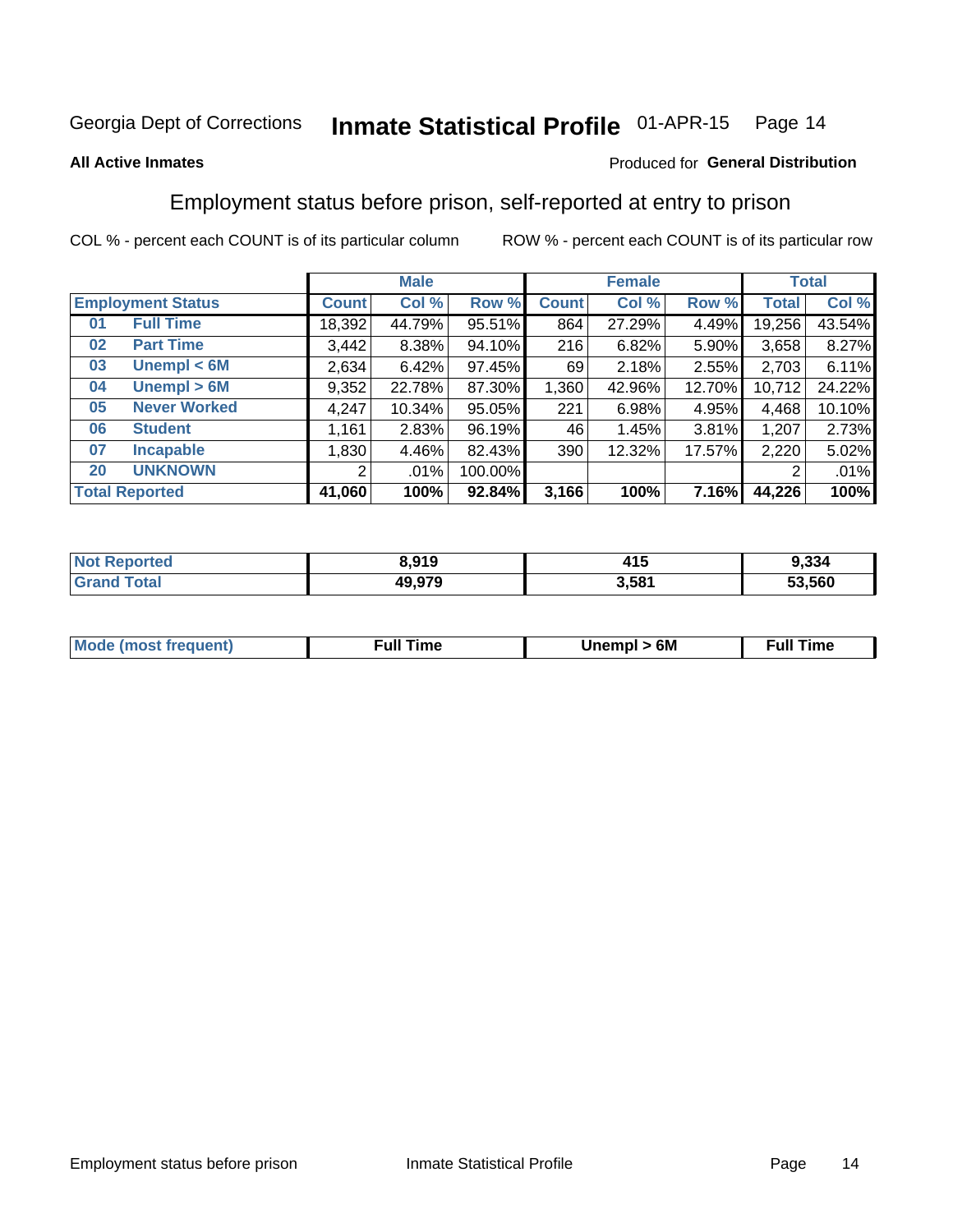### **All Active Inmates**

Produced for General Distribution

### Age at admission

COL % - percent each COUNT is of its particular column

|                         |              | <b>Male</b> |        |              | Female |        |              | <b>Total</b> |
|-------------------------|--------------|-------------|--------|--------------|--------|--------|--------------|--------------|
| <b>Age At Admission</b> | <b>Count</b> | Col %       | Row %  | <b>Count</b> | Col %  | Row %  | <b>Total</b> | Col %        |
| 14                      | 18           | 0.04%       | 90.00% | 2            | 0.06%  | 10.00% | 20           | 0.04%        |
| $\overline{15}$         | 58           | 0.12%       | 98.31% | $\mathbf{1}$ | 0.03%  | 1.69%  | 59           | 0.11%        |
| 16                      | 185          | 0.37%       | 97.37% | 5            | 0.14%  | 2.63%  | 190          | 0.35%        |
| $\overline{17}$         | 709          | 1.42%       | 96.33% | 27           | 0.75%  | 3.67%  | 736          | 1.37%        |
| $\overline{18}$         | 1,338        | 2.68%       | 97.03% | 41           | 1.15%  | 2.97%  | 1,379        | 2.57%        |
| 19                      | 1,989        | 3.98%       | 96.65% | 69           | 1.93%  | 3.35%  | 2,058        | 3.84%        |
| $\overline{20}$         | 2,236        | 4.47%       | 95.56% | 104          | 2.91%  | 4.44%  | 2,340        | 4.37%        |
| $\overline{21}$         | 2,213        | 4.43%       | 95.35% | 108          | 3.02%  | 4.65%  | 2,321        | 4.33%        |
| $\overline{22}$         | 2,313        | 4.63%       | 95.30% | 114          | 3.18%  | 4.70%  | 2,427        | 4.53%        |
| $\overline{23}$         | 2,135        | 4.27%       | 93.72% | 143          | 3.99%  | 6.28%  | 2,278        | 4.25%        |
| $\overline{24}$         | 2,052        | 4.11%       | 93.36% | 146          | 4.08%  | 6.64%  | 2,198        | 4.10%        |
| 25                      | 1,894        | 3.79%       | 93.30% | 136          | 3.80%  | 6.70%  | 2,030        | 3.79%        |
| $\overline{26}$         | 1,838        | 3.68%       | 93.73% | 123          | 3.44%  | 6.27%  | 1,961        | 3.66%        |
| $\overline{27}$         | 1,785        | 3.57%       | 92.53% | 144          | 4.02%  | 7.47%  | 1,929        | 3.60%        |
| 28                      | 1,707        | 3.42%       | 92.97% | 129          | 3.60%  | 7.03%  | 1,836        | 3.43%        |
| 29                      | 1,684        | 3.37%       | 92.88% | 129          | 3.60%  | 7.12%  | 1,813        | 3.39%        |
| 30                      | 1,665        | 3.33%       | 93.64% | 113          | 3.16%  | 6.36%  | 1,778        | 3.32%        |
| $\overline{31}$         | 1,539        | 3.08%       | 91.94% | 135          | 3.77%  | 8.06%  | 1,674        | 3.13%        |
| 32                      | 1,464        | 2.93%       | 92.02% | 127          | 3.55%  | 7.98%  | 1,591        | 2.97%        |
| 33                      | 1,451        | 2.90%       | 92.07% | 125          | 3.49%  | 7.93%  | 1,576        | 2.94%        |
| 34                      | 1,425        | 2.85%       | 92.05% | 123          | 3.44%  | 7.95%  | 1,548        | 2.89%        |
| 35                      | 1,320        | 2.64%       | 92.18% | 112          | 3.13%  | 7.82%  | 1,432        | 2.67%        |
| 36                      | 1,307        | 2.62%       | 93.42% | 92           | 2.57%  | 6.58%  | 1,399        | 2.61%        |
| $\overline{37}$         | 1,138        | 2.28%       | 91.55% | 105          | 2.93%  | 8.45%  | 1,243        | 2.32%        |
| 38                      | 1,083        | 2.17%       | 92.56% | 87           | 2.43%  | 7.44%  | 1,170        | 2.18%        |
| 39                      | 1,021        | 2.04%       | 92.06% | 88           | 2.46%  | 7.94%  | 1,109        | 2.07%        |
| 40                      | 1,014        | 2.03%       | 92.18% | 86           | 2.40%  | 7.82%  | 1,100        | 2.05%        |
| 41                      | 966          | 1.93%       | 92.53% | 78           | 2.18%  | 7.47%  | 1,044        | 1.95%        |
| 42                      | 896          | 1.79%       | 92.85% | 69           | 1.93%  | 7.15%  | 965          | 1.80%        |
| 43                      | 900          | 1.80%       | 90.09% | 99           | 2.77%  | 9.91%  | 999          | 1.87%        |
| 44                      | 806          | 1.61%       | 90.77% | 82           | 2.29%  | 9.23%  | 888          | 1.66%        |
| 45                      | 801          | 1.60%       | 91.54% | 74           | 2.07%  | 8.46%  | 875          | 1.63%        |
| 46                      | 688          | 1.38%       | 91.61% | 63           | 1.76%  | 8.39%  | 751          | 1.40%        |
| 47                      | 714          | 1.43%       | 92.85% | 55           | 1.54%  | 7.15%  | 769          | 1.44%        |
| 48                      | 683          | 1.37%       | 92.05% | 59           | 1.65%  | 7.95%  | 742          | 1.39%        |
| 49                      | 619          | 1.24%       | 92.80% | 48           | 1.34%  | 7.20%  | 667          | 1.25%        |
| 50                      | 532          | 1.06%       | 90.94% | 53           | 1.48%  | 9.06%  | 585          | 1.09%        |
| 51                      | 474          | 0.95%       | 91.51% | 44           | 1.23%  | 8.49%  | 518          | 0.97%        |
| 52                      | 462          | 0.92%       | 90.23% | 50           | 1.40%  | 9.77%  | 512          | 0.96%        |
| 53                      | 430          | 0.86%       | 89.58% | 50           | 1.40%  | 10.42% | 480          | 0.90%        |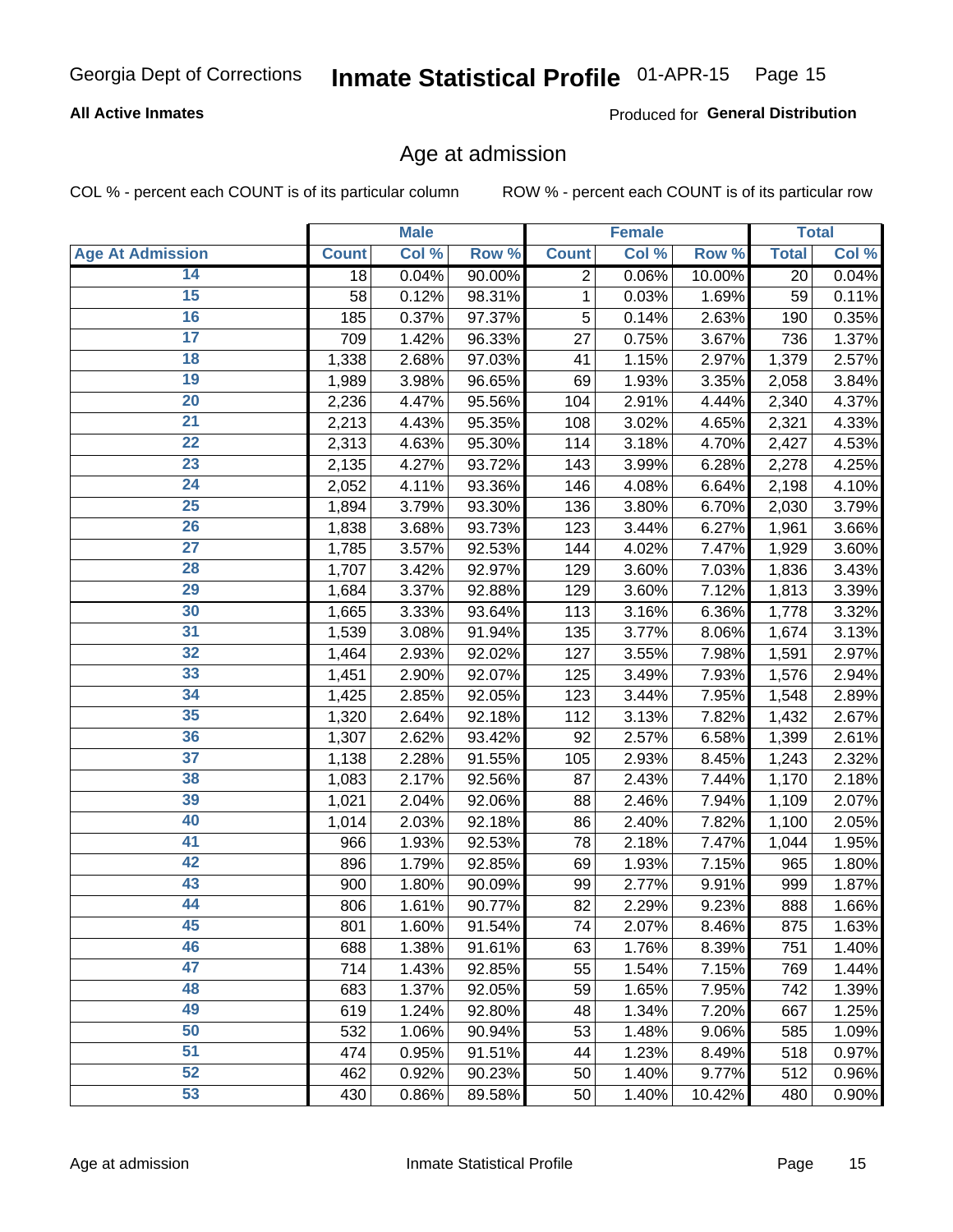### **All Active Inmates**

Produced for General Distribution

### Age at admission

COL % - percent each COUNT is of its particular column

|                         |                | <b>Male</b> |         |                 | <b>Female</b> |                  |                 | <b>Total</b> |
|-------------------------|----------------|-------------|---------|-----------------|---------------|------------------|-----------------|--------------|
| <b>Age At Admission</b> | <b>Count</b>   | Col %       | Row %   | <b>Count</b>    | Col %         | Row <sup>%</sup> | <b>Total</b>    | Col %        |
| 54                      | 381            | 0.76%       | 92.48%  | $\overline{31}$ | 0.87%         | 7.52%            | 412             | 0.77%        |
| 55                      | 316            | 0.63%       | 93.77%  | 21              | 0.59%         | 6.23%            | 337             | 0.63%        |
| 56                      | 282            | 0.56%       | 94.00%  | 18              | 0.50%         | 6.00%            | 300             | 0.56%        |
| 57                      | 226            | 0.45%       | 93.39%  | 16              | 0.45%         | 6.61%            | 242             | 0.45%        |
| 58                      | 204            | 0.41%       | 96.68%  | $\overline{7}$  | 0.20%         | 3.32%            | 211             | 0.39%        |
| 59                      | 177            | 0.35%       | 92.67%  | 14              | 0.39%         | 7.33%            | 191             | 0.36%        |
| 60                      | 149            | 0.30%       | 94.30%  | 9               | 0.25%         | 5.70%            | 158             | 0.30%        |
| 61                      | 128            | 0.26%       | 96.24%  | 5               | 0.14%         | 3.76%            | 133             | 0.25%        |
| 62                      | 103            | 0.21%       | 97.17%  | 3               | 0.08%         | 2.83%            | 106             | 0.20%        |
| 63                      | 81             | 0.16%       | 95.29%  | 4               | 0.11%         | 4.71%            | 85              | 0.16%        |
| 64                      | 81             | 0.16%       | 97.59%  | $\overline{2}$  | 0.06%         | 2.41%            | 83              | 0.15%        |
| 65                      | 49             | 0.10%       | 92.45%  | 4               | 0.11%         | 7.55%            | 53              | 0.10%        |
| 66                      | 46             | 0.09%       | 100.00% |                 |               |                  | 46              | 0.09%        |
| 67                      | 35             | 0.07%       | 94.59%  | $\overline{2}$  | 0.06%         | 5.41%            | 37              | 0.07%        |
| 68                      | 29             | 0.06%       | 96.67%  | 1               | 0.03%         | 3.33%            | 30              | 0.06%        |
| 69                      | 30             | 0.06%       | 100.00% |                 |               |                  | 30              | 0.06%        |
| 70                      | 26             | 0.05%       | 96.30%  | 1               | 0.03%         | 3.70%            | 27              | 0.05%        |
| $\overline{71}$         | 13             | 0.03%       | 100.00% |                 |               |                  | $\overline{13}$ | 0.02%        |
| $\overline{72}$         | 21             | 0.04%       | 91.30%  | $\overline{2}$  | 0.06%         | 8.70%            | 23              | 0.04%        |
| $\overline{73}$         | $\overline{7}$ | 0.01%       | 100.00% |                 |               |                  | $\overline{7}$  | 0.01%        |
| 74                      | 8              | 0.02%       | 80.00%  | $\overline{2}$  | 0.06%         | 20.00%           | 10              | 0.02%        |
| 75                      | $\overline{8}$ | 0.02%       | 100.00% |                 |               |                  | 8               | 0.01%        |
| 76                      | 8              | 0.02%       | 100.00% |                 |               |                  | 8               | 0.01%        |
| $\overline{77}$         | $\overline{7}$ | 0.01%       | 100.00% |                 |               |                  | $\overline{7}$  | 0.01%        |
| 78                      | $\mathbf 1$    | 0.01%       | 100.00% |                 |               |                  | $\mathbf{1}$    | 0.01%        |
| 79                      | $\overline{2}$ | 0.01%       | 100.00% |                 |               |                  | $\overline{2}$  | 0.01%        |
| 80                      | 1              | 0.01%       | 100.00% |                 |               |                  | $\mathbf{1}$    | 0.01%        |
| 81                      | $\mathbf{1}$   | 0.01%       | 100.00% |                 |               |                  | $\mathbf{1}$    | 0.01%        |
| $\overline{82}$         | $\overline{2}$ | 0.01%       | 100.00% |                 |               |                  | $\overline{2}$  | 0.01%        |
| 84                      | $\overline{2}$ | 0.01%       | 100.00% |                 |               |                  | $\overline{2}$  | 0.01%        |
| <b>Total Reported</b>   | 49,976         | 100%        | 93.32%  | 3,580           | 100%          | 6.68%            | 53,556          | 100%         |

| <b>Not Reported</b> |        |       |        |
|---------------------|--------|-------|--------|
| <b>Grand Total</b>  | 49,977 | 3,581 | 53,558 |

| <b>Mean</b><br>(average) | 32.26 | 33.99    | 32.38    |
|--------------------------|-------|----------|----------|
| <b>Median (middle)</b>   | 30    | ^^<br>ЭZ | 30       |
| Mode<br>(most frequent)  | ∸∸    |          | n,<br>LL |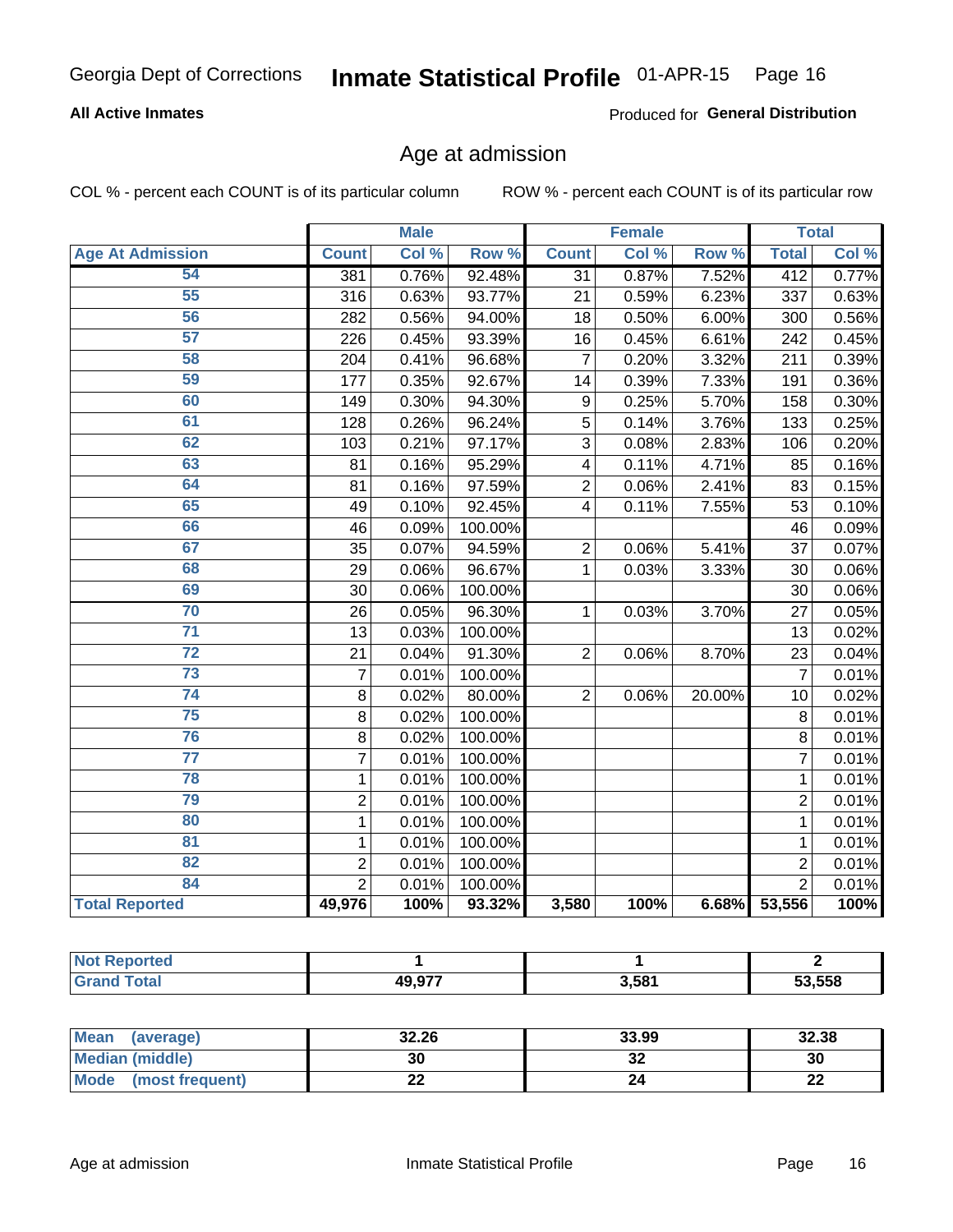### **All Active Inmates**

### Produced for General Distribution

### Height, measured at entry to prison

COL % - percent each COUNT is of its particular column

|                       |              | <b>Male</b> |         |              | <b>Female</b> |        |                | <b>Total</b> |
|-----------------------|--------------|-------------|---------|--------------|---------------|--------|----------------|--------------|
| <b>Height</b>         | <b>Count</b> | Col %       | Row %   | <b>Count</b> | Col %         | Row %  | <b>Total</b>   | Col %        |
| 4'10"                 | 2            | 0.02%       | 12.50%  | 14           | 7.11%         | 87.50% | 16             | 0.14%        |
| 4'11''                | 10           | 0.09%       | 13.89%  | 62           | 31.47%        | 86.11% | 72             | 0.62%        |
| 5'02''                |              | 0.01%       | 50.00%  |              | 0.51%         | 50.00% | $\overline{2}$ | 0.02%        |
| 5'03''                |              | 0.01%       | 100.00% |              |               |        | 1              | 0.01%        |
| 5'05''                | 4            | 0.03%       | 100.00% |              |               |        | 4              | 0.03%        |
| 5'06"                 | 5            | 0.04%       | 100.00% |              |               |        | 5              | 0.04%        |
| 5'07''                | 4            | 0.03%       | 100.00% |              |               |        | 4              | 0.03%        |
| 5'08''                | 7            | 0.06%       | 100.00% |              |               |        | 7              | 0.06%        |
| 5'09''                | 3            | 0.03%       | 100.00% |              |               |        | 3              | 0.03%        |
| 5'10''                | 5,549        | 48.37%      | 98.72%  | 72           | 36.55%        | 1.28%  | 5,621          | 48.17%       |
| 5'11''                | 5,857        | 51.05%      | 99.19%  | 48           | 24.37%        | 0.81%  | 5,905          | 50.60%       |
| 6'00''                | 4            | 0.03%       | 100.00% |              |               |        | 4              | 0.03%        |
| 6'01''                | 5            | 0.04%       | 100.00% |              |               |        | 5              | 0.04%        |
| 6'02''                | 3            | 0.03%       | 100.00% |              |               |        | 3              | 0.03%        |
| 6'04"                 |              | 0.01%       | 100.00% |              |               |        | 1              | 0.01%        |
| 6'10''                | 6            | 0.05%       | 100.00% |              |               |        | 6              | 0.05%        |
| 6'11''                | 10           | 0.09%       | 100.00% |              |               |        | 10             | 0.09%        |
| Seven feet +          |              | 0.01%       | 100.00% |              |               |        |                | 0.01%        |
| <b>Total Reported</b> | 11,473       | 100%        | 98.31%  | 197          | 100%          | 1.69%  | 11,670         | 100%         |

| orted | 38.504         | 3,384 | .888<br>" |
|-------|----------------|-------|-----------|
|       | 10 Q77<br>43.3 | 3,581 | 53.558    |

| <b>Mean</b><br>(average)       | 544"  | 5'06" | 5'10" |
|--------------------------------|-------|-------|-------|
| <b>Median (middle)</b>         | 5'11" | 5'10" | 5'11" |
| <b>Mode</b><br>(most frequent) | 5'11" | 5'10" | 544"  |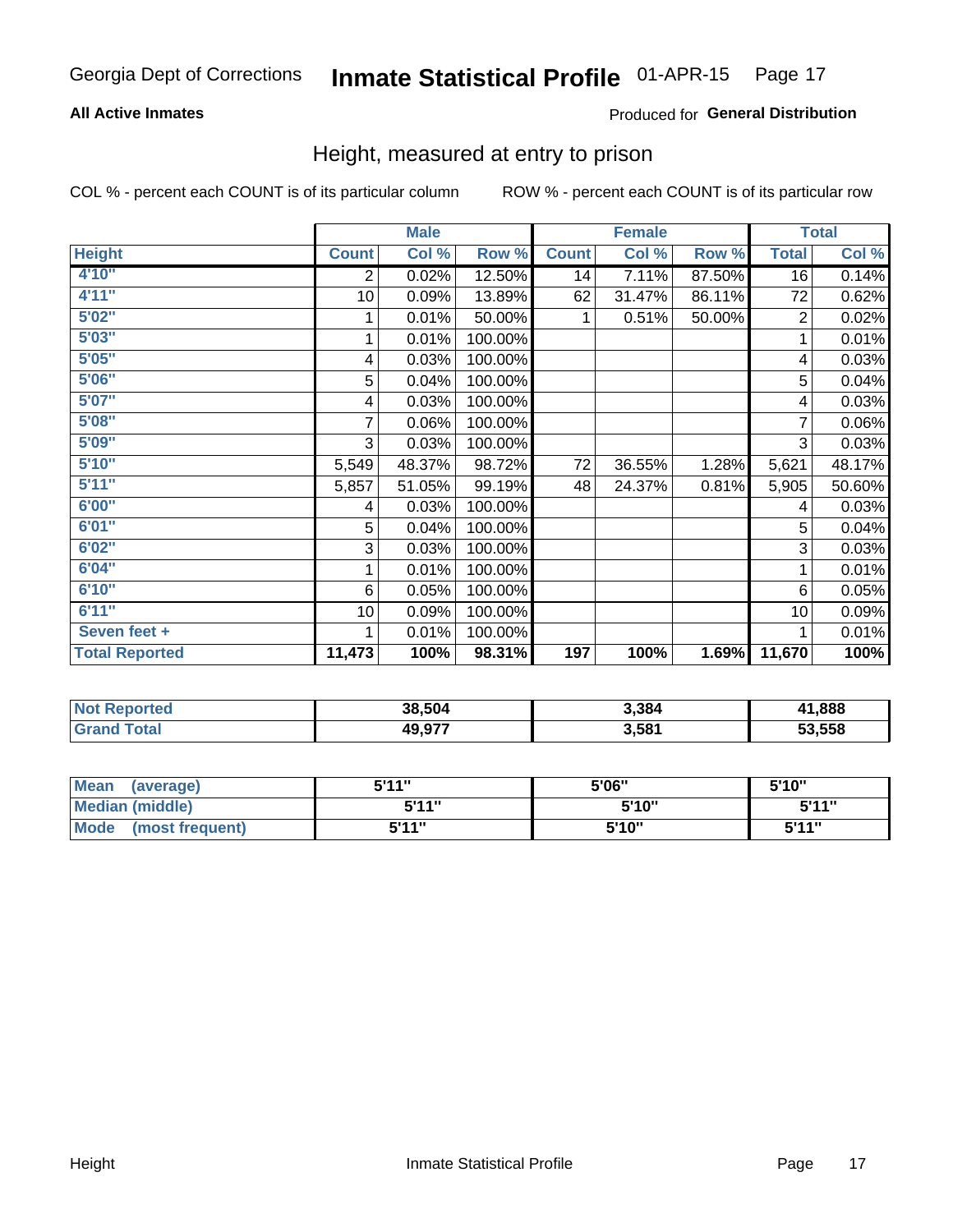**All Active Inmates** 

Produced for General Distribution

### Weight, measured at entry to prison

COL % - percent each COUNT is of its particular column

|                                     |                | <b>Male</b> |         |              | <b>Female</b>    |        |                | <b>Total</b>        |
|-------------------------------------|----------------|-------------|---------|--------------|------------------|--------|----------------|---------------------|
| Weight                              | <b>Count</b>   | Col %       | Row %   | <b>Count</b> | Col %            | Row %  | <b>Total</b>   | Col %               |
| <b>Under 80 pounds</b>              | 13             | 0.03%       | 100.00% |              |                  |        | 13             | 0.02%               |
| 80 - 89 pounds                      | 2              | 0.01%       | 100.00% |              |                  |        | $\overline{2}$ | 0.01%               |
| <b>90 - 99 pounds</b>               | $\overline{2}$ | 0.01%       | 15.38%  | 11           | 0.31%            | 84.62% | 13             | 0.02%               |
| 100 - 109 pounds                    | 27             | 0.05%       | 49.09%  | 28           | 0.79%            | 50.91% | 55             | 0.10%               |
| 110 - 119 pounds                    | 94             | 0.19%       | 47.00%  | 106          | 2.97%            | 53.00% | 200            | 0.38%               |
| 120 - 129 pounds                    | 459            | 0.93%       | 71.61%  | 182          | 5.11%            | 28.39% | 641            | 1.21%               |
| 130 - 139 pounds                    | 1,509          | 3.05%       | 82.19%  | 327          | 9.18%            | 17.81% | 1,836          | 3.46%               |
| 140 - 149 pounds                    | 3,201          | 6.47%       | 88.62%  | 411          | 11.53%           | 11.38% | 3,612          | 6.81%               |
| 150 - 159 pounds                    | 4,989          | 10.09%      | 92.29%  | 417          | 11.70%           | 7.71%  | 5,406          | 10.20%              |
| 160 - 169 pounds                    | 6,563          | 13.27%      | 94.24%  | 401          | 11.25%           | 5.76%  | 6,964          | 13.14%              |
| 170 - 179 pounds                    | 6,340          | 12.82%      | 94.73%  | 353          | 9.90%            | 5.27%  | 6,693          | 12.63%              |
| 180 - 189 pounds                    | 6,493          | 13.13%      | 95.15%  | 331          | 9.29%            | 4.85%  | 6,824          | 12.87%              |
| 190 - 199 pounds                    | 4,562          | 9.23%       | 95.64%  | 208          | 5.84%            | 4.36%  | 4,770          | $9.00\%$            |
| 200 - 209 pounds                    | 4,011          | 8.11%       | 95.39%  | 194          | 5.44%            | 4.61%  | 4,205          | 7.93%               |
| 210 - 219 pounds                    | 3,004          | 6.08%       | 96.10%  | 122          | 3.42%            | 3.90%  | 3,126          | 5.90%               |
| 220 - 229 pounds                    | 2,404          | 4.86%       | 95.43%  | 115          | 3.23%            | 4.57%  | 2,519          | 4.75%               |
| 230 - 239 pounds                    | 1,659          | 3.36%       | 94.58%  | 95           | 2.67%            | 5.42%  | 1,754          | 3.31%               |
| 240 - 249 pounds                    | 1,220          | 2.47%       | 94.43%  | 72           | 2.02%            | 5.57%  | 1,292          | 2.44%               |
| 250 - 259 pounds                    | 870            | 1.76%       | 95.19%  | 44           | 1.23%            | 4.81%  | 914            | 1.72%               |
| 260 - 269 pounds                    | 595            | 1.20%       | 92.68%  | 47           | 1.32%            | 7.32%  | 642            | 1.21%               |
| 270 - 279 pounds                    | 406            | 0.82%       | 95.31%  | 20           | 0.56%            | 4.69%  | 426            | 0.80%               |
| 280 - 289 pounds                    | 312            | 0.63%       | 93.69%  | 21           | 0.59%            | 6.31%  | 333            | 0.63%               |
| 290 - 299 pounds                    | 175            | 0.35%       | 94.09%  | 11           | 0.31%            | 5.91%  | 186            | 0.35%               |
| 300 - 309 pounds                    | 162            | 0.33%       | 87.57%  | 23           | 0.65%            | 12.43% | 185            | 0.35%               |
| 310 - 319 pounds                    | 91             | 0.18%       | 95.79%  | 4            | 0.11%            | 4.21%  | 95             | 0.18%               |
| 320 - 329 pounds                    | 85             | 0.17%       | 95.51%  | 4            | 0.11%            | 4.49%  | 89             | 0.17%               |
| 330 - 339 pounds                    | 49             | 0.10%       | 92.45%  | 4            | 0.11%            | 7.55%  | 53             | $\overline{0.10\%}$ |
| 340 - 349 pounds                    | 35             | 0.07%       | 92.11%  | 3            | 0.08%            | 7.89%  | 38             | 0.07%               |
| 350 - 359 pounds                    | 39             | 0.08%       | 86.67%  | 6            | 0.17%            | 13.33% | 45             | 0.08%               |
| 360 - 369 pounds                    | 14             | 0.03%       | 93.33%  | 1            | 0.03%            | 6.67%  | 15             | $\overline{0.03\%}$ |
| 370 - 379 pounds                    | 19             | 0.04%       | 95.00%  | 1            | 0.03%            | 5.00%  | 20             | 0.04%               |
| 380 - 389 pounds                    | 7              | 0.01%       | 87.50%  | 1            | 0.03%            | 12.50% | 8              | 0.02%               |
| 390 - 399 pounds                    | 4              | 0.01%       | 80.00%  | 1            | 0.03%            | 20.00% | 5              | 0.01%               |
| 400 pounds and over                 | 24             | 0.05%       | 100.00% |              |                  |        | 24             | 0.05%               |
| <b>Total Reported</b>               | 49,439         | 100%        | 93.28%  | 3,564        | 100%             | 6.72%  | 53,003         | 100%                |
|                                     |                |             |         |              |                  |        |                |                     |
| <b>Not Reported</b>                 |                | 538         |         |              | $\overline{17}$  |        |                | 555                 |
| <b>Grand Total</b>                  |                | 49,977      |         |              | 3,581            |        |                | 53,558              |
| <b>Mean</b>                         |                | 186         |         |              | $\overline{172}$ |        |                | 185                 |
| (average)<br><b>Median (middle)</b> |                | 180         |         |              | 165              |        |                | 180                 |
| <b>Mode</b><br>(most frequent)      |                | 180         |         |              | 150              |        |                | 180                 |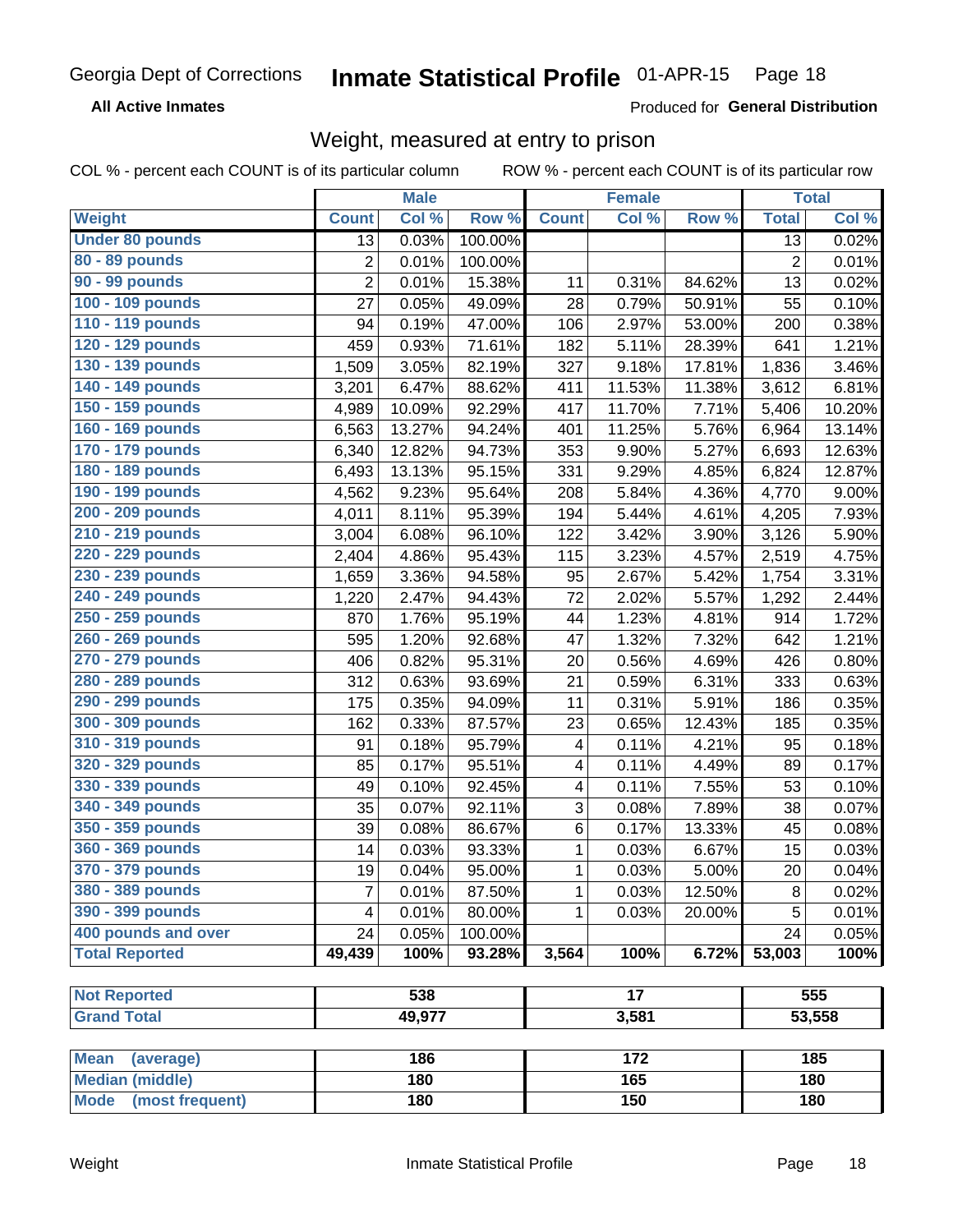#### Inmate Statistical Profile 01-APR-15 Page 19

**All Active Inmates** 

### Produced for General Distribution

### Veterans validated by Veteran's Administration

COL % - percent each COUNT is of its particular column

|                          | <b>Male</b>  |        |             | <b>Female</b> |        |       | <b>Total</b> |        |
|--------------------------|--------------|--------|-------------|---------------|--------|-------|--------------|--------|
| <b>Military service</b>  | <b>Count</b> | Col %  | Row % Count |               | Col %  | Row % | <b>Total</b> | Col %  |
| <b>Others</b><br>0       | 758          | 36.01% | 98.31%      | 13            | 37.14% | 1.69% | 771          | 36.03% |
| <b>Air Force</b>         | 794          | 37.72% | 98.15%      | 15            | 42.86% | 1.85% | 809          | 37.80% |
| $\mathbf{2}$<br>Army     | 109          | 5.18%  | 97.32%      | 3             | 8.57%  | 2.68% | 112          | 5.23%  |
| <b>Navy</b><br>3         | 264          | 12.54% | 99.25%      | 2             | 5.71%  | .75%  | 266          | 12.43% |
| <b>Marines</b><br>4      |              | .33%   | 100.00%     |               |        |       |              | .33%   |
| <b>Coast Guard</b><br>5. | 173          | 8.22%  | 98.86%      | 2             | 5.71%  | 1.14% | 175          | 8.18%  |
| <b>Total Reported</b>    | 2,105        | 100%   | 98.36%      | 35            | 100%   | 1.64% | 2,140        | 100%   |

| 'teo<br>NO | 17 072 | 3,546 | $\boldsymbol{A}$ 4 0<br>. .<br>᠃ । с |
|------------|--------|-------|--------------------------------------|
|            | 49,977 | 3,581 | 53.558<br>- - - -                    |

| <b>Mode (most frequent)</b> | <b>Force</b> | <b>Force</b> | Force |
|-----------------------------|--------------|--------------|-------|
|                             |              |              |       |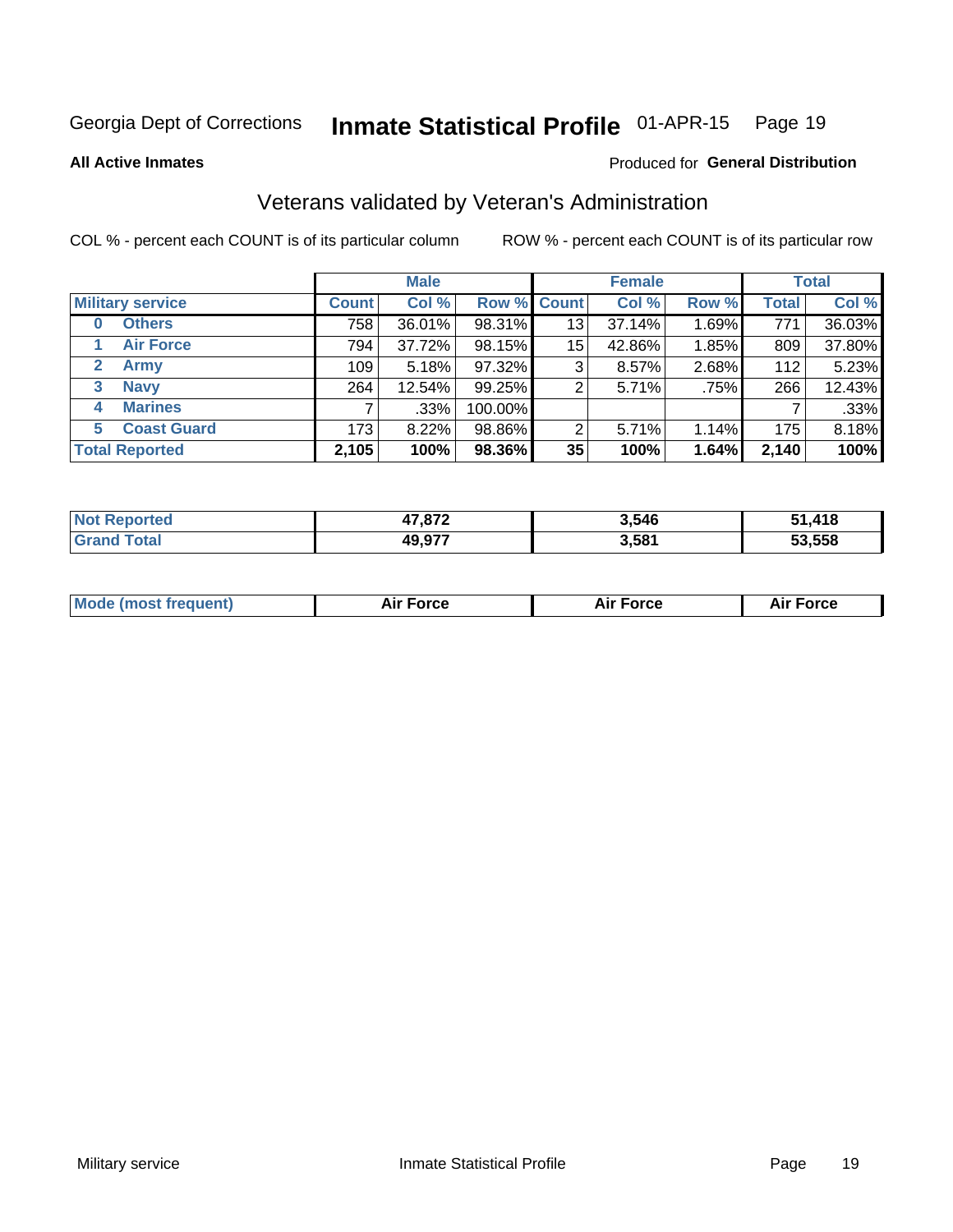#### Inmate Statistical Profile 01-APR-15 Page 20

**All Active Inmates** 

### Produced for General Distribution

### Type of admission to prison

COL % - percent each COUNT is of its particular column

|    |                                |                | <b>Male</b> |                    |       | <b>Female</b> |        |              | <b>Total</b> |
|----|--------------------------------|----------------|-------------|--------------------|-------|---------------|--------|--------------|--------------|
|    | <b>Type of Admission</b>       | <b>Count</b>   | Col %       | <b>Row % Count</b> |       | Col %         | Row %  | <b>Total</b> | Col %        |
| 52 | <b>New Sentence</b>            | 40,989         | 82.06%      | 93.25%             | 2,965 | 82.82%        | 6.75%  | 43,954       | 82.11%       |
| 53 | <b>Probation Rev Partial</b>   | 1,755          | 3.51%       | 90.74%             | 179   | 5.00%         | 9.26%  | 1,934        | 3.61%        |
| 54 | <b>Probation Rev Remainder</b> | 2,740          | 5.49%       | 91.30%             | 261   | 7.29%         | 8.70%  | 3,001        | 5.61%        |
| 55 | <b>Parole Rev New Sentence</b> | 1,666          | 3.34%       | 96.86%             | 54    | 1.51%         | 3.14%  | 1,720        | 3.21%        |
| 56 | <b>Parole Rev No New</b>       | 2,731          | 5.47%       | 95.79%             | 120   | 3.35%         | 4.21%  | 2,851        | 5.33%        |
|    | <b>Sentence</b>                |                |             |                    |       |               |        |              |              |
| 57 | <b>Released In Error</b>       | 8              | .02%        | 88.89%             |       | .03%          | 11.11% | 9            | .02%         |
| 65 | <b>Return Appeal/Bond</b>      | 2              | .01%        | 100.00%            |       |               |        | 2            | .01%         |
| 66 | <b>Prob Viol/Total Rev</b>     |                | .01%        | 100.00%            |       |               |        |              | .01%         |
| 67 | <b>Admit Fm Other Cust</b>     | 7              | .01%        | 100.00%            |       |               |        |              | .01%         |
| 69 | <b>New Sent/Par Rev Pnd</b>    | 6              | .01%        | 100.00%            |       |               |        | 6            | .01%         |
| 70 | <b>Life W/O Parole</b>         | 14             | .03%        | 100.00%            |       |               |        | 14           | .03%         |
| 72 | <b>Par Rev/Rsn Unknown</b>     | 28             | .06%        | 100.00%            |       |               |        | 28           | .05%         |
| 74 | <b>Pb Parole Rescinded</b>     | $\overline{2}$ | .01%        | 100.00%            |       |               |        | 2            | .01%         |
| 76 | <b>Par Rev/Revoc Center</b>    |                | .01%        | 100.00%            |       |               |        |              | .01%         |
|    | <b>Total Reported</b>          | 49,950         | 100%        | 93.31% 3,580       |       | 100%          | 6.69%  | 53,530       | 100%         |

| чес<br>N0 | ~-<br>-- |       | ഹ<br>zo |
|-----------|----------|-------|---------|
|           | 49,977   | 581.ز | 53,558  |

| <b>Mode (most frequent)</b> | <b>New Sentence</b> | <b>New Sentence</b> | <b>New Sentence</b> |
|-----------------------------|---------------------|---------------------|---------------------|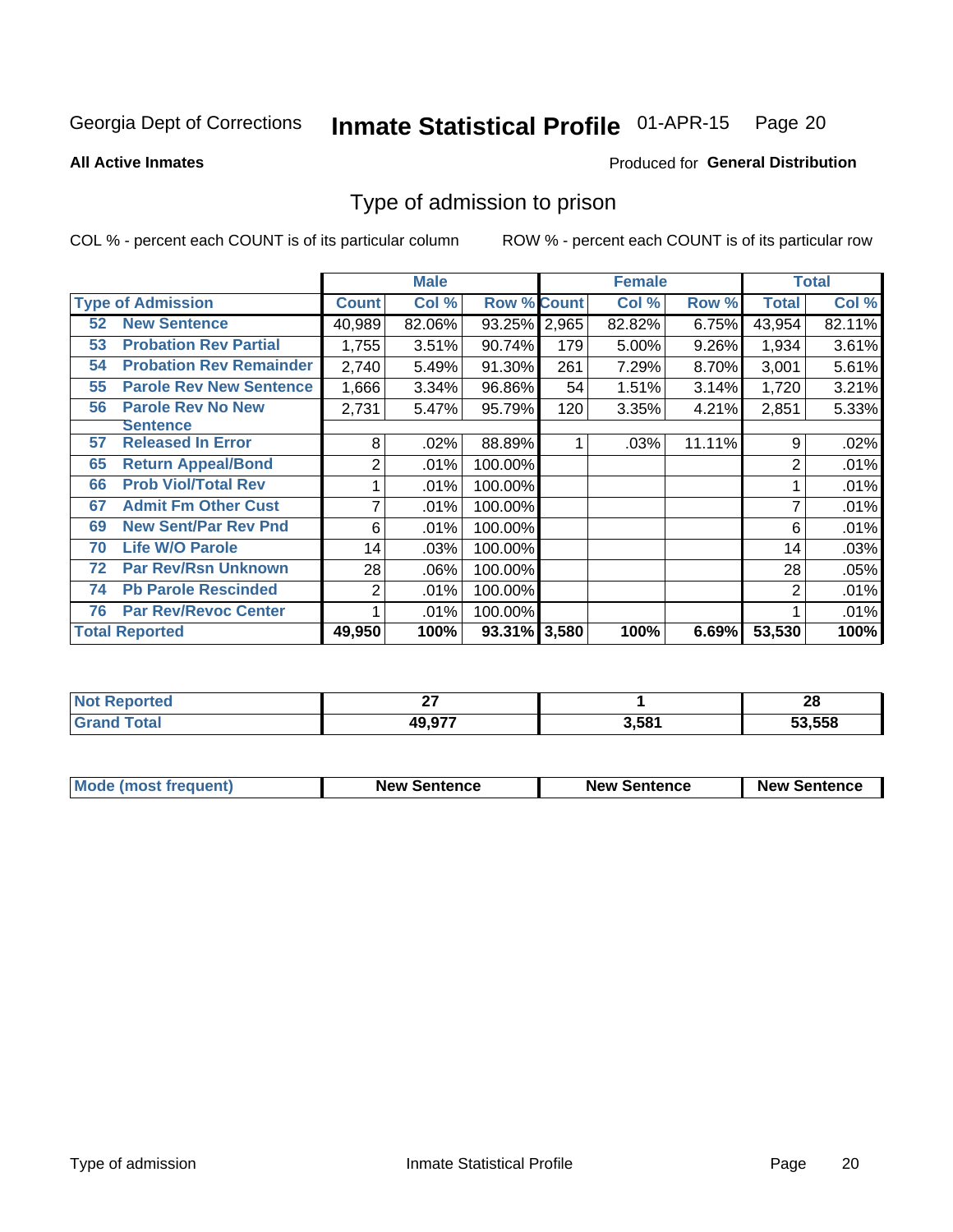#### Inmate Statistical Profile 01-APR-15 Page 21

**All Active Inmates** 

### Produced for General Distribution

### Current / last type of institution

COL % - percent each COUNT is of its particular column

|                                   |              | <b>Male</b> |             |       | <b>Female</b> |        |              | <b>Total</b> |
|-----------------------------------|--------------|-------------|-------------|-------|---------------|--------|--------------|--------------|
| <b>Type of Institution</b>        | <b>Count</b> | Col %       | Row % Count |       | Col %         | Row %  | <b>Total</b> | Col %        |
| <b>County Ci</b>                  | 5,113        | 10.27%      | 99.98%      |       | $.03\%$       | .02%   | 5,114        | 9.59%        |
| <b>Probation Detention Center</b> | 2            | .01%        | 66.67%      |       | .03%          | 33.33% | 3            | .01%         |
| <b>State Prison</b>               | 34,640       | 69.60%      | 91.25%      | 3,323 | 92.80%        | 8.75%  | 37,963       | 71.16%       |
| <b>Transitional Center</b>        | 2,019        | 4.06%       | 89.46%      | 238   | 6.65%         | 10.54% | 2,257        | 4.23%        |
| <b>Private Prison</b>             | 7,978        | 16.03%      | 100.00%     |       |               |        | 7,978        | 14.95%       |
| <b>County Jail</b>                | 13           | .03%        | 92.86%      |       | .03%          | 7.14%  | 14           | .03%         |
| <b>Rsat - Center</b>              | 3            | $.01\%$     | 15.79%      | 16    | .45%          | 84.21% | 19           | .04%         |
| <b>State Hospital</b>             | 3            | $.01\%$     | 75.00%      |       | .03%          | 25.00% | 4            | .01%         |
| <b>Total Reported</b>             | 49,771       | 100%        | 93.29%      | 3,581 | 100%          | 6.71%  | 53,352       | 100%         |

| Reported     |                   |       |        |
|--------------|-------------------|-------|--------|
| <b>Total</b> | $AQ$ 77 $'$<br>т. | 3,581 | 53,352 |

| Mode (most frequent) | <b>State Prison</b> | <b>State Prison</b> | <b>State Prisonl</b> |
|----------------------|---------------------|---------------------|----------------------|
|                      |                     |                     |                      |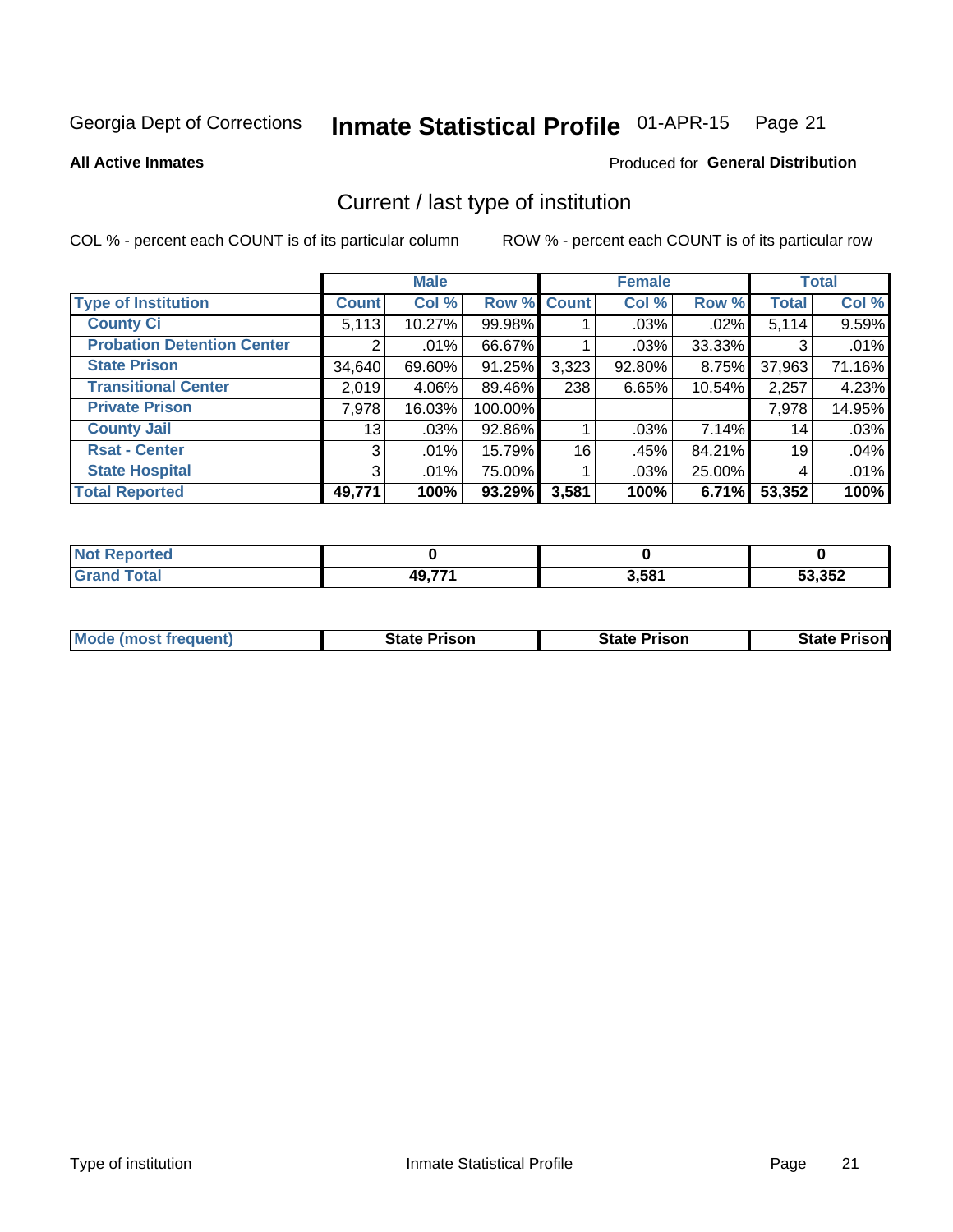#### Inmate Statistical Profile 01-APR-15 Page 22

**Produced for General Distribution** 

### **All Active Inmates**

### Institution type - transitional centers

COL % - percent each COUNT is of its particular column

|                                          |              | <b>Male</b> |         |              | <b>Female</b> |         |              | <b>Total</b> |
|------------------------------------------|--------------|-------------|---------|--------------|---------------|---------|--------------|--------------|
| <b>Institution Type - Trans. Centers</b> | <b>Count</b> | Col %       | Row %   | <b>Count</b> | Col %         | Row %   | <b>Total</b> | Col %        |
| <b>Albany Tc</b>                         | 152          | 6.69%       | 100.00% |              |               |         | 152          | 5.81%        |
| <b>Arrendale State Prison</b>            |              |             |         | 105          | 30.61%        | 100.00% | 105          | 4.01%        |
| <b>Atlanta Tc</b>                        | 255          | 11.22%      | 100.00% |              |               |         | 255          | 9.75%        |
| <b>Augusta Tc</b>                        | 199          | 8.75%       | 100.00% |              |               |         | 199          | 7.61%        |
| <b>Charles D. Hudson Tc</b>              | 152          | 6.69%       | 100.00% |              |               |         | 152          | 5.81%        |
| <b>Clayton Tc</b>                        | 348          | 15.31%      | 100.00% |              |               |         | 348          | 13.30%       |
| <b>Coastal Tc</b>                        | 259          | 11.39%      | 100.00% |              |               |         | 259          | $9.90\%$     |
| <b>Columbus Tc</b>                       | 133          | 5.85%       | 100.00% |              |               |         | 133          | 5.08%        |
| <b>Macon Tc</b>                          | 153          | 6.73%       | 100.00% |              |               |         | 153          | 5.85%        |
| <b>Macon Womens Tc</b>                   |              |             |         | 3            | .87%          | 100.00% | 3            | .11%         |
| <b>Metro Tc</b>                          |              |             |         | 235          | 68.51%        | 100.00% | 235          | 8.98%        |
| <b>Phillips State Prison</b>             | 254          | 11.17%      | 100.00% |              |               |         | 254          | 9.71%        |
| <b>Smith Tc</b>                          | 206          | 9.06%       | 100.00% |              |               |         | 206          | 7.87%        |
| <b>Valdosta Tc</b>                       | 162          | 7.13%       | 100.00% |              |               |         | 162          | 6.19%        |
| <b>Total Reported</b>                    | 2,273        | 100%        | 86.89%  | 343          | 100%          | 13.11%  | 2,616        | 100%         |

| Reported<br> |                       |     |       |
|--------------|-----------------------|-----|-------|
| <b>cotal</b> | <b>0.079</b><br>2,21J | 343 | 2,616 |

| Mode (most frequent) | <b>Clayton Tc</b> | <b>Metro Tc</b> | <b>Clayton Tc</b> |
|----------------------|-------------------|-----------------|-------------------|
|                      |                   |                 |                   |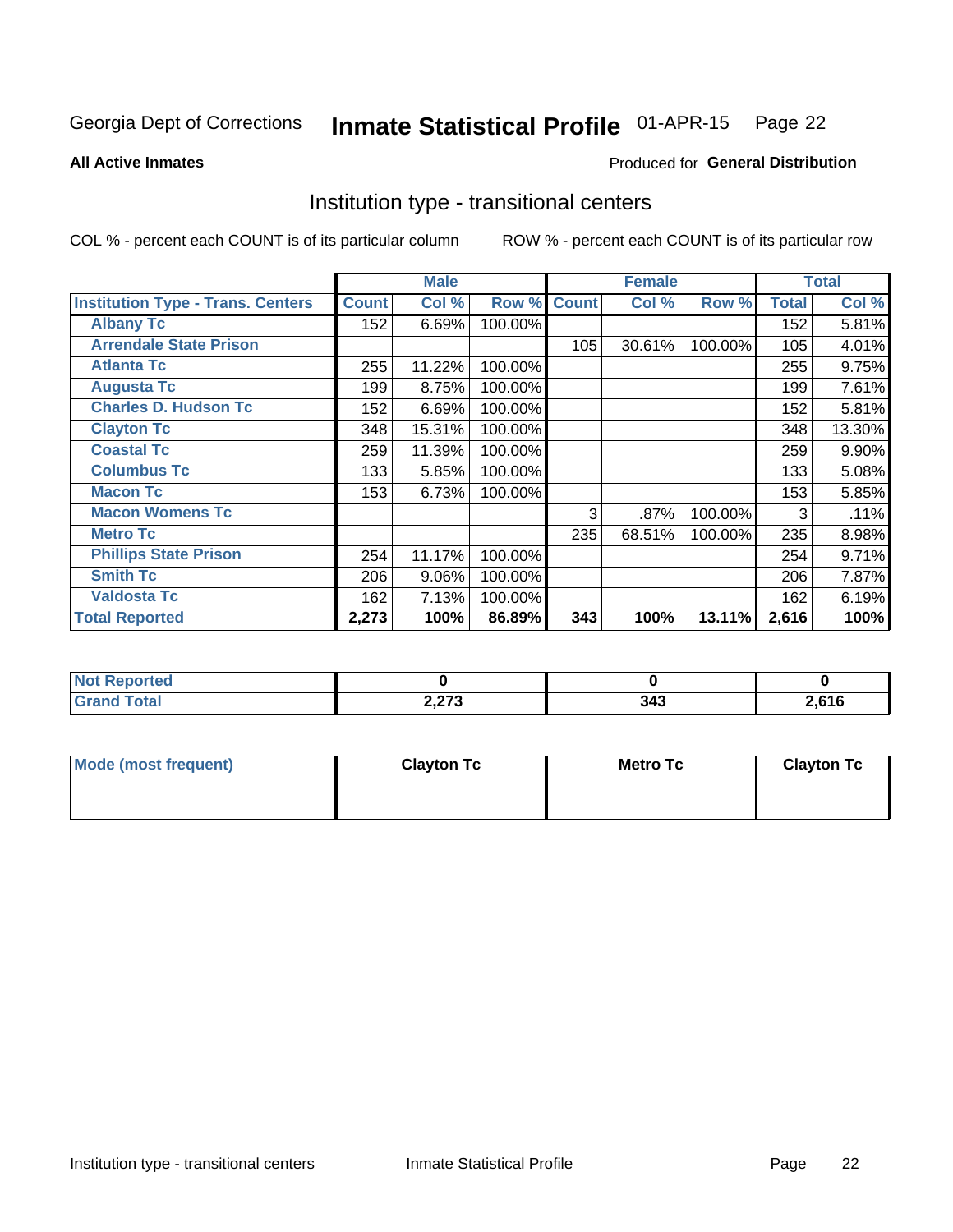## Inmate Statistical Profile 01-APR-15 Page 23

#### **All Active Inmates**

### Produced for General Distribution

### Institution type - county prisons

COL % - percent each COUNT is of its particular column

|                                          |                         | <b>Male</b> |         |              | <b>Female</b> |       |                         | <b>Total</b> |
|------------------------------------------|-------------------------|-------------|---------|--------------|---------------|-------|-------------------------|--------------|
| <b>Institution Type - County Prisons</b> | <b>Count</b>            | Col %       | Row %   | <b>Count</b> | Col %         | Row % | <b>Total</b>            | Col %        |
| <b>Baldwin County Ci</b>                 | $\mathbf{1}$            | .02%        | 100.00% |              |               |       | 1                       | .02%         |
| <b>Bulloch County Ci</b>                 | 137                     | 2.68%       | 100.00% |              |               |       | 137                     | 2.68%        |
| <b>Carroll County Ci</b>                 | 241                     | 4.71%       | 100.00% |              |               |       | 241                     | 4.71%        |
| <b>Clarke County Ci</b>                  | 109                     | 2.13%       | 100.00% |              |               |       | 109                     | 2.13%        |
| <b>Clayton County Ci</b>                 | 232                     | 4.54%       | 100.00% |              |               |       | 232                     | 4.54%        |
| <b>Colquitt County Ci</b>                | 185                     | 3.62%       | 100.00% |              |               |       | 185                     | 3.62%        |
| <b>Coweta County Ci</b>                  | 206                     | 4.03%       | 100.00% |              |               |       | 206                     | 4.03%        |
| <b>Decatur County Ci</b>                 | 223                     | 4.36%       | 100.00% |              |               |       | 223                     | 4.36%        |
| <b>Dougherty County Ci</b>               | 1                       | .02%        | 100.00% |              |               |       | 1                       | .02%         |
| <b>Effingham County Ci</b>               | 190                     | 3.72%       | 100.00% |              |               |       | 190                     | 3.72%        |
| <b>Floyd County Ci</b>                   | 432                     | 8.45%       | 100.00% |              |               |       | 432                     | 8.45%        |
| <b>Fulton County Ci</b>                  | 9                       | .18%        | 100.00% |              |               |       | 9                       | .18%         |
| <b>Gilmer County Ci</b>                  | 4                       | .08%        | 100.00% |              |               |       | $\overline{4}$          | .08%         |
| <b>Grady County Ci</b>                   | $\overline{2}$          | .04%        | 100.00% |              |               |       | $\overline{2}$          | .04%         |
| <b>Gwinnett County Ci</b>                | 125                     | 2.44%       | 100.00% |              |               |       | 125                     | 2.44%        |
| <b>Hall County Ci</b>                    | 212                     | 4.15%       | 100.00% |              |               |       | 212                     | 4.15%        |
| <b>Hancock County Ci</b>                 | 1                       | .02%        | 100.00% |              |               |       | 1                       | .02%         |
| <b>Harris County Ci</b>                  | 122                     | 2.39%       | 100.00% |              |               |       | 122                     | 2.39%        |
| <b>Hart County Ci</b>                    | 5                       | .10%        | 100.00% |              |               |       | 5                       | .10%         |
| <b>Jackson County Ci</b>                 | 146                     | 2.86%       | 100.00% |              |               |       | 146                     | 2.85%        |
| Jefferson County Ci                      | 192                     | 3.76%       | 100.00% |              |               |       | 192                     | 3.75%        |
| <b>Meriwether County Ci</b>              | 3                       | .06%        | 100.00% |              |               |       | 3                       | .06%         |
| <b>Miller County Ci</b>                  | $\overline{2}$          | .04%        | 100.00% |              |               |       | $\overline{2}$          | .04%         |
| <b>Mitchell County Ci</b>                | 102                     | 1.99%       | 100.00% |              |               |       | 102                     | 1.99%        |
| <b>Morgan County Ci</b>                  | 1                       | .02%        | 100.00% |              |               |       | $\mathbf{1}$            | .02%         |
| <b>Muscogee County Ci</b>                | 526                     | 10.29%      | 100.00% |              |               |       | 526                     | 10.29%       |
| <b>Richmond County Ci</b>                | 216                     | 4.22%       | 100.00% |              |               |       | 216                     | 4.22%        |
| <b>Screven County Ci</b>                 | 144                     | 2.82%       | 100.00% |              |               |       | 144                     | 2.82%        |
| <b>Spalding County Ci</b>                | 386                     | 7.55%       | 100.00% |              |               |       | 386                     | 7.55%        |
| <b>Stewart County Ci</b>                 | $\overline{2}$          | .04%        | 100.00% |              |               |       | $\overline{2}$          | .04%         |
| <b>Sumter County Ci</b>                  | 356                     | 6.96%       | 100.00% |              |               |       | 356                     | 6.96%        |
| <b>Terrell County Ci</b>                 | 139                     | 2.72%       | 100.00% |              |               |       | 139                     | 2.72%        |
| <b>Thomas County Ci</b>                  | 180                     | 3.52%       | 100.00% |              |               |       | 180                     | 3.52%        |
| <b>Tift County Ci</b>                    | $\overline{2}$          | .04%        | 100.00% |              |               |       | $\overline{2}$          | .04%         |
| <b>Troup County Ci</b>                   | 268                     | 5.24%       | 100.00% |              |               |       | 268                     | 5.24%        |
| <b>Upson County Ci</b>                   | $\overline{c}$          | .04%        | 100.00% |              |               |       | $\overline{2}$          | .04%         |
| <b>Walker County Ci</b>                  | $\overline{\mathbf{4}}$ | .08%        | 100.00% |              |               |       | $\overline{\mathbf{4}}$ | .08%         |
| <b>Walton County Ci</b>                  | 3                       | .06%        | 100.00% |              |               |       | 3                       | .06%         |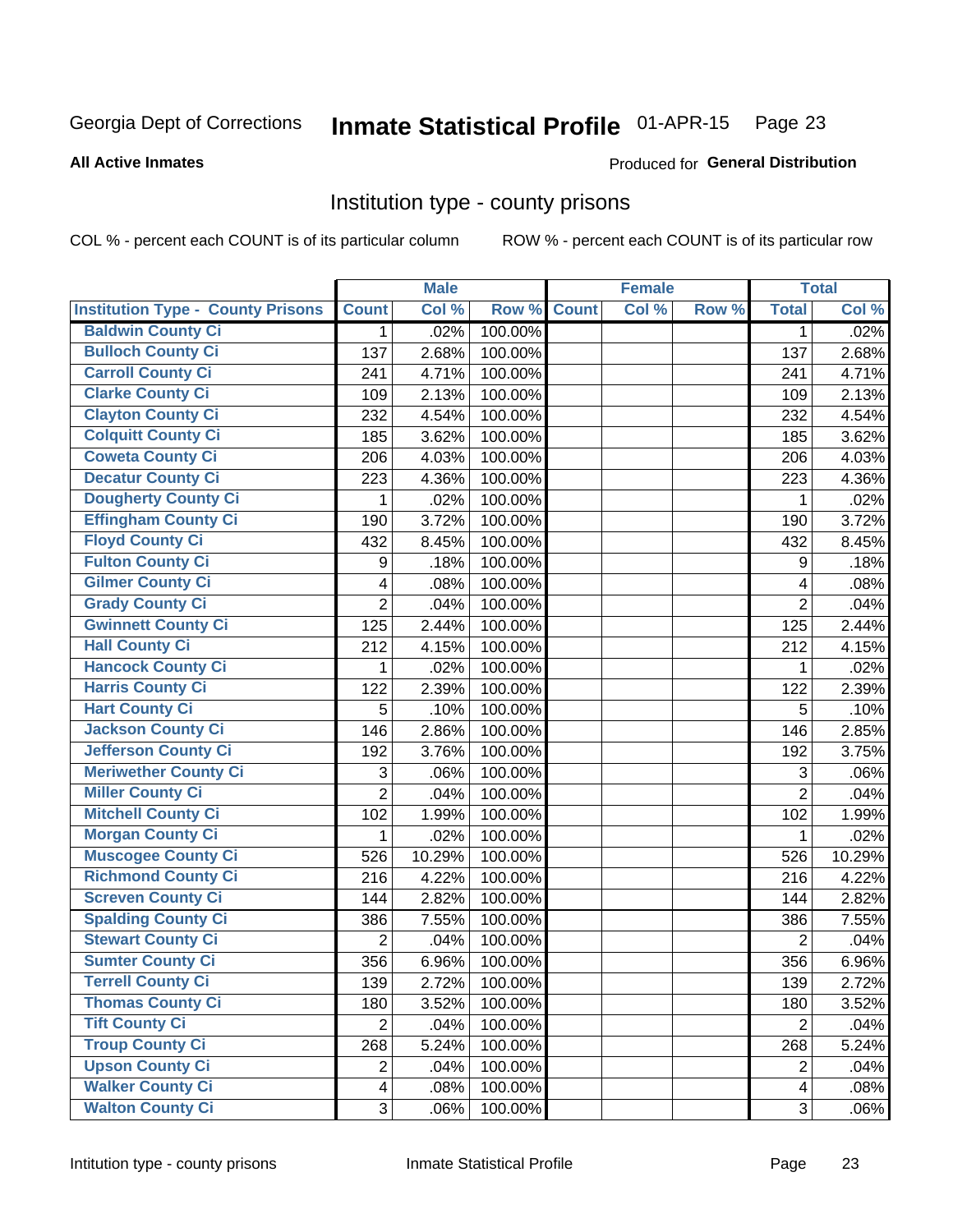## Inmate Statistical Profile 01-APR-15 Page 24

**All Active Inmates** 

### Produced for General Distribution

### Institution type - county prisons

COL % - percent each COUNT is of its particular column

|                                          | <b>Male</b>  |         |                    | <b>Female</b> |         |         | Total |       |
|------------------------------------------|--------------|---------|--------------------|---------------|---------|---------|-------|-------|
| <b>Institution Type - County Prisons</b> | <b>Count</b> | Col%    | <b>Row % Count</b> |               | Col%    | Row %   | Total | Col % |
| <b>Wilkes County Ci</b>                  |              | .02%    | 100.00%            |               |         |         |       | .02%  |
| <b>Womens Ci</b>                         |              |         |                    |               | 100.00% | 100.00% |       | .02%  |
| <b>Worth County Ci</b>                   |              | $.02\%$ | 100.00%            |               |         |         |       | .02%  |
| <b>Total Reported</b>                    | 5,113        | 100%    | 99.98%             |               | 100%    | $.02\%$ | 5,114 | 100%  |

| w<br>portea |                   |     |
|-------------|-------------------|-----|
| $\sim$      | <b>E 449</b><br>. | 114 |

| Mode (most frequent) | <b>Muscogee County Ci</b> | <b>Womens Cil Muscogee County</b> |
|----------------------|---------------------------|-----------------------------------|
|                      |                           |                                   |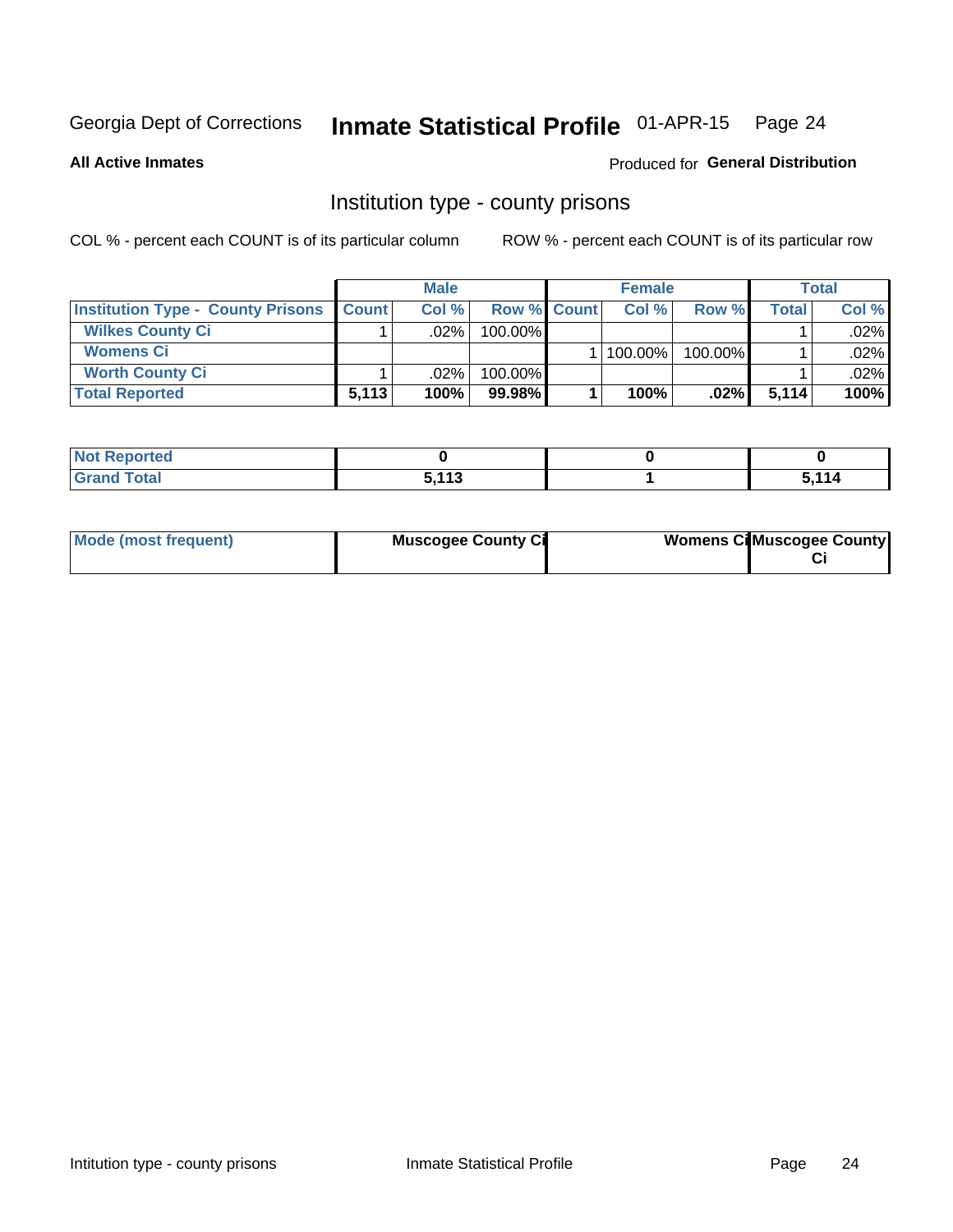#### Inmate Statistical Profile 01-APR-15 Page 25

#### **All Active Inmates**

### Produced for General Distribution

### Institution type - state prisons

COL % - percent each COUNT is of its particular column

|                                         |                | <b>Male</b> |         |              | <b>Female</b> |         | <b>Total</b>   |       |
|-----------------------------------------|----------------|-------------|---------|--------------|---------------|---------|----------------|-------|
| <b>Institution Type - State Prisons</b> | <b>Count</b>   | Col %       | Row %   | <b>Count</b> | Col %         | Row %   | <b>Total</b>   | Col % |
| <b>Arrendale State Prison</b>           | 1              | .01%        | .07%    | 1,380        | 41.53%        | 99.93%  | 1,381          | 3.64% |
| <b>Augusta State Med. Prison</b>        | 1,205          | 3.48%       | 99.92%  | 1            | .03%          | .08%    | 1,206          | 3.18% |
| <b>Autry State Prison</b>               | 1,539          | 4.44%       | 100.00% |              |               |         | 1,539          | 4.05% |
| <b>Baldwin State Prison</b>             | 938            | 2.71%       | 100.00% |              |               |         | 938            | 2.47% |
| <b>Burruss Correctional Training</b>    | 694            | 2.00%       | 100.00% |              |               |         | 694            | 1.83% |
| <b>Ctr</b>                              |                |             |         |              |               |         |                |       |
| <b>Calhoun State Prison</b>             | 1,639          | 4.73%       | 100.00% |              |               |         | 1,639          | 4.32% |
| <b>Central State Prison</b>             | 1,088          | 3.14%       | 100.00% |              |               |         | 1,088          | 2.87% |
| <b>Chatham State Prison</b>             | 6              | .02%        | 100.00% |              |               |         | 6              | .02%  |
| <b>Coastal State Prison</b>             | 1,678          | 4.84%       | 100.00% |              |               |         | 1,678          | 4.42% |
| <b>Dodge State Prison</b>               | 1,231          | 3.55%       | 100.00% |              |               |         | 1,231          | 3.24% |
| <b>Dooly State Prison</b>               | 1,674          | 4.83%       | 100.00% |              |               |         | 1,674          | 4.41% |
| <b>Emanuel - Swainsboro</b>             |                |             |         | 337          | 10.14%        | 100.00% | 337            | .89%  |
| <b>Ga Diag Class Prison</b>             | 3,084          | 8.90%       | 99.90%  | 3            | .09%          | .10%    | 3,087          | 8.13% |
| <b>Ga State Prison</b>                  | 1,450          | 4.19%       | 100.00% |              |               |         | 1,450          | 3.82% |
| <b>Hancock State Prison</b>             | 1,070          | 3.09%       | 100.00% |              |               |         | 1,070          | 2.82% |
| <b>Hays State Prison</b>                | 1,030          | 2.97%       | 100.00% |              |               |         | 1,030          | 2.71% |
| <b>Helms Facility</b>                   | 15             | .04%        | 65.22%  | 8            | .24%          | 34.78%  | 23             | .06%  |
| <b>Johnson State Prison</b>             | 1,531          | 4.42%       | 100.00% |              |               |         | 1,531          | 4.03% |
| <b>Lee State Prison</b>                 | 746            | 2.15%       | 100.00% |              |               |         | 746            | 1.97% |
| Long                                    | 196            | .57%        | 100.00% |              |               |         | 196            | .52%  |
| <b>Lowndes Unit</b>                     | 6              | .02%        | 100.00% |              |               |         | 6              | .02%  |
| <b>Macon State Prison</b>               | 1,687          | 4.87%       | 100.00% |              |               |         | 1,687          | 4.44% |
| <b>Metro State Prison (W)</b>           |                |             |         | 1            | .03%          | 100.00% | 1              | .01%  |
| <b>Montgomery State Prison</b>          | 407            | 1.17%       | 100.00% |              |               |         | 407            | 1.07% |
| <b>Phillips State Prison</b>            | 1,092          | 3.15%       | 100.00% |              |               |         | 1,092          | 2.88% |
| <b>Pulaski State Prison</b>             |                |             |         | 1,176        | 35.39%        | 100.00% | 1,176          | 3.10% |
| <b>Putnam State Prison</b>              | 3              | .01%        | 100.00% |              |               |         | 3              | .01%  |
| <b>Rivers State Prison</b>              | $\mathbf{1}$   | .01%        | 100.00% |              |               |         | 1              | .01%  |
| <b>Rogers State Prison</b>              | 1,391          | 4.02%       | 100.00% |              |               |         | 1,391          | 3.66% |
| <b>Rutledge State Prison</b>            | 588            | 1.70%       | 100.00% |              |               |         | 588            | 1.55% |
| <b>Smith State Prison</b>               | 1,481          | 4.28%       | 100.00% |              |               |         | 1,481          | 3.90% |
| <b>Telfair State Prison</b>             | 1,332          | 3.85%       | 100.00% |              |               |         | 1,332          | 3.51% |
| <b>Valdosta State Prison</b>            | 944            | 2.73%       | 100.00% |              |               |         | 944            | 2.49% |
| <b>Walker State Prison</b>              | 402            | 1.16%       | 100.00% |              |               |         | 402            | 1.06% |
| <b>Ware State Prison</b>                | 1,338          | 3.86%       | 100.00% |              |               |         | 1,338          | 3.52% |
| <b>Washington State Prison</b>          | 1,321          | 3.81%       | 100.00% |              |               |         | 1,321          | 3.48% |
| <b>Wayne State Prison</b>               | $\overline{2}$ | .01%        | 100.00% |              |               |         | $\overline{2}$ | .01%  |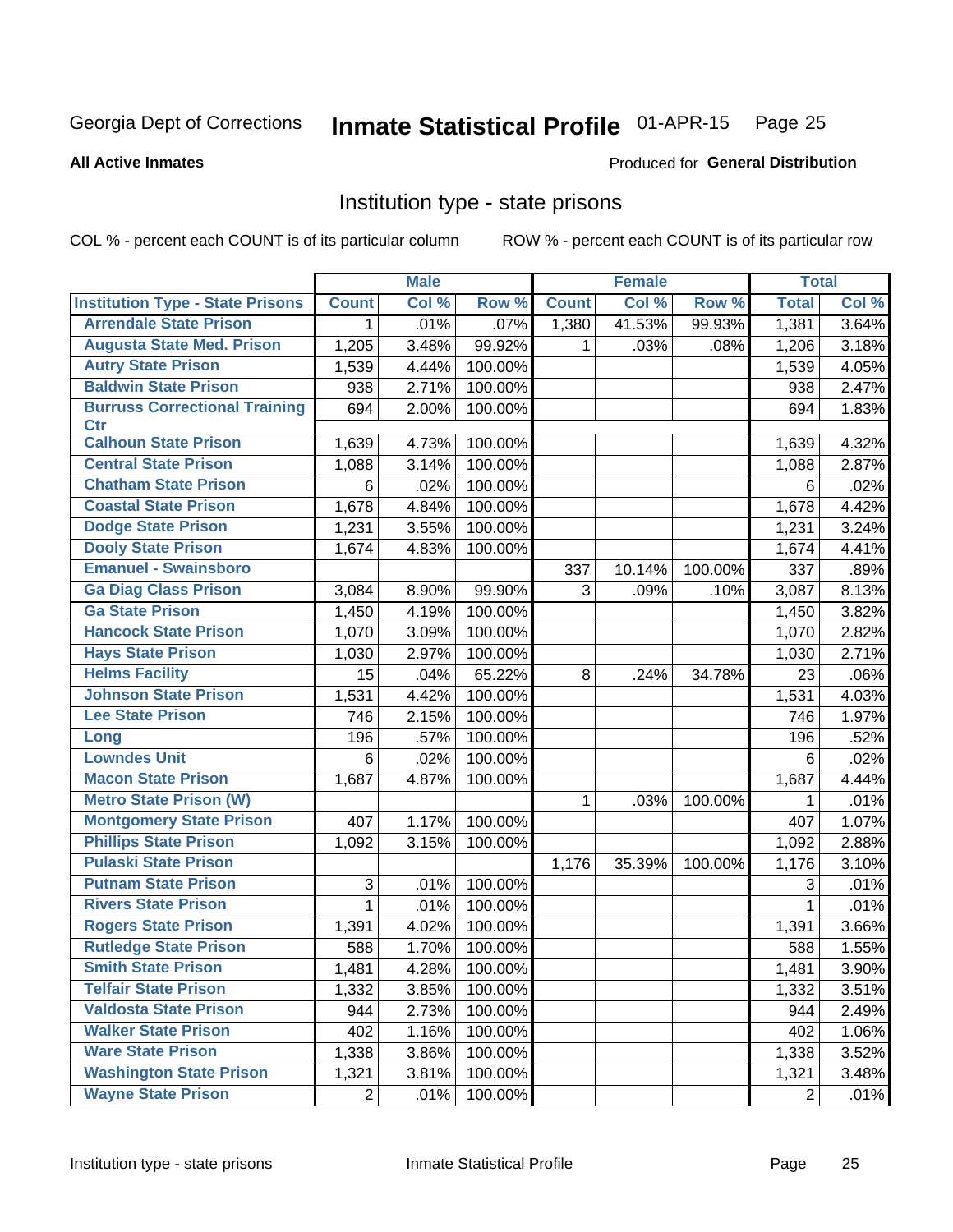## Inmate Statistical Profile 01-APR-15 Page 26

**All Active Inmates** 

Produced for General Distribution

### Institution type - state prisons

COL % - percent each COUNT is of its particular column

|                                         | <b>Male</b>                 |        |                               |              | <b>Female</b> | <b>Total</b>                          |              |       |
|-----------------------------------------|-----------------------------|--------|-------------------------------|--------------|---------------|---------------------------------------|--------------|-------|
| <b>Institution Type - State Prisons</b> | <b>Count</b>                | Col %  | Row %                         | <b>Count</b> | Col %         | Row %                                 | <b>Total</b> | Col % |
| <b>Whitworth Facility</b>               |                             |        |                               | 417          | 12.55%        | 100.00%                               | 417          | 1.10% |
| <b>Wilcox State Prison</b>              | 1,830                       | 5.28%  | 100.00%                       |              |               |                                       | 1,830        | 4.82% |
| <b>Total Reported</b>                   | 34,640                      | 100%   | 91.25%                        | 3,323        | 100%          | 8.75%                                 | 37,963       | 100%  |
|                                         |                             |        |                               |              |               |                                       |              |       |
| <b>Not Reported</b>                     |                             | 0      |                               |              | 0             |                                       | 0            |       |
| <b>Grand Total</b>                      |                             | 34,640 |                               | 3,323        |               |                                       | 37,963       |       |
| <b>Mode (most frequent)</b>             | <b>Ga Diag Class Prison</b> |        | <b>Arrendale State Prison</b> |              |               | <b>Ga Diag Class</b><br><b>Prison</b> |              |       |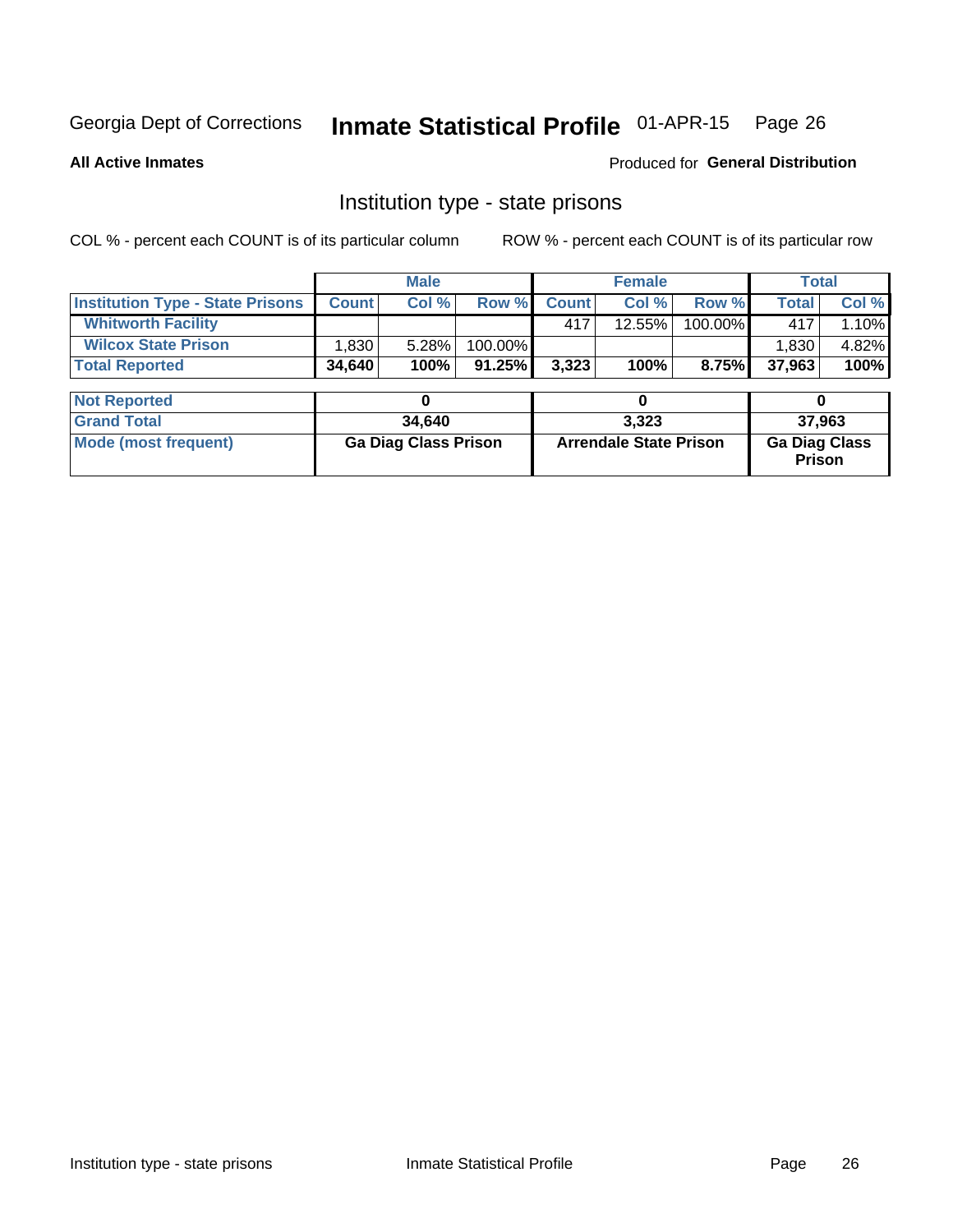## Inmate Statistical Profile 01-APR-15 Page 27

**All Active Inmates** 

### Produced for General Distribution

### Institution type - private prisons

COL % - percent each COUNT is of its particular column

|                                           | <b>Male</b>  |           |                    | <b>Female</b> |       |       | <b>Total</b> |        |
|-------------------------------------------|--------------|-----------|--------------------|---------------|-------|-------|--------------|--------|
| <b>Institution Type - Private Prisons</b> | <b>Count</b> | Col %     | <b>Row % Count</b> |               | Col % | Row % | Total        | Col %  |
| <b>Coffee Corr Facility</b>               | 2.661        | 33.35%    | 100.00%            |               |       |       | 2,661        | 33.35% |
| <b>Jenkins Corr Facility</b>              | 1.176        | 14.74%    | 100.00%            |               |       |       | 1.176        | 14.74% |
| <b>Riverbend Corr Facility</b>            | .501         | $18.81\%$ | 100.00%            |               |       |       | 1,501        | 18.81% |
| <b>Wheeler Corr Facility</b>              | 2,640        | $33.09\%$ | 100.00%            |               |       |       | 2,640        | 33.09% |
| <b>Total Reported</b>                     | 7,978        | 100%      | $100\%$            |               |       | %     | 7,978        | 100%   |

| Reported    |       |                |
|-------------|-------|----------------|
| <b>otal</b> | 7,978 | 070<br>, J I O |

| <b>Mode (most frequent)</b> | <b>Coffee Corr Facility</b> | Null | <b>Coffee Corr</b><br><b>Facility</b> |
|-----------------------------|-----------------------------|------|---------------------------------------|
|-----------------------------|-----------------------------|------|---------------------------------------|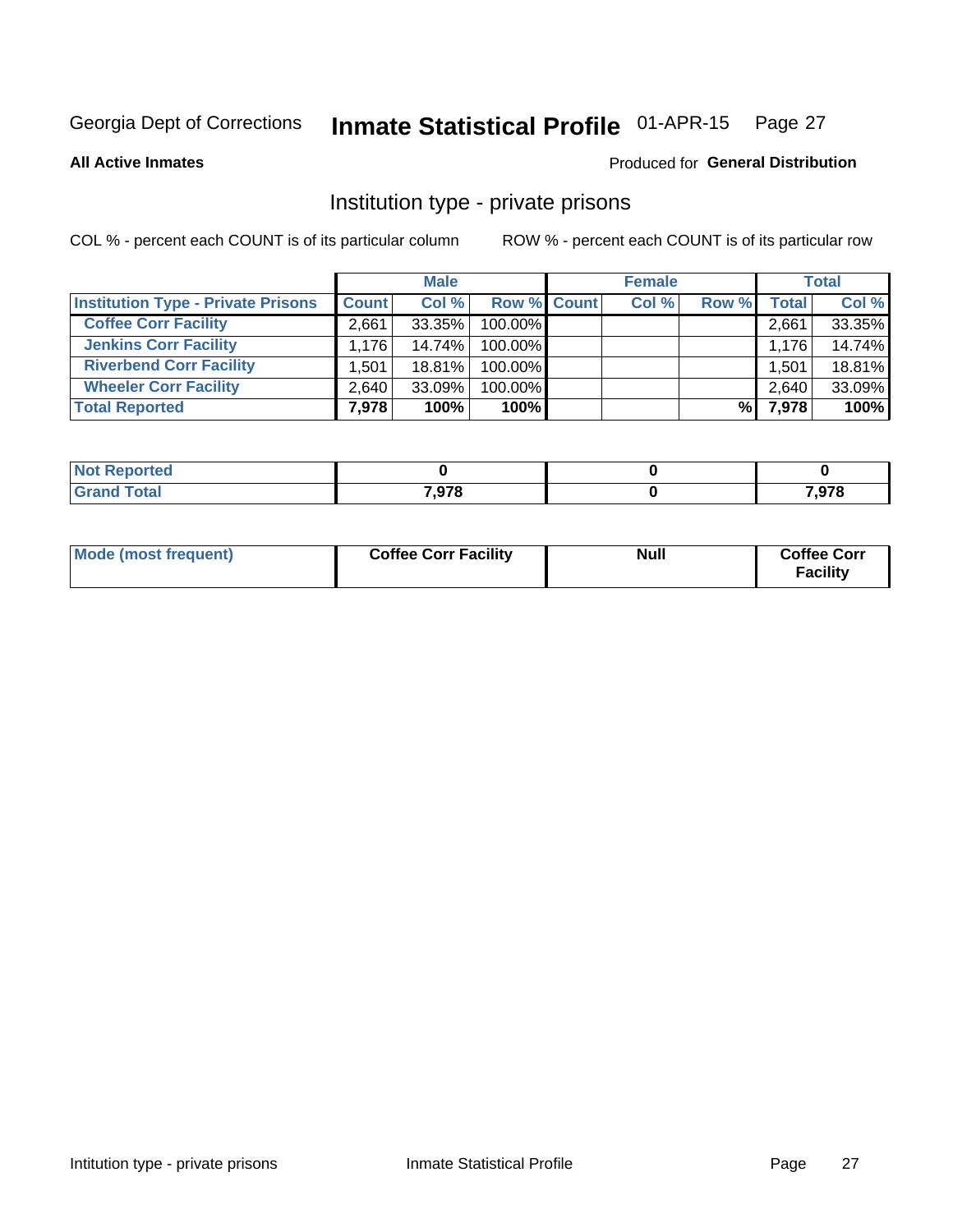## Inmate Statistical Profile 01-APR-15 Page 28

**All Active Inmates** 

### Produced for General Distribution

### Institution type - inmate boot camp

COL % - percent each COUNT is of its particular column

|                                      |                 | <b>Male</b> |              |              | <b>Female</b> |             | <b>Total</b> |
|--------------------------------------|-----------------|-------------|--------------|--------------|---------------|-------------|--------------|
| <b>Institution Type - Boot Camps</b> | <b>I</b> Count⊥ | Col %       | <b>Row %</b> | <b>Count</b> | Col %         | Row % Total | Col %        |
| <b>Total Rported</b>                 |                 |             |              |              |               |             |              |

| <b>Not Reported</b>            |  |  |
|--------------------------------|--|--|
| <b>Total</b><br>C <sub>r</sub> |  |  |

| Mod<br>uamo | Nul.<br>$- - - - - -$ | <b>Null</b> | . .<br>uu.<br>------ |
|-------------|-----------------------|-------------|----------------------|
|             |                       |             |                      |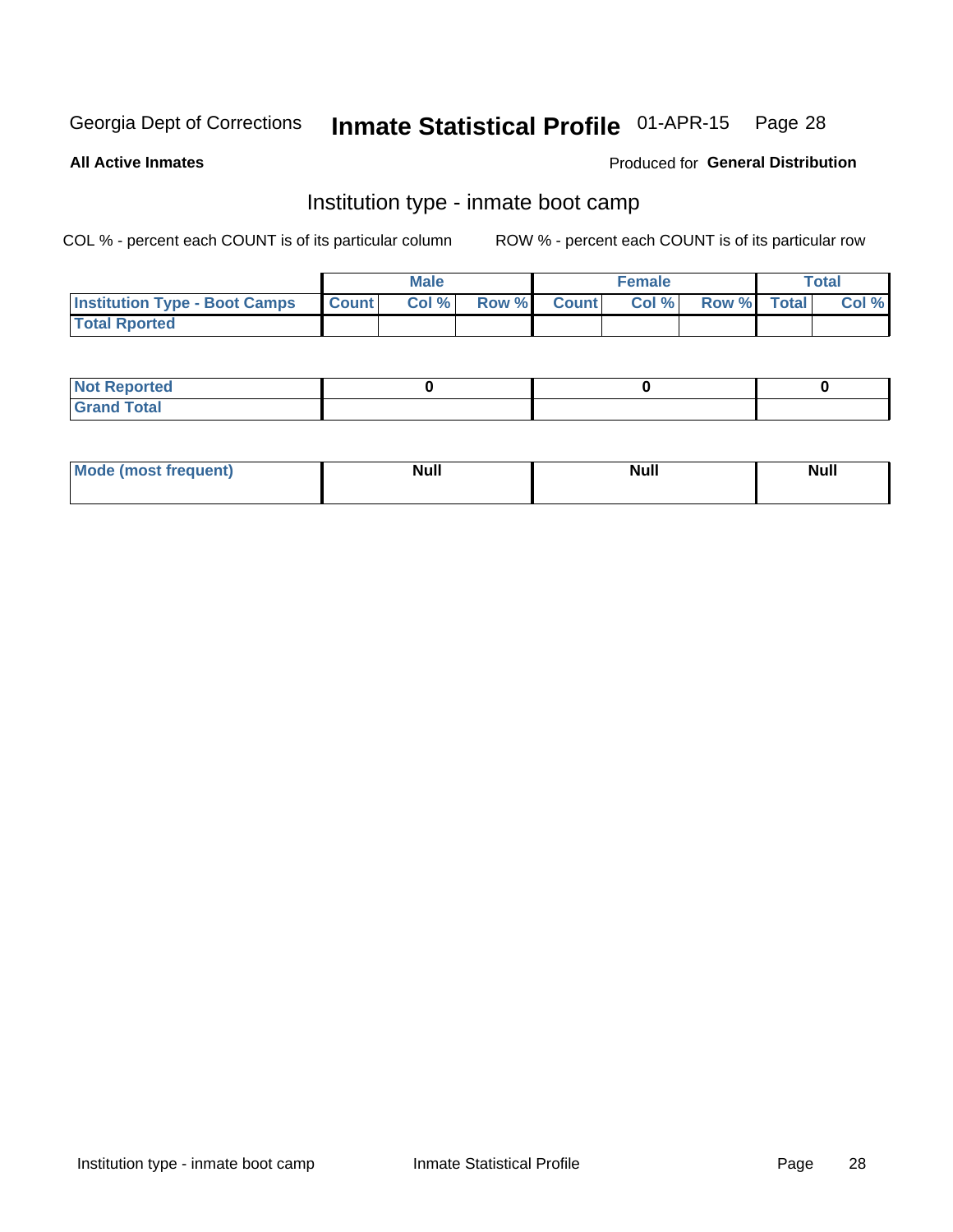#### Inmate Statistical Profile 01-APR-15 Page 29

#### **All Active Inmates**

### Produced for General Distribution

### Number of disciplinary reports

COL % - percent each COUNT is of its particular column

|                                       |              | <b>Male</b> |        |             | <b>Female</b> |       |        | <b>Total</b> |
|---------------------------------------|--------------|-------------|--------|-------------|---------------|-------|--------|--------------|
| <b>Number of Disciplinary Reports</b> | <b>Count</b> | Col %       |        | Row % Count | Col %         | Row % | Total  | Col %        |
| $\bf{0}$                              | 20,335       | 40.69%      | 91.12% | 1,981       | 55.32%        | 8.88% | 22,316 | 41.67%       |
|                                       | 6,635        | 13.28%      | 92.75% | 519         | 14.49%        | 7.25% | 7,154  | 13.36%       |
| $\overline{2}$                        | 4,140        | 8.28%       | 94.63% | 235         | 6.56%         | 5.37% | 4,375  | 8.17%        |
| 3                                     | 2,889        | 5.78%       | 94.78% | 159         | 4.44%         | 5.22% | 3,048  | 5.69%        |
|                                       | 2,102        | 4.21%       | 94.94% | 112         | 3.13%         | 5.06% | 2,214  | 4.13%        |
| 5                                     | 1,647        | 3.30%       | 94.71% | 92          | 2.57%         | 5.29% | 1,739  | 3.25%        |
| <b>More Than 5</b>                    | 12,229       | 24.47%      | 96.20% | 483         | 13.49%        | 3.80% | 12,712 | 23.74%       |
| <b>Total Reported</b>                 | 49,977       | 100%        | 93.31% | 3,581       | 100%          | 6.69% | 53,558 | 100.0%       |

| วrted<br>NO. |        |       |        |
|--------------|--------|-------|--------|
| <b>Total</b> | 10 Q77 | 3,581 | 53.558 |

| Mean (average)         | 5.54 | s 19 | E 97<br>ว.ง เ |
|------------------------|------|------|---------------|
| <b>Median (middle)</b> |      |      |               |
| Mode (most frequent)   |      |      |               |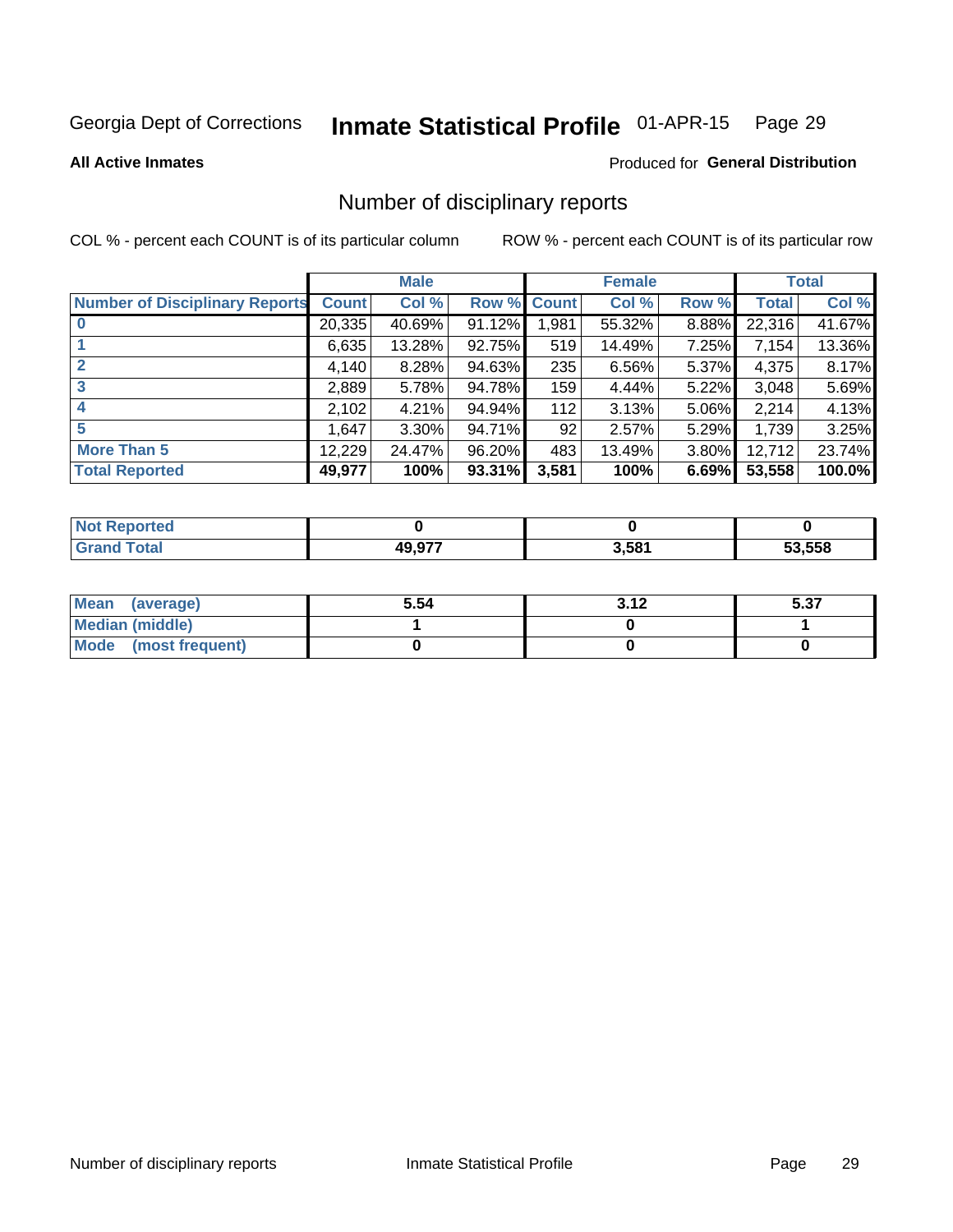## Inmate Statistical Profile 01-APR-15 Page 30

#### **All Active Inmates**

### **Produced for General Distribution**

### Number of transfers

COL % - percent each COUNT is of its particular column

|                            | <b>Male</b> |          |        | <b>Female</b> |        |          | <b>Total</b> |        |
|----------------------------|-------------|----------|--------|---------------|--------|----------|--------------|--------|
| <b>Number of Transfers</b> | Count l     | Col %    | Row %  | <b>Count</b>  | Col %  | Row %    | <b>Total</b> | Col %  |
|                            | 4,047       | $8.10\%$ | 85.18% | 704           | 19.66% | 14.82%   | 4,751        | 8.87%  |
|                            | 296         | 0.59%    | 81.54% | 67            | 1.87%  | 18.46%   | 363          | 0.68%  |
| $\mathbf{2}$               | 15,287      | 30.59%   | 90.94% | 1,523         | 42.53% | $9.06\%$ | 16,810       | 31.39% |
| 3                          | 1,524       | 3.05%    | 91.09% | 149           | 4.16%  | $8.91\%$ | 1,673        | 3.12%  |
| 4                          | 7,846       | 15.70%   | 93.65% | 532           | 14.86% | $6.35\%$ | 8,378        | 15.64% |
| 5                          | 1,910       | 3.82%    | 94.41% | 113           | 3.16%  | $5.59\%$ | 2,023        | 3.78%  |
| <b>More Than 5</b>         | 19,067      | 38.15%   | 97.48% | 493           | 13.77% | $2.52\%$ | 19,560       | 36.52% |
| <b>Total Reported</b>      | 49,977      | 100%     | 93.31% | 3,581         | 100.0% | 6.69%    | 53,558       | 100%   |

| <b>rted</b><br>NO |        |                   |        |
|-------------------|--------|-------------------|--------|
| <b>Total</b>      | 10 Q77 | 3,58 <sup>4</sup> | 53.558 |

| Mean (average)       | 6.10 | 2.94 | 5.89 |
|----------------------|------|------|------|
| Median (middle)      |      |      |      |
| Mode (most frequent) |      |      |      |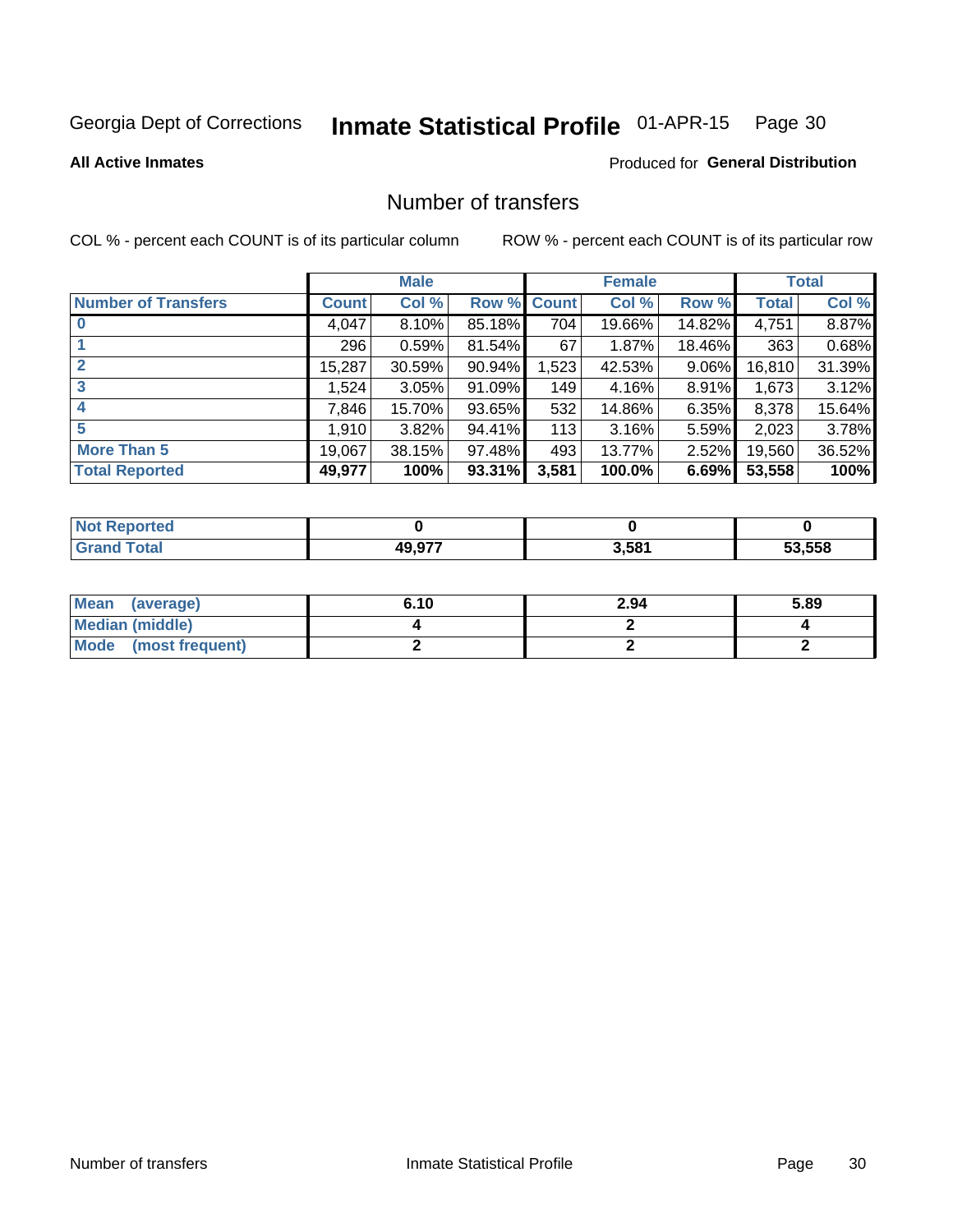## Inmate Statistical Profile 01-APR-15 Page 31

**All Active Inmates** 

Produced for General Distribution

### Number of escapes

COL % - percent each COUNT is of its particular column

|                          | <b>Male</b>  |        |             | <b>Female</b> |        |          | <b>Total</b> |        |
|--------------------------|--------------|--------|-------------|---------------|--------|----------|--------------|--------|
| <b>Number of Escapes</b> | <b>Count</b> | Col %  | Row % Count |               | Col %  | Row %    | Total        | Col %  |
|                          | 49,432       | 98.91% | 93.27%      | 3,567         | 99.61% | $6.73\%$ | 52,999       | 98.96% |
|                          | 503          | 1.01%  | 97.29%      | 14            | 0.39%  | 2.71%    | 517          | 0.97%  |
|                          | 35           | 0.07%  | 100.00%     |               |        |          | 35           | 0.07%  |
|                          | 6.           | 0.01%  | $100.00\%$  |               |        |          | 6            | 0.01%  |
|                          |              | 0.01%  | 100.00%     |               |        |          |              | 0.01%  |
| <b>Total Reported</b>    | 49,977       | 100%   | 93.31%      | 3,581         | 100%   | 6.69%    | 53,558       | 100.0% |

| тео. |        |       |        |
|------|--------|-------|--------|
|      | 10 A77 | 3.581 | 53.558 |

| Mean<br>(average)    |  | .0 |
|----------------------|--|----|
| Median (middle)      |  |    |
| Mode (most frequent) |  |    |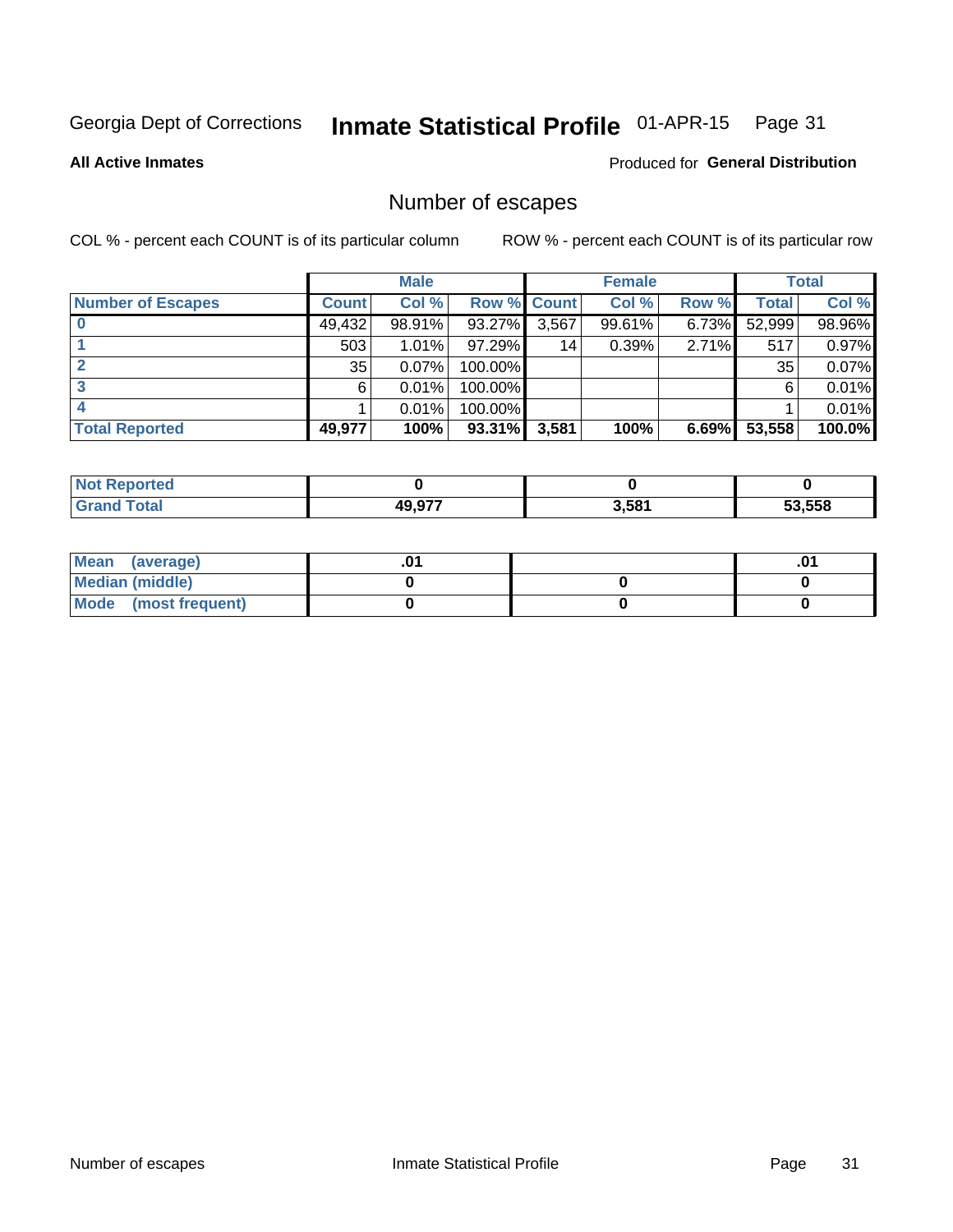#### Inmate Statistical Profile 01-APR-15 Page 32

**All Active Inmates** 

### Produced for General Distribution

### Split sentences - Probation to follow

COL % - percent each COUNT is of its particular column

|                            | <b>Male</b>  |           |                 | <b>Female</b> |        |          | <b>Total</b> |        |
|----------------------------|--------------|-----------|-----------------|---------------|--------|----------|--------------|--------|
| <b>Probation to follow</b> | <b>Count</b> | Col%      | Row % Count     |               | Col %  | Row %    | Total I      | Col %  |
| <b>Yes</b>                 | 33.747       | $67.53\%$ | 92.64%          | 2,682         | 74.90% |          | 7.36% 36,429 | 68.02% |
| <b>No</b>                  | 16.230       | $32.47\%$ | 94.75%          | 899           | 25.10% | $5.25\%$ | 17,129       | 31.98% |
| <b>Total Reported</b>      | 49,977       | 100%      | $93.31\%$ 3,581 |               | 100%   |          | 6.69% 53,558 | 100%   |

|  | _______ | 10.077<br>48 Y | 3.581 | 53.558 |
|--|---------|----------------|-------|--------|
|--|---------|----------------|-------|--------|

| M<br>reauent)<br>/٥<br>$\sim$<br>v.,<br>.<br>$\ddotsc$<br>$\cdot$ - $\cdot$ |
|-----------------------------------------------------------------------------|
|-----------------------------------------------------------------------------|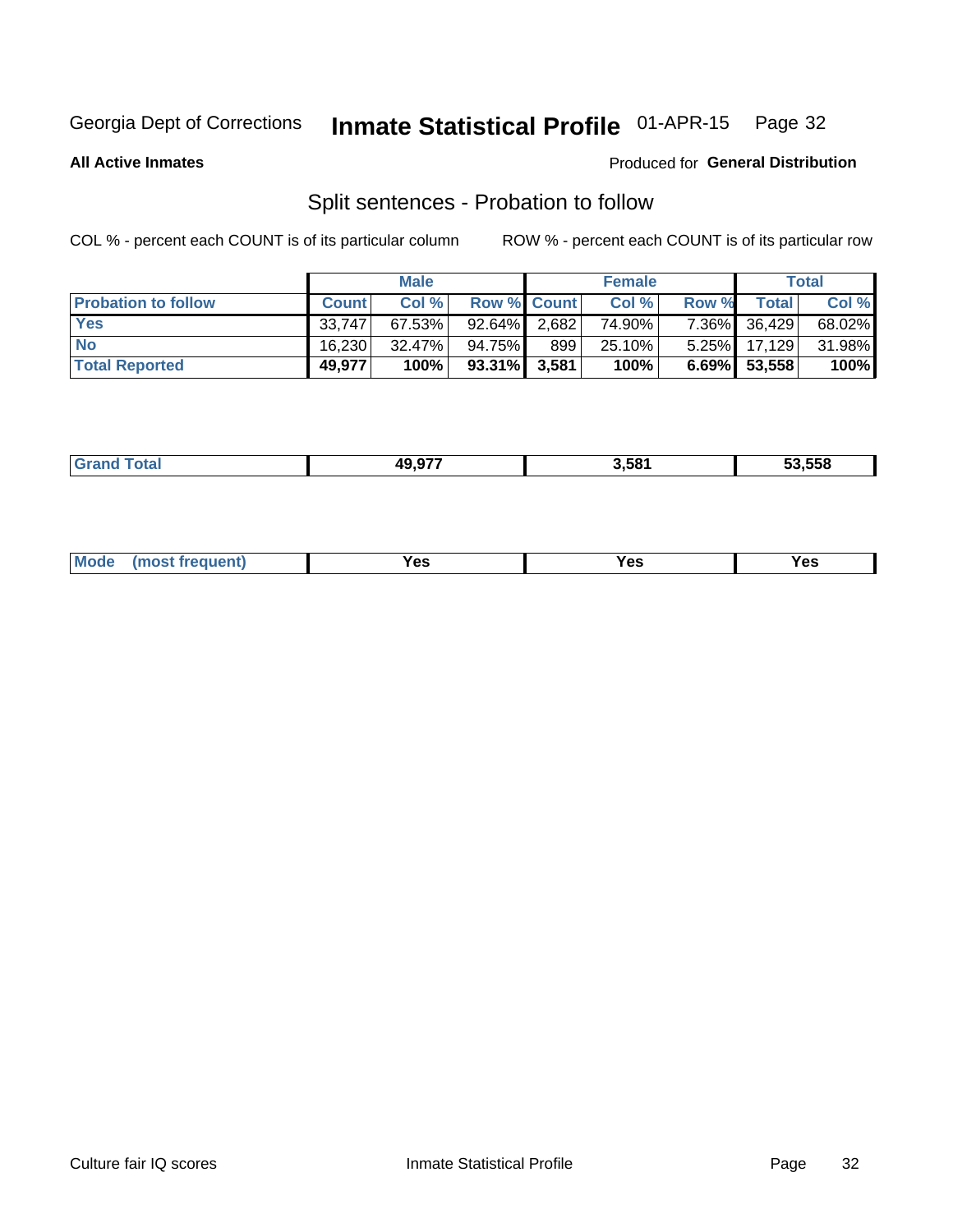#### Inmate Statistical Profile 01-APR-15 Page 33

**All Active Inmates** 

### Produced for General Distribution

### Probable future release type of still active inmates

COL % - percent each COUNT is of its particular column

|                                         | <b>Male</b>  |          |                    | <b>Female</b> |        |          | <b>Total</b> |        |
|-----------------------------------------|--------------|----------|--------------------|---------------|--------|----------|--------------|--------|
| <b>Probable Future Release Type</b>     | <b>Count</b> | Col %    | <b>Row % Count</b> |               | Col %  | Row %    | <b>Total</b> | Col %  |
| <b>Paroled with probation to follow</b> | 21,334       | 43.03%   | 91.91% 1,878       |               | 52.63% | 8.09%    | 23,212       | 43.67% |
| Paroled w/o probation to follow         | 8,379        | 16.90%   | 93.51%             | 582           | 16.31% | 6.49%    | 8,961        | 16.86% |
| <b>Maxout with probation to follow</b>  | 11,809       | 23.82%   | 93.74%             | 788           | 22.09% | 6.26%    | 12,597       | 23.70% |
| <b>Maxout w/o probation to follow</b>   | 3,366        | 6.79%    | 95.60%             | 155           | 4.34%  | 4.40%    | 3,521        | 6.62%  |
| Life, LWOP or death sentence            | 4,694        | $9.47\%$ | 96.60%             | 165           | 4.62%  | $3.40\%$ | 4,859        | 9.14%  |
| <b>Total Reported</b>                   | 49,582       | 100%     | $93.29\%$ 3,568    |               | 100%   | 6.71%    | 53,150       | 100%   |

| eleased     |        |      |            |
|-------------|--------|------|------------|
| <b>otal</b> | 49,582 | .568 | ,150<br>ວວ |

| <b>Mode (most frequent)</b> | <b>PAR with PROB follow</b> | <b>PAR with PROB follow</b> | <b>PAR with PROB</b> |
|-----------------------------|-----------------------------|-----------------------------|----------------------|
|                             |                             |                             | follow               |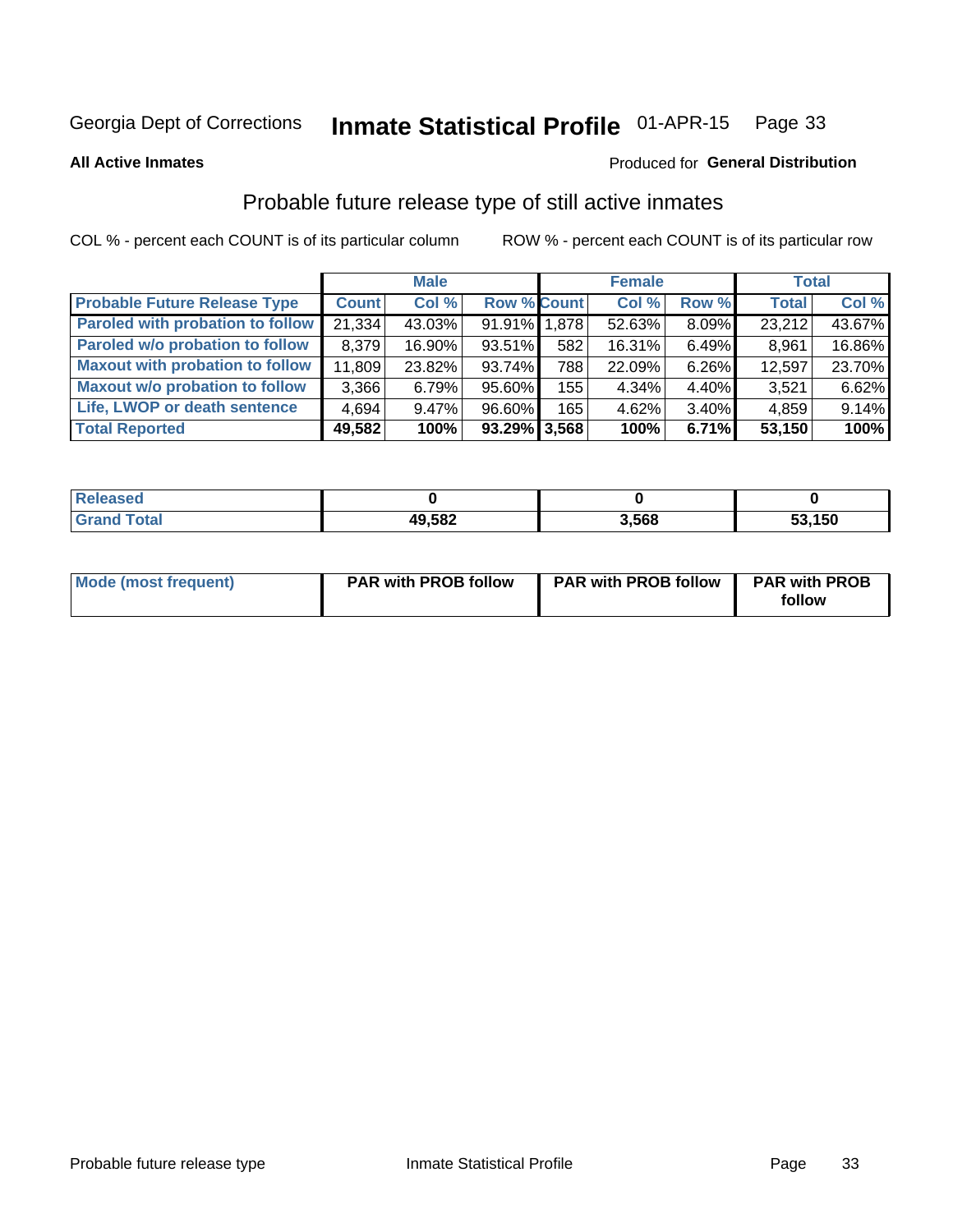### **All Active Inmates**

### **Produced for General Distribution**

## Time served in current (or last) institution

COL % - percent each COUNT is of its particular column

|                            |              | <b>Male</b> |        |              | <b>Female</b> |        |              | <b>Total</b> |
|----------------------------|--------------|-------------|--------|--------------|---------------|--------|--------------|--------------|
| <b>Time In Institution</b> | <b>Count</b> | Col %       | Row %  | <b>Count</b> | Col %         | Row %  | <b>Total</b> | Col %        |
| 0 to 3 months              | 11,789       | 23.59%      | 91.91% | 1,038        | 28.99%        | 8.09%  | 12,827       | 23.95%       |
| 3.01 to 6 months           | 8,631        | 17.27%      | 94.25% | 527          | 14.72%        | 5.75%  | 9,158        | 17.10%       |
| 6.01 to 9 months           | 5,338        | 10.68%      | 92.40% | 439          | 12.26%        | 7.60%  | 5,777        | 10.79%       |
| 9.01 to 12 months          | 4,139        | 8.28%       | 94.58% | 237          | 6.62%         | 5.42%  | 4,376        | 8.17%        |
| <b>12.01 to 18 months</b>  | 5,318        | 10.64%      | 94.12% | 332          | 9.27%         | 5.88%  | 5,650        | 10.55%       |
| <b>18.01 to 24 months</b>  | 3,580        | 7.16%       | 94.53% | 207          | 5.78%         | 5.47%  | 3,787        | 7.07%        |
| 2.01 to 3 years            | 4,326        | 8.66%       | 93.86% | 283          | 7.90%         | 6.14%  | 4,609        | 8.61%        |
| 3.01 to 4 years            | 2,613        | 5.23%       | 92.23% | 220          | 6.14%         | 7.77%  | 2,833        | 5.29%        |
| $4.01$ to 5 years          | 1,390        | 2.78%       | 93.04% | 104          | 2.90%         | 6.96%  | 1,494        | 2.79%        |
| 5.01 to 6 years            | 844          | 1.69%       | 93.99% | 54           | 1.51%         | 6.01%  | 898          | 1.68%        |
| 6.01 to 7 years            | 620          | 1.24%       | 93.51% | 43           | 1.20%         | 6.49%  | 663          | 1.24%        |
| 7.01 to 8 years            | 292          | 0.58%       | 94.81% | 16           | 0.45%         | 5.19%  | 308          | 0.58%        |
| 8.01 to 9 years            | 162          | 0.32%       | 94.19% | 10           | 0.28%         | 5.81%  | 172          | 0.32%        |
| 9.01 to 10 years           | 157          | 0.31%       | 82.63% | 33           | 0.92%         | 17.37% | 190          | 0.35%        |
| Over 10 years              | 778          | 1.56%       | 95.34% | 38           | 1.06%         | 4.66%  | 816          | 1.52%        |
| <b>Total Reported</b>      | 49,977       | 100%        | 93.31% | 3,581        | 100%          | 6.69%  | 53,558       | 100.0%       |

| <b>NOT</b><br>orregi |        |       |        |
|----------------------|--------|-------|--------|
| <b>ofa</b>           | 49.977 | 5.58' | 53.558 |

| <b>Mean</b><br>(average) | 22 months | 17 months           | 22 months |
|--------------------------|-----------|---------------------|-----------|
| Median (middle)          | 8 months  | <sup>7</sup> months | 8 months  |
| Mode<br>(most frequent)  | 0 months  | months              | ∖ months  |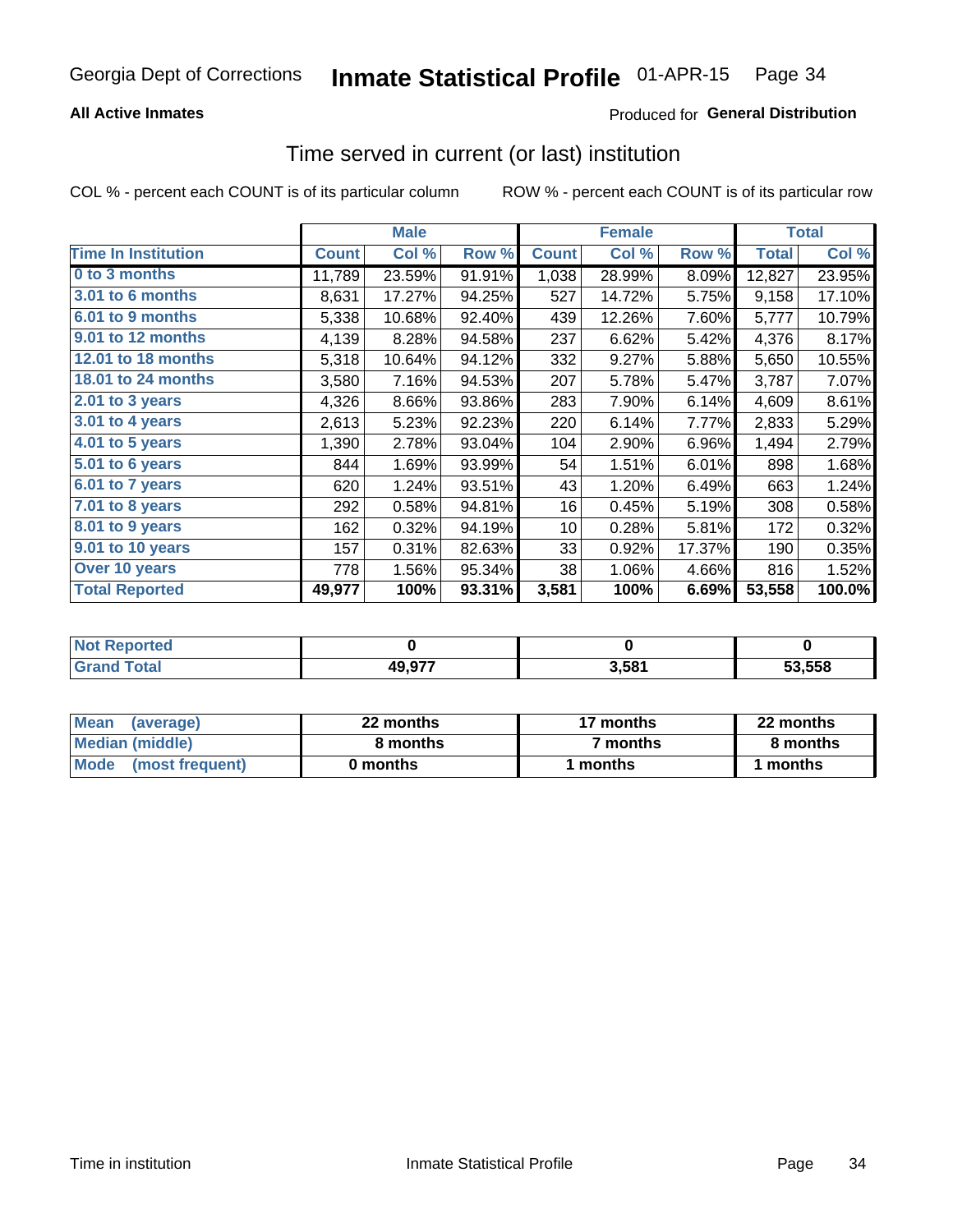#### Inmate Statistical Profile 01-APR-15 Page 35

#### **All Active Inmates**

### Produced for General Distribution

### Highest grade level attained

COL % - percent each COUNT is of its particular column

|                              |                 | <b>Male</b> |         |                  | <b>Female</b>      |        |                | <b>Total</b>               |
|------------------------------|-----------------|-------------|---------|------------------|--------------------|--------|----------------|----------------------------|
| <b>Grade Level</b>           | <b>Count</b>    | Col %       | Row %   | <b>Count</b>     | $\overline{Col}$ % | Row %  | <b>Total</b>   | $\overline{\text{Col }\%}$ |
| No school at all             | $\overline{12}$ | 0.03%       | 100.00% |                  |                    |        | 12             | 0.02%                      |
| <b>Grade 1</b>               | 28              | 0.06%       | 93.33%  | $\overline{c}$   | 0.06%              | 6.67%  | 30             | 0.06%                      |
| <b>Grade 2</b>               | 60              | 0.13%       | 98.36%  | 1                | 0.03%              | 1.64%  | 61             | 0.12%                      |
| <b>Grade 3</b>               | 117             | 0.25%       | 97.50%  | 3                | 0.09%              | 2.50%  | 120            | 0.24%                      |
| Grade 4                      | 115             | 0.24%       | 97.46%  | 3                | 0.09%              | 2.54%  | 118            | 0.23%                      |
| Grade 5                      | 165             | 0.35%       | 94.83%  | $\boldsymbol{9}$ | 0.26%              | 5.17%  | 174            | 0.34%                      |
| Grade 6                      | 569             | 1.20%       | 95.79%  | 25               | 0.73%              | 4.21%  | 594            | 1.16%                      |
| <b>Grade 7</b>               | 806             | 1.69%       | 92.64%  | 64               | 1.86%              | 7.36%  | 870            | 1.71%                      |
| Grade 8                      | 2,911           | 6.12%       | 92.18%  | 247              | 7.17%              | 7.82%  | 3,158          | 6.19%                      |
| Grade 9                      | 5,527           | 11.62%      | 94.74%  | 307              | 8.92%              | 5.26%  | 5,834          | 11.44%                     |
| Grade 10                     | 7,399           | 15.56%      | 95.04%  | 386              | 11.21%             | 4.96%  | 7,785          | 15.26%                     |
| Grade 11                     | 7,620           | 16.02%      | 95.61%  | 350              | 10.17%             | 4.39%  | 7,970          | 15.63%                     |
| <b>Grade 12 or GED</b>       | 17,008          | 35.76%      | 93.24%  | 1,234            | 35.84%             | 6.76%  | 18,242         | 35.76%                     |
| <b>Some tech school</b>      | 256             | 0.54%       | 73.14%  | 94               | 2.73%              | 26.86% | 350            | 0.69%                      |
| <b>Completed tech school</b> | 277             | 0.58%       | 69.08%  | 124              | 3.60%              | 30.92% | 401            | 0.79%                      |
| College, 1 year              | 1,501           | 3.16%       | 89.29%  | 180              | 5.23%              | 10.71% | 1,681          | 3.30%                      |
| College, 2 year              | 1,906           | 4.01%       | 89.44%  | 225              | 6.53%              | 10.56% | 2,131          | 4.18%                      |
| College, 3 year              | 489             | 1.03%       | 88.91%  | 61               | 1.77%              | 11.09% | 550            | 1.08%                      |
| <b>Bachelor's degree</b>     | 628             | 1.32%       | 86.50%  | 98               | 2.85%              | 13.50% | 726            | 1.42%                      |
| <b>Master's degree</b>       | 115             | 0.24%       | 85.19%  | 20               | 0.58%              | 14.81% | 135            | 0.26%                      |
| Ph.D. degree                 | 22              | 0.05%       | 84.62%  | 4                | 0.12%              | 15.38% | 26             | 0.05%                      |
| Law degree                   | 21              | 0.04%       | 80.77%  | 5                | 0.15%              | 19.23% | 26             | 0.05%                      |
| <b>Some medical school</b>   | $\overline{2}$  | 0.01%       | 100.00% |                  |                    |        | $\overline{2}$ | 0.01%                      |
| <b>Medical degree</b>        | 10 <sup>1</sup> | 0.02%       | 90.91%  | 1                | 0.03%              | 9.09%  | 11             | 0.02%                      |
| <b>Total Reported</b>        | 47,564          | 100%        | 93.25%  | 3,443            | 100.0%             | 6.75%  | 51,007         | 100.0%                     |

| ) 413<br>. .  | 138   | 2,551  |
|---------------|-------|--------|
| 10 077<br>л ш | 3.581 | 53.558 |

| <b>Mean</b><br>(average)       | 10.93           | 11.45           | 10.96           |
|--------------------------------|-----------------|-----------------|-----------------|
| Median (middle)                | Grade 11        | Grade 12 or GED | Grade 11        |
| <b>Mode</b><br>(most frequent) | Grade 12 or GED | Grade 12 or GED | Grade 12 or GED |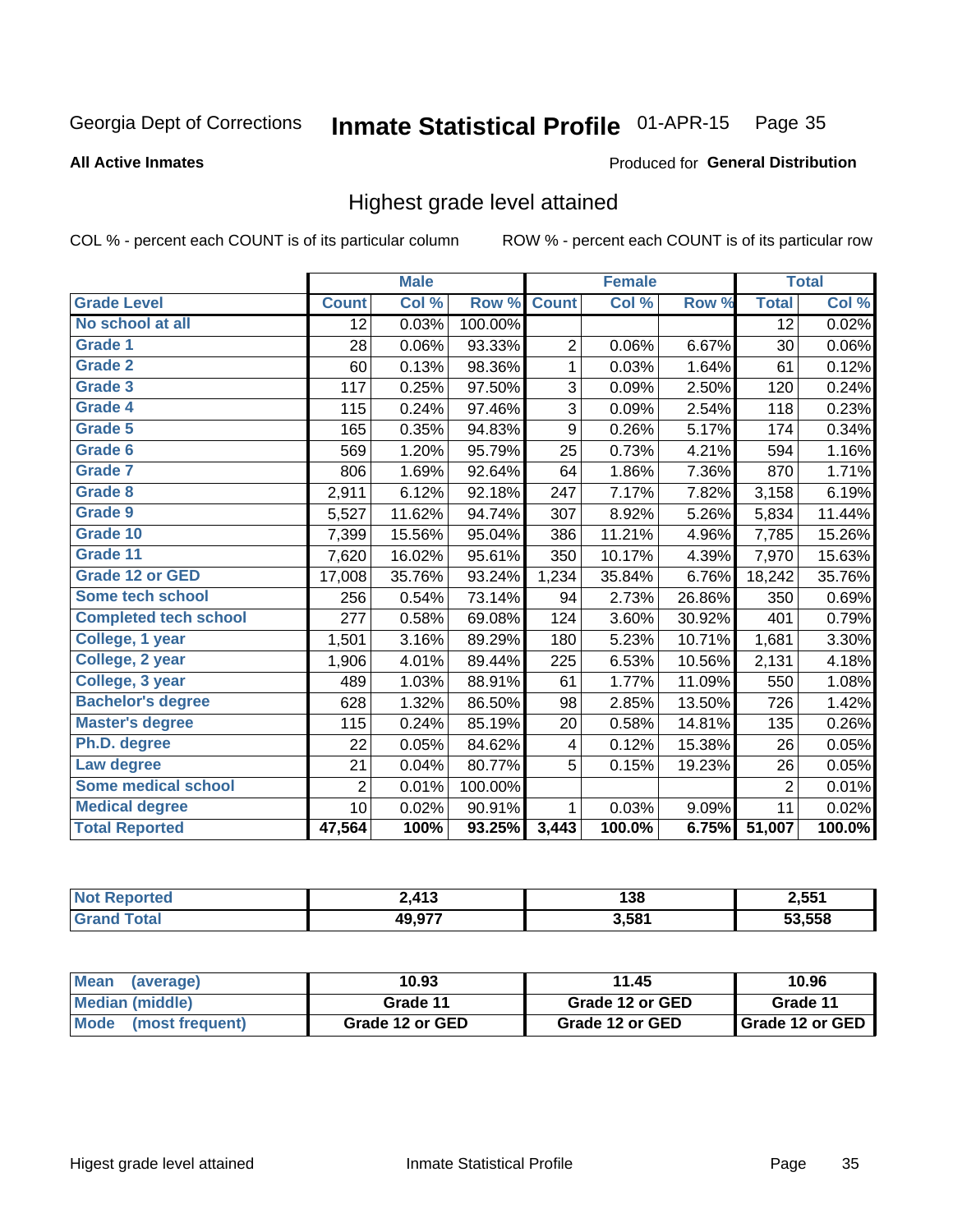## Inmate Statistical Profile 01-APR-15 Page 36

#### **All Active Inmates**

### Produced for General Distribution

### Culture fair IQ scores

COL % - percent each COUNT is of its particular column

|                       |              | <b>Male</b> |        |                 | <b>Female</b> |        |              | <b>Total</b> |
|-----------------------|--------------|-------------|--------|-----------------|---------------|--------|--------------|--------------|
| <b>IQ Scores</b>      | <b>Count</b> | Col %       | Row %  | <b>Count</b>    | Col %         | Row %  | <b>Total</b> | Col %        |
| $60 - 69$             | 721          | 2.10%       | 93.15% | 53              | 1.85%         | 6.85%  | 774          | 2.08%        |
| $70 - 79$             | 2,273        | 6.61%       | 91.84% | 202             | 7.07%         | 8.16%  | 2,475        | 6.65%        |
| $80 - 89$             | 5,191        | 15.10%      | 87.63% | 733             | 25.65%        | 12.37% | 5,924        | 15.91%       |
| $90 - 99$             | 10,067       | 29.28%      | 90.56% | 1,050           | 36.74%        | 9.44%  | 11,117       | 29.85%       |
| $100 - 109$           | 9,608        | 27.94%      | 95.37% | 466             | 16.31%        | 4.63%  | 10,074       | 27.05%       |
| $110 - 119$           | 5,578        | 16.22%      | 96.77% | 186             | 6.51%         | 3.23%  | 5,764        | 15.48%       |
| 120 - 129             | 910          | 2.65%       | 89.57% | 106             | 3.71%         | 10.43% | 1,016        | 2.73%        |
| 130 - 139             | 32           | 0.09%       | 43.84% | 41              | 1.43%         | 56.16% | 73           | 0.20%        |
| 140 & Up              | 6            | 0.02%       | 23.08% | 20 <sup>°</sup> | 0.70%         | 76.92% | 26           | 0.07%        |
|                       |              | 0.01%       | 50.00% | 1               | 0.03%         | 50.00% | 2            | 0.01%        |
| <b>Total Reported</b> | 34,387       | 100%        | 92.33% | 2,858           | 100%          | 7.67%  | 37,245       | 100.0%       |

| <b>Not Reported</b>         | 14,836 | 606   | 15,442 |
|-----------------------------|--------|-------|--------|
| <b>Not Valid (under 60)</b> | 754    | 117   | 871    |
| <b>Grand Total</b>          | 49,977 | 3,581 | 53,558 |

| <b>Mean</b><br>(average) | 98 | 96 | 98 |
|--------------------------|----|----|----|
| <b>Median (middle)</b>   | 99 |    | 99 |
| Mode (most frequent)     | 99 | 96 | 99 |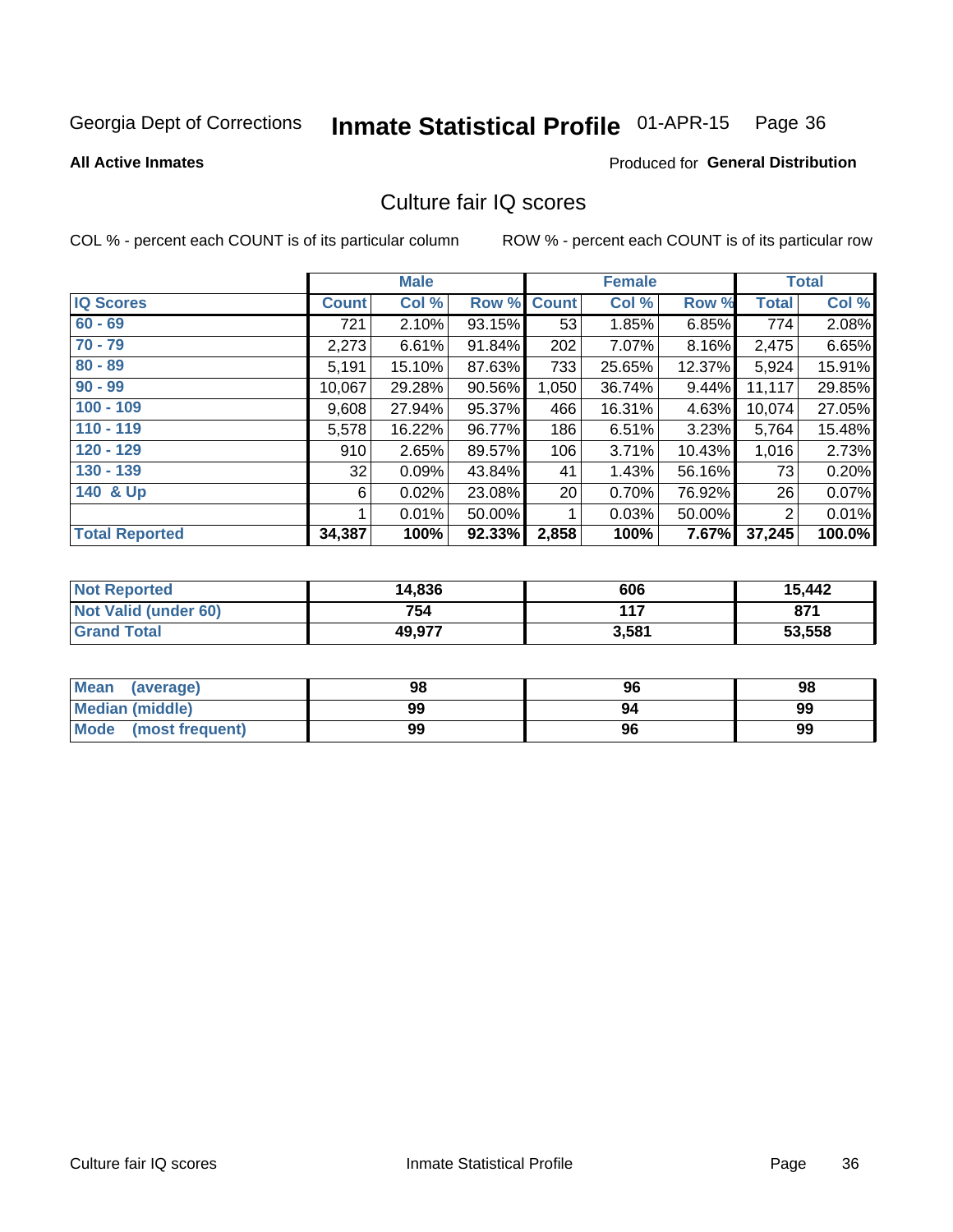#### Inmate Statistical Profile 01-APR-15 Page 37

**All Active Inmates** 

### Produced for General Distribution

# Wide Range Achievement Test (WRAT) reading score

COL % - percent each COUNT is of its particular column

|                           |              | <b>Male</b> |        |                  | <b>Female</b> |        |              | <b>Total</b> |
|---------------------------|--------------|-------------|--------|------------------|---------------|--------|--------------|--------------|
| <b>WRAT Reading Score</b> | <b>Count</b> | Col %       | Row %  | <b>Count</b>     | Col %         | Row %  | <b>Total</b> | Col %        |
| $0.1$ to $0.9$            | 844          | 2.39%       | 99.29% | 6                | 0.20%         | 0.71%  | 850          | 2.22%        |
| 1.0 to 1.9                | 673          | 1.91%       | 97.82% | 15 <sub>15</sub> | 0.50%         | 2.18%  | 688          | 1.80%        |
| 2.0 to 2.9                | 1,144        | 3.25%       | 95.57% | 53               | 1.78%         | 4.43%  | 1,197        | 3.13%        |
| 3.0 to 3.9                | 2,852        | 8.09%       | 95.96% | 120              | 4.02%         | 4.04%  | 2,972        | 7.77%        |
| 4.0 to 4.9                | 3,372        | 9.57%       | 93.41% | 238              | 7.98%         | 6.59%  | 3,610        | 9.44%        |
| 5.0 to 5.9                | 2,854        | 8.10%       | 93.60% | 195              | 6.54%         | 6.40%  | 3,049        | 7.98%        |
| 6.0 to 6.9                | 3,471        | 9.85%       | 92.17% | 295              | 9.89%         | 7.83%  | 3,766        | 9.85%        |
| 7.0 to 7.9                | 1,197        | 3.40%       | 92.79% | 93               | 3.12%         | 7.21%  | 1,290        | 3.37%        |
| 8.0 to 8.9                | 2,338        | 6.63%       | 90.62% | 242              | 8.12%         | 9.38%  | 2,580        | 6.75%        |
| 9.0 to 9.9                | 1,210        | 3.43%       | 90.10% | 133              | 4.46%         | 9.90%  | 1,343        | 3.51%        |
| 10.0 to 10.9              | 2,405        | 6.82%       | 89.71% | 276              | 9.26%         | 10.29% | 2,681        | 7.01%        |
| 11.0 to 11.9              | 3,678        | 10.44%      | 89.10% | 450              | 15.09%        | 10.90% | 4,128        | 10.80%       |
| 12.0 to 12.9              | 9,173        | 26.03%      | 91.50% | 852              | 28.57%        | 8.50%  | 10,025       | 26.22%       |
| 13                        | 35           | 0.10%       | 71.43% | 14               | 0.47%         | 28.57% | 49           | 0.13%        |
| <b>Total Reported</b>     | 35,246       | 100%        | 92.20% | 2,982            | 100%          | 7.80%  | 38,228       | 100%         |

| rtea<br>NO | 70.A<br>4.IJI | 599   | 15,330 |
|------------|---------------|-------|--------|
|            | 49,977        | 3,581 | 53.558 |

| <b>Mean</b><br>(average) | 8.29 | 9.30 | 8.37 |
|--------------------------|------|------|------|
| Median (middle)          | 8.9  | 10.2 | 8.9  |
| Mode<br>(most frequent)  | 12.9 | 12.9 | 12.9 |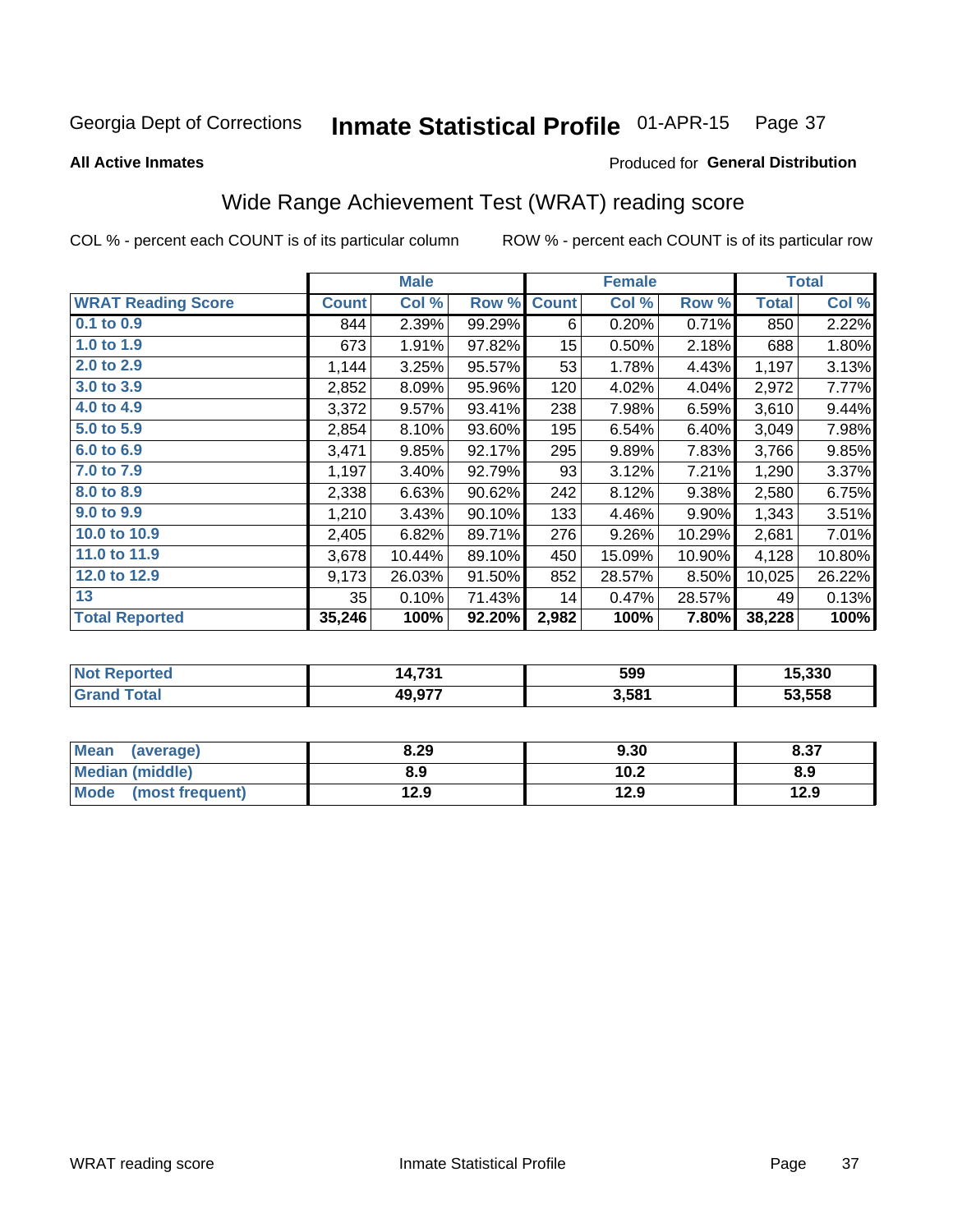#### Inmate Statistical Profile 01-APR-15 Page 38

**All Active Inmates** 

### Produced for General Distribution

# Wide Range Achievement Test (WRAT) math score

COL % - percent each COUNT is of its particular column

|                              |              | <b>Male</b> |        |              | <b>Female</b> |        |              | <b>Total</b> |
|------------------------------|--------------|-------------|--------|--------------|---------------|--------|--------------|--------------|
| <b>WRAT Mathematic Score</b> | <b>Count</b> | Col %       | Row %  | <b>Count</b> | Col %         | Row %  | <b>Total</b> | Col %        |
| $0.1$ to $0.9$               | 75           | 0.21%       | 98.68% | 1            | 0.03%         | 1.32%  | 76           | 0.20%        |
| 1.0 to 1.9                   | 251          | 0.71%       | 96.54% | 9            | 0.30%         | 3.46%  | 260          | 0.68%        |
| 2.0 to 2.9                   | 683          | 1.94%       | 95.26% | 34           | 1.14%         | 4.74%  | 717          | 1.88%        |
| 3.0 to 3.9                   | 1,509        | 4.28%       | 95.21% | 76           | 2.55%         | 4.79%  | 1,585        | 4.15%        |
| 4.0 to 4.9                   | 4,556        | 12.92%      | 94.02% | 290          | 9.72%         | 5.98%  | 4,846        | 12.67%       |
| 5.0 to 5.9                   | 5,983        | 16.97%      | 93.37% | 425          | 14.25%        | 6.63%  | 6,408        | 16.76%       |
| 6.0 to 6.9                   | 7,131        | 20.23%      | 92.55% | 574          | 19.24%        | 7.45%  | 7,705        | 20.15%       |
| 7.0 to 7.9                   | 2,354        | 6.68%       | 91.28% | 225          | 7.54%         | 8.72%  | 2,579        | 6.74%        |
| 8.0 to 8.9                   | 3,988        | 11.31%      | 90.74% | 407          | 13.64%        | 9.26%  | 4,395        | 11.49%       |
| 9.0 to 9.9                   | 1,706        | 4.84%       | 90.26% | 184          | 6.17%         | 9.74%  | 1,890        | 4.94%        |
| 10.0 to 10.9                 | 37           | 0.10%       | 88.10% | 5            | 0.17%         | 11.90% | 42           | 0.11%        |
| 11.0 to 11.9                 | 1,472        | 4.18%       | 90.92% | 147          | 4.93%         | 9.08%  | 1,619        | 4.23%        |
| 12.0 to 12.9                 | 5,505        | 15.62%      | 90.11% | 604          | 20.25%        | 9.89%  | 6,109        | 15.98%       |
| 13                           | 3            | 0.01%       | 60.00% | 2            | 0.07%         | 40.00% | 5            | 0.01%        |
| <b>Total Reported</b>        | 35,253       | 100%        | 92.20% | 2,983        | 100%          | 7.80%  | 38,236       | 100%         |
|                              |              |             |        |              |               |        |              |              |

| <b>Not Reported</b> | 14,724 | 598   | 15,322 |
|---------------------|--------|-------|--------|
| <b>Grand Total</b>  | 49,977 | 3,581 | 53,558 |

| Mean (average)       | 7.42 | 8.06 | 7.47 |
|----------------------|------|------|------|
| Median (middle)      | ხ. J | 7.4  | 6.9  |
| Mode (most frequent) | 12.9 | 12.9 | 12.9 |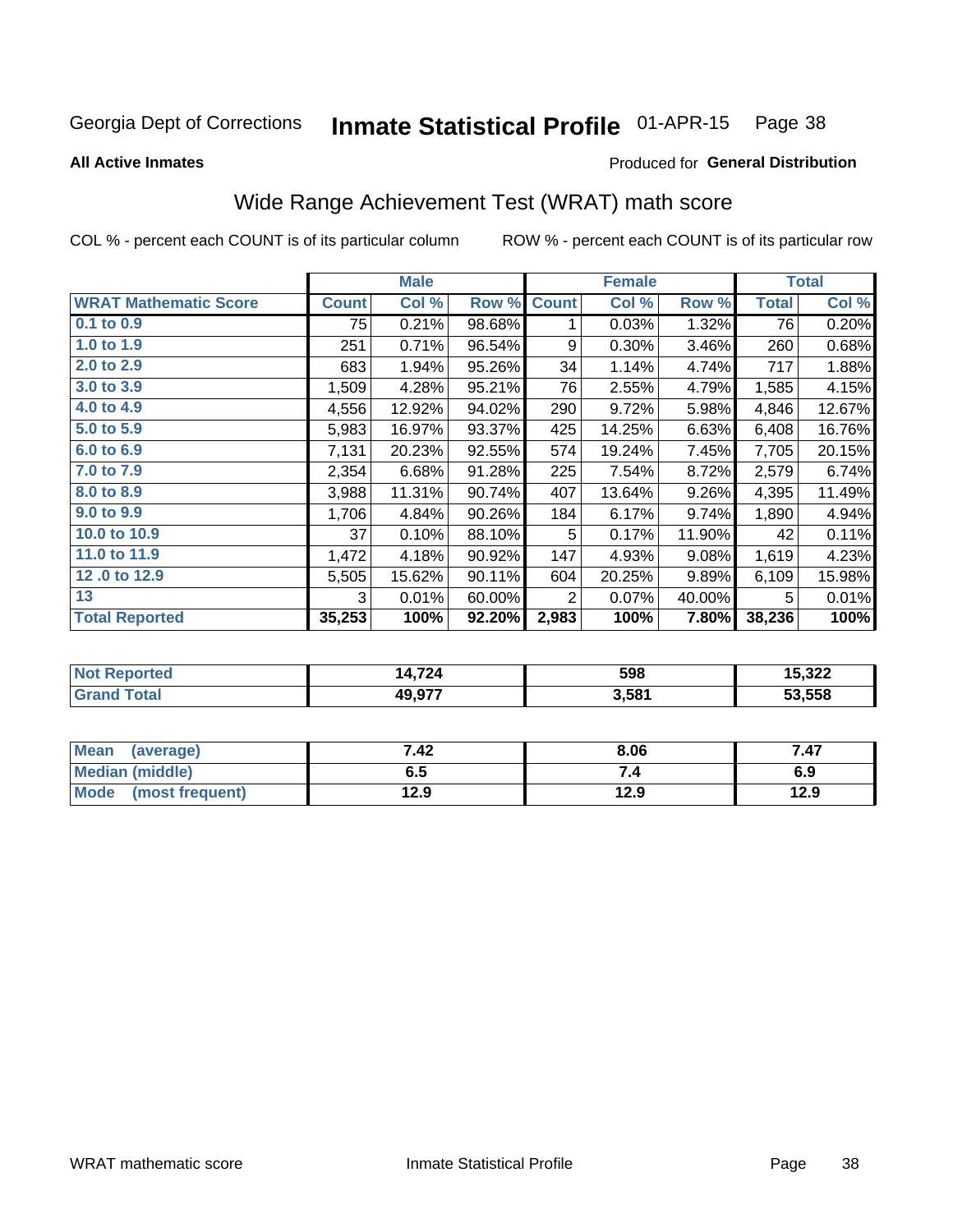#### Inmate Statistical Profile 01-APR-15 Page 39

### **All Active Inmates**

### Produced for General Distribution

## Wide Range Achievement Test (WRAT) spelling score

COL % - percent each COUNT is of its particular column

|                            |              | <b>Male</b> |        |              | <b>Female</b> |        |              | <b>Total</b> |
|----------------------------|--------------|-------------|--------|--------------|---------------|--------|--------------|--------------|
| <b>WRAT Spelling Score</b> | <b>Count</b> | Col %       | Row %  | <b>Count</b> | Col %         | Row %  | <b>Total</b> | Col %        |
| $0.1$ to $0.9$             | 852          | 2.42%       | 99.65% | 3            | 0.10%         | 0.35%  | 855          | 2.24%        |
| 1.0 to 1.9                 | 832          | 2.36%       | 98.58% | 12           | 0.40%         | 1.42%  | 844          | 2.21%        |
| 2.0 to 2.9                 | 1,564        | 4.44%       | 97.02% | 48           | 1.61%         | 2.98%  | 1,612        | 4.22%        |
| 3.0 to 3.9                 | 2,356        | 6.68%       | 96.48% | 86           | 2.88%         | 3.52%  | 2,442        | 6.39%        |
| 4.0 to 4.9                 | 2,277        | 6.46%       | 95.79% | 100          | 3.35%         | 4.21%  | 2,377        | 6.22%        |
| 5.0 to 5.9                 | 4,179        | 11.85%      | 95.39% | 202          | 6.77%         | 4.61%  | 4,381        | 11.46%       |
| 6.0 to 6.9                 | 3,201        | 9.08%       | 94.26% | 195          | 6.54%         | 5.74%  | 3,396        | 8.88%        |
| 7.0 to 7.9                 | 3,189        | 9.04%       | 93.38% | 226          | 7.58%         | 6.62%  | 3,415        | 8.93%        |
| 8.0 to 8.9                 | 3,044        | 8.63%       | 92.58% | 244          | 8.18%         | 7.42%  | 3,288        | 8.60%        |
| 9.0 to 9.9                 | 1,562        | 4.43%       | 92.21% | 132          | 4.43%         | 7.79%  | 1,694        | 4.43%        |
| 10.0 to 10.9               | 1,418        | 4.02%       | 91.54% | 131          | 4.39%         | 8.46%  | 1,549        | 4.05%        |
| 11.0 to 11.9               | 2,872        | 8.14%       | 91.03% | 283          | 9.49%         | 8.97%  | 3,155        | 8.25%        |
| 12.0 to 12.9               | 7,899        | 22.40%      | 85.77% | 1,310        | 43.92%        | 14.23% | 9,209        | 24.08%       |
| 13                         | 16           | 0.05%       | 59.26% | 11           | 0.37%         | 40.74% | 27           | 0.07%        |
| <b>Total Reported</b>      | 35,261       | 100%        | 92.20% | 2,983        | 100.0%        | 7.80%  | 38,244       | 100.0%       |

| prted | ,716   | 598   | 5.314  |
|-------|--------|-------|--------|
| NO.   | ıД     |       | . .    |
| Gr<   | 49 Q77 | 3,581 | 53.558 |

| <b>Mean</b><br>(average) | 7.96 | 9.98 | 8.12 |
|--------------------------|------|------|------|
| Median (middle)          | .    |      | .    |
| Mode (most frequent)     | 12.9 | 12.9 | 12.9 |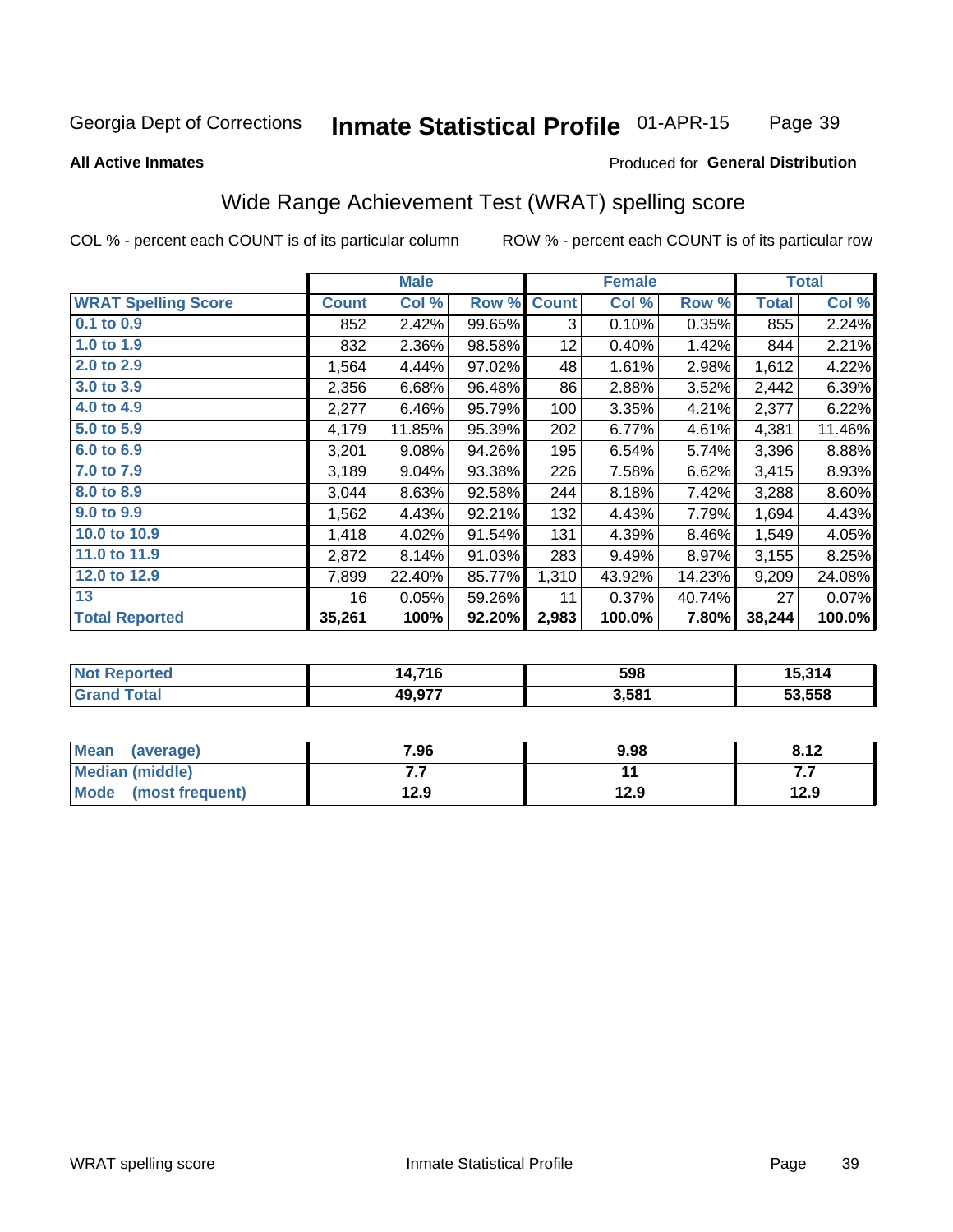#### Inmate Statistical Profile 01-APR-15 Page 40

**All Active Inmates** 

## **Produced for General Distribution**

# Current / last mental health treatment level

COL % - percent each COUNT is of its particular column

|                                    |                | <b>Male</b> |         |              | <b>Female</b> |          |              | <b>Total</b> |
|------------------------------------|----------------|-------------|---------|--------------|---------------|----------|--------------|--------------|
| <b>Mental Health Treatment Lev</b> | <b>Count</b>   | Col %       | Row %   | <b>Count</b> | Col %         | Row %    | <b>Total</b> | Col %        |
| 1 No problem at current time       | 8,121          | 52.71%      | 92.61%  | 648          | 26.44%        | 7.39%    | 8,769        | 49.10%       |
| 2 Receiving outpatient             | 5,436          | 35.28%      | 75.76%  | 1,739        | 70.95%        | 24.24%   | 7,175        | 40.18%       |
| <b>Treatment</b>                   |                |             |         |              |               |          |              |              |
| 3 Inpatient, moderate              | 1,482          | 9.62%       | 96.74%  | 50           | 2.04%         | 3.26%    | 1,532        | 8.58%        |
| <b>Treatment</b>                   |                |             |         |              |               |          |              |              |
| 4 Inpatient, intensive             | 341            | 2.21%       | 96.06%  | 14           | 0.57%         | $3.94\%$ | 355          | 1.99%        |
| Treatment                          |                |             |         |              |               |          |              |              |
| <b>5 Undergoing crisis</b>         | 25             | 0.16%       | 100.00% |              |               |          | 25           | 0.14%        |
| <b>stabilization</b>               |                |             |         |              |               |          |              |              |
| <b>6 Hospital for criminally</b>   | $\overline{2}$ | 0.01%       | 100.00% |              |               |          | 2            | 0.01%        |
| <b>Tinsane</b>                     |                |             |         |              |               |          |              |              |
| <b>Total Evaluated</b>             | 15,407         | 100%        | 86.28%  | 2,451        | 100%          | 13.72%   | 17,858       | 100%         |

| Never had MH evaluation | 34,570 | .130  | 35,700 |
|-------------------------|--------|-------|--------|
| <b>Grand Total</b>      | 49,977 | 3,581 | 53,558 |

| Median (middle) | No problem at current time | <b>Receiving outpatient</b><br>treatment | <b>Receiving</b><br>outpatient<br>treatment |  |  |
|-----------------|----------------------------|------------------------------------------|---------------------------------------------|--|--|
| <b>Mode</b>     | No problem at current time | <b>Receiving outpatient</b>              | No problem at                               |  |  |
| (most frequent) |                            | treatment                                | current time                                |  |  |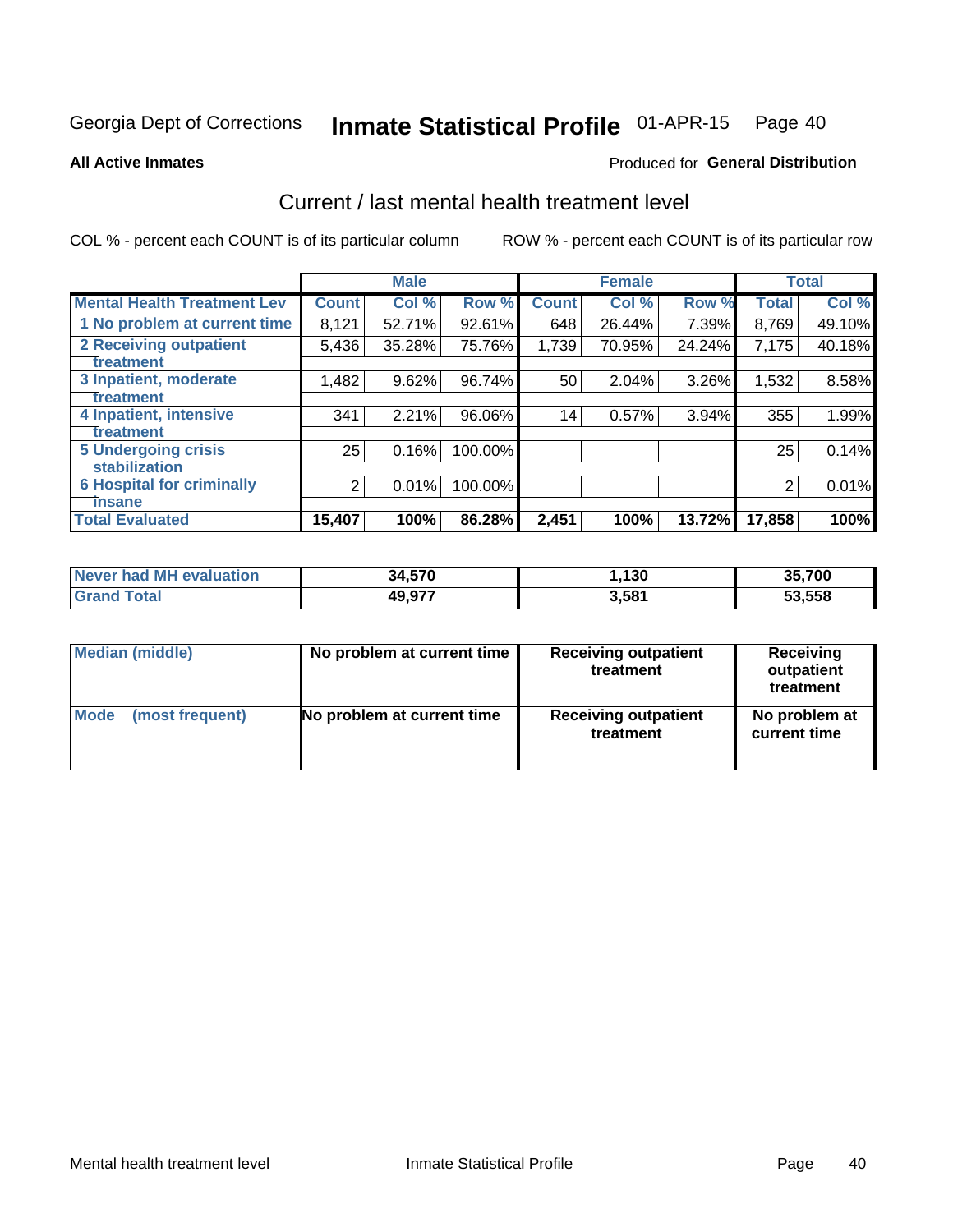## **All Active Inmates**

## Produced for General Distribution

# PULHESDWIT medical scale - 'P' overall condition ('P'hysical)

COL % - percent each COUNT is of its particular column

|                                  |              | <b>Male</b> |         |              | <b>Female</b> |         |              | <b>Total</b> |
|----------------------------------|--------------|-------------|---------|--------------|---------------|---------|--------------|--------------|
| 'P' Overall Condition            | <b>Count</b> | Col %       | Row %   | <b>Count</b> | Col %         | Row %   | <b>Total</b> | Col %        |
| 1 No medical illness             | 33,590       | 73.65%      | 94.29%  | 2,033        | 62.42%        | 5.71%   | 35,623       | 72.90%       |
| 2 Well-controlled chronic        | 11,044       | 24.22%      | 90.96%  | 1,097        | 33.68%        | 9.04%   | 12,141       | 24.85%       |
| <b>illness</b>                   |              |             |         |              |               |         |              |              |
| 3 Poorly-controlled chronic      | 894          | 1.96%       | 93.51%  | 62           | 1.90%         | 6.49%   | 956          | 1.96%        |
| <b>illness</b>                   |              |             |         |              |               |         |              |              |
| 4 Significant problems requiring | 71           | 0.16%       | 89.87%  | 8            | 0.25%         | 10.13%  | 79           | 0.16%        |
| special housing                  |              |             |         |              |               |         |              |              |
| 5 Terminal illness, < 6 months   | 7            | 0.02%       | 100.00% |              |               |         | 7            | 0.01%        |
| to live                          |              |             |         |              |               |         |              |              |
| 6 Inmate is pregnant             |              |             |         | 57           | 1.75%         | 100.00% | 57           | 0.12%        |
| <b>Total Reported</b>            | 45,606       | 100%        | 93.33%  | 3,257        | 100%          | 6.67%   | 48,863       | 100%         |

| тео | 274<br>. וטוי | <b>004</b><br>JZ- | ,695   |
|-----|---------------|-------------------|--------|
|     | 49 977        | .581              | 53.558 |

| Mode | (most frequent) | 1 No medical illness | 1 No medical illness | 1 No medical<br>illness |
|------|-----------------|----------------------|----------------------|-------------------------|
|------|-----------------|----------------------|----------------------|-------------------------|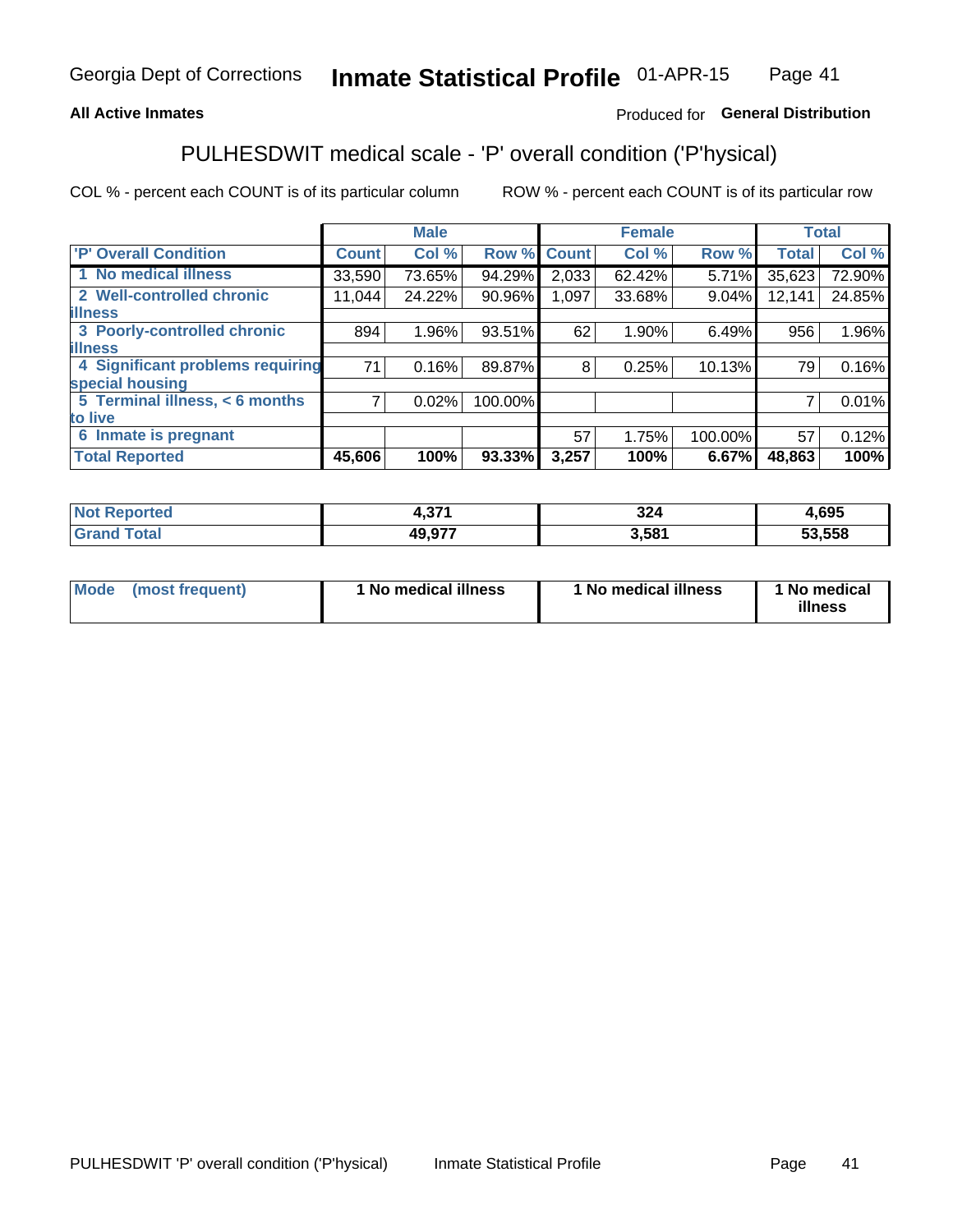### **All Active Inmates**

## Produced for General Distribution

# PULHESDWIT medical scale - 'U' upper body

COL % - percent each COUNT is of its particular column

|                              |              | <b>Male</b> |         |              | <b>Female</b> |       |              | <b>Total</b> |
|------------------------------|--------------|-------------|---------|--------------|---------------|-------|--------------|--------------|
| <b>U' Upper Body</b>         | <b>Count</b> | Col %       | Row %   | <b>Count</b> | Col %         | Row % | <b>Total</b> | Col %        |
| 1 Upper bones, joints,       | 43,380       | 95.36%      | 93.29%  | 3,119        | 95.85%        | 6.71% | 46,499       | 95.39%       |
| muscles all OK               |              |             |         |              |               |       |              |              |
| 2 One or both arms minimally | 1,838        | 4.04%       | 94.40%  | 109          | 3.35%         | 5.60% | 1,947        | 3.99%        |
| limited                      |              |             |         |              |               |       |              |              |
| 3 One or both arms           | 238          | 0.52%       | 91.19%  | 23           | 0.71%         | 8.81% | 261          | 0.54%        |
| <b>moderately limited</b>    |              |             |         |              |               |       |              |              |
| 4 One arm disabled,          | 31           | 0.07%       | 91.18%  | 3            | 0.09%         | 8.82% | 34           | 0.07%        |
| paralyzed, or amputated      |              |             |         |              |               |       |              |              |
| 5 Both arms disabled,        | 3            | 0.01%       | 100.00% |              |               |       | 3            | 0.01%        |
| paralyzed, or amputated      |              |             |         |              |               |       |              |              |
| <b>Total Reported</b>        | 45,490       | 100%        | 93.32%  | 3,254        | 100%          | 6.68% | 48,744       | 100%         |

| <b>Not Reported</b> | 1,487  | っっっ<br>اعد | 04 <sub>1</sub><br>ົ <u>ດ 14</u> |
|---------------------|--------|------------|----------------------------------|
| <b>Total</b>        | 49,977 | 3,581      | 53.558                           |

|  | Mode (most frequent) | 1 Upper bones, joints,<br>muscles all OK | 1 Upper bones, joints,<br>muscles all OK | 1 Upper bones,<br>ljoints, muscles all<br>ΟK |
|--|----------------------|------------------------------------------|------------------------------------------|----------------------------------------------|
|--|----------------------|------------------------------------------|------------------------------------------|----------------------------------------------|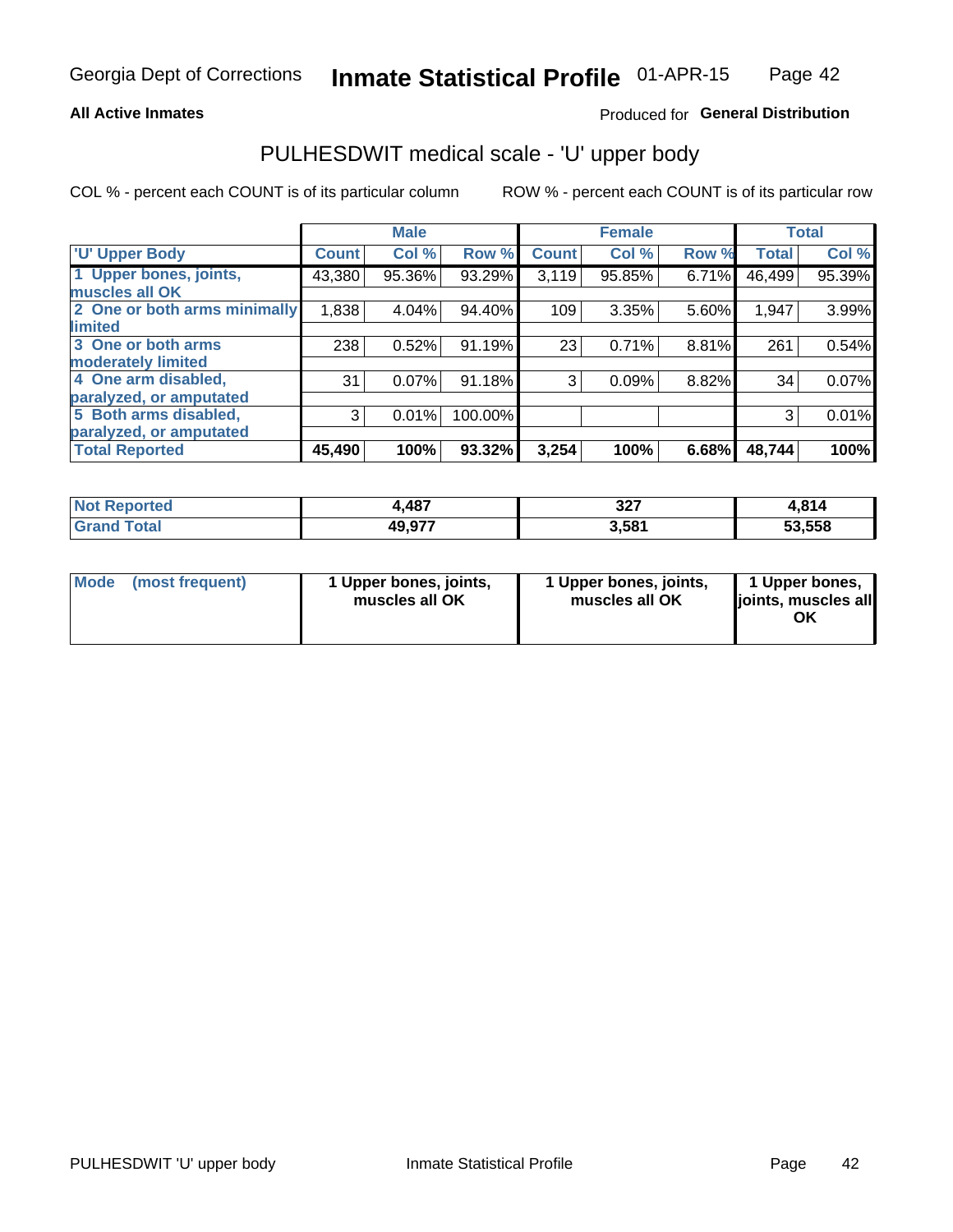### **All Active Inmates**

## Produced for General Distribution

## PULHESDWIT medical scale - 'L' lower body

COL % - percent each COUNT is of its particular column

|                                |              | <b>Male</b> |         |              | <b>Female</b> |       |              | <b>Total</b> |
|--------------------------------|--------------|-------------|---------|--------------|---------------|-------|--------------|--------------|
| 'L' Lower Body                 | <b>Count</b> | Col %       | Row %   | <b>Count</b> | Col %         | Row % | <b>Total</b> | Col %        |
| 1 Lower bones, joints,         | 40,502       | 89.04%      | 93.10%  | 3,001        | 92.20%        | 6.90% | 43,503       | 89.25%       |
| muscles all OK                 |              |             |         |              |               |       |              |              |
| 2 One or both legs minimally   | 4,240        | 9.32%       | 95.09%  | 219          | 6.73%         | 4.91% | 4,459        | 9.15%        |
| limited                        |              |             |         |              |               |       |              |              |
| 3 One or both legs             | 626          | 1.38%       | 95.28%  | 31           | 0.95%         | 4.72% | 657          | 1.35%        |
| moderately limited             |              |             |         |              |               |       |              |              |
| 4 One leg disabled, paralyzed, | 105          | 0.23%       | 96.33%  | 4            | 0.12%         | 3.67% | 109          | 0.22%        |
| or amputated                   |              |             |         |              |               |       |              |              |
| 5 Both legs disabled,          | 14           | 0.03%       | 100.00% |              |               |       | 14           | 0.03%        |
| paralyzed, or amputated        |              |             |         |              |               |       |              |              |
| <b>Total Reported</b>          | 45,487       | 100%        | 93.32%  | 3,255        | 100%          | 6.68% | 48,742       | 100%         |

| <b>Not Reported</b> | .490   | 326   | .816   |
|---------------------|--------|-------|--------|
| <b>Total</b>        | 49,977 | 3,581 | 53.558 |

| Mode (most frequent) | 1 Lower bones, joints,<br>muscles all OK | 1 Lower bones, joints,<br>muscles all OK | 1 Lower bones,<br>joints, muscles all<br>ΟK |
|----------------------|------------------------------------------|------------------------------------------|---------------------------------------------|
|----------------------|------------------------------------------|------------------------------------------|---------------------------------------------|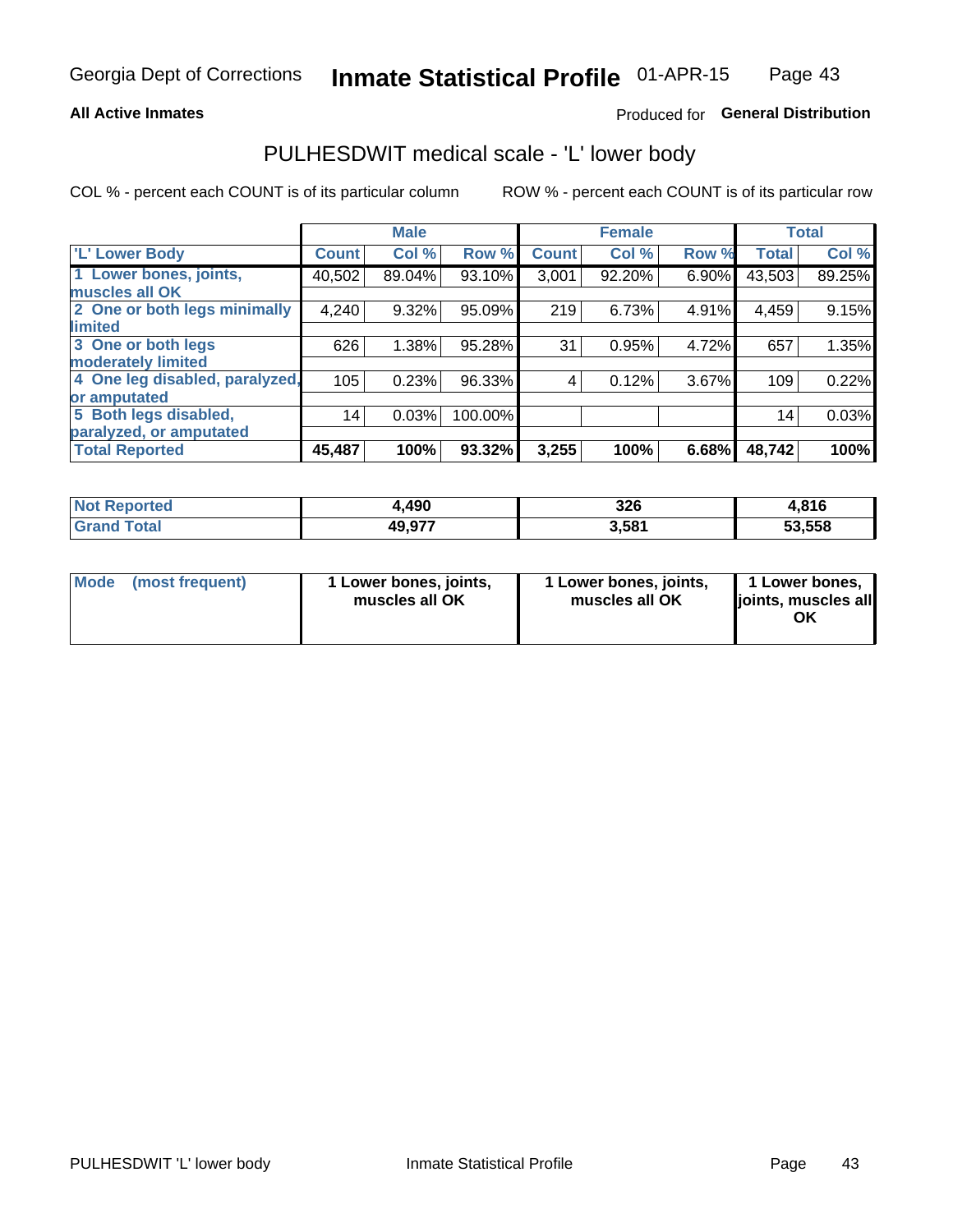### **All Active Inmates**

## Produced for General Distribution

## PULHESDWIT medical scale - 'H' hearing

COL % - percent each COUNT is of its particular column

|                                |              | <b>Male</b> |             |       | <b>Female</b> |       | <b>Total</b> |        |
|--------------------------------|--------------|-------------|-------------|-------|---------------|-------|--------------|--------|
| <b>'H' Hearing</b>             | <b>Count</b> | Col %       | Row % Count |       | Col %         | Row % | <b>Total</b> | Col %  |
| 1 Normal hearing both ears     | 44,887       | 98.72%      | 93.29%      | 3,229 | 99.38%        | 6.71% | 48,116       | 98.77% |
| 2 Some loss in one ear with    | 450          | 0.99%       | 96.36%      | 17    | 0.52%         | 3.64% | 467          | 0.96%  |
| other OK, or mild loss in both |              |             |             |       |               |       |              |        |
| 3 Total loss in one ear with   | 91           | 0.20%       | 97.85%      | 2     | 0.06%         | 2.15% | 93           | 0.19%  |
| mild loss in other             |              |             |             |       |               |       |              |        |
| 4 Severe loss in both ears     | 24           | 0.05%       | 100.00%     |       |               |       | 24           | 0.05%  |
| 5 Total loss in both ears,     | 15           | 0.03%       | 93.75%      |       | 0.03%         | 6.25% | 16           | 0.03%  |
| requiring special housing      |              |             |             |       |               |       |              |        |
| <b>Total Reported</b>          | 45,467       | 100%        | 93.33%      | 3,249 | 100%          | 6.67% | 48,716       | 100%   |

| 510<br>. .     | າາາ<br>ےدد | ,842   |
|----------------|------------|--------|
| 49 977<br>19.J | 3,581      | 53,558 |

| Mode (most frequent) | 1 Normal hearing both ears 11 Normal hearing both ears 1 Normal hearing | both ears |
|----------------------|-------------------------------------------------------------------------|-----------|
|                      |                                                                         |           |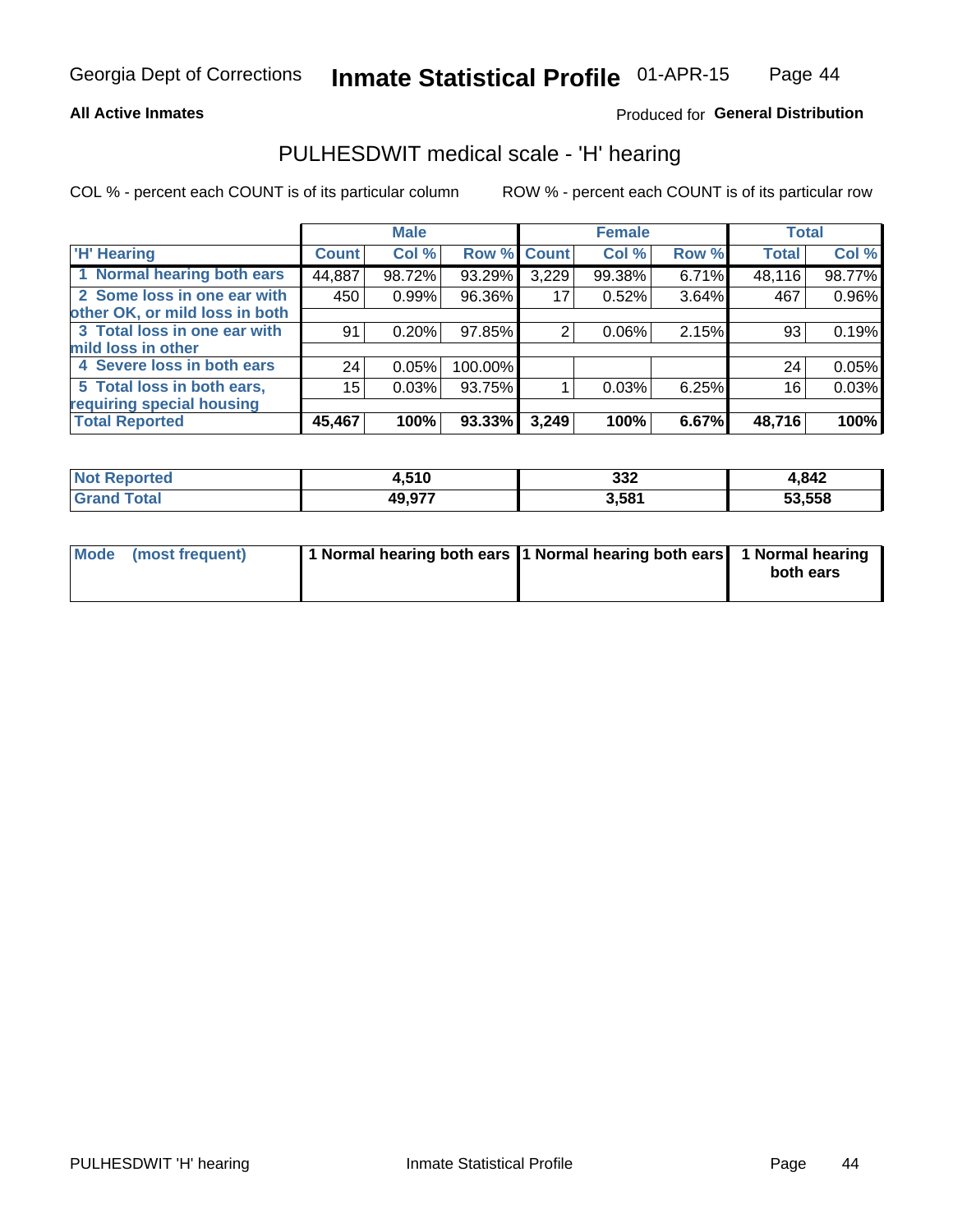### **All Active Inmates**

## Produced for General Distribution

## PULHESDWIT medical scale - 'E' vision

COL % - percent each COUNT is of its particular column

|                                 |              | <b>Male</b> |        |              | <b>Female</b> |        |              | <b>Total</b> |
|---------------------------------|--------------|-------------|--------|--------------|---------------|--------|--------------|--------------|
| <b>E' Vision</b>                | <b>Count</b> | Col %       | Row %  | <b>Count</b> | Col %         | Row %  | <b>Total</b> | Col %        |
| 1 Correctable to 20/40 in both  | 34,703       | 77.27%      | 95.98% | .452         | 45.22%        | 4.02%  | 36, 155      | 75.13%       |
| eyes                            |              |             |        |              |               |        |              |              |
| 2 Correctable to 20/70 in one   | 9,271        | 20.64%      | 86.43% | 1,455        | 45.31%        | 13.57% | 10,726       | 22.29%       |
| eye, may be blind in other      |              |             |        |              |               |        |              |              |
| 3 Correctable to 20/200 in one  | 785          | 1.75%       | 77.34% | 230          | 7.16%         | 22.66% | 1,015        | 2.11%        |
| eye, may be blind in other      |              |             |        |              |               |        |              |              |
| 4 One eye not correctable to    | 139          | 0.31%       | 67.48% | 67           | 2.09%         | 32.52% | 206          | 0.43%        |
| 20/200, other may be blind      |              |             |        |              |               |        |              |              |
| 5 Blind in both eyes, requiring | 14           | 0.03%       | 66.67% |              | 0.22%         | 33.33% | 21           | 0.04%        |
| special housing                 |              |             |        |              |               |        |              |              |
| <b>Total Reported</b>           | 44,912       | 100%        | 93.33% | 3,211        | 100%          | 6.67%  | 48,123       | 100%         |

| <b>Not Reported</b> | 5,065  | 27C<br>JI L | 5,435  |
|---------------------|--------|-------------|--------|
| Гоtа                | 49,977 | 3,581       | 53,558 |

| Mode (most frequent) | <sup>1</sup> Correctable to 20/40 in both 2 Correctable to 20/70 in one 1 Correctable to |                                               |  |
|----------------------|------------------------------------------------------------------------------------------|-----------------------------------------------|--|
|                      | eves                                                                                     | eye, may be blind in other 20/40 in both eyes |  |
|                      |                                                                                          |                                               |  |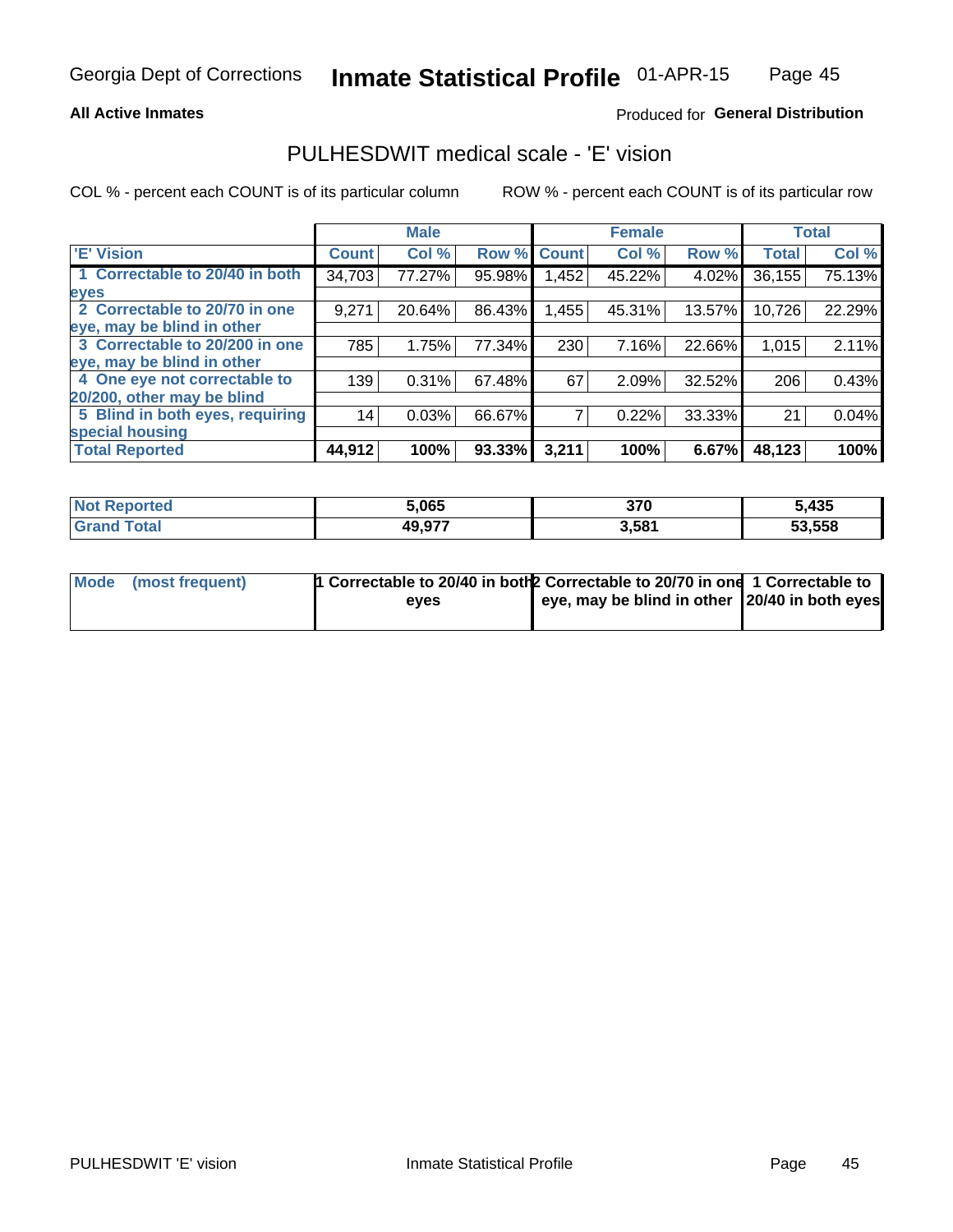### **All Active Inmates**

## Produced for General Distribution

# PULHESDWIT medical scale - 'S' pSychiatric

COL % - percent each COUNT is of its particular column

|                                        |              | <b>Male</b> |         |              | <b>Female</b> |        |              | <b>Total</b> |
|----------------------------------------|--------------|-------------|---------|--------------|---------------|--------|--------------|--------------|
| 'S' pSychiatric                        | <b>Count</b> | Col %       | Row %   | <b>Count</b> | Col %         | Row %  | <b>Total</b> | Col %        |
| 1 No impairment or disorders           | 38,786       | 87.03%      | 96.37%  | .459         | 50.22%        | 3.63%  | 40,245       | 84.78%       |
| 2 Stable, or in remission, or          | 4,580        | 10.28%      | 76.32%  | 1,421        | 48.92%        | 23.68% | 6,001        | 12.64%       |
| mild impairment or retardation         |              |             |         |              |               |        |              |              |
| 3 Requires moderate inpatient          | 988          | 2.22%       | 98.11%  | 19           | 0.65%         | 1.89%  | 1,007        | 2.12%        |
| <b>treatment</b>                       |              |             |         |              |               |        |              |              |
| 4 Requires intensive inpatient         | 199          | 0.45%       | 97.07%  | 6            | 0.21%         | 2.93%  | 205          | 0.43%        |
| treatment                              |              |             |         |              |               |        |              |              |
| <b>5 Requires Crisis Stabilization</b> | 14           | 0.03%       | 100.00% |              |               |        | 14           | 0.03%        |
| Unit (CSU) inpatient care              |              |             |         |              |               |        |              |              |
| <b>Total Reported</b>                  | 44,567       | 100%        | 93.88%  | 2,905        | 100%          | 6.12%  | 47,472       | 100%         |

| <b>Not Reported</b> | .410   | 676   | 6,086  |
|---------------------|--------|-------|--------|
| Total<br>Gran       | 49,977 | 3,581 | 53,558 |

| Mode            | <b>1 No impairment or disorders</b> | 1 No impairment or | 1 No impairment or |
|-----------------|-------------------------------------|--------------------|--------------------|
| (most frequent) |                                     | disorders          | disorders          |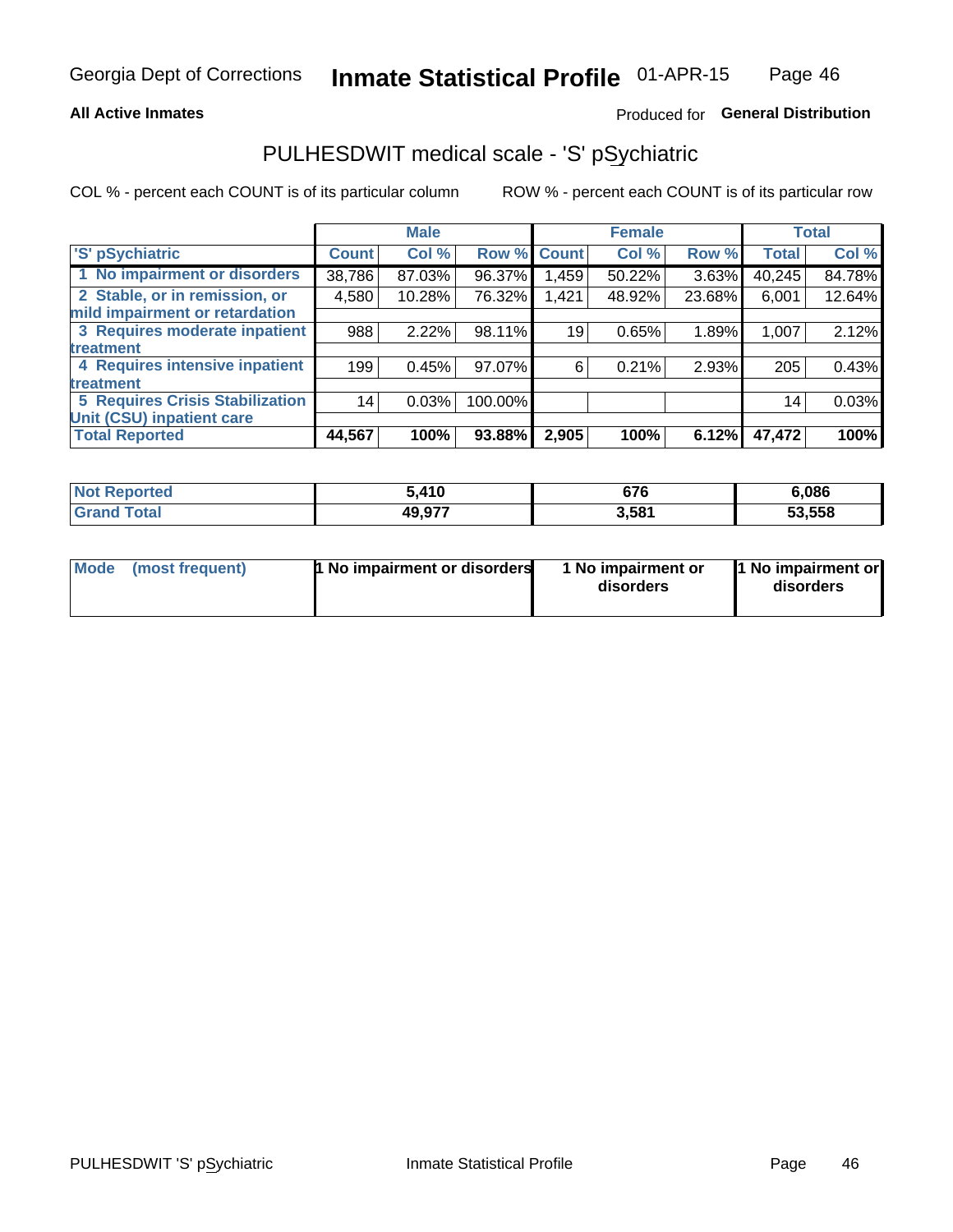### **All Active Inmates**

## Produced for General Distribution

# PULHESDWIT medical scale - 'D' dental

COL % - percent each COUNT is of its particular column

|                                 |                 | <b>Male</b> |        |             | <b>Female</b> |          |              | <b>Total</b> |
|---------------------------------|-----------------|-------------|--------|-------------|---------------|----------|--------------|--------------|
| <b>D'</b> Dental                | <b>Count</b>    | Col %       |        | Row % Count | Col %         | Row %    | <b>Total</b> | Col %        |
| 1 Minimal routine dental health | 24,832          | 58.14%      | 93.08% | 1,845       | 61.21%        | $6.92\%$ | 26,677       | 58.34%       |
| <b>needs</b>                    |                 |             |        |             |               |          |              |              |
| 2 Moderate cavities and/or gum  | 14,590          | 34.16%      | 94.04% | 925         | 30.69%        | $5.96\%$ | 15,515       | 33.93%       |
| disease                         |                 |             |        |             |               |          |              |              |
| 3 Extensive gum disease         | 3,274           | 7.67%       | 93.12% | 242         | 8.03%         | 6.88%    | 3,516        | 7.69%        |
| and/or widespread decay         |                 |             |        |             |               |          |              |              |
| 4 Urgent need for dental        | 16 <sub>1</sub> | 0.04%       | 88.89% | 2           | 0.07%         | 11.11%   | 18           | 0.04%        |
| <b>services</b>                 |                 |             |        |             |               |          |              |              |
| <b>Total Reported</b>           | 42,712          | 100%        | 93.41% | 3,014       | 100%          | 6.59%    | 45,726       | 100%         |

| ola (eto<br>N | 7,265        | 567   | 7,832  |
|---------------|--------------|-------|--------|
| ota           | 077<br>49.97 | 3,581 | 53.558 |

| <b>Mode</b> | (most frequent) | Minimal routine dental<br>health needs | 1 Minimal routine dental 1 Minimal routine<br>health needs | dental health<br>needs |
|-------------|-----------------|----------------------------------------|------------------------------------------------------------|------------------------|
|-------------|-----------------|----------------------------------------|------------------------------------------------------------|------------------------|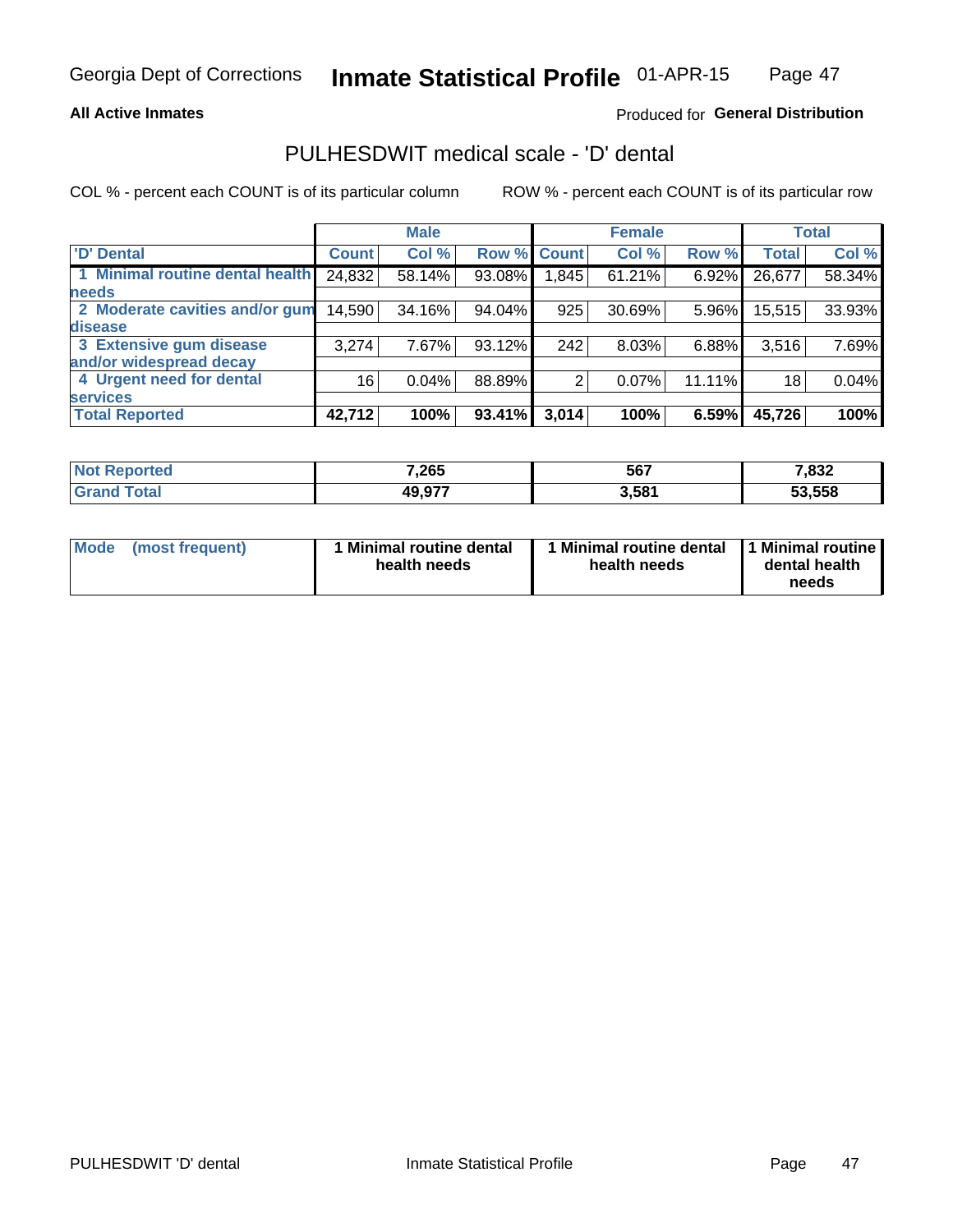### **All Active Inmates**

## Produced for General Distribution

## PULHESDWIT medical scale - 'W' work ability

COL % - percent each COUNT is of its particular column

|                                 |              | <b>Male</b> |        |              | <b>Female</b> |        |              | <b>Total</b> |
|---------------------------------|--------------|-------------|--------|--------------|---------------|--------|--------------|--------------|
| <b>W' work ability</b>          | <b>Count</b> | Col %       | Row %  | <b>Count</b> | Col %         | Row %  | <b>Total</b> | Col %        |
| 1 Unrestricted work or activity | 38,110       | 83.78%      | 93.48% | 2,659        | 81.69%        | 6.52%  | 40,769       | 83.64%       |
| 2 Minor restrictions on type of | 5,858        | 12.88%      | 92.91% | 447          | 13.73%        | 7.09%  | 6,305        | 12.93%       |
| <b>work</b>                     |              |             |        |              |               |        |              |              |
| 3 Moderate restrictions on type | 994          | 2.19%       | 94.04% | 63           | 1.94%         | 5.96%  | 1,057        | 2.17%        |
| lof work                        |              |             |        |              |               |        |              |              |
| 4 Major restrictions on type of | 388          | 0.85%       | 93.27% | 28           | 0.86%         | 6.73%  | 416          | 0.85%        |
| <b>work</b>                     |              |             |        |              |               |        |              |              |
| 5 Cannot work under any         | 140          | 0.31%       | 70.71% | 58           | 1.78%         | 29.29% | 198          | 0.41%        |
| <b>circumstances</b>            |              |             |        |              |               |        |              |              |
| <b>Total Reported</b>           | 45,490       | 100%        | 93.32% | 3,255        | 100%          | 6.68%  | 48,745       | 100%         |

| <b>Emorted</b><br>Nt | 487,   | 22c<br>ა∠ხ<br>$\sim$ | 042<br>10 |
|----------------------|--------|----------------------|-----------|
| <b>Total</b>         | 49,977 | 3,581                | 53,558    |

| Mode            | 1 Unrestricted work or | 1 Unrestricted work or | 1 Unrestricted   |
|-----------------|------------------------|------------------------|------------------|
| (most frequent) | activity               | activity               | work or activity |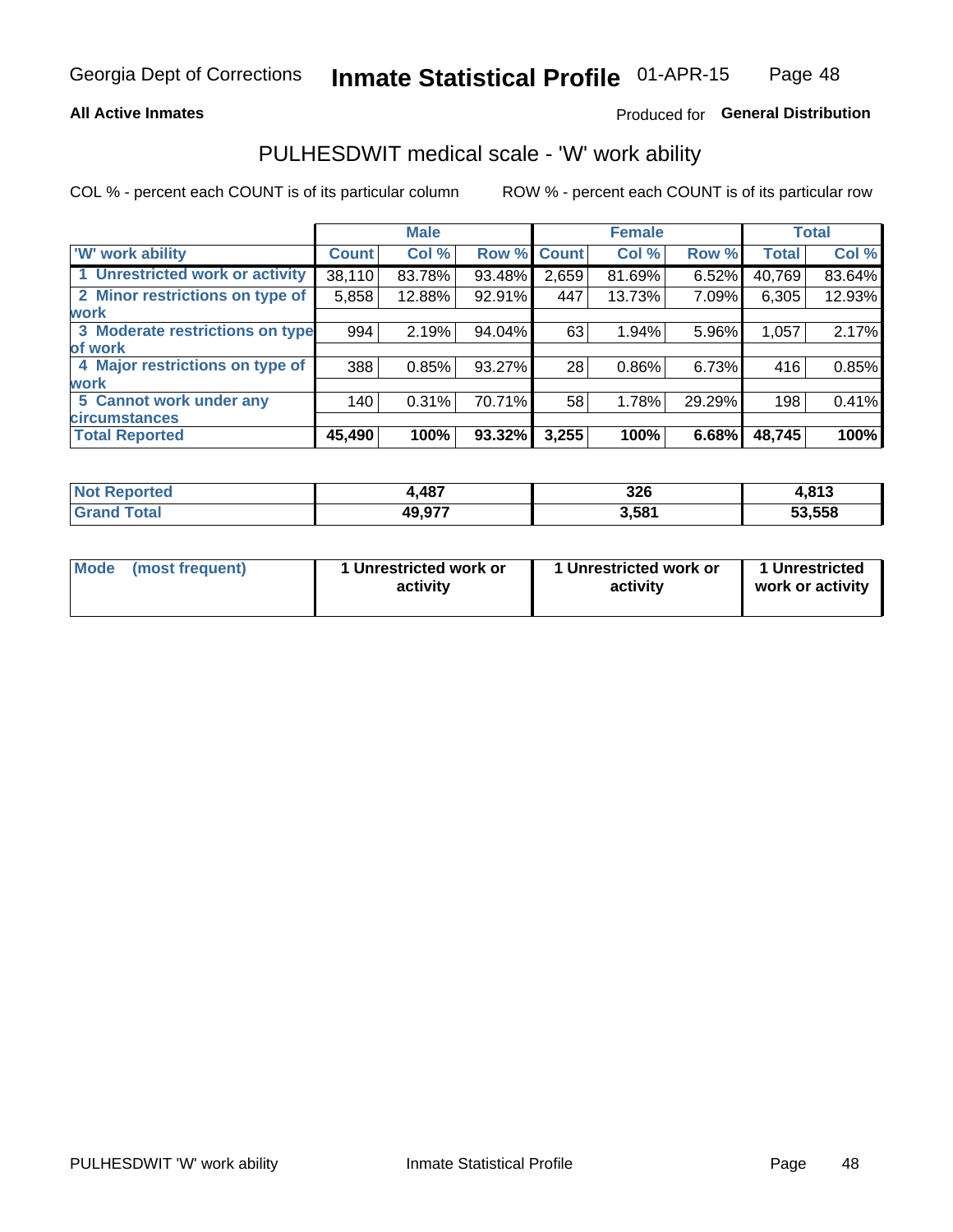### **All Active Inmates**

## Produced for General Distribution

# PULHESDWIT medical scale - 'I' impairment

COL % - percent each COUNT is of its particular column

|                                                              |              | <b>Male</b> |         |             | <b>Female</b> |       |              | <b>Total</b> |
|--------------------------------------------------------------|--------------|-------------|---------|-------------|---------------|-------|--------------|--------------|
| <b>T' Impairment</b>                                         | <b>Count</b> | Col %       |         | Row % Count | Col %         | Row % | <b>Total</b> | Col %        |
| 1 No impairments or<br>disabilities                          | 45,123       | 99.22%      | 93.32%  | 3,232       | 99.29%        | 6.68% | 48,355       | 99.23%       |
| 2 Wheelchair-bound but<br>otherwise OK                       | 240          | 0.53%       | 92.31%  | 20          | 0.61%         | 7.69% | 260          | 0.53%        |
| <b>3 Needs low-level Assisted</b><br>Living (level I)        | 38           | 0.08%       | 95.00%  | 2           | 0.06%         | 5.00% | 40           | 0.08%        |
| 4 Needs moderate Assisted<br>Living (level II)               | 12           | 0.03%       | 92.31%  |             | 0.03%         | 7.69% | 13           | 0.03%        |
| <b>5 Needs maximal Assisted</b><br><b>Living (level III)</b> | 63           | 0.14%       | 100.00% |             |               |       | 63           | 0.13%        |
| <b>Total Reported</b>                                        | 45,476       | 100%        | 93.32%  | 3,255       | 100%          | 6.68% | 48,731       | 100%         |

| <b>Not</b><br>Reported | 4.501  | 326   | 4,827  |
|------------------------|--------|-------|--------|
| Total                  | 49,977 | 3,581 | 53,558 |

| Mode | (most frequent) | 1 No impairments or<br>disabilities | 1 No impairments or<br>disabilities | 1 No impairments<br>or disabilities |
|------|-----------------|-------------------------------------|-------------------------------------|-------------------------------------|
|------|-----------------|-------------------------------------|-------------------------------------|-------------------------------------|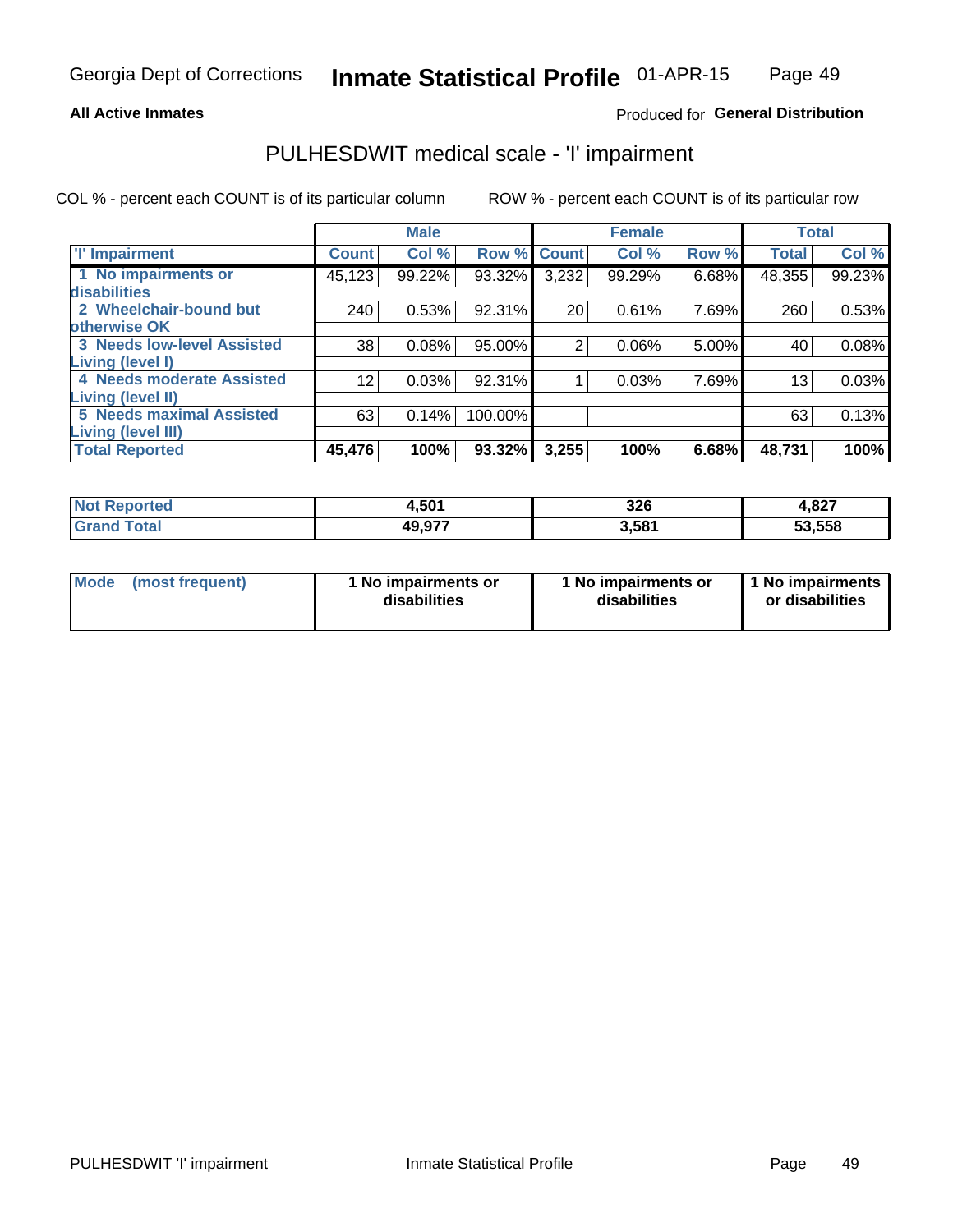### **All Active Inmates**

## Produced fo General Distribution

# PULHESDWIT medical scale - 'T' transportability

COL % - percent each COUNT is of its particular column

|                              |              | <b>Male</b> |         |                | <b>Female</b> |        | <b>Total</b> |        |
|------------------------------|--------------|-------------|---------|----------------|---------------|--------|--------------|--------|
| <b>T' Transportability</b>   | <b>Count</b> | Col %       | Row %   | <b>Count</b>   | Col %         | Row %  | <b>Total</b> | Col %  |
| 1 Can be transported in any  | 45,227       | 99.42%      | 93.33%  | 3,234          | 99.66%        | 6.67%  | 48,461       | 99.43% |
| ordinary approved vehicle    |              |             |         |                |               |        |              |        |
| 2 Wheelchair-bound, not      | 62           | 0.14%       | 95.38%  | 3              | 0.09%         | 4.62%  | 65           | 0.13%  |
| needing special vehicle      |              |             |         |                |               |        |              |        |
| 3 Wheelchair-bound, requires | 8            | 0.02%       | 100.00% |                |               |        | 8            | 0.02%  |
| special vehicle              |              |             |         |                |               |        |              |        |
| 4 Needs specially-equipped   | 5            | 0.01%       | 83.33%  |                | 0.03%         | 16.67% | 6            | 0.01%  |
| medical vehicle              |              |             |         |                |               |        |              |        |
| <b>5 Requires ambulance</b>  | 190          | 0.42%       | 96.45%  | $\overline{7}$ | 0.22%         | 3.55%  | 197          | 0.40%  |
| transport                    |              |             |         |                |               |        |              |        |
| <b>Total Reported</b>        | 45,492       | 100%        | 93.34%  | 3,245          | 100%          | 6.66%  | 48,737       | 100%   |

| orted | ,485   | 336  | 4,821  |
|-------|--------|------|--------|
|       | 10 Q77 | 581ء | 53,558 |

|  | Mode (most frequent) | 1 Can be transported in any 1 Can be transported in any<br>ordinary approved vehicle   ordinary approved vehicle   transported in any |  | 1 Can be<br>  ordinary approved  <br>vehicle |
|--|----------------------|---------------------------------------------------------------------------------------------------------------------------------------|--|----------------------------------------------|
|--|----------------------|---------------------------------------------------------------------------------------------------------------------------------------|--|----------------------------------------------|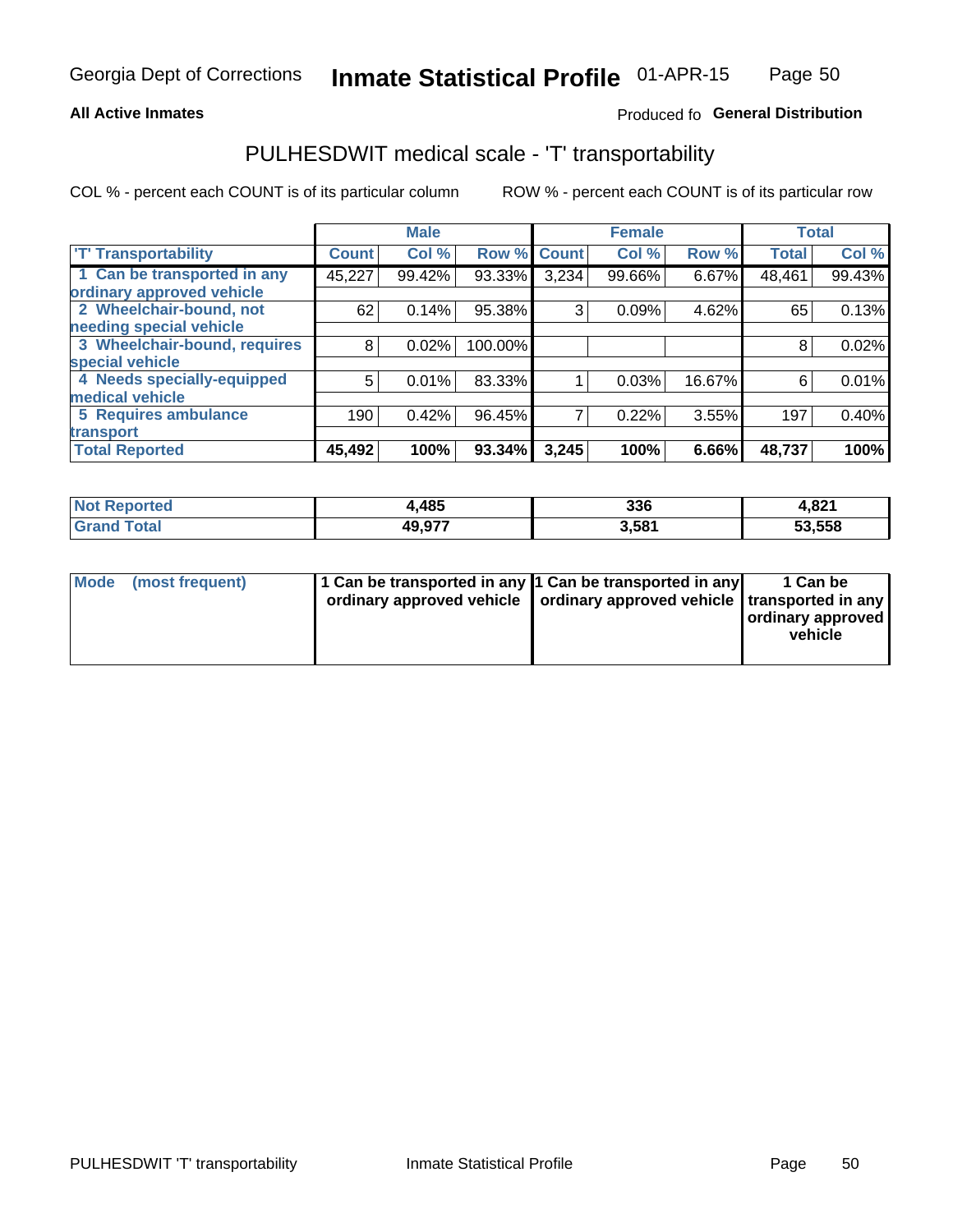#### Inmate Statistical Profile 01-APR-15 Page 51

**All Active Inmates** 

### Produced for General Distribution

## Number of prior Georgia incarcerations

COL % - percent each COUNT is of its particular column

|                                       |              | <b>Male</b> |             |       | <b>Female</b> |       |        | <b>Total</b> |
|---------------------------------------|--------------|-------------|-------------|-------|---------------|-------|--------|--------------|
| <b>Num of Prior GA Incarcerations</b> | <b>Count</b> | Col %       | Row % Count |       | Col %         | Row % | Total  | Col %        |
|                                       | 28,167       | 56.36%      | 91.55%      | 2,600 | 72.61%        | 8.45% | 30,767 | 57.45%       |
|                                       | 9,200        | 18.41%      | 94.88%      | 496   | 13.85%        | 5.12% | 9,696  | 18.10%       |
| $\overline{2}$                        | 5,249        | 10.50%      | 96.28%      | 203   | 5.67%         | 3.72% | 5,452  | 10.18%       |
| 3                                     | 3,001        | $6.00\%$    | $96.12\%$   | 121   | 3.38%         | 3.88% | 3,122  | 5.83%        |
| $\boldsymbol{4}$                      | 1,822        | 3.65%       | 96.97%      | 57    | 1.59%         | 3.03% | 1,879  | 3.51%        |
| 5                                     | 1,074        | 2.15%       | 96.15%      | 43    | 1.20%         | 3.85% | 1,117  | 2.09%        |
| <b>More Than 5</b>                    | 1,464        | 2.93%       | $96.00\%$   | 61    | 1.70%         | 4.00% | 1,525  | 2.85%        |
| <b>Total Reported</b>                 | 49,977       | 100%        | 93.31%      | 3,581 | 100%          | 6.69% | 53,558 | 100.0%       |

| المنتسبة المتناز<br>orteu.<br>N |        |       |        |
|---------------------------------|--------|-------|--------|
|                                 | 10 A77 | 3.581 | 53,558 |

| Mean (average)       | l.04 | .60 | 1.01 |
|----------------------|------|-----|------|
| Median (middle)      |      |     |      |
| Mode (most frequent) |      |     |      |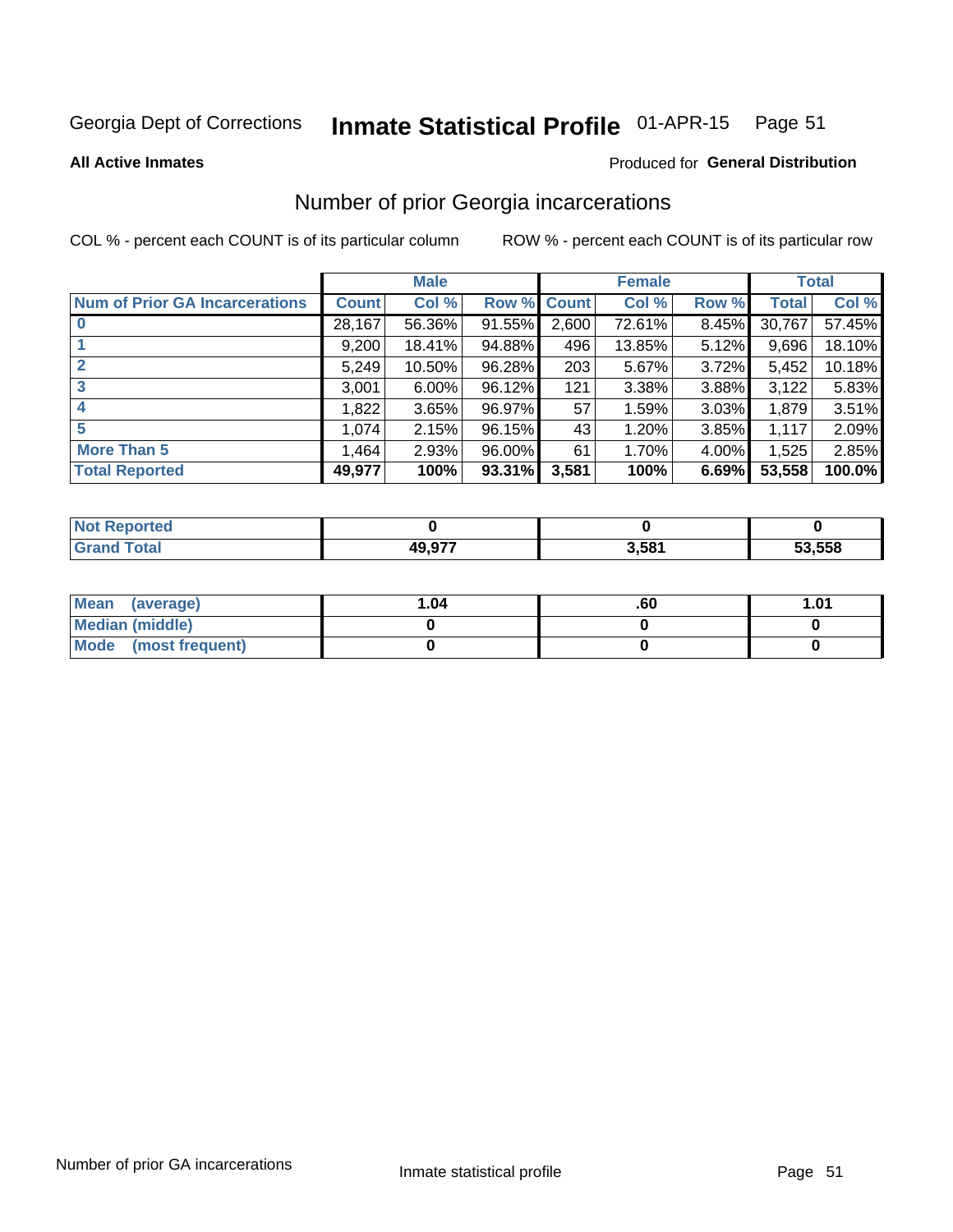#### Inmate Statistical Profile 01-APR-15 Page 52

### **All Active Inmates**

## **Produced for General Distribution**

## Prison sentence in years

COL % - percent each COUNT is of its particular column

ROW % - percent each COUNT is of its particular row

|                                 |              | <b>Male</b> |        |              | <b>Female</b> |        |              | <b>Total</b> |
|---------------------------------|--------------|-------------|--------|--------------|---------------|--------|--------------|--------------|
| <b>Prison Sentence In Years</b> | <b>Count</b> | Col %       | Row %  | <b>Count</b> | Col %         | Row %  | <b>Total</b> | Col %        |
| $0 - 1$                         | 429          | 0.86%       | 92.46% | 35           | 0.98%         | 7.54%  | 464          | 0.87%        |
| $1.1 - 2$                       | 696          | 1.39%       | 90.98% | 69           | 1.93%         | 9.02%  | 765          | 1.43%        |
| $2.1 - 3$                       | 1,001        | 2.00%       | 90.42% | 106          | 2.96%         | 9.58%  | 1,107        | 2.07%        |
| $3.1 - 4$                       | 931          | 1.86%       | 92.09% | 80           | 2.23%         | 7.91%  | 1,011        | 1.89%        |
| $4.1 - 5$                       | 2,141        | 4.28%       | 90.41% | 227          | 6.34%         | 9.59%  | 2,368        | 4.42%        |
| $5.1 - 6$                       | 1,071        | 2.14%       | 89.77% | 122          | 3.41%         | 10.23% | 1,193        | 2.23%        |
| $6.1 - 7$                       | 1,161        | 2.32%       | 92.14% | 99           | 2.76%         | 7.86%  | 1,260        | 2.35%        |
| $7.1 - 8$                       | 1,207        | 2.42%       | 92.00% | 105          | 2.93%         | 8.00%  | 1,312        | 2.45%        |
| $8.1 - 9$                       | 1,203        | 2.41%       | 92.47% | 98           | 2.74%         | 7.53%  | 1,301        | 2.43%        |
| $9.1 - 10$                      | 4,955        | 9.91%       | 90.44% | 524          | 14.63%        | 9.56%  | 5,479        | 10.23%       |
| $10.1 - 12$                     | 2,607        | 5.22%       | 91.80% | 233          | 6.51%         | 8.20%  | 2,840        | 5.30%        |
| $12.1 - 15$                     | 5,287        | 10.58%      | 92.33% | 439          | 12.26%        | 7.67%  | 5,726        | 10.69%       |
| $15.1 - 20$                     | 9,398        | 18.80%      | 94.12% | 587          | 16.39%        | 5.88%  | 9,985        | 18.64%       |
| 20.1 - Over                     | 9,584        | 19.18%      | 95.41% | 461          | 12.87%        | 4.59%  | 10,045       | 18.76%       |
| <b>Life</b>                     | 7,074        | 14.15%      | 95.16% | 360          | 10.05%        | 4.84%  | 7,434        | 13.88%       |
| <b>Life Without Parole</b>      | 1,047        | 2.09%       | 97.21% | 30           | 0.84%         | 2.79%  | 1,077        | 2.01%        |
| <b>Death</b>                    | 92           | 0.18%       | 98.92% |              | 0.03%         | 1.08%  | 93           | 0.17%        |
| <b>Youthful Offenders</b>       | 93           | 0.19%       | 94.90% | 5            | 0.14%         | 5.10%  | 98           | 0.18%        |
| <b>Total Reported</b>           | 49,977       | 100%        | 93.31% | 3,581        | 100%          | 6.69%  | 53,558       | 100%         |

| oorted<br><b>NOT</b> |        |       |        |
|----------------------|--------|-------|--------|
| $\sim$               | ,,,,,, | 3,581 | 53,558 |

### **Determinate (numeric) sentences only**

| <b>Mean</b> | $\sim$ $\sim$ | 19.U. | <b>00.07</b><br>∠V.O <i>I</i> |
|-------------|---------------|-------|-------------------------------|
|             |               |       |                               |

All sentences (including determinate), with life, life without parole, and death sentences figured at 45 years

| <b>Me</b> | 30.09 | 30.55 | . .<br>- 3U. |
|-----------|-------|-------|--------------|
|           |       |       |              |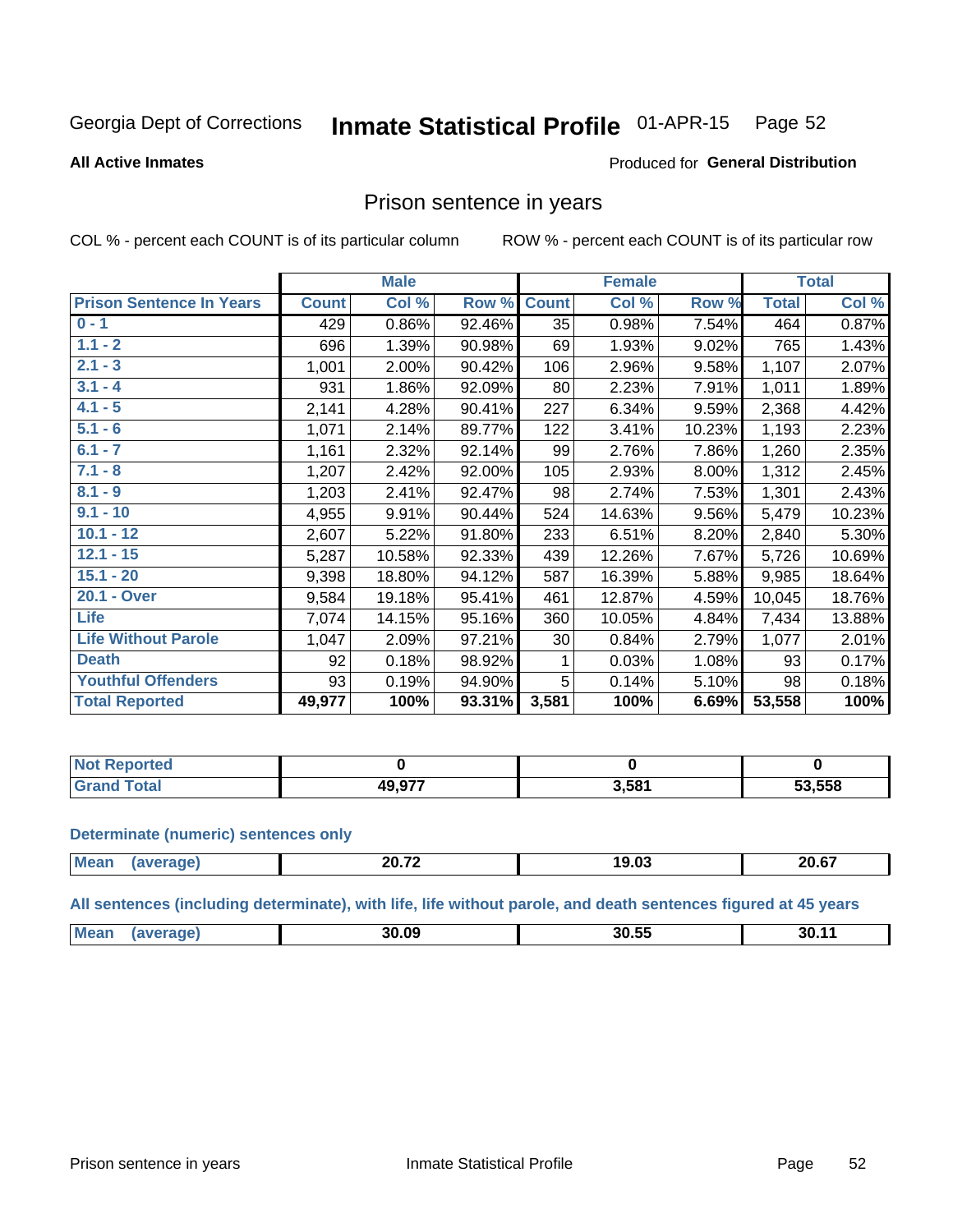#### Inmate Statistical Profile 01-APR-15 Page 53

### **All Active Inmates**

### Produced for General Distribution

## Primary offense, broken out into felonies vs misdemeanors

COL % - percent each COUNT is of its particular column

|                                  | <b>Male</b>  |        |           |                    | <b>Female</b> | Total |        |        |
|----------------------------------|--------------|--------|-----------|--------------------|---------------|-------|--------|--------|
| <b>Felonies and Misdemeanors</b> | <b>Count</b> | Col %  |           | <b>Row % Count</b> | Col %         | Row % | Total  | Col %  |
| <b>Felonies</b>                  | 49,804       | 99.81% | 93.30%    | 3.574              | 99.83%        | 6.70% | 53,378 | 99.81% |
| <b>Misdemeanors</b>              | 94           | 19%    | 94.00%    | 6                  | $.17\%$       | 6.00% | 100    | .19%   |
| <b>Total Reported</b>            | 49,898       | 100%   | $93.31\%$ | 3,580              | 100%          | 6.69% | 53,478 | 100%   |

| <b>Not</b><br>Reported | $\mathbf{z}$ |        | 80     |
|------------------------|--------------|--------|--------|
| Gran<br>⊺otaı          | 10 Q77       | 49.899 | 53.558 |

| M      | .    | nes | onies |
|--------|------|-----|-------|
| nuenti | ____ | .   | .     |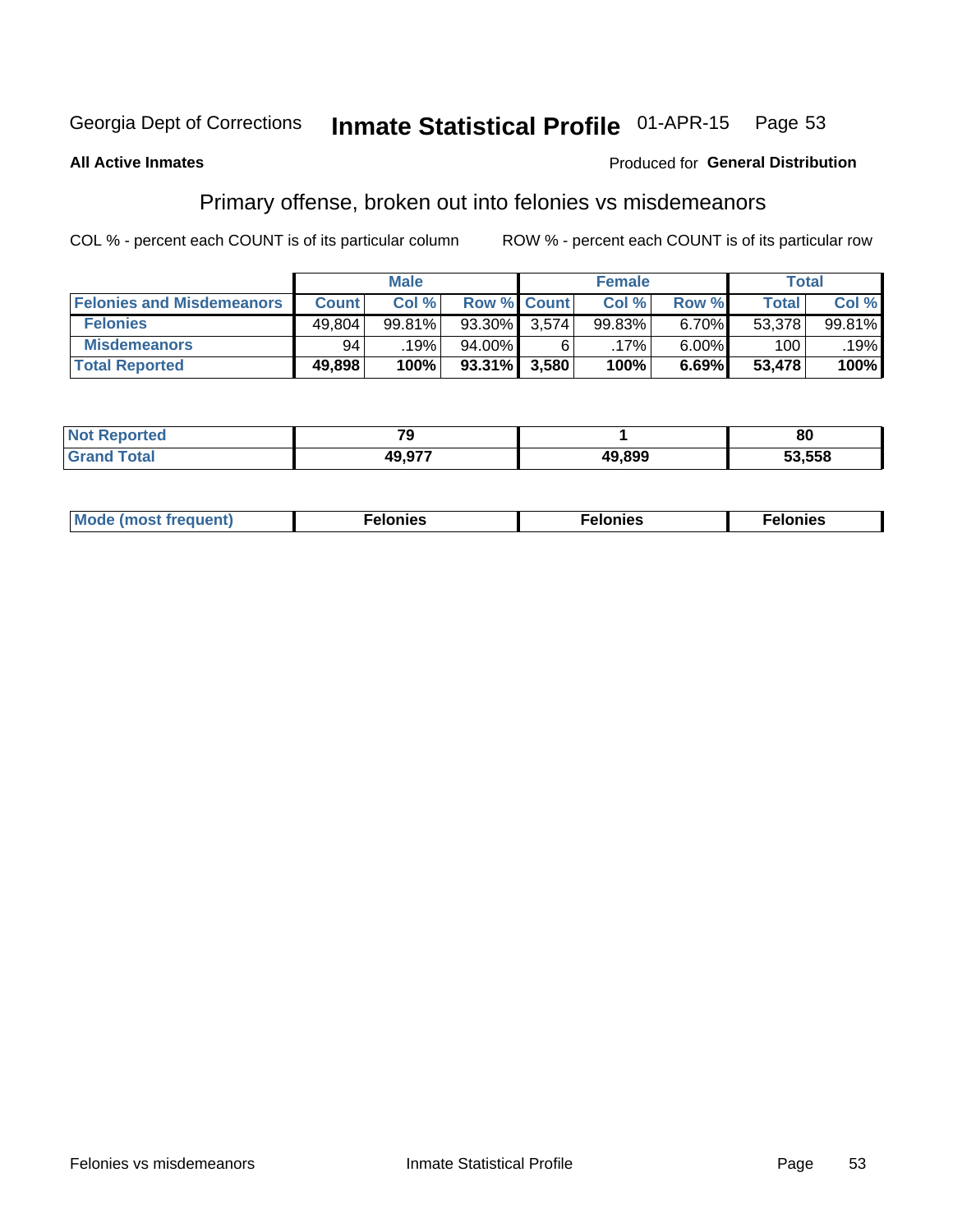#### Inmate Statistical Profile 01-APR-15 Page 54

### **All Active Inmates**

## **Produced for General Distribution**

## Primary offense, broken out into six broad crime categories

COL % - percent each COUNT is of its particular column

|                                 | <b>Male</b>  |        |        | <b>Female</b>      |        |        | <b>Total</b> |        |
|---------------------------------|--------------|--------|--------|--------------------|--------|--------|--------------|--------|
| <b>Crime Categories</b>         | <b>Count</b> | Col %  |        | <b>Row % Count</b> | Col %  | Row %  | <b>Total</b> | Col %  |
| <b>Violent</b>                  | 24,600       | 49.30% | 93.98% | 1,577              | 44.05% | 6.02%  | 26,177       | 48.95% |
| <b>Sex Crime</b><br>2           | 8,221        | 16.48% | 98.47% | 128                | 3.58%  | 1.53%  | 8,349        | 15.61% |
| $\mathbf{3}$<br><b>Property</b> | 9,188        | 18.41% | 89.67% | 1,059              | 29.58% | 10.33% | 10,247       | 19.16% |
| <b>Drug</b><br>4                | 5,593        | 11.21% | 89.57% | 651                | 18.18% | 10.43% | 6,244        | 11.68% |
| <b>Habit/DUI</b><br>5           | 106          | .21%   | 89.83% | 12 <sub>2</sub>    | .34%   | 10.17% | 118          | .22%   |
| <b>Other</b><br>6               | 2,190        | 4.39%  | 93.47% | 153                | 4.27%  | 6.53%  | 2,343        | 4.38%  |
| <b>Total Reported</b>           | 49,898       | 100%   | 93.31% | 3,580              | 100%   | 6.69%  | 53,478       | 100%   |

| τec<br>NO |              |       | 80     |
|-----------|--------------|-------|--------|
|           | 077<br>49.9. | 5.581 | 53,558 |

| Mo<br>uent)<br>nos | .<br>/iolent | <br>Violent | - --<br><b>Tiolent</b> |
|--------------------|--------------|-------------|------------------------|
|                    |              |             |                        |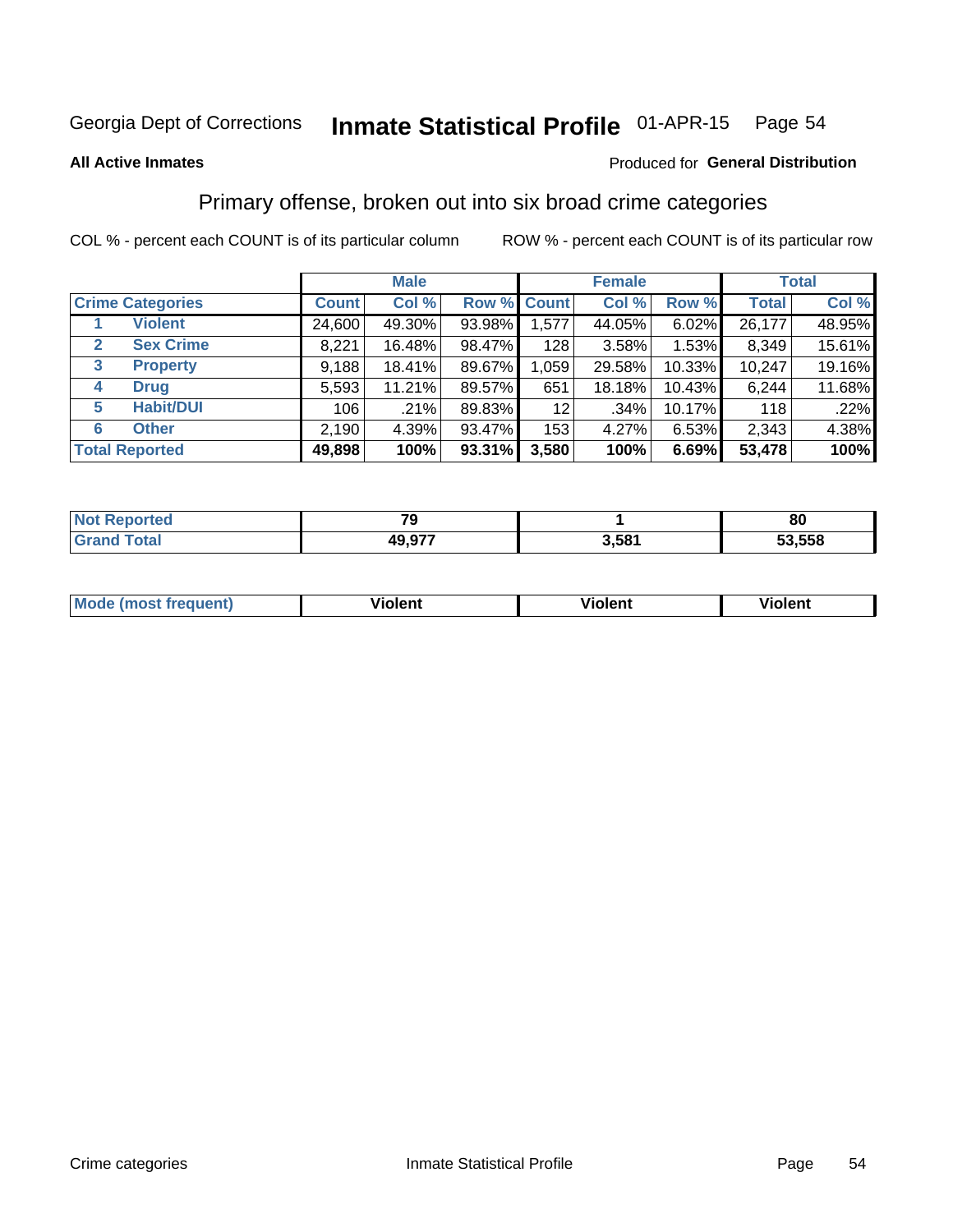# Inmate Statistical Profile 01-APR-15 Page 55

### **All Active Inmates**

### Produced for General Distribution

# Primary offense, detailed offense code

COL % - percent each COUNT is of its particular column

|                                            |                 | <b>Male</b> |         |                         | <b>Female</b> |        |                | <b>Total</b> |
|--------------------------------------------|-----------------|-------------|---------|-------------------------|---------------|--------|----------------|--------------|
| <b>Primary Offense</b>                     | <b>Count</b>    | Col %       | Row %   | <b>Count</b>            | Col %         | Row %  | <b>Total</b>   | Col %        |
| <b>Abandonment Of Child (2852)</b>         | $\mathbf 1$     | .01%        | 100.00% |                         |               |        | 1              | .01%         |
| <b>Abuse, Neglect Elder/Disab (2812)</b>   | 25              | .05%        | 58.14%  | 18                      | .50%          | 41.86% | 43             | .08%         |
| Agg Aslt W Intnt To Rape (2095)            | $\overline{71}$ | .14%        | 100.00% |                         |               |        | 71             | .13%         |
| <b>Agg Sex Battery Atmpt (2099)</b>        | 1               | .01%        | 100.00% |                         |               |        | 1              | .01%         |
| <b>Aggrav Assault (1302)</b>               | 5,005           | 10.03%      | 94.63%  | 284                     | 7.93%         | 5.37%  | 5,289          | 9.89%        |
| <b>Aggrav Assault Peace Ofcr</b><br>(1314) | 303             | .61%        | 94.98%  | 16                      | .45%          | 5.02%  | 319            | .60%         |
| <b>Aggrav Battery (1305)</b>               | 1,186           | 2.38%       | 93.31%  | 85                      | 2.37%         | 6.69%  | 1,271          | 2.38%        |
| <b>Aggrav Battery Peace Ofcr</b><br>(1315) | 22              | .04%        | 100.00% |                         |               |        | 22             | .04%         |
| <b>Aggrav Ch Molest, Atmpt (2096)</b>      |                 | .01%        | 100.00% |                         |               |        | 1              | .01%         |
| <b>Aggrav Child Molestation (2021)</b>     | 1,202           | 2.41%       | 98.61%  | 17                      | .47%          | 1.39%  | 1,219          | 2.28%        |
| <b>Aggrav Cruelty To Animals</b><br>(2972) | 10              | .02%        | 100.00% |                         |               |        | 10             | .02%         |
| <b>Aggrav Sexual Battery (2009)</b>        | 181             | .36%        | 99.45%  | 1                       | .03%          | .55%   | 182            | .34%         |
| <b>Aggrav Sodomy (2003)</b>                | 196             | .39%        | 98.99%  | $\overline{2}$          | .06%          | 1.01%  | 198            | .37%         |
| <b>Aggrav Stalking (1321)</b>              | 280             | .56%        | 96.22%  | 11                      | .31%          | 3.78%  | 291            | .54%         |
| <b>Aggravated Assault On 65+</b><br>(1304) | 4               | .01%        | 100.00% |                         |               |        | 4              | .01%         |
| <b>Aiding Escape (2502)</b>                | 1               | .01%        | 100.00% |                         |               |        | 1              | .01%         |
| <b>Alter Id (1506)</b>                     | 3               | .01%        | 100.00% |                         |               |        | $\overline{3}$ | .01%         |
| <b>Armed Robbery (1902)</b>                | 5,533           | 11.09%      | 96.49%  | 201                     | 5.61%         | 3.51%  | 5,734          | 10.72%       |
| Arson 1st Degree (1401)                    | 64              | .13%        | 88.89%  | 8                       | .22%          | 11.11% | 72             | .13%         |
| <b>Arson 2nd Degree (1402)</b>             | 9               | .02%        | 75.00%  | $\overline{3}$          | .08%          | 25.00% | 12             | .02%         |
| <b>Arson 3rd Degree (1403)</b>             | 5               | .01%        | 83.33%  | 1                       | .03%          | 16.67% | 6              | .01%         |
| <b>Atmpt Aggrav Assault (1303)</b>         | 10              | .02%        | 100.00% |                         |               |        | 10             | .02%         |
| <b>Atmpt Aggrav Sodomy (2093)</b>          | 5               | .01%        | 100.00% |                         |               |        | 5              | .01%         |
| <b>Atmpt Armed Robbery (1992)</b>          | 103             | .21%        | 95.37%  | 5                       | .14%          | 4.63%  | 108            | .20%         |
| <b>Atmpt Burglary (1690)</b>               | 29              | .06%        | 93.55%  | $\overline{2}$          | .06%          | 6.45%  | 31             | .06%         |
| <b>Atmpt Child Molestation (2094)</b>      | 21              | .04%        | 100.00% |                         |               |        | 21             | .04%         |
| <b>Atmpt Escape (2590)</b>                 | $\overline{2}$  | .01%        | 100.00% |                         |               |        | $\sqrt{2}$     | .01%         |
| <b>Atmpt Forgery (1790)</b>                | 1               | .01%        | 100.00% |                         |               |        | 1              | .01%         |
| <b>Atmpt Kidnap (1390)</b>                 | 3               | .01%        | 100.00% |                         |               |        | $\overline{3}$ | .01%         |
| <b>Atmpt Murder (1190)</b>                 | 74              | .15%        | 91.36%  | $\overline{7}$          | .20%          | 8.64%  | 81             | .15%         |
| Atmpt Rape (2091)                          | 47              | .09%        | 97.92%  | 1                       | .03%          | 2.08%  | 48             | .09%         |
| <b>Atmpt Robbery (1991)</b>                | 43              | .09%        | 91.49%  | $\overline{\mathbf{4}}$ | .11%          | 8.51%  | 47             | .09%         |
| <b>Atmpt Sodomy (2092)</b>                 | 4               | .01%        | 100.00% |                         |               |        | 4              | .01%         |
| <b>Atmpt Theft By Taking (1812)</b>        | $\,6\,$         | .01%        | 75.00%  | $\overline{c}$          | .06%          | 25.00% | 8              | .01%         |
| <b>Atmpt Viol Substance Act (4090)</b>     | 27              | .05%        | 87.10%  | $\overline{\mathbf{4}}$ | .11%          | 12.90% | 31             | $.06\%$      |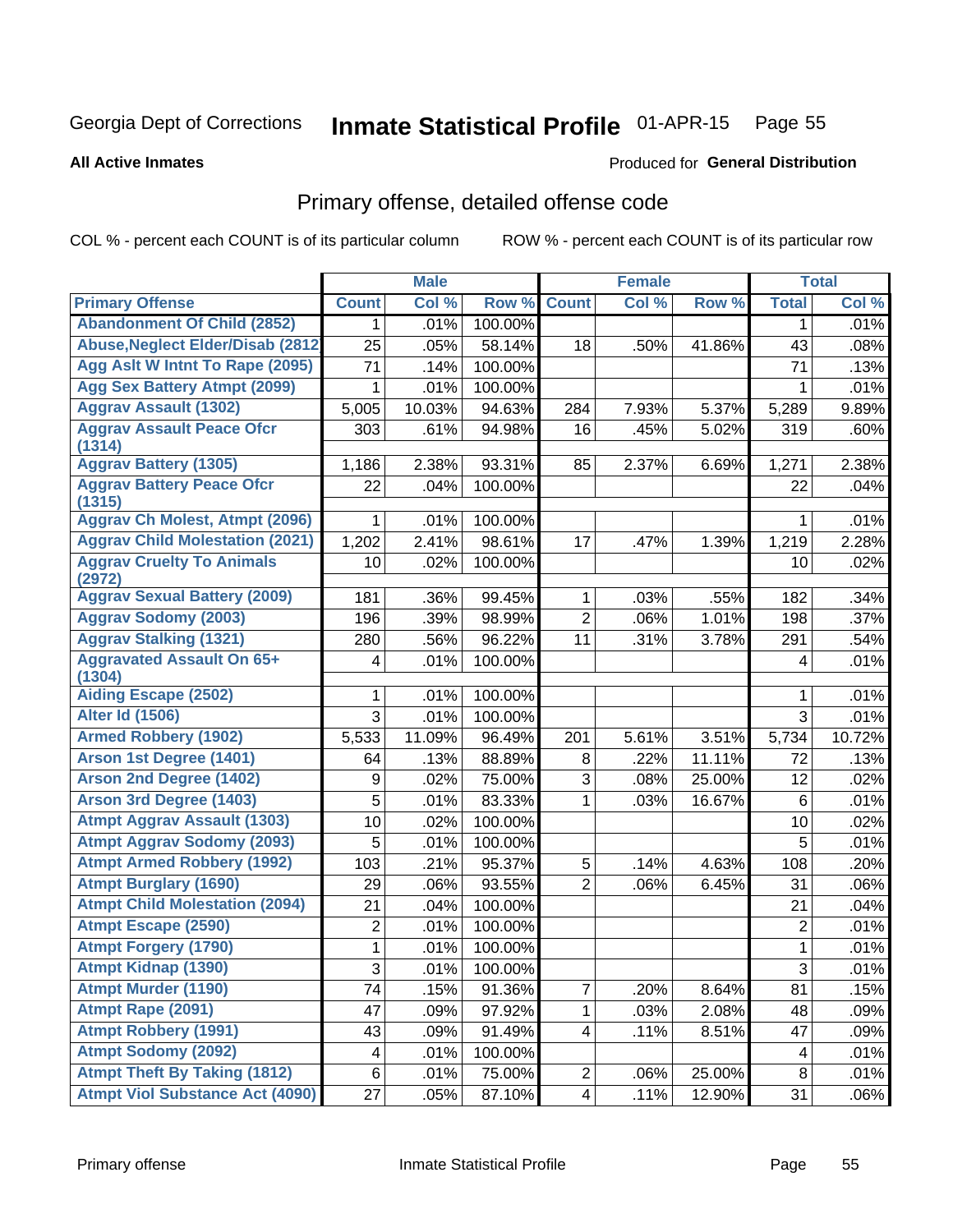#### Inmate Statistical Profile 01-APR-15 Page 56

**All Active Inmates** 

### Produced for General Distribution

# Primary offense, detailed offense code

COL % - percent each COUNT is of its particular column

|                                            |                | <b>Male</b> |         |                | <b>Female</b> |         |                | <b>Total</b> |
|--------------------------------------------|----------------|-------------|---------|----------------|---------------|---------|----------------|--------------|
| <b>Primary Offense</b>                     | <b>Count</b>   | Col %       | Row %   | <b>Count</b>   | Col %         | Row %   | <b>Total</b>   | Col %        |
| <b>Att/Consprcy Commt C/S/Of</b>           | 41             | .08%        | 93.18%  | $\overline{3}$ | .08%          | 6.82%   | 44             | .08%         |
| (4134)                                     |                |             |         |                |               |         |                |              |
| <b>Bad Checks (1704)</b>                   | 1              | .01%        | 50.00%  | 1              | .03%          | 50.00%  | 2              | .01%         |
| <b>Bail Jumping (2511)</b>                 | $\overline{7}$ | .01%        | 77.78%  | $\overline{2}$ | .06%          | 22.22%  | $9\,$          | .02%         |
| <b>Bestiality (2004)</b>                   | $\overline{2}$ | .01%        | 100.00% |                |               |         | $\overline{2}$ | .01%         |
| <b>Bribery Govt Officer (2301)</b>         | $\overline{2}$ | .01%        | 66.67%  | 1              | .03%          | 33.33%  | 3              | .01%         |
| Burg 1st Aft 6/30/12 (1611)                | 1,096          | 2.20%       | 92.02%  | 95             | 2.65%         | 7.98%   | 1,191          | 2.23%        |
| Burg 2nd Aft 6/30/12 (1612)                | 396            | .79%        | 95.88%  | 17             | .47%          | 4.12%   | 413            | .77%         |
| Burg Bef 7/1/12 (1601)                     | 4,328          | 8.67%       | 96.67%  | 149            | 4.16%         | 3.33%   | 4,477          | 8.37%        |
| <b>Carjacking, Attempted (1912)</b>        |                | .01%        | 100.00% |                |               |         | 1              | .01%         |
| <b>Carry Concealed Weapon (2901)</b>       | 8              | .02%        | 100.00% |                |               |         | 8              | .01%         |
| <b>Carry Pistl Without Licns (2903)</b>    | 1              | .01%        | 100.00% |                |               |         | 1              | .01%         |
| <b>Carry Weapon At School (2915)</b>       | 3              | .01%        | 75.00%  | 1              | .03%          | 25.00%  | 4              | .01%         |
| <b>Child Molestation (2019)</b>            | 2,673          | 5.36%       | 97.80%  | 60             | 1.68%         | 2.20%   | 2,733          | 5.11%        |
| <b>Chop Shop Violation (5003)</b>          | 1              | .01%        | 100.00% |                |               |         | 1              | .01%         |
| <b>Cnspire Traffic Cntrl Sub (4130)</b>    | 8              | .02%        | 88.89%  | $\mathbf 1$    | .03%          | 11.11%  | 9              | .02%         |
| <b>Cntrbtng Delingency Minor</b>           |                |             |         | 1              | .03%          | 100.00% | $\mathbf{1}$   | .01%         |
| (2854)                                     |                |             |         |                |               |         |                |              |
| <b>Computer Pornography (1760)</b>         | 46             | .09%        | 100.00% |                |               |         | 46             | .09%         |
| <b>Computer Theft (1761)</b>               | 8              | .02%        | 53.33%  | $\overline{7}$ | .20%          | 46.67%  | 15             | .03%         |
| <b>Computer Trespass (1762)</b>            | 1              | .01%        | 100.00% |                |               |         | 1              | .01%         |
| <b>Conceal Death Of Another (1125)</b>     | 11             | .02%        | 73.33%  | 4              | .11%          | 26.67%  | 15             | .03%         |
| <b>Conspiracy (9901)</b>                   | 34             | .07%        | 89.47%  | $\overline{4}$ | .11%          | 10.53%  | 38             | .07%         |
| <b>Convsn Paymnts Real Propy</b><br>(1811) | 1              | .01%        | 100.00% |                |               |         | 1              | .01%         |
| <b>Crmnl Abortion (1201)</b>               | 1              | .01%        | 100.00% |                |               |         | 1              | .01%         |
| Crmnl Atmpt (9905)                         | $\overline{2}$ | .01%        | 100.00% |                |               |         | $\overline{2}$ | .01%         |
| <b>Crmnl Damage 1st Degree (1501)</b>      | 32             | .06%        | 94.12%  | $\overline{2}$ | .06%          | 5.88%   | 34             | .06%         |
| <b>Crmnl Damage 2nd Degree</b>             | 84             | .17%        | 96.55%  | 3              | .08%          | 3.45%   | 87             | .16%         |
| (1502)                                     |                |             |         |                |               |         |                |              |
| <b>Crmnl Interfere Govt Prop (2613)</b>    | 19             | .04%        | 90.48%  | $\overline{2}$ | .06%          | 9.52%   | 21             | .04%         |
| <b>Crmnl Solicitation (9910)</b>           |                |             |         | 1              | .03%          | 100.00% | 1              | .01%         |
| <b>Crmnl Trespassing (9912)</b>            | $\mathbf{1}$   | .01%        | 100.00% |                |               |         | $\mathbf 1$    | .01%         |
| <b>Cruelty To Animals (2971)</b>           | $\overline{2}$ | .01%        | 66.67%  | 1              | .03%          | 33.33%  | $\mathbf{3}$   | .01%         |
| <b>Cruelty To Children (2801)</b>          | 309            | .62%        | 77.25%  | 91             | 2.54%         | 22.75%  | 400            | .75%         |
| <b>Cruelty To Elder Person (2811)</b>      | 13             | .03%        | 54.17%  | 11             | .31%          | 45.83%  | 24             | .04%         |
| <b>Damage, Destroy Secr Prop</b>           | 1              | .01%        | 100.00% |                |               |         | 1              | .01%         |
| (1504)                                     |                |             |         |                |               |         |                |              |
| <b>Defrauding State (2307)</b>             | 1              | .01%        | 100.00% |                |               |         | 1              | .01%         |
| <b>Distributing Obscene Mat (2101)</b>     | $\mathbf{1}$   | .01%        | 100.00% |                |               |         | $\mathbf 1$    | .01%         |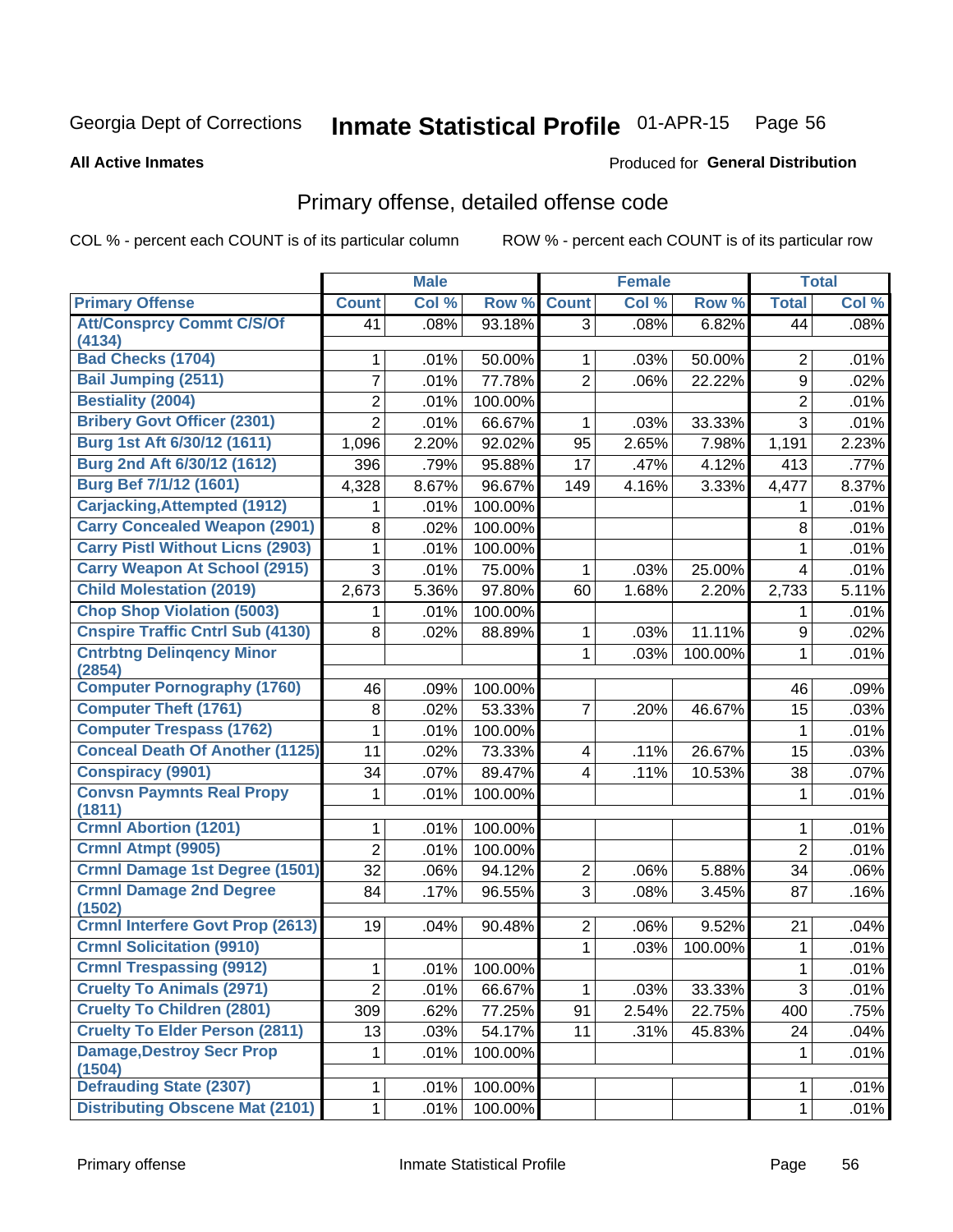#### Inmate Statistical Profile 01-APR-15 Page 57

### **All Active Inmates**

### Produced for General Distribution

# Primary offense, detailed offense code

COL % - percent each COUNT is of its particular column

|                                            |                           | <b>Male</b> |         |                         | <b>Female</b> |        |                | <b>Total</b> |
|--------------------------------------------|---------------------------|-------------|---------|-------------------------|---------------|--------|----------------|--------------|
| <b>Primary Offense</b>                     | <b>Count</b>              | Col %       | Row %   | <b>Count</b>            | Col %         | Row %  | <b>Total</b>   | Col %        |
| <b>Drvng Habtl Violator (5004)</b>         | 8                         | .02%        | 100.00% |                         |               |        | 8              | .01%         |
| Eavesdrop & Surveillance (3001)            | $\overline{2}$            | .01%        | 100.00% |                         |               |        | $\overline{2}$ | .01%         |
| <b>Entering Vehicle (1880)</b>             | 112                       | .22%        | 96.55%  | 4                       | .11%          | 3.45%  | 116            | .22%         |
| <b>Entice Child, Attempted (2090)</b>      | 7                         | .01%        | 100.00% |                         |               |        | 7              | .01%         |
| <b>Enticing Child-Indec Purp (2020)</b>    | 83                        | .17%        | 94.32%  | 5                       | .14%          | 5.68%  | 88             | .16%         |
| <b>Escape (2501)</b>                       | 19                        | .04%        | 86.36%  | 3                       | .08%          | 13.64% | 22             | .04%         |
| <b>False Imprisonment (1308)</b>           | 186                       | .37%        | 95.88%  | 8                       | .22%          | 4.12%  | 194            | .36%         |
| <b>False Public Alarm (2609)</b>           | 1                         | .01%        | 100.00% |                         |               |        | 1              | .01%         |
| <b>False Statements Govt (2408)</b>        | 22                        | .04%        | 84.62%  | 4                       | .11%          | 15.38% | 26             | .05%         |
| <b>False Swearing (2402)</b>               | $\ensuremath{\mathsf{3}}$ | .01%        | 100.00% |                         |               |        | $\sqrt{3}$     | .01%         |
| <b>False Swearng Writtn Stmt</b>           | $\overline{3}$            | .01%        | 100.00% |                         |               |        | $\overline{3}$ | .01%         |
| (2205)                                     |                           |             |         |                         |               |        |                |              |
| <b>Family Violence Battery (1301)</b>      | 138                       | .28%        | 95.83%  | 6                       | .17%          | 4.17%  | 144            | .27%         |
| Feticide (1121)                            | 1                         | .01%        | 100.00% |                         |               |        | 1              | .01%         |
| <b>Feticide By Vehicle (1118)</b>          | 3                         | .01%        | 50.00%  | 3                       | .08%          | 50.00% | 6              | .01%         |
| <b>Financial Identity Fraud (1756)</b>     | 39                        | .08%        | 58.21%  | 28                      | .78%          | 41.79% | 67             | .13%         |
| <b>Fleeing/Eluding Police (2316)</b>       | 303                       | .61%        | 94.69%  | 17                      | .47%          | 5.31%  | 320            | .60%         |
| Forg 1st Aft 6/30/12 (1711)                | 60                        | .12%        | 61.86%  | 37                      | 1.03%         | 38.14% | 97             | .18%         |
| Forg 1st Bef 7/1/12 (1701)                 | 566                       | 1.13%       | 73.51%  | 204                     | 5.70%         | 26.49% | 770            | 1.44%        |
| Forg 2nd Aft 6/30/12 (1712)                | 25                        | .05%        | 71.43%  | 10                      | .28%          | 28.57% | 35             | .07%         |
| Forg 2nd Bef 7/1/12 (1702)                 | 12                        | .02%        | 75.00%  | 4                       | .11%          | 25.00% | 16             | .03%         |
| Forg 3rd Aft 6/30/12 (1713)                | 25                        | .05%        | 80.65%  | 6                       | .17%          | 19.35% | 31             | .06%         |
| Forg 4th Aft 6/30/12 (1714)                | 7                         | .01%        | 38.89%  | 11                      | .31%          | 61.11% | 18             | .03%         |
| <b>Forgery Credit Card (1752)</b>          | 1                         | .01%        | 100.00% |                         |               |        | 1              | .01%         |
| <b>Fraudulent Access Compute</b><br>(1796) | 3                         | .01%        | 75.00%  | 1                       | .03%          | 25.00% | 4              | .01%         |
| <b>Fraudulent Checks (1750)</b>            | 3                         | .01%        | 100.00% |                         |               |        | $\mathbf{3}$   | .01%         |
| <b>Fraudulent Credit Card (1753)</b>       | 53                        | .11%        | 57.61%  | 39                      | 1.09%         | 42.39% | 92             | .17%         |
| <b>Gang Participation (9914)</b>           | 23                        | .05%        | 100.00% |                         |               |        | 23             | .04%         |
| <b>Guard Line W/Weapon/Drugs</b>           | 11                        | .02%        | 73.33%  | $\overline{\mathbf{4}}$ | .11%          | 26.67% | 15             | .03%         |
| (2963)                                     |                           |             |         |                         |               |        |                |              |
| <b>Habit Traf Viol/Impaired (5005)</b>     | 20                        | .04%        | 95.24%  | 1                       | .03%          | 4.76%  | 21             | .04%         |
| <b>Habit Traf Viol/Other (5006)</b>        | 11                        | .02%        | 91.67%  | $\mathbf{1}$            | .03%          | 8.33%  | 12             | .02%         |
| <b>Hijacking Motor Vehicle (1911)</b>      | 41                        | .08%        | 97.62%  | 1                       | .03%          | 2.38%  | 42             | .08%         |
| <b>Hindering Appreh Or Pun (2503)</b>      | $\sqrt{3}$                | .01%        | 75.00%  | 1                       | .03%          | 25.00% | 4              | .01%         |
| Hit-Run W/Injury/Fatality (5007)           | 16                        | .03%        | 72.73%  | 6                       | .17%          | 27.27% | 22             | .04%         |
| <b>Homicide By Vessel (1124)</b>           | 39                        | .08%        | 92.86%  | 3                       | .08%          | 7.14%  | 42             | .08%         |
| <b>Illegal Attm To Obt Drugs (4011)</b>    | $\overline{\mathbf{4}}$   | .01%        | 80.00%  | 1                       | .03%          | 20.00% | 5              | .01%         |
| <b>Impersntng In Legal Procd (2411)</b>    | 1                         | .01%        | 100.00% |                         |               |        | 1              | .01%         |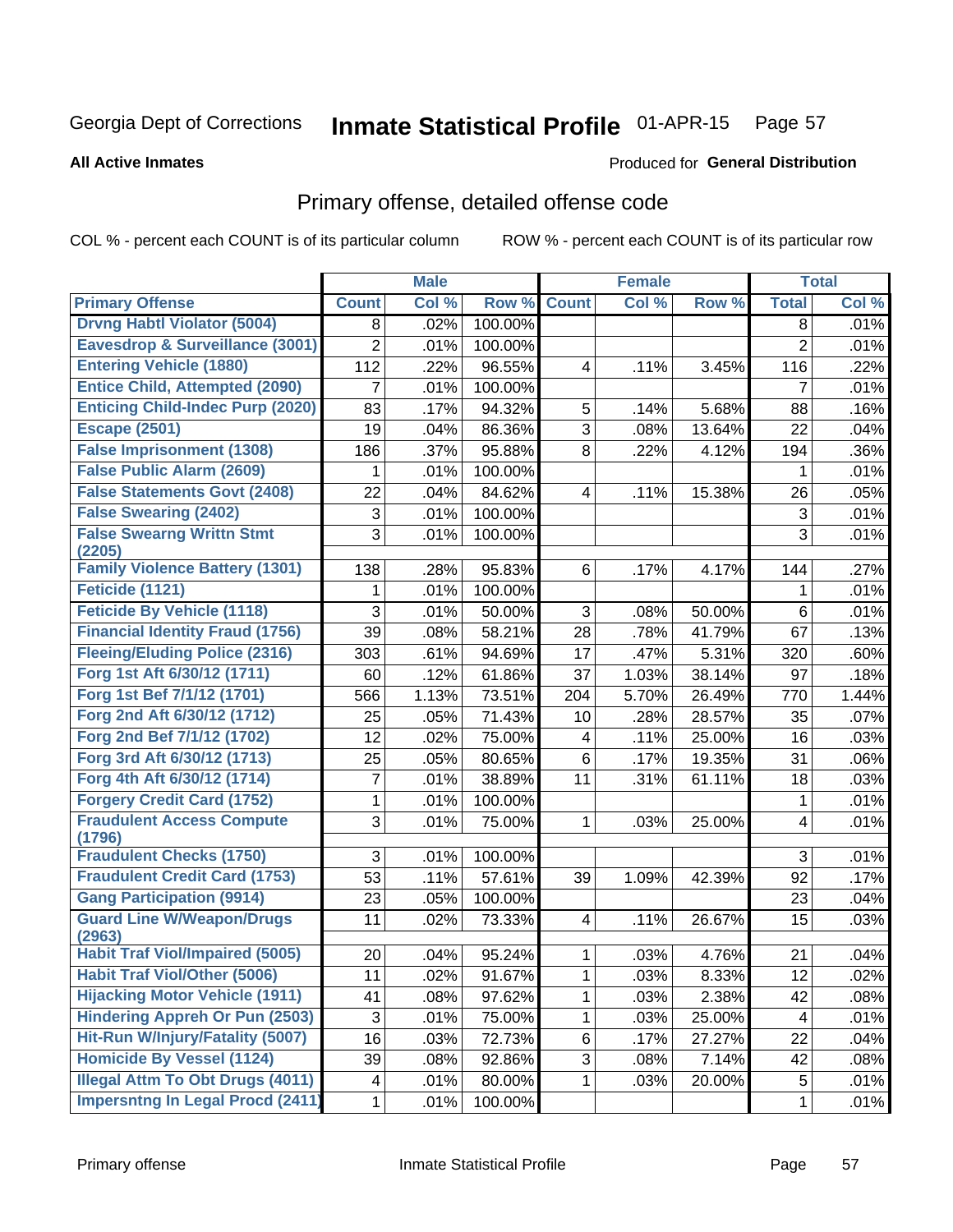#### Inmate Statistical Profile 01-APR-15 Page 58

### **All Active Inmates**

### Produced for General Distribution

# Primary offense, detailed offense code

COL % - percent each COUNT is of its particular column

|                                         |                | <b>Male</b> |         |                | <b>Female</b> |        |                | <b>Total</b> |
|-----------------------------------------|----------------|-------------|---------|----------------|---------------|--------|----------------|--------------|
| <b>Primary Offense</b>                  | <b>Count</b>   | Col %       | Row %   | <b>Count</b>   | Col %         | Row %  | <b>Total</b>   | Col %        |
| <b>Impersonating Officer (2405)</b>     | 3              | .01%        | 100.00% |                |               |        | $\overline{3}$ | .01%         |
| <b>Impersonation (2404)</b>             | 1              | .01%        | 100.00% |                |               |        | 1              | .01%         |
| <b>Incest (2006)</b>                    | 201            | .40%        | 99.50%  | 1              | .03%          | .50%   | 202            | .38%         |
| Incest, Atmpt (2098)                    | 1              | .01%        | 100.00% |                |               |        | 1              | .01%         |
| <b>Inciting To Insurrection (2203)</b>  | 2              | .01%        | 66.67%  | $\mathbf{1}$   | .03%          | 33.33% | 3              | .01%         |
| <b>Influencing Witness (2313)</b>       | $\overline{4}$ | .01%        | 80.00%  | $\mathbf{1}$   | .03%          | 20.00% | 5              | .01%         |
| <b>Injury By Vehicle (1318)</b>         | 83             | .17%        | 83.00%  | 17             | .47%          | 17.00% | 100            | .19%         |
| <b>Interference With Custody (1312)</b> | 13             | .03%        | 100.00% |                |               |        | 13             | .02%         |
| <b>Involuntary Manslaughter (1103)</b>  | 161            | .32%        | 84.29%  | 30             | .84%          | 15.71% | 191            | $.36\%$      |
| Kidnapping (1311)                       | 1,461          | 2.93%       | 96.95%  | 46             | 1.28%         | 3.05%  | 1,507          | 2.82%        |
| <b>Livestock Theft (1817)</b>           | 3              | .01%        | 100.00% |                |               |        | 3              | .01%         |
| Manf Methamph 200-399 Gm                | 11             | .02%        | 73.33%  | $\overline{4}$ | .11%          | 26.67% | 15             | .03%         |
| (4144)                                  |                |             |         |                |               |        |                |              |
| Manf Methamph 28-199 Gm<br>(4143)       | 18             | .04%        | 85.71%  | 3              | .08%          | 14.29% | 21             | .04%         |
| Manf Methamph 400+ Gm (4145)            | 1              | .01%        | 100.00% |                |               |        | 1              | .01%         |
| <b>Manf Methamph Unspec Amt</b>         | 148            | .30%        | 90.80%  | 15             | .42%          | 9.20%  | 163            | $.30\%$      |
| (4147)                                  |                |             |         |                |               |        |                |              |
| <b>Manufact Meth Near Child (2803)</b>  | 9              | .02%        | 60.00%  | 6              | .17%          | 40.00% | 15             | .03%         |
| <b>Misc Assault/Battery (1300)</b>      | 10             | .02%        | 100.00% |                |               |        | 10             | .02%         |
| <b>Misc Correctionl Inst Off (6200)</b> | 4              | .01%        | 80.00%  | 1              | .03%          | 20.00% | 5              | .01%         |
| <b>Misc Drugs Trafficking (4100)</b>    | 11             | .02%        | 100.00% |                |               |        | 11             | .02%         |
| <b>Misc Forgery (1700)</b>              | 4              | .01%        | 100.00% |                |               |        | 4              | .01%         |
| <b>Misc Fraud (1799)</b>                | 11             | .02%        | 84.62%  | $\overline{2}$ | .06%          | 15.38% | 13             | .02%         |
| <b>Misc Homicide Offense (1100)</b>     | 8              | .02%        | 88.89%  | 1              | .03%          | 11.11% | 9              | .02%         |
| <b>Misc Invasion Of Privacy (3000)</b>  | 3              | .01%        | 100.00% |                |               |        | 3              | .01%         |
| <b>Misc Obscenity (2100)</b>            | $\overline{2}$ | .01%        | 100.00% |                |               |        | $\overline{2}$ | .01%         |
| <b>Misc Sexual Offense (2000)</b>       | 20             | .04%        | 86.96%  | 3              | .08%          | 13.04% | 23             | .04%         |
| <b>Misc Weapon/Explosive Off</b>        | 1              | .01%        | 100.00% |                |               |        | 1              | .01%         |
| (2900)<br><b>Murder (1101)</b>          |                |             |         |                |               |        |                |              |
| <b>Murder, Conspire To Commit</b>       | 5,072          | 10.16%      | 93.67%  | 343            | 9.58%         | 6.33%  | 5,415          | 10.13%       |
| (1191)                                  | 9              | .02%        | 100.00% |                |               |        | 9              | .02%         |
| <b>Mutiny In Penal Inst (2507)</b>      | 5              | .01%        | 100.00% |                |               |        | 5              | .01%         |
| <b>Obstr Of Law Enf Officer (2314)</b>  | 423            | .85%        | 92.56%  | 34             | .95%          | 7.44%  | 457            | .85%         |
| <b>Pandering By Compulsion (2017)</b>   | 4              | .01%        | 100.00% |                |               |        | 4              | .01%         |
| Party To A Crime (9911)                 | 1              | .01%        | 100.00% |                |               |        | 1              | .01%         |
| <b>Peeping Tom (3002)</b>               | 18             | .04%        | 100.00% |                |               |        | 18             | .03%         |
| <b>Perjury (2401)</b>                   | 3              | .01%        | 100.00% |                |               |        | 3              | .01%         |
| <b>Pimping A Minor Under 18 (2016)</b>  | 8              | .02%        | 88.89%  | $\mathbf{1}$   | .03%          | 11.11% | 9              | .02%         |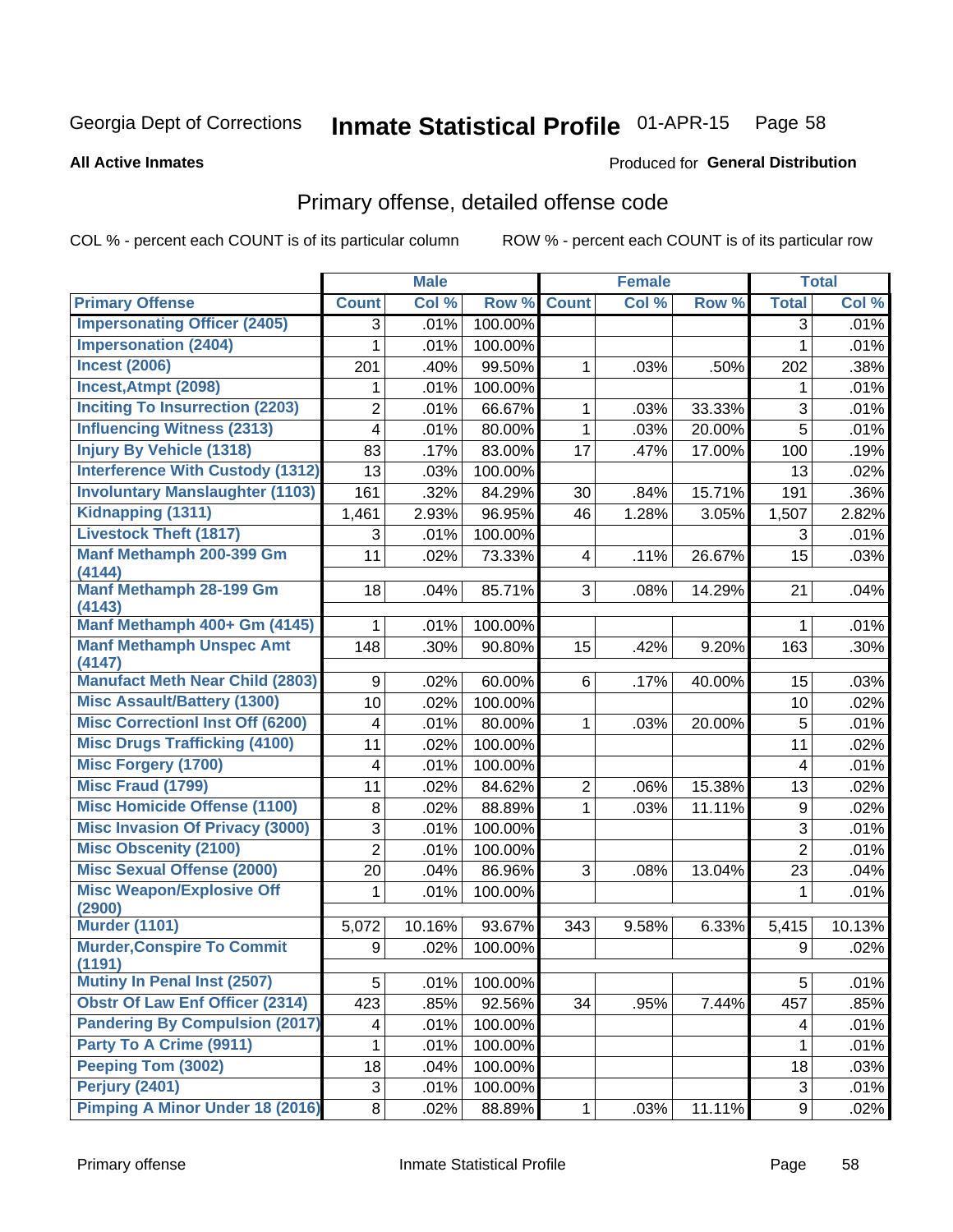#### Inmate Statistical Profile 01-APR-15 Page 59

### **All Active Inmates**

### Produced for General Distribution

# Primary offense, detailed offense code

COL % - percent each COUNT is of its particular column

|                                             |                         | <b>Male</b> |         |                         | <b>Female</b> |        |                | <b>Total</b> |
|---------------------------------------------|-------------------------|-------------|---------|-------------------------|---------------|--------|----------------|--------------|
| <b>Primary Offense</b>                      | <b>Count</b>            | Col %       | Row %   | <b>Count</b>            | Col %         | Row %  | <b>Total</b>   | Col %        |
| <b>Poss Contraband Articles (5171)</b>      | 6                       | .01%        | 75.00%  | $\overline{2}$          | .06%          | 25.00% | 8              | .01%         |
| <b>Poss Dep Stim Cntrf Drugs</b><br>(4007)  | 73                      | .15%        | 74.49%  | 25                      | .70%          | 25.51% | 98             | .18%         |
| Poss Drug Related Matrl (4016)              | 15                      | .03%        | 78.95%  | $\overline{\mathbf{4}}$ | .11%          | 21.05% | 19             | .04%         |
| Poss Ephedrine (4030)                       | $\overline{\mathbf{4}}$ | .01%        | 57.14%  | 3                       | .08%          | 42.86% | $\overline{7}$ | .01%         |
| Poss Firearm 1st Offender (2913)            | 99                      | .20%        | 99.00%  | 1                       | .03%          | 1.00%  | 100            | .19%         |
| <b>Poss Firearm Convct Felon</b>            | 974                     | 1.95%       | 96.34%  | 37                      | 1.03%         | 3.66%  | 1,011          | 1.89%        |
| (2914)                                      |                         |             |         |                         |               |        |                |              |
| Poss Knife During Crime (2911)              | 4                       | .01%        | 100.00% |                         |               |        | 4              | .01%         |
| Poss Mda/Extsy (4033)                       | 5                       | .01%        | 83.33%  | $\mathbf 1$             | .03%          | 16.67% | 6              | .01%         |
| Poss Methamphetamine (4031)                 | 411                     | .82%        | 78.89%  | 110                     | 3.07%         | 21.11% | 521            | .97%         |
| <b>Poss Narcotics Opiates (4006)</b>        | 77                      | .15%        | 74.04%  | 27                      | .75%          | 25.96% | 104            | .19%         |
| <b>Poss Of Certain Weapons (2912)</b>       | 27                      | .05%        | 90.00%  | 3                       | .08%          | 10.00% | 30             | .06%         |
| <b>Poss Of Cocaine (4022)</b>               | 558                     | 1.12%       | 89.57%  | 65                      | 1.82%         | 10.43% | 623            | 1.16%        |
| <b>Poss Of Firearm Dur Crime</b><br>(2910)  | 487                     | .98%        | 95.68%  | 22                      | .61%          | 4.32%  | 509            | .95%         |
| <b>Poss Of Lsd (4008)</b>                   | 1                       | .01%        | 100.00% |                         |               |        | 1              | .01%         |
| Poss Of Marijuana (4009)                    | 88                      | .18%        | 100.00% |                         |               |        | 88             | .16%         |
| <b>Poss Tools Commit Crime (1602)</b>       | 25                      | .05%        | 92.59%  | $\overline{2}$          | .06%          | 7.41%  | 27             | .05%         |
| Poss W Int Dis Other Drug (4053)            | 100                     | .20%        | 84.75%  | 18                      | .50%          | 15.25% | 118            | .22%         |
| Poss W Int Dist Cocaine (4050)              | 378                     | .76%        | 95.45%  | 18                      | .50%          | 4.55%  | 396            | .74%         |
| Poss W Int Dist Marijuana (4051)            | 692                     | 1.39%       | 96.78%  | 23                      | .64%          | 3.22%  | 715            | 1.34%        |
| Poss W Int Dist Meth (4052)                 | 298                     | .60%        | 80.76%  | 71                      | 1.98%         | 19.24% | 369            | .69%         |
| <b>Poss Wpn, Drugs By Prisnr</b><br>(2965)  | 53                      | .11%        | 92.98%  | $\overline{\mathbf{4}}$ | .11%          | 7.02%  | 57             | .11%         |
| <b>Racketeering (3404)</b>                  | 73                      | .15%        | 64.60%  | 40                      | 1.12%         | 35.40% | 113            | .21%         |
| <b>Rape (2001)</b>                          | 1,699                   | 3.40%       | 99.59%  | 7                       | .20%          | .41%   | 1,706          | 3.19%        |
| <b>Reck Cond Infected Person</b>            | 13                      | .03%        | 92.86%  | $\mathbf{1}$            | .03%          | 7.14%  | 14             | .03%         |
| (1317)                                      |                         |             |         |                         |               |        |                |              |
| <b>Reckless Abandonment (1120)</b>          | 1                       | .01%        | 100.00% |                         |               |        | 1              | .01%         |
| <b>Removal Baggage, Cargo Etc</b><br>(2761) | $\mathbf{1}$            | .01%        | 100.00% |                         |               |        | $\mathbf{1}$   | .01%         |
| Robbery (1901)                              | 1,531                   | 3.07%       | 93.18%  | 112                     | 3.13%         | 6.82%  | 1,643          | 3.07%        |
| <b>Robbery By Force (1903)</b>              | 250                     | .50%        | 90.91%  | 25                      | .70%          | 9.09%  | 275            | .51%         |
| <b>Robbery By Intimidation (1904)</b>       | 256                     | .51%        | 92.75%  | 20                      | .56%          | 7.25%  | 276            | .52%         |
| <b>Robbery By Sudden Snatch</b><br>(1905)   | 133                     | .27%        | 93.66%  | 9                       | .25%          | 6.34%  | 142            | .27%         |
| S/D Cocaine (4021)                          | 610                     | 1.22%       | 95.61%  | 28                      | .78%          | 4.39%  | 638            | 1.19%        |
| S/D Cont Sub Public (4017)                  | 40                      | .08%        | 100.00% |                         |               |        | 40             | .07%         |
| S/D Cont Sub School (4018)                  | 39                      | .08%        | 97.50%  | $\mathbf{1}$            | .03%          | 2.50%  | 40             | .07%         |
|                                             |                         |             |         |                         |               |        |                |              |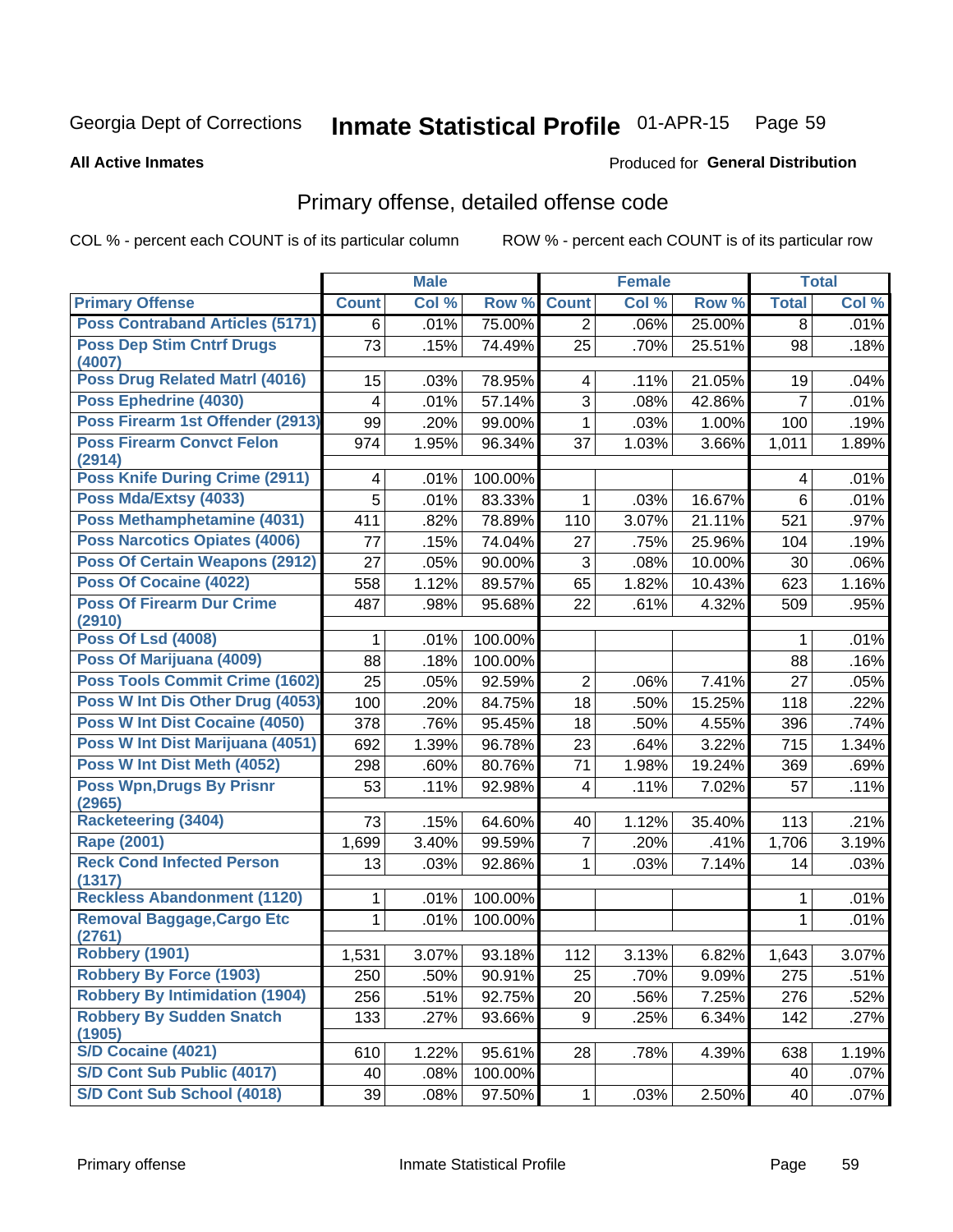#### Inmate Statistical Profile 01-APR-15 Page 60

**All Active Inmates** 

### Produced for General Distribution

# Primary offense, detailed offense code

COL % - percent each COUNT is of its particular column

|                                            |                | <b>Male</b> |         |                | <b>Female</b> |         |                | <b>Total</b> |
|--------------------------------------------|----------------|-------------|---------|----------------|---------------|---------|----------------|--------------|
| <b>Primary Offense</b>                     | <b>Count</b>   | Col %       | Row %   | <b>Count</b>   | Col %         | Row %   | <b>Total</b>   | Col %        |
| S/D Dep Stim Cntrf Drugs (4002)            | 56             | .11%        | 78.87%  | 15             | .42%          | 21.13%  | 71             | .13%         |
| <b>S/D Narcotics Opiates (4001)</b>        | 29             | .06%        | 82.86%  | 6              | .17%          | 17.14%  | 35             | .07%         |
| S/D Of Marijuana (4004)                    | 323            | .65%        | 96.13%  | 13             | .36%          | 3.87%   | 336            | .63%         |
| Sale Mda/Extsy (4034)                      | $\overline{2}$ | .01%        | 100.00% |                |               |         | $\overline{2}$ | .01%         |
| Sale Methamphetamine (4032)                | 140            | .28%        | 76.92%  | 42             | 1.17%         | 23.08%  | 182            | .34%         |
| <b>Sex Exploitation Child (2843)</b>       | 185            | .37%        | 98.93%  | $\overline{2}$ | .06%          | 1.07%   | 187            | .35%         |
| <b>Sex Offender Fail Registr (2026)</b>    | 473            | .95%        | 98.75%  | 6              | .17%          | 1.25%   | 479            | .90%         |
| <b>Sex Offender Fail To Move (2028)</b>    | $\overline{7}$ | .01%        | 100.00% |                |               |         | $\overline{7}$ | .01%         |
| Sexl/Asslt/Agn/Pers/Cstdy (2023)           | 16             | .03%        | 100.00% |                |               |         | 16             | .03%         |
| <b>Sexual Aslt By Therapist (2024)</b>     |                |             |         | 1              | .03%          | 100.00% | 1              | .01%         |
| <b>Sexual Battery (2011)</b>               | 195            | .39%        | 99.49%  | 1              | .03%          | .51%    | 196            | .37%         |
| Simple Battery (1316)                      | 15             | .03%        | 93.75%  | 1              | .03%          | 6.25%   | 16             | .03%         |
| <b>Sodomy (2002)</b>                       | 17             | .03%        | 94.44%  | 1              | .03%          | 5.56%   | 18             | .03%         |
| <b>Solicit Sodomy From Minor</b>           | 5              | .01%        | 100.00% |                |               |         | 5              | .01%         |
| (2025)                                     |                |             |         |                |               |         |                |              |
| Stalking (1320)                            | 4              | .01%        | 100.00% |                |               |         | 4              | .01%         |
| <b>Statutory Rape (2018)</b>               | 825            | 1.65%       | 97.98%  | 17             | .47%          | 2.02%   | 842            | 1.57%        |
| <b>Statutory Rape, Atmpt (2097)</b>        | 1              | .01%        | 100.00% |                |               |         | 1              | .01%         |
| <b>Tampering With Evidence (2315)</b>      | 12             | .02%        | 85.71%  | $\overline{2}$ | .06%          | 14.29%  | 14             | .03%         |
| <b>Terrorist Threats &amp; Acts (1307)</b> | 365            | .73%        | 95.30%  | 18             | .50%          | 4.70%   | 383            | .72%         |
| <b>Theft Bring Prop In State (1815)</b>    | 9              | .02%        | 81.82%  | $\overline{2}$ | .06%          | 18.18%  | 11             | .02%         |
| <b>Theft By Conversion (1808)</b>          | 32             | .06%        | 82.05%  | 7              | .20%          | 17.95%  | 39             | .07%         |
| <b>Theft By Deception (1803)</b>           | 38             | .08%        | 80.85%  | 9              | .25%          | 19.15%  | 47             | .09%         |
| <b>Theft By Extortion (1804)</b>           | 4              | .01%        | 100.00% |                |               |         | 4              | .01%         |
| <b>Theft By Rec Stolen Prop (1806)</b>     | 699            | 1.40%       | 92.83%  | 54             | 1.51%         | 7.17%   | 753            | 1.41%        |
| <b>Theft By Shoplifting (1821)</b>         | 345            | .69%        | 68.32%  | 160            | 4.47%         | 31.68%  | 505            | .94%         |
| <b>Theft By Taking (1802)</b>              | 846            | 1.70%       | 86.06%  | 137            | 3.83%         | 13.94%  | 983            | 1.84%        |
| <b>Theft Credit Card (1751)</b>            | 18             | .04%        | 78.26%  | 5              | .14%          | 21.74%  | 23             | .04%         |
| <b>Theft Motorveh Or Part (1813)</b>       | 49             | .10%        | 98.00%  | 1              | .03%          | 2.00%   | 50             | .09%         |
| <b>Theft Of Lost Property (1805)</b>       | 3              | .01%        | 100.00% |                |               |         | 3              | .01%         |
| <b>Theft Of Services (1807)</b>            | 4              | .01%        | 80.00%  | 1              | .03%          | 20.00%  | 5              | .01%         |
| <b>Theft Recv Prop Out State (1816)</b>    | $\mathbf{3}$   | .01%        | 100.00% |                |               |         | $\overline{3}$ | .01%         |
| <b>Traf Amphtmine 200-399 Gm</b>           | $\overline{2}$ | .01%        | 100.00% |                |               |         | $\overline{2}$ | .01%         |
| (4127)                                     |                |             |         |                |               |         |                |              |
| <b>Traf Amphtmine 28-199 Gm</b><br>(4126)  | 3              | .01%        | 100.00% |                |               |         | 3              | .01%         |
| Traf Amphtmine 400+ Gm (4128)              | 3              | .01%        | 100.00% |                |               |         | 3              | .01%         |
| <b>Traf Cocaine 201-400 Gm (4102)</b>      | 139            | .28%        | 97.89%  | 3 <sup>1</sup> | .08%          | 2.11%   | 142            | .27%         |
| <b>Traf Cocaine 401+ Gm (4103)</b>         | 122            | .24%        | 96.06%  | 5 <sup>1</sup> | .14%          | 3.94%   | 127            | .24%         |
|                                            |                |             |         |                |               |         |                |              |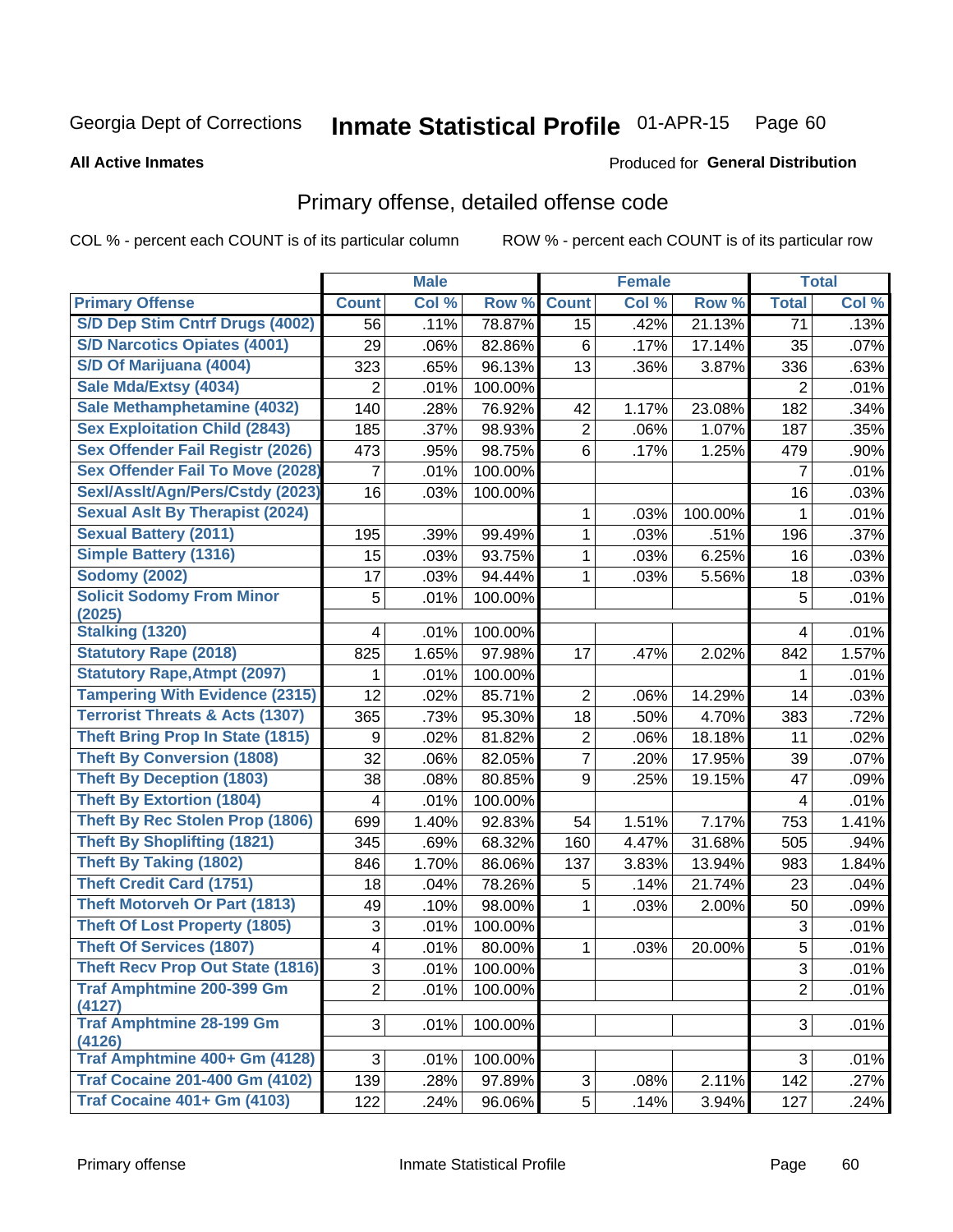#### Inmate Statistical Profile 01-APR-15 Page 61

**All Active Inmates** 

### Produced for General Distribution

# Primary offense, detailed offense code

COL % - percent each COUNT is of its particular column

| <b>Count</b><br>Col %<br>Row %<br><b>Count</b><br>Col %<br>Row %<br>Col %<br><b>Primary Offense</b><br><b>Total</b><br>Traf Cocaine Less 200 Gm (4101)<br>.39%<br>95.56%<br>4.44%<br>315<br>.59%<br>301<br>.60%<br>14<br><b>Traf Marijna 10-2000 Lb (4121)</b><br>.15%<br>93.75%<br>75<br>5<br>.14%<br>6.25%<br>80<br>.15%<br><b>Traf Marijna 10001+ Lb (4123)</b><br>.01%<br>100.00%<br>.01%<br>1<br>1<br>Traf Mda/Extsy 200-399gm<br>3<br>.01%<br>3<br>.01%<br>100.00%<br>(4151)<br><b>Traf Mda/Extsy 28-199gm (4150)</b><br>91.67%<br>11<br>.02%<br>8.33%<br>.02%<br>1.<br>.03%<br>12<br>Traf Mda/Extsy 400+Gm (4152)<br>.01%<br>.01%<br>100.00%<br>1<br>1<br>Traf Methamph 200-399 Gm<br>73<br>90.12%<br>.15%<br>8<br>.22%<br>9.88%<br>81<br>.15%<br>(4141)<br><b>Traf Methamph 28-199 Gm</b><br>85.49%<br>1.03%<br>14.51%<br>.48%<br>218<br>.44%<br>37<br>255<br>(4140)<br>Traf Methamph 400+ Gm (4142)<br>89.09%<br>10.91%<br>49<br>.10%<br>6<br>.17%<br>.10%<br>55<br><b>Traf Methamph Unspec Amt</b><br>.31%<br>.13%<br>85.53%<br>11<br>14.47%<br>.14%<br>65<br>76<br>(4146)<br><b>Traf Methaqualone&lt; 400 Gm</b><br>.01%<br>100.00%<br>.01%<br>$\mathbf 1$<br>1<br>(4124)<br><b>Traf Narcotic 15-28 Gm (4112)</b><br>88.89%<br>.02%<br>8<br>.02%<br>.03%<br>11.11%<br>9<br>1.<br>Traf Narcotic 29+ Gm (4113)<br>15<br>.03%<br>100.00%<br>15<br>.03%<br><b>Traf Narcotic Less 14 Gm (4111)</b><br>11<br>.02%<br>100.00%<br>.02%<br>11<br><b>Unauth Dist Contrild Sub (4135)</b><br>.01%<br>100.00%<br>.01%<br>1<br>1<br><b>Unauth Dist Recrd Devices</b><br>$\overline{2}$<br>2<br>.01%<br>100.00%<br>.01%<br>(9907)<br><b>Unknown Offense (9999)</b><br>88.89%<br>3<br>11.11%<br>24<br>.05%<br>.08%<br>27<br>.05%<br><b>Uniwfl Mfg/Del/Dist N-C S (4014)</b><br>18<br>.04%<br>94.74%<br>1<br>.03%<br>5.26%<br>.04%<br>19<br><b>Use Comm Facity Vio C Sub</b><br>$\overline{2}$<br>100.00%<br>.01%<br>.06%<br>$\overline{2}$<br>(4133)<br><b>Vehicular Homicide (1123)</b><br>83.82%<br>16.18%<br>340<br>285<br>.57%<br>55<br>1.54%<br>.64%<br><b>Viol Dngrous Drgs Act (4013)</b><br>18.07%<br>195<br>.39%<br>81.93%<br>43<br>1.20%<br>238<br>.45%<br>Viol Ga Cntrl Sbst Act (4012)<br>.12%<br>91.04%<br>.17%<br>8.96%<br>.13%<br>61<br>6<br>67<br><b>Viol Ga Securities Act (1800)</b><br>100.00%<br>1<br>.03%<br>.01%<br>1<br><b>Viol Motor Vehicle Laws (5001)</b><br>91.67%<br>.11%<br>8.33%<br>.09%<br>.09%<br>4<br>48<br>44<br>Viol Oath Public Offcr (2302)<br>.01%<br>50.00%<br>50.00%<br>.01%<br>1<br>.03%<br>$\overline{2}$<br>1<br><b>Violatn Othr States Law (8001)</b><br>72.73%<br>.03%<br>6<br>.17%<br>27.27%<br>.04%<br>16<br>22<br><b>Vol Manslaughter Of Fetus</b><br>.01%<br>100.00%<br>$\overline{3}$<br>.01%<br>$3\vert$<br>(1119)<br><b>Voluntary Manslaughter (1102)</b><br>2.22%<br>89.14%<br>2.32%<br>1,108<br>135<br>3.77%<br>10.86%<br>1,243<br><b>Abandonment Of Dep Child (11)</b><br>100.00%<br>3<br>.01%<br>.01%<br>3<br><b>Agg Assault With Knife (26)</b><br>.01%<br>100.00%<br>.01%<br>1<br>1<br><b>Assault &amp; Battery (21)</b><br>5<br>100.00%<br>.01%<br>5<br>.01%<br><b>Bad Checks (52)</b><br>$\overline{2}$<br>3<br>.01%<br>66.67%<br>.03%<br>33.33%<br>.01%<br>$\mathbf{1}$<br><b>Burglary (45)</b> |   | <b>Male</b> |         | <b>Female</b> |   | <b>Total</b> |
|-----------------------------------------------------------------------------------------------------------------------------------------------------------------------------------------------------------------------------------------------------------------------------------------------------------------------------------------------------------------------------------------------------------------------------------------------------------------------------------------------------------------------------------------------------------------------------------------------------------------------------------------------------------------------------------------------------------------------------------------------------------------------------------------------------------------------------------------------------------------------------------------------------------------------------------------------------------------------------------------------------------------------------------------------------------------------------------------------------------------------------------------------------------------------------------------------------------------------------------------------------------------------------------------------------------------------------------------------------------------------------------------------------------------------------------------------------------------------------------------------------------------------------------------------------------------------------------------------------------------------------------------------------------------------------------------------------------------------------------------------------------------------------------------------------------------------------------------------------------------------------------------------------------------------------------------------------------------------------------------------------------------------------------------------------------------------------------------------------------------------------------------------------------------------------------------------------------------------------------------------------------------------------------------------------------------------------------------------------------------------------------------------------------------------------------------------------------------------------------------------------------------------------------------------------------------------------------------------------------------------------------------------------------------------------------------------------------------------------------------------------------------------------------------------------------------------------------------------------------------------------------------------------------------------------------------------------------------------------------------------------------------------------------------------------------------------------------------------------------------------------------------------------------------------------------------------------------------------------------------------------------|---|-------------|---------|---------------|---|--------------|
|                                                                                                                                                                                                                                                                                                                                                                                                                                                                                                                                                                                                                                                                                                                                                                                                                                                                                                                                                                                                                                                                                                                                                                                                                                                                                                                                                                                                                                                                                                                                                                                                                                                                                                                                                                                                                                                                                                                                                                                                                                                                                                                                                                                                                                                                                                                                                                                                                                                                                                                                                                                                                                                                                                                                                                                                                                                                                                                                                                                                                                                                                                                                                                                                                                                           |   |             |         |               |   |              |
|                                                                                                                                                                                                                                                                                                                                                                                                                                                                                                                                                                                                                                                                                                                                                                                                                                                                                                                                                                                                                                                                                                                                                                                                                                                                                                                                                                                                                                                                                                                                                                                                                                                                                                                                                                                                                                                                                                                                                                                                                                                                                                                                                                                                                                                                                                                                                                                                                                                                                                                                                                                                                                                                                                                                                                                                                                                                                                                                                                                                                                                                                                                                                                                                                                                           |   |             |         |               |   |              |
|                                                                                                                                                                                                                                                                                                                                                                                                                                                                                                                                                                                                                                                                                                                                                                                                                                                                                                                                                                                                                                                                                                                                                                                                                                                                                                                                                                                                                                                                                                                                                                                                                                                                                                                                                                                                                                                                                                                                                                                                                                                                                                                                                                                                                                                                                                                                                                                                                                                                                                                                                                                                                                                                                                                                                                                                                                                                                                                                                                                                                                                                                                                                                                                                                                                           |   |             |         |               |   |              |
|                                                                                                                                                                                                                                                                                                                                                                                                                                                                                                                                                                                                                                                                                                                                                                                                                                                                                                                                                                                                                                                                                                                                                                                                                                                                                                                                                                                                                                                                                                                                                                                                                                                                                                                                                                                                                                                                                                                                                                                                                                                                                                                                                                                                                                                                                                                                                                                                                                                                                                                                                                                                                                                                                                                                                                                                                                                                                                                                                                                                                                                                                                                                                                                                                                                           |   |             |         |               |   |              |
|                                                                                                                                                                                                                                                                                                                                                                                                                                                                                                                                                                                                                                                                                                                                                                                                                                                                                                                                                                                                                                                                                                                                                                                                                                                                                                                                                                                                                                                                                                                                                                                                                                                                                                                                                                                                                                                                                                                                                                                                                                                                                                                                                                                                                                                                                                                                                                                                                                                                                                                                                                                                                                                                                                                                                                                                                                                                                                                                                                                                                                                                                                                                                                                                                                                           |   |             |         |               |   |              |
|                                                                                                                                                                                                                                                                                                                                                                                                                                                                                                                                                                                                                                                                                                                                                                                                                                                                                                                                                                                                                                                                                                                                                                                                                                                                                                                                                                                                                                                                                                                                                                                                                                                                                                                                                                                                                                                                                                                                                                                                                                                                                                                                                                                                                                                                                                                                                                                                                                                                                                                                                                                                                                                                                                                                                                                                                                                                                                                                                                                                                                                                                                                                                                                                                                                           |   |             |         |               |   |              |
|                                                                                                                                                                                                                                                                                                                                                                                                                                                                                                                                                                                                                                                                                                                                                                                                                                                                                                                                                                                                                                                                                                                                                                                                                                                                                                                                                                                                                                                                                                                                                                                                                                                                                                                                                                                                                                                                                                                                                                                                                                                                                                                                                                                                                                                                                                                                                                                                                                                                                                                                                                                                                                                                                                                                                                                                                                                                                                                                                                                                                                                                                                                                                                                                                                                           |   |             |         |               |   |              |
|                                                                                                                                                                                                                                                                                                                                                                                                                                                                                                                                                                                                                                                                                                                                                                                                                                                                                                                                                                                                                                                                                                                                                                                                                                                                                                                                                                                                                                                                                                                                                                                                                                                                                                                                                                                                                                                                                                                                                                                                                                                                                                                                                                                                                                                                                                                                                                                                                                                                                                                                                                                                                                                                                                                                                                                                                                                                                                                                                                                                                                                                                                                                                                                                                                                           |   |             |         |               |   |              |
|                                                                                                                                                                                                                                                                                                                                                                                                                                                                                                                                                                                                                                                                                                                                                                                                                                                                                                                                                                                                                                                                                                                                                                                                                                                                                                                                                                                                                                                                                                                                                                                                                                                                                                                                                                                                                                                                                                                                                                                                                                                                                                                                                                                                                                                                                                                                                                                                                                                                                                                                                                                                                                                                                                                                                                                                                                                                                                                                                                                                                                                                                                                                                                                                                                                           |   |             |         |               |   |              |
|                                                                                                                                                                                                                                                                                                                                                                                                                                                                                                                                                                                                                                                                                                                                                                                                                                                                                                                                                                                                                                                                                                                                                                                                                                                                                                                                                                                                                                                                                                                                                                                                                                                                                                                                                                                                                                                                                                                                                                                                                                                                                                                                                                                                                                                                                                                                                                                                                                                                                                                                                                                                                                                                                                                                                                                                                                                                                                                                                                                                                                                                                                                                                                                                                                                           |   |             |         |               |   |              |
|                                                                                                                                                                                                                                                                                                                                                                                                                                                                                                                                                                                                                                                                                                                                                                                                                                                                                                                                                                                                                                                                                                                                                                                                                                                                                                                                                                                                                                                                                                                                                                                                                                                                                                                                                                                                                                                                                                                                                                                                                                                                                                                                                                                                                                                                                                                                                                                                                                                                                                                                                                                                                                                                                                                                                                                                                                                                                                                                                                                                                                                                                                                                                                                                                                                           |   |             |         |               |   |              |
|                                                                                                                                                                                                                                                                                                                                                                                                                                                                                                                                                                                                                                                                                                                                                                                                                                                                                                                                                                                                                                                                                                                                                                                                                                                                                                                                                                                                                                                                                                                                                                                                                                                                                                                                                                                                                                                                                                                                                                                                                                                                                                                                                                                                                                                                                                                                                                                                                                                                                                                                                                                                                                                                                                                                                                                                                                                                                                                                                                                                                                                                                                                                                                                                                                                           |   |             |         |               |   |              |
|                                                                                                                                                                                                                                                                                                                                                                                                                                                                                                                                                                                                                                                                                                                                                                                                                                                                                                                                                                                                                                                                                                                                                                                                                                                                                                                                                                                                                                                                                                                                                                                                                                                                                                                                                                                                                                                                                                                                                                                                                                                                                                                                                                                                                                                                                                                                                                                                                                                                                                                                                                                                                                                                                                                                                                                                                                                                                                                                                                                                                                                                                                                                                                                                                                                           |   |             |         |               |   |              |
|                                                                                                                                                                                                                                                                                                                                                                                                                                                                                                                                                                                                                                                                                                                                                                                                                                                                                                                                                                                                                                                                                                                                                                                                                                                                                                                                                                                                                                                                                                                                                                                                                                                                                                                                                                                                                                                                                                                                                                                                                                                                                                                                                                                                                                                                                                                                                                                                                                                                                                                                                                                                                                                                                                                                                                                                                                                                                                                                                                                                                                                                                                                                                                                                                                                           |   |             |         |               |   |              |
|                                                                                                                                                                                                                                                                                                                                                                                                                                                                                                                                                                                                                                                                                                                                                                                                                                                                                                                                                                                                                                                                                                                                                                                                                                                                                                                                                                                                                                                                                                                                                                                                                                                                                                                                                                                                                                                                                                                                                                                                                                                                                                                                                                                                                                                                                                                                                                                                                                                                                                                                                                                                                                                                                                                                                                                                                                                                                                                                                                                                                                                                                                                                                                                                                                                           |   |             |         |               |   |              |
|                                                                                                                                                                                                                                                                                                                                                                                                                                                                                                                                                                                                                                                                                                                                                                                                                                                                                                                                                                                                                                                                                                                                                                                                                                                                                                                                                                                                                                                                                                                                                                                                                                                                                                                                                                                                                                                                                                                                                                                                                                                                                                                                                                                                                                                                                                                                                                                                                                                                                                                                                                                                                                                                                                                                                                                                                                                                                                                                                                                                                                                                                                                                                                                                                                                           |   |             |         |               |   |              |
|                                                                                                                                                                                                                                                                                                                                                                                                                                                                                                                                                                                                                                                                                                                                                                                                                                                                                                                                                                                                                                                                                                                                                                                                                                                                                                                                                                                                                                                                                                                                                                                                                                                                                                                                                                                                                                                                                                                                                                                                                                                                                                                                                                                                                                                                                                                                                                                                                                                                                                                                                                                                                                                                                                                                                                                                                                                                                                                                                                                                                                                                                                                                                                                                                                                           |   |             |         |               |   |              |
|                                                                                                                                                                                                                                                                                                                                                                                                                                                                                                                                                                                                                                                                                                                                                                                                                                                                                                                                                                                                                                                                                                                                                                                                                                                                                                                                                                                                                                                                                                                                                                                                                                                                                                                                                                                                                                                                                                                                                                                                                                                                                                                                                                                                                                                                                                                                                                                                                                                                                                                                                                                                                                                                                                                                                                                                                                                                                                                                                                                                                                                                                                                                                                                                                                                           |   |             |         |               |   |              |
|                                                                                                                                                                                                                                                                                                                                                                                                                                                                                                                                                                                                                                                                                                                                                                                                                                                                                                                                                                                                                                                                                                                                                                                                                                                                                                                                                                                                                                                                                                                                                                                                                                                                                                                                                                                                                                                                                                                                                                                                                                                                                                                                                                                                                                                                                                                                                                                                                                                                                                                                                                                                                                                                                                                                                                                                                                                                                                                                                                                                                                                                                                                                                                                                                                                           |   |             |         |               |   |              |
|                                                                                                                                                                                                                                                                                                                                                                                                                                                                                                                                                                                                                                                                                                                                                                                                                                                                                                                                                                                                                                                                                                                                                                                                                                                                                                                                                                                                                                                                                                                                                                                                                                                                                                                                                                                                                                                                                                                                                                                                                                                                                                                                                                                                                                                                                                                                                                                                                                                                                                                                                                                                                                                                                                                                                                                                                                                                                                                                                                                                                                                                                                                                                                                                                                                           |   |             |         |               |   |              |
|                                                                                                                                                                                                                                                                                                                                                                                                                                                                                                                                                                                                                                                                                                                                                                                                                                                                                                                                                                                                                                                                                                                                                                                                                                                                                                                                                                                                                                                                                                                                                                                                                                                                                                                                                                                                                                                                                                                                                                                                                                                                                                                                                                                                                                                                                                                                                                                                                                                                                                                                                                                                                                                                                                                                                                                                                                                                                                                                                                                                                                                                                                                                                                                                                                                           |   |             |         |               |   |              |
|                                                                                                                                                                                                                                                                                                                                                                                                                                                                                                                                                                                                                                                                                                                                                                                                                                                                                                                                                                                                                                                                                                                                                                                                                                                                                                                                                                                                                                                                                                                                                                                                                                                                                                                                                                                                                                                                                                                                                                                                                                                                                                                                                                                                                                                                                                                                                                                                                                                                                                                                                                                                                                                                                                                                                                                                                                                                                                                                                                                                                                                                                                                                                                                                                                                           |   |             |         |               |   |              |
|                                                                                                                                                                                                                                                                                                                                                                                                                                                                                                                                                                                                                                                                                                                                                                                                                                                                                                                                                                                                                                                                                                                                                                                                                                                                                                                                                                                                                                                                                                                                                                                                                                                                                                                                                                                                                                                                                                                                                                                                                                                                                                                                                                                                                                                                                                                                                                                                                                                                                                                                                                                                                                                                                                                                                                                                                                                                                                                                                                                                                                                                                                                                                                                                                                                           |   |             |         |               |   |              |
|                                                                                                                                                                                                                                                                                                                                                                                                                                                                                                                                                                                                                                                                                                                                                                                                                                                                                                                                                                                                                                                                                                                                                                                                                                                                                                                                                                                                                                                                                                                                                                                                                                                                                                                                                                                                                                                                                                                                                                                                                                                                                                                                                                                                                                                                                                                                                                                                                                                                                                                                                                                                                                                                                                                                                                                                                                                                                                                                                                                                                                                                                                                                                                                                                                                           |   |             |         |               |   |              |
|                                                                                                                                                                                                                                                                                                                                                                                                                                                                                                                                                                                                                                                                                                                                                                                                                                                                                                                                                                                                                                                                                                                                                                                                                                                                                                                                                                                                                                                                                                                                                                                                                                                                                                                                                                                                                                                                                                                                                                                                                                                                                                                                                                                                                                                                                                                                                                                                                                                                                                                                                                                                                                                                                                                                                                                                                                                                                                                                                                                                                                                                                                                                                                                                                                                           |   |             |         |               |   |              |
|                                                                                                                                                                                                                                                                                                                                                                                                                                                                                                                                                                                                                                                                                                                                                                                                                                                                                                                                                                                                                                                                                                                                                                                                                                                                                                                                                                                                                                                                                                                                                                                                                                                                                                                                                                                                                                                                                                                                                                                                                                                                                                                                                                                                                                                                                                                                                                                                                                                                                                                                                                                                                                                                                                                                                                                                                                                                                                                                                                                                                                                                                                                                                                                                                                                           |   |             |         |               |   |              |
|                                                                                                                                                                                                                                                                                                                                                                                                                                                                                                                                                                                                                                                                                                                                                                                                                                                                                                                                                                                                                                                                                                                                                                                                                                                                                                                                                                                                                                                                                                                                                                                                                                                                                                                                                                                                                                                                                                                                                                                                                                                                                                                                                                                                                                                                                                                                                                                                                                                                                                                                                                                                                                                                                                                                                                                                                                                                                                                                                                                                                                                                                                                                                                                                                                                           |   |             |         |               |   |              |
|                                                                                                                                                                                                                                                                                                                                                                                                                                                                                                                                                                                                                                                                                                                                                                                                                                                                                                                                                                                                                                                                                                                                                                                                                                                                                                                                                                                                                                                                                                                                                                                                                                                                                                                                                                                                                                                                                                                                                                                                                                                                                                                                                                                                                                                                                                                                                                                                                                                                                                                                                                                                                                                                                                                                                                                                                                                                                                                                                                                                                                                                                                                                                                                                                                                           |   |             |         |               |   |              |
|                                                                                                                                                                                                                                                                                                                                                                                                                                                                                                                                                                                                                                                                                                                                                                                                                                                                                                                                                                                                                                                                                                                                                                                                                                                                                                                                                                                                                                                                                                                                                                                                                                                                                                                                                                                                                                                                                                                                                                                                                                                                                                                                                                                                                                                                                                                                                                                                                                                                                                                                                                                                                                                                                                                                                                                                                                                                                                                                                                                                                                                                                                                                                                                                                                                           |   |             |         |               |   |              |
|                                                                                                                                                                                                                                                                                                                                                                                                                                                                                                                                                                                                                                                                                                                                                                                                                                                                                                                                                                                                                                                                                                                                                                                                                                                                                                                                                                                                                                                                                                                                                                                                                                                                                                                                                                                                                                                                                                                                                                                                                                                                                                                                                                                                                                                                                                                                                                                                                                                                                                                                                                                                                                                                                                                                                                                                                                                                                                                                                                                                                                                                                                                                                                                                                                                           |   |             |         |               |   |              |
|                                                                                                                                                                                                                                                                                                                                                                                                                                                                                                                                                                                                                                                                                                                                                                                                                                                                                                                                                                                                                                                                                                                                                                                                                                                                                                                                                                                                                                                                                                                                                                                                                                                                                                                                                                                                                                                                                                                                                                                                                                                                                                                                                                                                                                                                                                                                                                                                                                                                                                                                                                                                                                                                                                                                                                                                                                                                                                                                                                                                                                                                                                                                                                                                                                                           |   |             |         |               |   |              |
|                                                                                                                                                                                                                                                                                                                                                                                                                                                                                                                                                                                                                                                                                                                                                                                                                                                                                                                                                                                                                                                                                                                                                                                                                                                                                                                                                                                                                                                                                                                                                                                                                                                                                                                                                                                                                                                                                                                                                                                                                                                                                                                                                                                                                                                                                                                                                                                                                                                                                                                                                                                                                                                                                                                                                                                                                                                                                                                                                                                                                                                                                                                                                                                                                                                           |   |             |         |               |   |              |
|                                                                                                                                                                                                                                                                                                                                                                                                                                                                                                                                                                                                                                                                                                                                                                                                                                                                                                                                                                                                                                                                                                                                                                                                                                                                                                                                                                                                                                                                                                                                                                                                                                                                                                                                                                                                                                                                                                                                                                                                                                                                                                                                                                                                                                                                                                                                                                                                                                                                                                                                                                                                                                                                                                                                                                                                                                                                                                                                                                                                                                                                                                                                                                                                                                                           |   |             |         |               |   |              |
|                                                                                                                                                                                                                                                                                                                                                                                                                                                                                                                                                                                                                                                                                                                                                                                                                                                                                                                                                                                                                                                                                                                                                                                                                                                                                                                                                                                                                                                                                                                                                                                                                                                                                                                                                                                                                                                                                                                                                                                                                                                                                                                                                                                                                                                                                                                                                                                                                                                                                                                                                                                                                                                                                                                                                                                                                                                                                                                                                                                                                                                                                                                                                                                                                                                           |   |             |         |               |   |              |
|                                                                                                                                                                                                                                                                                                                                                                                                                                                                                                                                                                                                                                                                                                                                                                                                                                                                                                                                                                                                                                                                                                                                                                                                                                                                                                                                                                                                                                                                                                                                                                                                                                                                                                                                                                                                                                                                                                                                                                                                                                                                                                                                                                                                                                                                                                                                                                                                                                                                                                                                                                                                                                                                                                                                                                                                                                                                                                                                                                                                                                                                                                                                                                                                                                                           |   |             |         |               |   |              |
|                                                                                                                                                                                                                                                                                                                                                                                                                                                                                                                                                                                                                                                                                                                                                                                                                                                                                                                                                                                                                                                                                                                                                                                                                                                                                                                                                                                                                                                                                                                                                                                                                                                                                                                                                                                                                                                                                                                                                                                                                                                                                                                                                                                                                                                                                                                                                                                                                                                                                                                                                                                                                                                                                                                                                                                                                                                                                                                                                                                                                                                                                                                                                                                                                                                           |   |             |         |               |   |              |
|                                                                                                                                                                                                                                                                                                                                                                                                                                                                                                                                                                                                                                                                                                                                                                                                                                                                                                                                                                                                                                                                                                                                                                                                                                                                                                                                                                                                                                                                                                                                                                                                                                                                                                                                                                                                                                                                                                                                                                                                                                                                                                                                                                                                                                                                                                                                                                                                                                                                                                                                                                                                                                                                                                                                                                                                                                                                                                                                                                                                                                                                                                                                                                                                                                                           |   |             |         |               |   |              |
|                                                                                                                                                                                                                                                                                                                                                                                                                                                                                                                                                                                                                                                                                                                                                                                                                                                                                                                                                                                                                                                                                                                                                                                                                                                                                                                                                                                                                                                                                                                                                                                                                                                                                                                                                                                                                                                                                                                                                                                                                                                                                                                                                                                                                                                                                                                                                                                                                                                                                                                                                                                                                                                                                                                                                                                                                                                                                                                                                                                                                                                                                                                                                                                                                                                           |   |             |         |               |   |              |
|                                                                                                                                                                                                                                                                                                                                                                                                                                                                                                                                                                                                                                                                                                                                                                                                                                                                                                                                                                                                                                                                                                                                                                                                                                                                                                                                                                                                                                                                                                                                                                                                                                                                                                                                                                                                                                                                                                                                                                                                                                                                                                                                                                                                                                                                                                                                                                                                                                                                                                                                                                                                                                                                                                                                                                                                                                                                                                                                                                                                                                                                                                                                                                                                                                                           | 8 | .02%        | 100.00% |               | 8 | .01%         |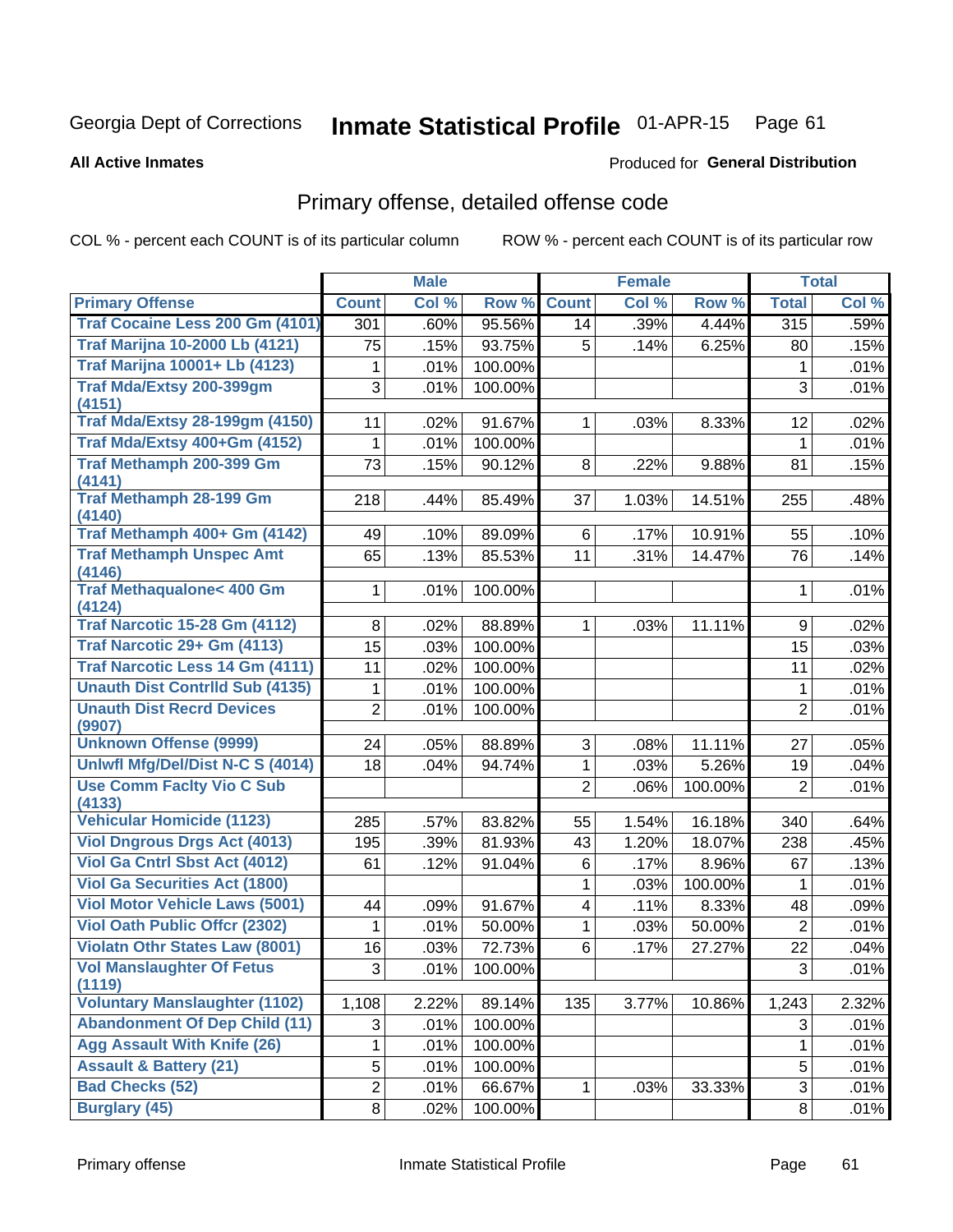#### Inmate Statistical Profile 01-APR-15 Page 62

### **All Active Inmates**

### Produced for General Distribution

# Primary offense, detailed offense code

COL % - percent each COUNT is of its particular column

|                                         |                | <b>Male</b> |         |              | <b>Female</b> |         |                | <b>Total</b> |
|-----------------------------------------|----------------|-------------|---------|--------------|---------------|---------|----------------|--------------|
| <b>Primary Offense</b>                  | <b>Count</b>   | Col %       | Row %   | <b>Count</b> | Col %         | Row %   | <b>Total</b>   | Col %        |
| <b>Cheating &amp; Swindling (51)</b>    | 1              | .01%        | 100.00% |              |               |         | 1              | .01%         |
| <b>Cpwl &amp; Concealed Weapon (93)</b> | 4              | .01%        | 100.00% |              |               |         | 4              | .01%         |
| <b>Crmnl Attempt (98)</b>               |                | .01%        | 100.00% |              |               |         | 1              | .01%         |
| <b>Crmnl Trespassing (75)</b>           | 1              | .01%        | 100.00% |              |               |         | $\mathbf{1}$   | .01%         |
| <b>Dui (72)</b>                         | 7              | .01%        | 100.00% |              |               |         | $\overline{7}$ | .01%         |
| Escape (92)                             | 4              | .01%        | 100.00% |              |               |         | 4              | .01%         |
| Forgery (55)                            | $\overline{2}$ | .01%        | 100.00% |              |               |         | $\overline{2}$ | .01%         |
| <b>Gang Participation (114)</b>         | 1              | .01%        | 100.00% |              |               |         | $\mathbf{1}$   | .01%         |
| <b>Keepng Place Prostitution (182)</b>  |                |             |         | 1            | .03%          | 100.00% | 1              | .01%         |
| <b>Misc Misdemeanor (500)</b>           | $\overline{2}$ | .01%        | 100.00% |              |               |         | $\overline{2}$ | .01%         |
| <b>Obstr Of Law Enf Officer (73)</b>    | 1              | .01%        | 50.00%  | 1            | .03%          | 50.00%  | $\overline{2}$ | .01%         |
| <b>Other Misdemeanor (99)</b>           | 8              | .02%        | 100.00% |              |               |         | 8              | .01%         |
| <b>Pointing Gun At Another (96)</b>     | 1              | .01%        | 100.00% |              |               |         | 1              | .01%         |
| <b>Poss Ntp Whiskey (64)</b>            | 1              | .01%        | 100.00% |              |               |         | $\mathbf{1}$   | .01%         |
| <b>Prostitution (81)</b>                |                |             |         | 1            | .03%          | 100.00% | $\mathbf{1}$   | .01%         |
| <b>Public Drunkenness (61)</b>          | 3              | .01%        | 100.00% |              |               |         | $\overline{3}$ | .01%         |
| <b>Public Indecency (83)</b>            | 3              | .01%        | 100.00% |              |               |         | 3              | .01%         |
| <b>Riot (101)</b>                       | 1              | .01%        | 100.00% |              |               |         | $\mathbf{1}$   | .01%         |
| Robbery (44)                            | 1              | .01%        | 100.00% |              |               |         | $\mathbf{1}$   | .01%         |
| <b>Shoplifting (94)</b>                 |                |             |         | 1            | .03%          | 100.00% | 1              | .01%         |
| <b>Simple Battery (25)</b>              | 1              | .01%        | 100.00% |              |               |         | 1              | .01%         |
| Theft By Taking (43)                    | 1              | .01%        | 100.00% |              |               |         | 1              | .01%         |
| <b>Theft By Taking - Larceny (41)</b>   | 23             | .05%        | 100.00% |              |               |         | 23             | .04%         |
| <b>Viol Dangerous Drugs Act (167)</b>   |                |             |         | 1            | .03%          | 100.00% | 1              | .01%         |
| Viol Motor Veh Law (71)                 | 4              | .01%        | 100.00% |              |               |         | 4              | .01%         |
| <b>Wife Beating (28)</b>                | 3              | .01%        | 100.00% |              |               |         | 3              | .01%         |
| <b>Worthless Checks (56)</b>            | 1              | .01%        | 100.00% |              |               |         | 1              | .01%         |
| <b>Total Rported</b>                    | 49,898         | 101%        | 93.31%  | 3,580        | 100%          | 6.69%   | 53,478         | 101%         |

| 70           |       | 80     |
|--------------|-------|--------|
| 10 077<br>лυ | 3,581 | 53,558 |

| Mode (most frequent) | 1902 Armed Robbery | 1101 Murder | 1902 Armed<br><b>Robberv</b> |
|----------------------|--------------------|-------------|------------------------------|
|----------------------|--------------------|-------------|------------------------------|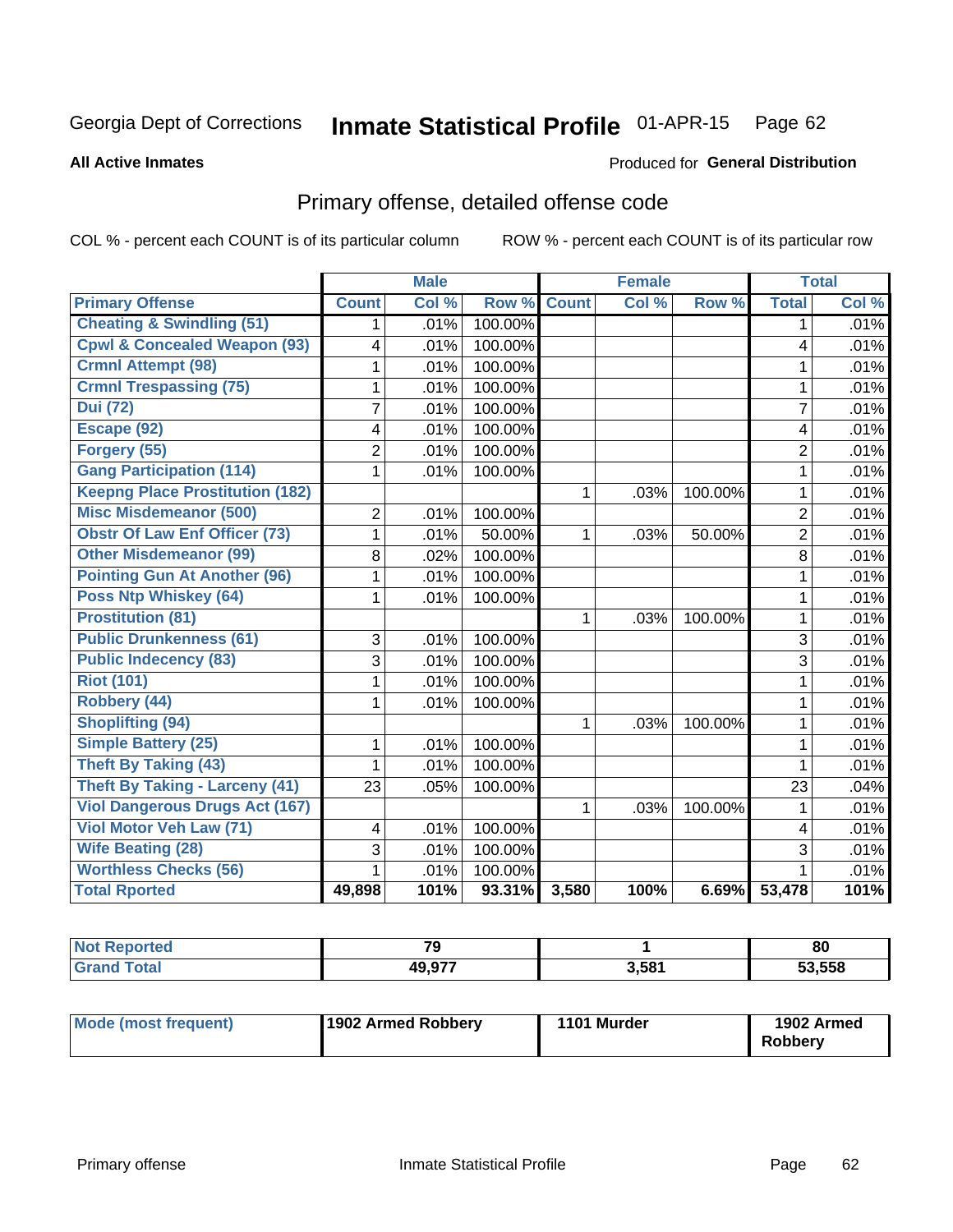# Inmate Statistical Profile 01-APR-15 Page 63

**All Active Inmates** 

### Produced for General Distribution

# County of conviction of primary offense

COL % - percent each COUNT is of its particular column

|     |                             |              | <b>Male</b> |        |                           | <b>Female</b> |        |              | <b>Total</b> |
|-----|-----------------------------|--------------|-------------|--------|---------------------------|---------------|--------|--------------|--------------|
|     | <b>County of Conviction</b> | <b>Count</b> | Col %       | Row %  | <b>Count</b>              | Col %         | Row %  | <b>Total</b> | Col %        |
| 000 | <b>Unknown</b>              | 2,502        | 5.01%       | 92.19% | $\overline{212}$          | 5.92%         | 7.81%  | 2,714        | 5.07%        |
| 001 | <b>Appling County</b>       | 94           | .19%        | 91.26% | 9                         | .25%          | 8.74%  | 103          | .19%         |
| 002 | <b>Atkinson County</b>      | 55           | .11%        | 91.67% | $\sqrt{5}$                | .14%          | 8.33%  | 60           | .11%         |
| 003 | <b>Bacon County</b>         | 84           | .17%        | 93.33% | $\,6$                     | .17%          | 6.67%  | 90           | .17%         |
| 004 | <b>Baker County</b>         | 13           | .03%        | 86.67% | $\overline{2}$            | .06%          | 13.33% | 15           | .03%         |
| 005 | <b>Baldwin County</b>       | 286          | .57%        | 93.46% | 20                        | .56%          | 6.54%  | 306          | .57%         |
| 006 | <b>Banks County</b>         | 65           | .13%        | 90.28% | $\overline{7}$            | .20%          | 9.72%  | 72           | .13%         |
| 007 | <b>Barrow County</b>        | 262          | .52%        | 92.25% | 22                        | .61%          | 7.75%  | 284          | .53%         |
| 008 | <b>Bartow County</b>        | 597          | 1.19%       | 85.78% | 99                        | 2.76%         | 14.22% | 696          | 1.30%        |
| 009 | <b>Ben Hill County</b>      | 250          | .50%        | 93.63% | 17                        | .47%          | 6.37%  | 267          | .50%         |
| 010 | <b>Berrien County</b>       | 72           | .14%        | 94.74% | $\overline{\mathbf{4}}$   | .11%          | 5.26%  | 76           | .14%         |
| 011 | <b>Bibb County</b>          | 1,006        | 2.01%       | 95.09% | 52                        | 1.45%         | 4.91%  | 1,058        | 1.98%        |
| 012 | <b>Bleckley County</b>      | 53           | .11%        | 92.98% | 4                         | .11%          | 7.02%  | 57           | .11%         |
| 013 | <b>Brantley County</b>      | 57           | .11%        | 95.00% | 3                         | .08%          | 5.00%  | 60           | .11%         |
| 014 | <b>Brooks County</b>        | 68           | .14%        | 95.77% | $\sqrt{3}$                | .08%          | 4.23%  | 71           | .13%         |
| 015 | <b>Bryan County</b>         | 81           | .16%        | 97.59% | $\overline{2}$            | .06%          | 2.41%  | 83           | .15%         |
| 016 | <b>Bulloch County</b>       | 505          | 1.01%       | 93.87% | 33                        | .92%          | 6.13%  | 538          | 1.00%        |
| 017 | <b>Burke County</b>         | 203          | .41%        | 96.67% | $\overline{7}$            | .20%          | 3.33%  | 210          | .39%         |
| 018 | <b>Butts County</b>         | 140          | .28%        | 95.89% | 6                         | .17%          | 4.11%  | 146          | .27%         |
| 019 | <b>Calhoun County</b>       | 28           | .06%        | 90.32% | 3                         | .08%          | 9.68%  | 31           | .06%         |
| 020 | <b>Camden County</b>        | 188          | .38%        | 94.95% | 10                        | .28%          | 5.05%  | 198          | .37%         |
| 021 | <b>Candler County</b>       | 120          | .24%        | 89.55% | 14                        | .39%          | 10.45% | 134          | .25%         |
| 022 | <b>Carroll County</b>       | 491          | .98%        | 90.76% | 50                        | 1.40%         | 9.24%  | 541          | 1.01%        |
| 023 | <b>Catoosa County</b>       | 330          | .66%        | 91.41% | 31                        | .87%          | 8.59%  | 361          | .67%         |
| 024 | <b>Charlton County</b>      | 68           | .14%        | 94.44% | 4                         | .11%          | 5.56%  | 72           | .13%         |
| 025 | <b>Chatham County</b>       | 1,928        | 3.86%       | 96.64% | 67                        | 1.87%         | 3.36%  | 1,995        | 3.72%        |
| 026 | <b>Chattahoochee County</b> | 35           | .07%        | 97.22% | 1                         | .03%          | 2.78%  | 36           | .07%         |
| 027 | <b>Chattooga County</b>     | 238          | .48%        | 91.19% | 23                        | .64%          | 8.81%  | 261          | .49%         |
| 028 | <b>Cherokee County</b>      | 537          | 1.07%       | 91.64% | 49                        | 1.37%         | 8.36%  | 586          | 1.09%        |
| 029 | <b>Clarke County</b>        | 425          | .85%        | 94.87% | 23                        | .64%          | 5.13%  | 448          | .84%         |
| 030 | <b>Clay County</b>          | 22           | .04%        | 84.62% | $\overline{\mathbf{4}}$   | .11%          | 15.38% | 26           | .05%         |
| 031 | <b>Clayton County</b>       | 1,423        | 2.85%       | 93.74% | 95                        | 2.65%         | 6.26%  | 1,518        | 2.83%        |
| 032 | <b>Clinch County</b>        | 46           | .09%        | 90.20% | 5                         | .14%          | 9.80%  | 51           | .10%         |
| 033 | <b>Cobb County</b>          | 2,463        | 4.93%       | 91.19% | 238                       | 6.65%         | 8.81%  | 2,701        | 5.04%        |
| 034 | <b>Coffee County</b>        | 240          | .48%        | 96.39% | 9                         | .25%          | 3.61%  | 249          | .46%         |
| 035 | <b>Colquitt County</b>      | 222          | .44%        | 95.69% | 10                        | .28%          | 4.31%  | 232          | .43%         |
| 036 | <b>Columbia County</b>      | 389          | .78%        | 89.43% | 46                        | 1.28%         | 10.57% | 435          | .81%         |
| 037 | <b>Cook County</b>          | 123          | .25%        | 97.62% | $\ensuremath{\mathsf{3}}$ | .08%          | 2.38%  | 126          | .24%         |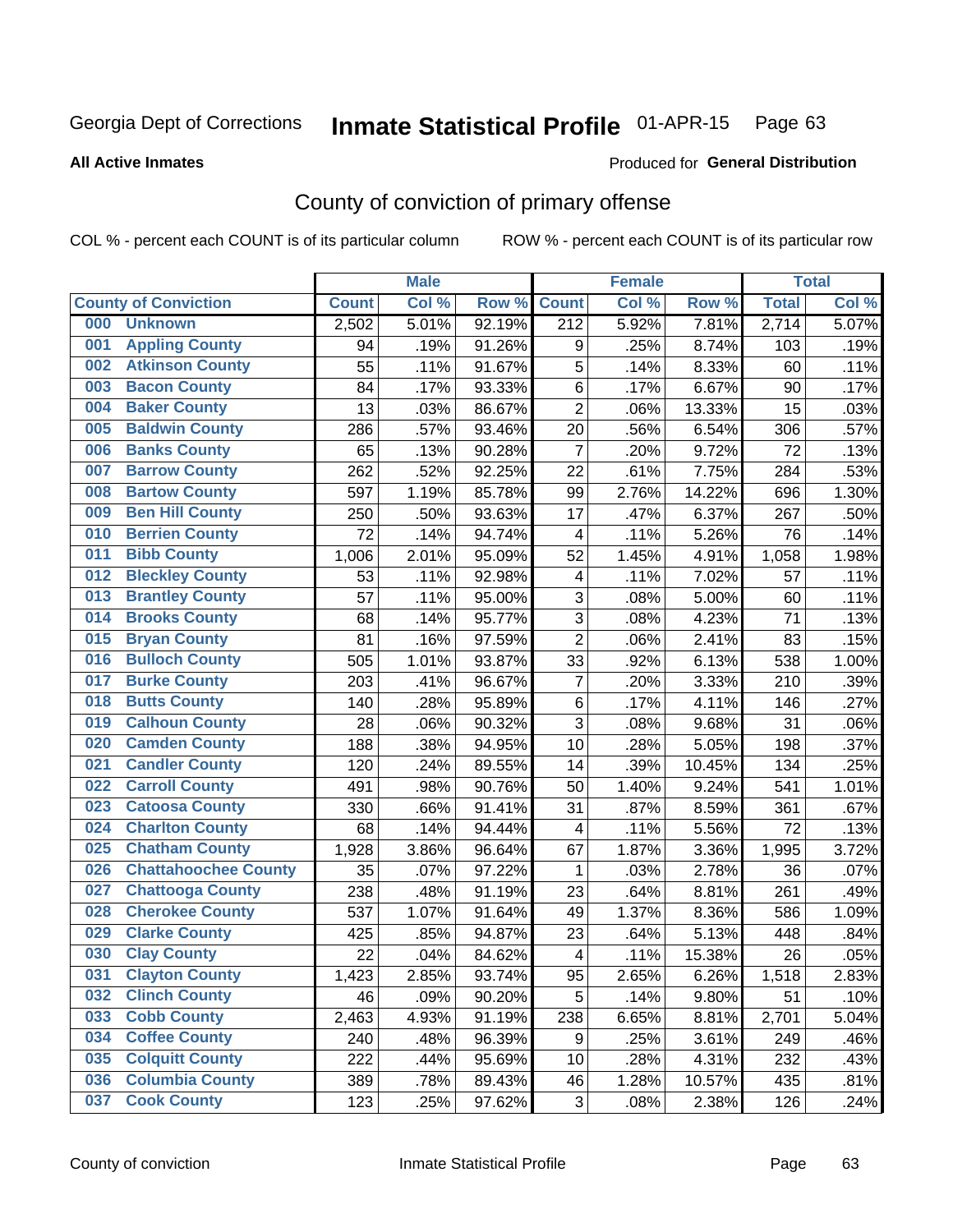# Inmate Statistical Profile 01-APR-15 Page 64

**All Active Inmates** 

### Produced for General Distribution

# County of conviction of primary offense

COL % - percent each COUNT is of its particular column

|     |                             |              | <b>Male</b> |         |                         | <b>Female</b> |        |              | <b>Total</b> |
|-----|-----------------------------|--------------|-------------|---------|-------------------------|---------------|--------|--------------|--------------|
|     | <b>County of Conviction</b> | <b>Count</b> | Col %       | Row %   | <b>Count</b>            | Col %         | Row %  | <b>Total</b> | Col %        |
| 038 | <b>Coweta County</b>        | 519          | 1.04%       | 93.85%  | 34                      | .95%          | 6.15%  | 553          | 1.03%        |
| 039 | <b>Crawford County</b>      | 21           | .04%        | 100.00% |                         |               |        | 21           | .04%         |
| 040 | <b>Crisp County</b>         | 275          | .55%        | 96.15%  | 11                      | .31%          | 3.85%  | 286          | .53%         |
| 041 | <b>Dade County</b>          | 93           | .19%        | 92.08%  | $\bf 8$                 | .22%          | 7.92%  | 101          | .19%         |
| 042 | <b>Dawson County</b>        | 100          | .20%        | 91.74%  | 9                       | .25%          | 8.26%  | 109          | .20%         |
| 043 | <b>Decatur County</b>       | 260          | .52%        | 93.53%  | 18                      | .50%          | 6.47%  | 278          | .52%         |
| 044 | <b>Dekalb County</b>        | 3,023        | 6.05%       | 94.76%  | 167                     | 4.66%         | 5.24%  | 3,190        | 5.96%        |
| 045 | <b>Dodge County</b>         | 132          | .26%        | 92.96%  | 10                      | .28%          | 7.04%  | 142          | .27%         |
| 046 | <b>Dooly County</b>         | 88           | .18%        | 93.62%  | $\,6\,$                 | .17%          | 6.38%  | 94           | .18%         |
| 047 | <b>Dougherty County</b>     | 926          | 1.85%       | 93.72%  | 62                      | 1.73%         | 6.28%  | 988          | 1.84%        |
| 048 | <b>Douglas County</b>       | 1,135        | 2.27%       | 90.22%  | 123                     | 3.43%         | 9.78%  | 1,258        | 2.35%        |
| 049 | <b>Early County</b>         | 101          | .20%        | 95.28%  | 5                       | .14%          | 4.72%  | 106          | .20%         |
| 050 | <b>Echols County</b>        | 9            | .02%        | 90.00%  | $\mathbf{1}$            | .03%          | 10.00% | 10           | .02%         |
| 051 | <b>Effingham County</b>     | 176          | .35%        | 94.62%  | 10                      | .28%          | 5.38%  | 186          | .35%         |
| 052 | <b>Elbert County</b>        | 121          | .24%        | 92.37%  | 10                      | .28%          | 7.63%  | 131          | .24%         |
| 053 | <b>Emanuel County</b>       | 158          | .32%        | 93.49%  | 11                      | .31%          | 6.51%  | 169          | .32%         |
| 054 | <b>Evans County</b>         | 97           | .19%        | 96.04%  | $\overline{\mathbf{4}}$ | .11%          | 3.96%  | 101          | .19%         |
| 055 | <b>Fannin County</b>        | 92           | .18%        | 86.79%  | 14                      | .39%          | 13.21% | 106          | .20%         |
| 056 | <b>Fayette County</b>       | 353          | .71%        | 91.21%  | 34                      | .95%          | 8.79%  | 387          | .72%         |
| 057 | <b>Floyd County</b>         | 826          | 1.65%       | 89.98%  | 92                      | 2.57%         | 10.02% | 918          | 1.71%        |
| 058 | <b>Forsyth County</b>       | 348          | .70%        | 91.34%  | 33                      | .92%          | 8.66%  | 381          | .71%         |
| 059 | <b>Franklin County</b>      | 131          | .26%        | 92.25%  | 11                      | .31%          | 7.75%  | 142          | .27%         |
| 060 | <b>Fulton County</b>        | 4,531        | 9.07%       | 96.34%  | 172                     | 4.80%         | 3.66%  | 4,703        | 8.78%        |
| 061 | <b>Gilmer County</b>        | 90           | .18%        | 88.24%  | 12                      | .34%          | 11.76% | 102          | .19%         |
| 062 | <b>Glascock County</b>      | 3            | .01%        | 75.00%  | $\mathbf{1}$            | .03%          | 25.00% | 4            | .01%         |
| 063 | <b>Glynn County</b>         | 487          | .97%        | 93.47%  | 34                      | .95%          | 6.53%  | 521          | .97%         |
| 064 | <b>Gordon County</b>        | 372          | .74%        | 89.00%  | 46                      | 1.28%         | 11.00% | 418          | .78%         |
| 065 | <b>Grady County</b>         | 172          | .34%        | 95.56%  | $\bf 8$                 | .22%          | 4.44%  | 180          | .34%         |
| 066 | <b>Greene County</b>        | 107          | .21%        | 92.24%  | 9                       | .25%          | 7.76%  | 116          | .22%         |
| 067 | <b>Gwinnett County</b>      | 2,206        | 4.41%       | 92.49%  | 179                     | 5.00%         | 7.51%  | 2,385        | 4.45%        |
| 068 | <b>Habersham County</b>     | 103          | .21%        | 93.64%  | $\overline{7}$          | .20%          | 6.36%  | 110          | .21%         |
| 069 | <b>Hall County</b>          | 697          | 1.39%       | 92.20%  | 59                      | 1.65%         | 7.80%  | 756          | 1.41%        |
| 070 | <b>Hancock County</b>       | 35           | .07%        | 92.11%  | 3                       | .08%          | 7.89%  | 38           | .07%         |
| 071 | <b>Haralson County</b>      | 176          | .35%        | 95.14%  | 9                       | .25%          | 4.86%  | 185          | .35%         |
| 072 | <b>Harris County</b>        | 98           | .20%        | 91.59%  | 9                       | .25%          | 8.41%  | 107          | .20%         |
| 073 | <b>Hart County</b>          | 162          | .32%        | 95.29%  | 8                       | .22%          | 4.71%  | 170          | .32%         |
| 074 | <b>Heard County</b>         | 48           | .10%        | 92.31%  | $\overline{4}$          | .11%          | 7.69%  | 52           | .10%         |
| 075 | <b>Henry County</b>         | 492          | .98%        | 90.61%  | 51                      | 1.42%         | 9.39%  | 543          | 1.01%        |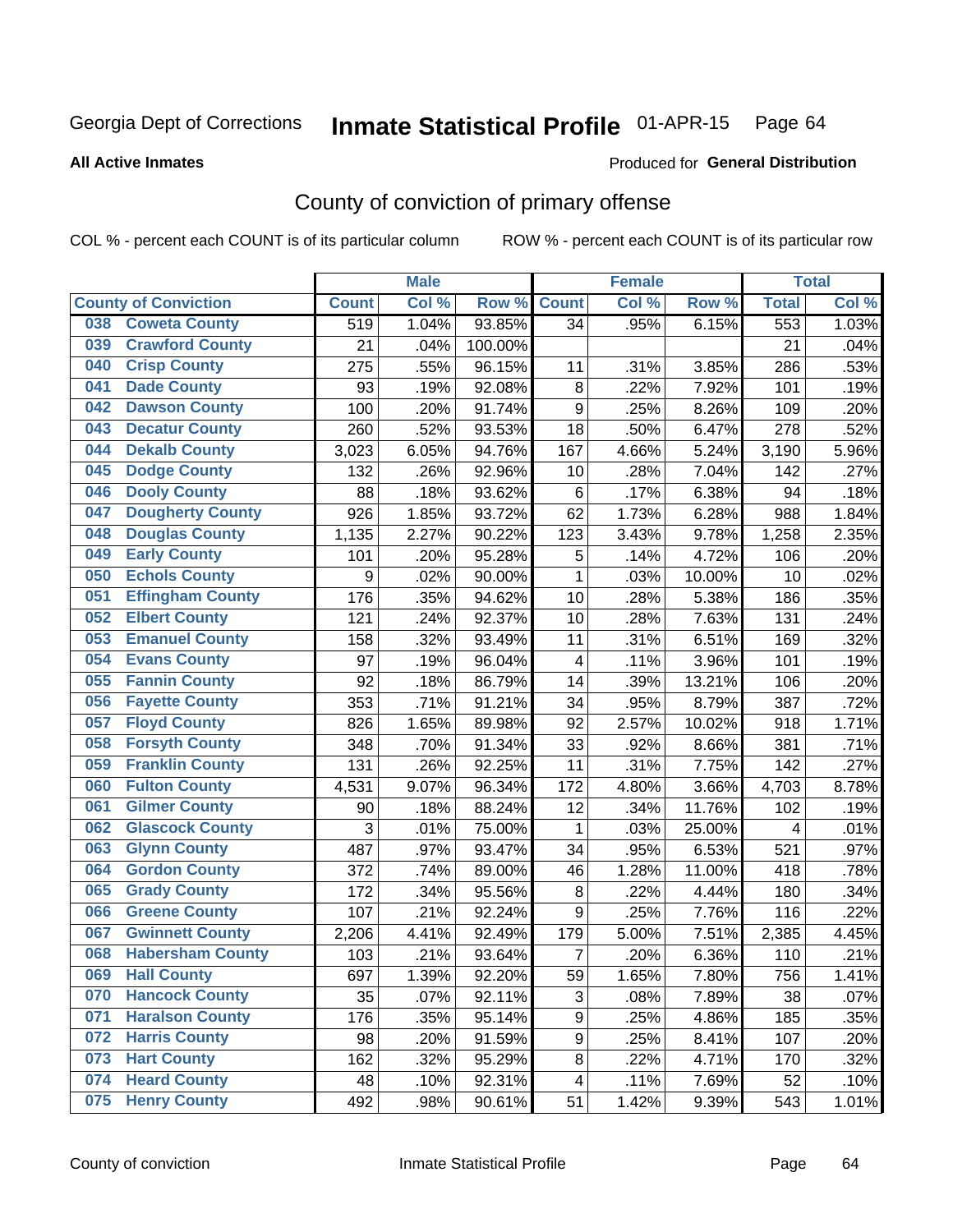# Inmate Statistical Profile 01-APR-15 Page 65

Produced for General Distribution

### **All Active Inmates**

# County of conviction of primary offense

COL % - percent each COUNT is of its particular column

|       |                             |              | <b>Male</b> |         |                | <b>Female</b> |        |              | <b>Total</b> |
|-------|-----------------------------|--------------|-------------|---------|----------------|---------------|--------|--------------|--------------|
|       | <b>County of Conviction</b> | <b>Count</b> | Col %       | Row %   | <b>Count</b>   | Col %         | Row %  | <b>Total</b> | Col %        |
| 076   | <b>Houston County</b>       | 696          | 1.39%       | 94.82%  | 38             | 1.06%         | 5.18%  | 734          | 1.37%        |
| 077   | <b>Irwin County</b>         | 67           | .13%        | 94.37%  | 4              | .11%          | 5.63%  | 71           | .13%         |
| 078   | <b>Jackson County</b>       | 241          | .48%        | 93.05%  | 18             | .50%          | 6.95%  | 259          | .48%         |
| 079   | <b>Jasper County</b>        | 60           | .12%        | 95.24%  | 3              | .08%          | 4.76%  | 63           | .12%         |
| 080   | <b>Jeff Davis County</b>    | 85           | .17%        | 94.44%  | 5              | .14%          | 5.56%  | 90           | .17%         |
| 081   | <b>Jefferson County</b>     | 144          | .29%        | 97.30%  | 4              | .11%          | 2.70%  | 148          | .28%         |
| 082   | <b>Jenkins County</b>       | 69           | .14%        | 95.83%  | 3              | .08%          | 4.17%  | 72           | .13%         |
| 083   | <b>Johnson County</b>       | 43           | .09%        | 95.56%  | $\overline{2}$ | .06%          | 4.44%  | 45           | .08%         |
| 084   | <b>Jones County</b>         | 201          | .40%        | 90.54%  | 21             | .59%          | 9.46%  | 222          | .41%         |
| 085   | <b>Lamar County</b>         | 72           | .14%        | 93.51%  | 5              | .14%          | 6.49%  | 77           | .14%         |
| 086   | <b>Lanier County</b>        | 47           | .09%        | 97.92%  | $\mathbf{1}$   | .03%          | 2.08%  | 48           | .09%         |
| 087   | <b>Laurens County</b>       | 273          | .55%        | 94.79%  | 15             | .42%          | 5.21%  | 288          | .54%         |
| 088   | <b>Lee County</b>           | 55           | .11%        | 96.49%  | $\overline{2}$ | .06%          | 3.51%  | 57           | .11%         |
| 089   | <b>Liberty County</b>       | 253          | .51%        | 91.67%  | 23             | .64%          | 8.33%  | 276          | .52%         |
| 090   | <b>Lincoln County</b>       | 27           | .05%        | 96.43%  | $\mathbf 1$    | .03%          | 3.57%  | 28           | .05%         |
| 091   | <b>Long County</b>          | 79           | .16%        | 91.86%  | $\overline{7}$ | .20%          | 8.14%  | 86           | .16%         |
| 092   | <b>Lowndes County</b>       | 533          | 1.07%       | 96.56%  | 19             | .53%          | 3.44%  | 552          | 1.03%        |
| 093   | <b>Lumpkin County</b>       | 95           | .19%        | 96.94%  | 3              | .08%          | 3.06%  | 98           | .18%         |
| 094   | <b>Macon County</b>         | 53           | .11%        | 96.36%  | $\overline{2}$ | .06%          | 3.64%  | 55           | .10%         |
| 095   | <b>Madison County</b>       | 134          | .27%        | 94.37%  | 8              | .22%          | 5.63%  | 142          | .27%         |
| 096   | <b>Marion County</b>        | 24           | .05%        | 96.00%  | $\mathbf{1}$   | .03%          | 4.00%  | 25           | .05%         |
| 097   | <b>Mcduffie County</b>      | 182          | .36%        | 94.30%  | 11             | .31%          | 5.70%  | 193          | .36%         |
| 098   | <b>Mcintosh County</b>      | 68           | .14%        | 98.55%  | $\mathbf{1}$   | .03%          | 1.45%  | 69           | .13%         |
| 099   | <b>Meriwether County</b>    | 178          | .36%        | 91.75%  | 16             | .45%          | 8.25%  | 194          | .36%         |
| 100   | <b>Miller County</b>        | 33           | .07%        | 100.00% |                |               |        | 33           | .06%         |
| 101   | <b>Mitchell County</b>      | 164          | .33%        | 92.13%  | 14             | .39%          | 7.87%  | 178          | .33%         |
| 102   | <b>Monroe County</b>        | 133          | .27%        | 89.26%  | 16             | .45%          | 10.74% | 149          | .28%         |
| 103   | <b>Montgomery County</b>    | 25           | .05%        | 96.15%  | $\mathbf{1}$   | .03%          | 3.85%  | 26           | .05%         |
| 104   | <b>Morgan County</b>        | 146          | .29%        | 91.82%  | 13             | .36%          | 8.18%  | 159          | .30%         |
| 105   | <b>Murray County</b>        | 147          | .29%        | 91.88%  | 13             | .36%          | 8.13%  | 160          | .30%         |
| 106   | <b>Muscogee County</b>      | 1,182        | 2.37%       | 95.71%  | 53             | 1.48%         | 4.29%  | 1,235        | 2.31%        |
| 107   | <b>Newton County</b>        | 662          | 1.32%       | 92.72%  | 52             | 1.45%         | 7.28%  | 714          | 1.33%        |
| 108   | <b>Oconee County</b>        | 49           | .10%        | 96.08%  | $\overline{2}$ | .06%          | 3.92%  | 51           | .10%         |
| 109   | <b>Oglethorpe County</b>    | 51           | .10%        | 96.23%  | $\overline{2}$ | .06%          | 3.77%  | 53           | .10%         |
| 110   | <b>Paulding County</b>      | 228          | .46%        | 92.68%  | 18             | .50%          | 7.32%  | 246          | .46%         |
| 111   | <b>Peach County</b>         | 85           | .17%        | 94.44%  | $\mathbf 5$    | .14%          | 5.56%  | 90           | .17%         |
| 112   | <b>Pickens County</b>       | 86           | .17%        | 92.47%  | $\overline{7}$ | .20%          | 7.53%  | 93           | .17%         |
| $113$ | <b>Pierce County</b>        | 82           | .16%        | 97.62%  | $\overline{c}$ | .06%          | 2.38%  | 84           | .16%         |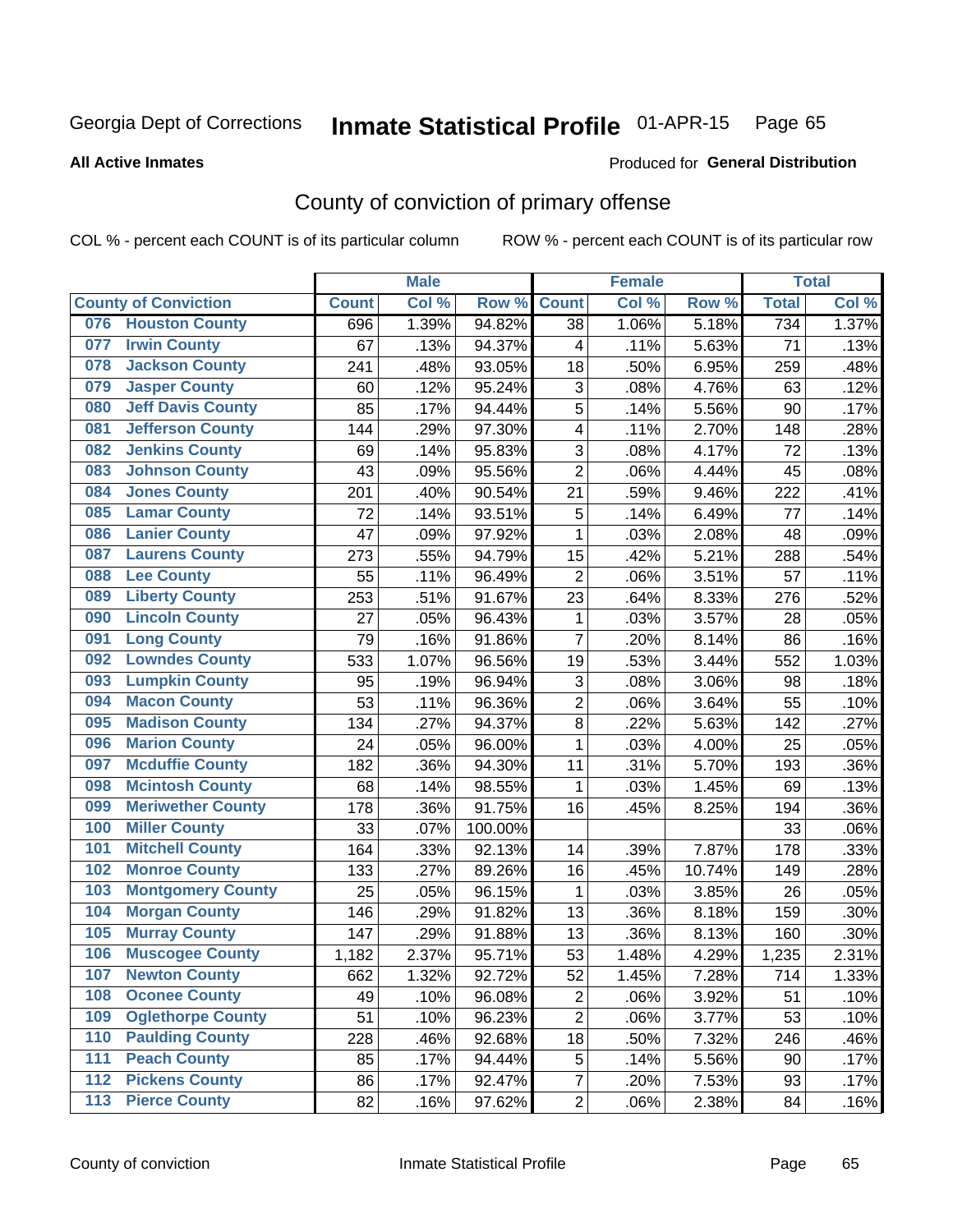# Inmate Statistical Profile 01-APR-15 Page 66

**All Active Inmates** 

### Produced for General Distribution

# County of conviction of primary offense

COL % - percent each COUNT is of its particular column

|                                          |              | <b>Male</b> |         |                         | <b>Female</b> |        |              | <b>Total</b> |
|------------------------------------------|--------------|-------------|---------|-------------------------|---------------|--------|--------------|--------------|
| <b>County of Conviction</b>              | <b>Count</b> | Col %       | Row %   | <b>Count</b>            | Col %         | Row %  | <b>Total</b> | Col %        |
| <b>Pike County</b><br>114                | 47           | .09%        | 95.92%  | $\overline{2}$          | .06%          | 4.08%  | 49           | .09%         |
| <b>Polk County</b><br>$\overline{115}$   | 156          | .31%        | 92.86%  | 12                      | .34%          | 7.14%  | 168          | .31%         |
| <b>Pulaski County</b><br>116             | 63           | .13%        | 98.44%  | 1                       | .03%          | 1.56%  | 64           | .12%         |
| <b>Putnam County</b><br>117              | 152          | .30%        | 93.83%  | 10                      | .28%          | 6.17%  | 162          | .30%         |
| <b>Quitman County</b><br>118             | 16           | .03%        | 100.00% |                         |               |        | 16           | .03%         |
| <b>Rabun County</b><br>119               | 47           | .09%        | 87.04%  | $\overline{7}$          | .20%          | 12.96% | 54           | .10%         |
| <b>Randolph County</b><br>120            | 63           | .13%        | 92.65%  | 5                       | .14%          | 7.35%  | 68           | .13%         |
| <b>Richmond County</b><br>121            | 1,782        | 3.57%       | 94.54%  | 103                     | 2.88%         | 5.46%  | 1,885        | 3.52%        |
| <b>Rockdale County</b><br>122            | 459          | .92%        | 91.62%  | 42                      | 1.17%         | 8.38%  | 501          | .94%         |
| <b>Schley County</b><br>123              | 13           | .03%        | 100.00% |                         |               |        | 13           | .02%         |
| <b>Screven County</b><br>124             | 138          | .28%        | 92.62%  | 11                      | .31%          | 7.38%  | 149          | .28%         |
| <b>Seminole County</b><br>125            | 72           | .14%        | 92.31%  | $\,6$                   | .17%          | 7.69%  | 78           | .15%         |
| <b>Spalding County</b><br>126            | 501          | 1.00%       | 93.30%  | 36                      | 1.01%         | 6.70%  | 537          | 1.00%        |
| <b>Stephens County</b><br>127            | 137          | .27%        | 90.13%  | 15                      | .42%          | 9.87%  | 152          | .28%         |
| <b>Stewart County</b><br>128             | 31           | .06%        | 96.88%  | 1                       | .03%          | 3.13%  | 32           | .06%         |
| <b>Sumter County</b><br>129              | 194          | .39%        | 94.63%  | 11                      | .31%          | 5.37%  | 205          | .38%         |
| <b>Talbot County</b><br>130              | 34           | .07%        | 94.44%  | $\overline{2}$          | .06%          | 5.56%  | 36           | .07%         |
| <b>Taliaferro County</b><br>131          | 17           | .03%        | 89.47%  | $\boldsymbol{2}$        | .06%          | 10.53% | 19           | .04%         |
| <b>Tattnall County</b><br>132            | 190          | .38%        | 95.96%  | 8                       | .22%          | 4.04%  | 198          | .37%         |
| <b>Taylor County</b><br>133              | 66           | .13%        | 90.41%  | $\overline{7}$          | .20%          | 9.59%  | 73           | .14%         |
| <b>Telfair County</b><br>134             | 84           | .17%        | 93.33%  | 6                       | .17%          | 6.67%  | 90           | .17%         |
| <b>Terrell County</b><br>135             | 83           | .17%        | 95.40%  | $\overline{\mathbf{4}}$ | .11%          | 4.60%  | 87           | .16%         |
| <b>Thomas County</b><br>136              | 197          | .39%        | 92.92%  | 15                      | .42%          | 7.08%  | 212          | .40%         |
| <b>Tift County</b><br>137                | 326          | .65%        | 95.32%  | 16                      | .45%          | 4.68%  | 342          | .64%         |
| <b>Toombs County</b><br>138              | 332          | .66%        | 91.97%  | 29                      | .81%          | 8.03%  | 361          | .67%         |
| <b>Towns County</b><br>139               | 41           | .08%        | 89.13%  | 5                       | .14%          | 10.87% | 46           | .09%         |
| <b>Treutlen County</b><br>140            | 86           | .17%        | 97.73%  | $\overline{2}$          | .06%          | 2.27%  | 88           | .16%         |
| <b>Troup County</b><br>141               | 566          | 1.13%       | 90.56%  | 59                      | 1.65%         | 9.44%  | 625          | 1.17%        |
| <b>Turner County</b><br>142              | 62           | .12%        | 91.18%  | $\,6$                   | .17%          | 8.82%  | 68           | .13%         |
| <b>Twiggs County</b><br>$\overline{143}$ | 68           | .14%        | 97.14%  | $\overline{2}$          | .06%          | 2.86%  | 70           | .13%         |
| <b>Union County</b><br>144               | 71           | .14%        | 80.68%  | 17                      | .47%          | 19.32% | 88           | .16%         |
| 145<br><b>Upson County</b>               | 156          | .31%        | 93.41%  | 11                      | .31%          | 6.59%  | 167          | .31%         |
| <b>Walker County</b><br>146              | 378          | .76%        | 90.21%  | 41                      | 1.14%         | 9.79%  | 419          | .78%         |
| <b>Walton County</b><br>147              | 517          | 1.03%       | 91.02%  | 51                      | 1.42%         | 8.98%  | 568          | 1.06%        |
| <b>Ware County</b><br>148                | 323          | .65%        | 93.35%  | 23                      | .64%          | 6.65%  | 346          | .65%         |
| <b>Warren County</b><br>149              | 48           | .10%        | 100.00% |                         |               |        | 48           | .09%         |
| <b>Washington County</b><br>150          | 172          | .34%        | 91.49%  | 16                      | .45%          | 8.51%  | 188          | .35%         |
| <b>Wayne County</b><br>151               | 171          | .34%        | 92.93%  | 13                      | .36%          | 7.07%  | 184          | .34%         |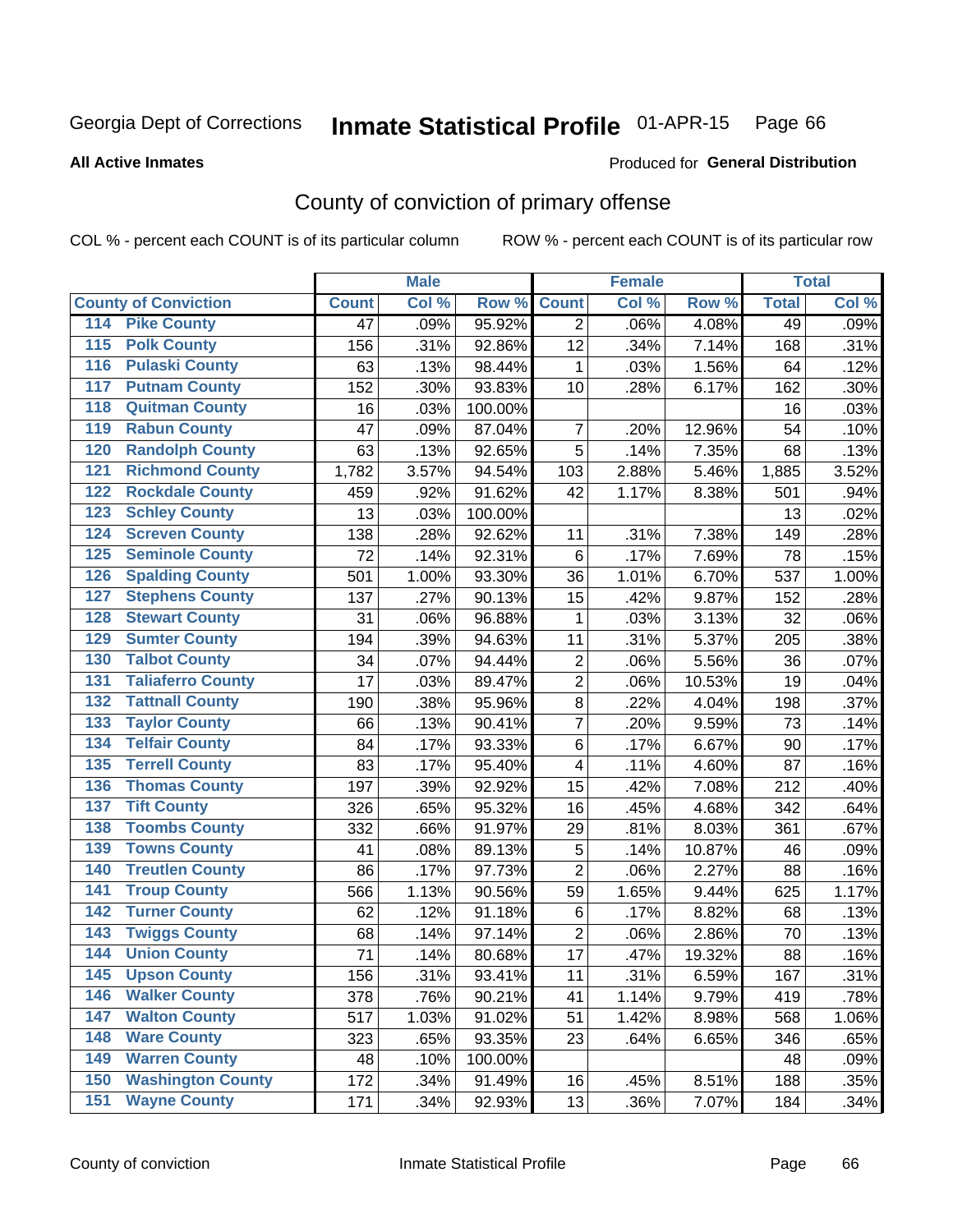# Inmate Statistical Profile 01-APR-15 Page 67

**All Active Inmates** 

### Produced for General Distribution

# County of conviction of primary offense

COL % - percent each COUNT is of its particular column

|                                |              | <b>Male</b> |             |       | <b>Female</b> |        |              | <b>Total</b> |
|--------------------------------|--------------|-------------|-------------|-------|---------------|--------|--------------|--------------|
| <b>County of Conviction</b>    | <b>Count</b> | Col %       | Row % Count |       | Col %         | Row %  | <b>Total</b> | Col%         |
| <b>Webster County</b><br>152   | 4            | $.01\%$     | 80.00%      |       | .03%          | 20.00% | 5            | .01%         |
| <b>Wheeler County</b><br>153   | 27           | $.05\%$     | 100.00%     |       |               |        | 27           | .05%         |
| <b>White County</b><br>154     | 81           | .16%        | 87.10%      | 12    | .34%          | 12.90% | 93           | $.17\%$      |
| <b>Whitfield County</b><br>155 | 506          | $1.01\%$    | 88.93%      | 63    | 1.76%         | 11.07% | 569          | 1.06%        |
| <b>Wilcox County</b><br>156    | 45           | .09%        | 91.84%      | 4     | $.11\%$       | 8.16%  | 49           | .09%         |
| <b>Wilkes County</b><br>157    | 75           | .15%        | 96.15%      | 3     | .08%          | 3.85%  | 78           | .15%         |
| <b>Wilkinson County</b><br>158 | 45           | .09%        | 95.74%      | 2     | $.06\%$       | 4.26%  | 47           | .09%         |
| <b>Worth County</b><br>159     | 111          | .22%        | 94.87%      | 6     | $.17\%$       | 5.13%  | 117          | .22%         |
| <b>Total Rported</b>           | 49,977       | 100%        | 93.31%      | 3,581 | 100%          | 6.69%  | 53,558       | 100%         |

| <b>Not</b><br>: Reported |        |       |        |
|--------------------------|--------|-------|--------|
| <b>Total</b>             | 49,977 | 3,581 | 53.558 |

| Mode (most frequent) | <b>Fulton County</b> | <b>Cobb County</b> | <b>Fulton County</b> |
|----------------------|----------------------|--------------------|----------------------|
|                      |                      |                    |                      |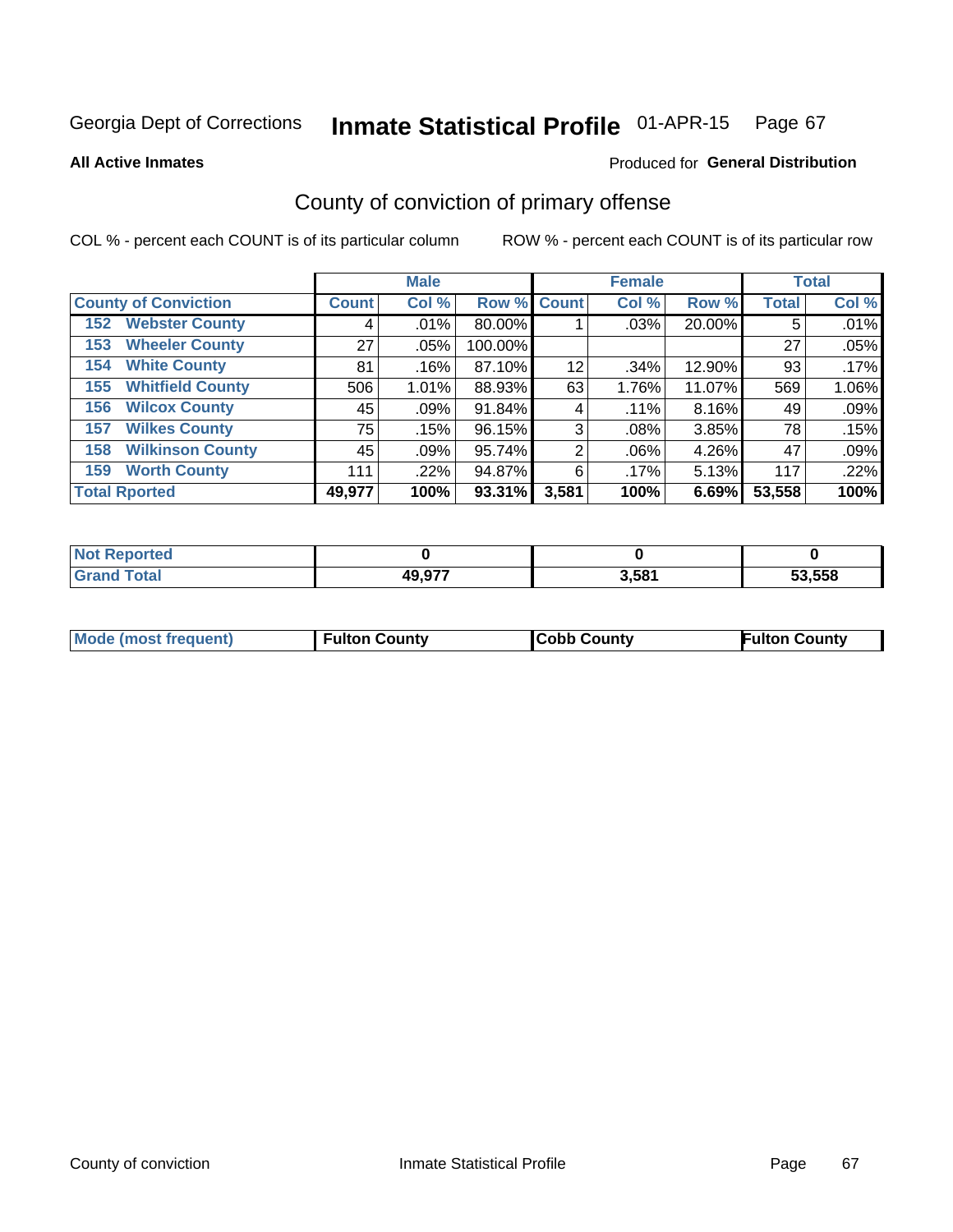## **Georgia Dept of Corrections All Active Inmates**

#### Inmate Statistical Profile 01-APR-15 Page 68

Produced for General Distribution

# Circuit of conviction of primary offense

COL % - percent each COUNT is of its particular column ROW % - percent each COUNT is of its particular row

|                         |                                 | <b>Male</b>      |       | <b>Female</b> |              |       | <b>Total</b> |              |       |
|-------------------------|---------------------------------|------------------|-------|---------------|--------------|-------|--------------|--------------|-------|
|                         | <b>Circuit of Conviction</b>    | <b>Count</b>     | Col % | Row %         | <b>Count</b> | Col % | Row %        | <b>Total</b> | Col % |
| 1                       | <b>Alapaha Circuit</b>          | $\overline{343}$ | .72%  | 95.01%        | 18           | .53%  | 4.99%        | 361          | .71%  |
| $\overline{2}$          | <b>Alcovy Circuit</b>           | 1,179            | 2.48% | 91.97%        | 103          | 3.06% | 8.03%        | 1,282        | 2.52% |
| $\overline{\mathbf{3}}$ | <b>Atlanta Circuit</b>          | 4,531            | 9.54% | 96.34%        | 172          | 5.11% | 3.66%        | 4,703        | 9.25% |
| 4                       | <b>Atlantic Circuit</b>         | 768              | 1.62% | 94.46%        | 45           | 1.34% | 5.54%        | 813          | 1.60% |
| $\overline{5}$          | <b>Augusta Circuit</b>          | 2,374            | 5.00% | 93.83%        | 156          | 4.63% | 6.17%        | 2,530        | 4.98% |
| $\overline{6}$          | <b>Blue Ridge Circuit</b>       | 537              | 1.13% | 91.64%        | 49           | 1.45% | 8.36%        | 586          | 1.15% |
| $\overline{\mathbf{7}}$ | <b>Brunswick Circuit</b>        | 1,025            | 2.16% | 93.52%        | 71           | 2.11% | 6.48%        | 1,096        | 2.16% |
| 8                       | <b>Chattahoochee Circuit</b>    | 1,439            | 3.03% | 95.17%        | 73           | 2.17% | 4.83%        | 1,512        | 2.97% |
| $\overline{9}$          | <b>Cherokee Circuit</b>         | 969              | 2.04% | 86.98%        | 145          | 4.30% | 13.02%       | 1,114        | 2.19% |
| 10                      | <b>Clayton Circuit</b>          | 1,423            | 3.00% | 93.74%        | 95           | 2.82% | 6.26%        | 1,518        | 2.99% |
| $\overline{11}$         | <b>Cobb Circuit</b>             | 2,463            | 5.19% | 91.19%        | 238          | 7.06% | 8.81%        | 2,701        | 5.31% |
| $\overline{12}$         | <b>Conasauga Circuit</b>        | 653              | 1.38% | 89.57%        | 76           | 2.26% | 10.43%       | 729          | 1.43% |
| 13                      | <b>Cordele Circuit</b>          | 658              | 1.39% | 94.54%        | 38           | 1.13% | 5.46%        | 696          | 1.37% |
| 14                      | <b>Coweta Circuit</b>           | 1,802            | 3.80% | 91.70%        | 163          | 4.84% | 8.30%        | 1,965        | 3.86% |
| 15                      | <b>Dougherty Circuit</b>        | 926              | 1.95% | 93.72%        | 62           | 1.84% | 6.28%        | 988          | 1.94% |
| 16                      | <b>Dublin Circuit</b>           | 470              | .99%  | 95.72%        | 21           | .62%  | 4.28%        | 491          | .97%  |
| 17                      | <b>Eastern Circuit</b>          | 1,928            | 4.06% | 96.64%        | 67           | 1.99% | 3.36%        | 1,995        | 3.92% |
| 18                      | <b>Flint Circuit</b>            | 492              | 1.04% | 90.61%        | 51           | 1.51% | 9.39%        | 543          | 1.07% |
| 19                      | <b>Griffin Circuit</b>          | 1,057            | 2.23% | 92.72%        | 83           | 2.46% | 7.28%        | 1,140        | 2.24% |
| $\overline{20}$         | <b>Gwinnett Circuit</b>         | 2,206            | 4.65% | 92.49%        | 179          | 5.31% | 7.51%        | 2,385        | 4.69% |
| $\overline{21}$         | <b>Houston Circuit</b>          | 696              | 1.47% | 94.82%        | 38           | 1.13% | 5.18%        | 734          | 1.44% |
| $\overline{22}$         | <b>Lookout Mountain Circuit</b> | 1,039            | 2.19% | 90.98%        | 103          | 3.06% | 9.02%        | 1,142        | 2.25% |
| 23                      | <b>Macon Circuit</b>            | 1,112            | 2.34% | 95.12%        | 57           | 1.69% | 4.88%        | 1,169        | 2.30% |
| $\overline{24}$         | <b>Middle Circuit</b>           | 926              | 1.95% | 92.60%        | 74           | 2.20% | 7.40%        | 1,000        | 1.97% |
| 25                      | <b>Mountain Circuit</b>         | 287              | .60%  | 90.82%        | 29           | .86%  | 9.18%        | 316          | .62%  |
| 26                      | <b>Northeastern Circuit</b>     | 797              | 1.68% | 92.14%        | 68           | 2.02% | 7.86%        | 865          | 1.70% |
| $\overline{27}$         | <b>Northern Circuit</b>         | 599              | 1.26% | 93.89%        | 39           | 1.16% | 6.11%        | 638          | 1.25% |
| 28                      | <b>Ocmulgee Circuit</b>         | 1,032            | 2.17% | 92.72%        | 81           | 2.40% | 7.28%        | 1,113        | 2.19% |
| 29                      | <b>Oconee Circuit</b>           | 384              | .81%  | 94.58%        | 22           | .65%  | 5.42%        | 406          | .80%  |
| 30                      | <b>Ogeechee Circuit</b>         | 888              | 1.87% | 93.97%        | 57           | 1.69% | 6.03%        | 945          | 1.86% |
| $\overline{31}$         | <b>Pataula Circuit</b>          | 390              | .82%  | 94.20%        | 24           | .71%  | 5.80%        | 414          | .81%  |
| 32                      | <b>Piedmont Circuit</b>         | 568              | 1.20% | 92.36%        | 47           | 1.40% | 7.64%        | 615          | 1.21% |
| 33                      | <b>Rome Circuit</b>             | 826              | 1.74% | 89.98%        | 92           | 2.73% | 10.02%       | 918          | 1.81% |
| 34                      | <b>South Georgia Circuit</b>    | 637              | 1.34% | 93.40%        | 45           | 1.34% | 6.60%        | 682          | 1.34% |
| 35                      | <b>Southern Circuit</b>         | 1,029            | 2.17% | 95.54%        | 48           | 1.42% | 4.46%        | 1,077        | 2.12% |
| 36                      | <b>Southwestern Circuit</b>     | 350              | .74%  | 95.37%        | 17           | .50%  | 4.63%        | 367          | .72%  |
| 37                      | <b>Stone Mountain Circuit</b>   | 3,023            | 6.37% | 94.76%        | 167          | 4.96% | 5.24%        | 3,190        | 6.27% |
| 38                      | <b>Tallapoosa Circuit</b>       | 332              | .70%  | 94.05%        | 21           | .62%  | 5.95%        | 353          | .69%  |
| 39                      | <b>Tifton Circuit</b>           | 566              | 1.19% | 94.65%        | 32           | .95%  | 5.35%        | 598          | 1.18% |
| 40                      | <b>Toombs Circuit</b>           | 352              | .74%  | 95.14%        | 18           | .53%  | 4.86%        | 370          | .73%  |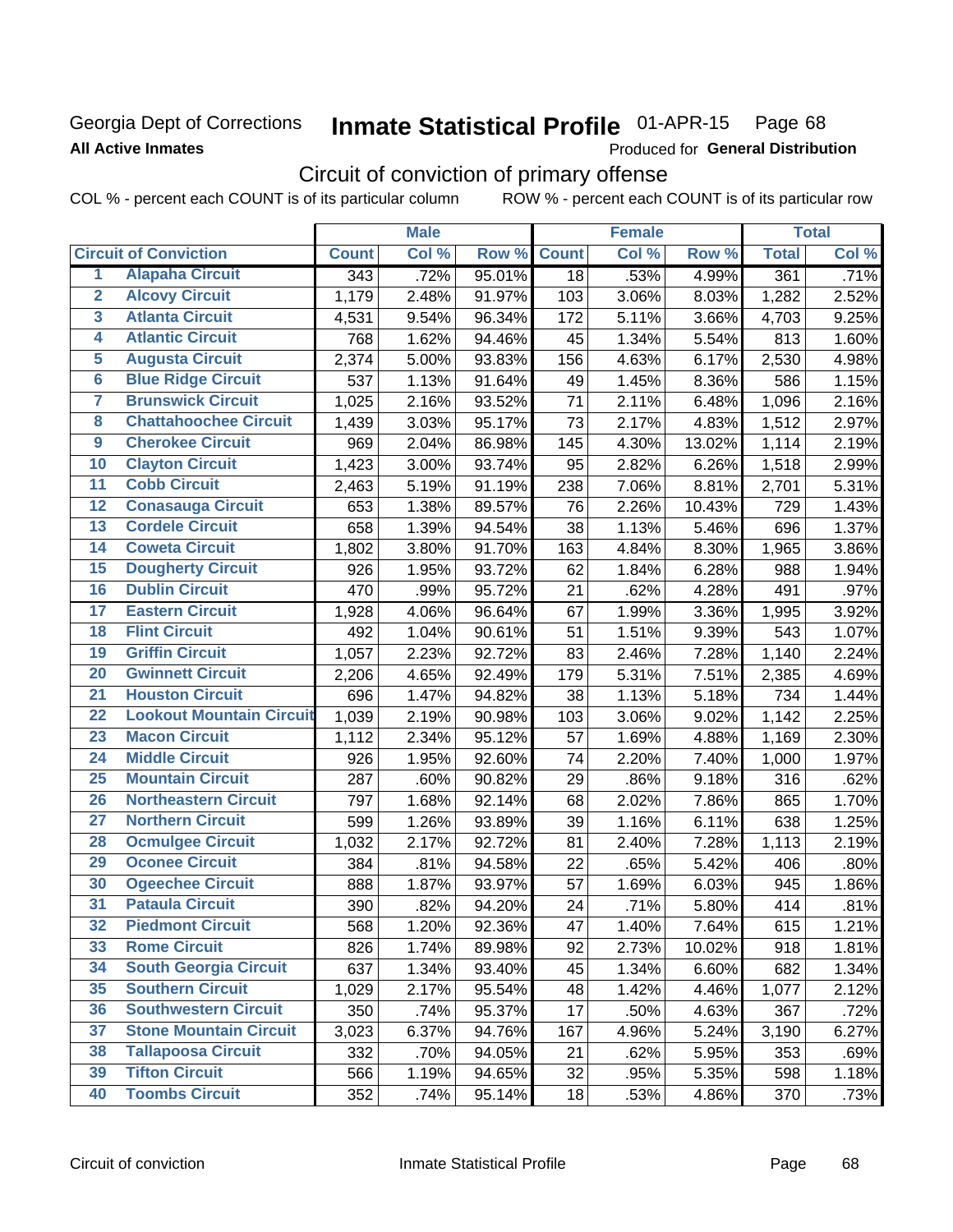## **Georgia Dept of Corrections All Active Inmates**

**Mode (most frequent)** 

#### Inmate Statistical Profile 01-APR-15 Page 69

**Cobb** 

Produced for General Distribution

# Circuit of conviction of primary offense

ROW % - percent each COUNT is of its particular row COL % - percent each COUNT is of its particular column

|                     |                                  | <b>Male</b><br><b>Female</b> |        |        |              | <b>Total</b> |        |              |        |
|---------------------|----------------------------------|------------------------------|--------|--------|--------------|--------------|--------|--------------|--------|
|                     | <b>Circuit of Conviction</b>     |                              | Col %  | Row %  | <b>Count</b> | Col %        | Row %  | <b>Total</b> | Col %  |
| 41                  | <b>Waycross Circuit</b>          | 854                          | 1.80%  | 94.78% | 47           | 1.40%        | 5.22%  | 901          | 1.77%  |
| 42                  | <b>Western Circuit</b>           | 474                          | 1.00%  | 94.99% | 25           | .74%         | 5.01%  | 499          | .98%   |
| 43                  | <b>Rockdale Circuit</b>          | 459                          | .97%   | 91.62% | 42           | 1.25%        | 8.38%  | 501          | .99%   |
| 44                  | <b>Douglas Circuit</b>           | 1,135                        | 2.39%  | 90.22% | 123          | 3.65%        | 9.78%  | 1,258        | 2.47%  |
| 45                  | <b>Appalachian Circuit</b>       | 268                          | .56%   | 89.04% | 33           | .98%         | 10.96% | 301          | .59%   |
| 46                  | <b>Enotah Circuit</b>            | 288                          | .61%   | 88.62% | 37           | 1.10%        | 11.38% | 325          | .64%   |
| 47                  | <b>Bell-Forsyth J.C.</b>         | 348                          | .73%   | 91.34% | 33           | .98%         | 8.66%  | 381          | .75%   |
| 48                  | <b>Towaliga Judicial Circuit</b> | 345                          | .73%   | 92.74% | 27           | .80%         | 7.26%  | 372          | .73%   |
| 49                  | <b>Paulding Circuit</b>          | 228                          | .48%   | 92.68% | 18           | .53%         | 7.32%  | 246          | .48%   |
|                     | <b>Total Rported</b>             | 47,475                       | 100%   | 93.37% | 3,369        | 100%         | 6.63%  | 50,844       | 100%   |
| <b>Not Reported</b> |                                  |                              | 2,502  |        | 212          |              | 2,714  |              |        |
| <b>Grand Total</b>  |                                  |                              | 49,977 |        |              | 3,581        |        |              | 53,558 |

**Atlanta** 

**Atlanta**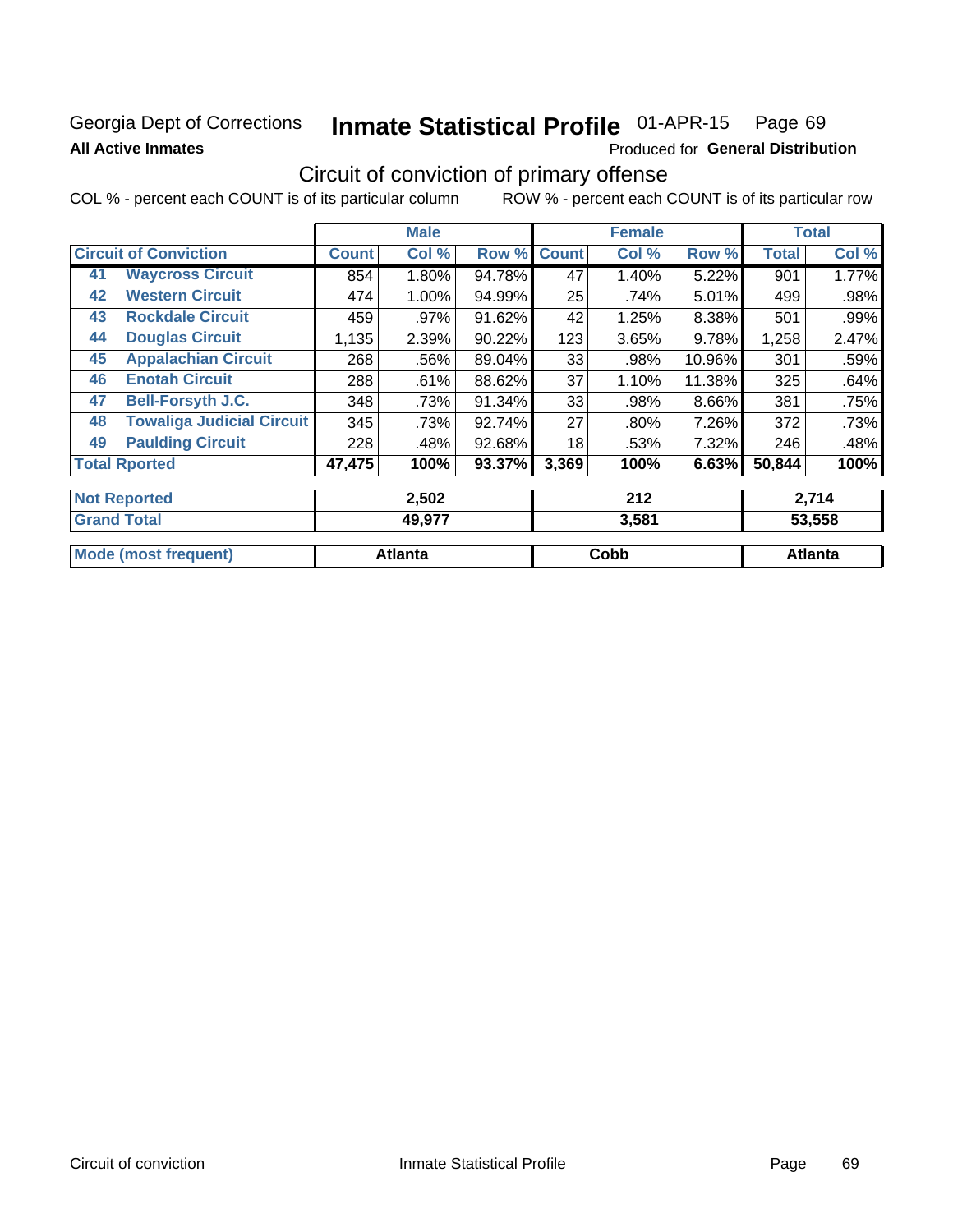## **All Active Inmates**

### Produced for General Distribution

## Years served (jail + prison) in this incarceration

COL % - percent each COUNT is of its particular column

|                              |              | <b>Male</b> |         | <b>Female</b> |        | <b>Total</b> |              |        |
|------------------------------|--------------|-------------|---------|---------------|--------|--------------|--------------|--------|
| <b>Years Served</b>          | <b>Count</b> | Col %       | Row %   | <b>Count</b>  | Col %  | Row %        | <b>Total</b> | Col %  |
| Less than one year           | 10,570       | 21.18%      | 90.64%  | 1,092         | 30.55% | 9.36%        | 11,662       | 21.81% |
| 1 to 1.99 years              | 7,596        | 15.22%      | 91.67%  | 690           | 19.30% | 8.33%        | 8,286        | 15.49% |
| 2 to 2.99 years              | 5,367        | 10.76%      | 92.31%  | 447           | 12.50% | 7.69%        | 5,814        | 10.87% |
| $3$ to $3.99$ years          | 4,343        | 8.70%       | 92.88%  | 333           | 9.31%  | 7.12%        | 4,676        | 8.74%  |
| $\overline{4}$ to 4.99 years | 3,245        | 6.50%       | 94.61%  | 185           | 5.17%  | 5.39%        | 3,430        | 6.41%  |
| $\overline{5}$ to 5.99 years | 2,388        | 4.79%       | 94.69%  | 134           | 3.75%  | 5.31%        | 2,522        | 4.72%  |
| $6$ to $6.99$ years          | 1,955        | 3.92%       | 94.72%  | 109           | 3.05%  | 5.28%        | 2,064        | 3.86%  |
| 7 to 7.99 years              | 1,984        | 3.98%       | 95.29%  | 98            | 2.74%  | 4.71%        | 2,082        | 3.89%  |
| 8 to 8.99 years              | 1,656        | 3.32%       | 95.45%  | 79            | 2.21%  | 4.55%        | 1,735        | 3.24%  |
| 9 to 9.99 years              | 1,371        | 2.75%       | 94.94%  | 73            | 2.04%  | 5.06%        | 1,444        | 2.70%  |
| 10 to 10.99 years            | 885          | 1.77%       | 96.09%  | 36            | 1.01%  | 3.91%        | 921          | 1.72%  |
| 11 to 11.99 years            | 847          | 1.70%       | 94.96%  | 45            | 1.26%  | 5.04%        | 892          | 1.67%  |
| 12 to 12.99 years            | 783          | 1.57%       | 95.49%  | 37            | 1.03%  | 4.51%        | 820          | 1.53%  |
| 13 to 13.99 years            | 708          | 1.42%       | 95.93%  | 30            | 0.84%  | 4.07%        | 738          | 1.38%  |
| 14 to 14.99 years            | 683          | 1.37%       | 96.88%  | 22            | 0.62%  | 3.12%        | 705          | 1.32%  |
| 15 to 15.99 years            | 569          | 1.14%       | 95.47%  | 27            | 0.76%  | 4.53%        | 596          | 1.11%  |
| 16 to 16.99 years            | 503          | 1.01%       | 94.91%  | 27            | 0.76%  | 5.09%        | 530          | 0.99%  |
| 17 to 17.99 years            | 583          | 1.17%       | 97.65%  | 14            | 0.39%  | 2.35%        | 597          | 1.12%  |
| 18 to 18.99 years            | 536          | 1.07%       | 97.45%  | 14            | 0.39%  | 2.55%        | 550          | 1.03%  |
| 19 to 19.99 years            | 493          | 0.99%       | 97.05%  | 15            | 0.42%  | 2.95%        | 508          | 0.95%  |
| 20 to 20.99 years            | 381          | 0.76%       | 96.70%  | 13            | 0.36%  | 3.30%        | 394          | 0.74%  |
| 21 to 21.99 years            | 329          | 0.66%       | 96.20%  | 13            | 0.36%  | 3.80%        | 342          | 0.64%  |
| 22 to 22.99 years            | 273          | 0.55%       | 97.15%  | 8             | 0.22%  | 2.85%        | 281          | 0.53%  |
| 23 to 23.99 years            | 265          | 0.53%       | 96.72%  | 9             | 0.25%  | 3.28%        | 274          | 0.51%  |
| 24 to 24.99 years            | 204          | 0.41%       | 97.14%  | 6             | 0.17%  | 2.86%        | 210          | 0.39%  |
| 25 to 25.99 years            | 172          | 0.34%       | 98.29%  | 3             | 0.08%  | 1.71%        | 175          | 0.33%  |
| 26 to 26.99 years            | 164          | 0.33%       | 99.39%  | $\mathbf 1$   | 0.03%  | 0.61%        | 165          | 0.31%  |
| 27 to 27.99 years            | 145          | 0.29%       | 97.32%  | 4             | 0.11%  | 2.68%        | 149          | 0.28%  |
| 28 to 28.99 years            | 92           | 0.18%       | 100.00% |               |        |              | 92           | 0.17%  |
| 29 to 29.99 years            | 93           | 0.19%       | 96.88%  | 3             | 0.08%  | 3.13%        | 96           | 0.18%  |
| Thirty + years               | 719          | 1.44%       | 98.90%  | 8             | 0.22%  | 1.10%        | 727          | 1.36%  |
| <b>Total Reported</b>        | 49,902       | 100%        | 93.31%  | 3,575         | 100%   | 6.69%        | 53,477       | 100%   |

| <b>Not Reported</b>      | 75                 |                    | 81            |
|--------------------------|--------------------|--------------------|---------------|
| <b>Grand Total</b>       | 49,977             | 3,581              | 53,558        |
|                          |                    |                    |               |
| <b>Mean</b><br>(average) | 6.14               | 3.79               | 5.99          |
| Median (middle)          | 3.31               | 2.01               | 3.17          |
| Mode<br>(most frequent)  | Less than one year | Less than one year | Less than one |
|                          |                    |                    | vear          |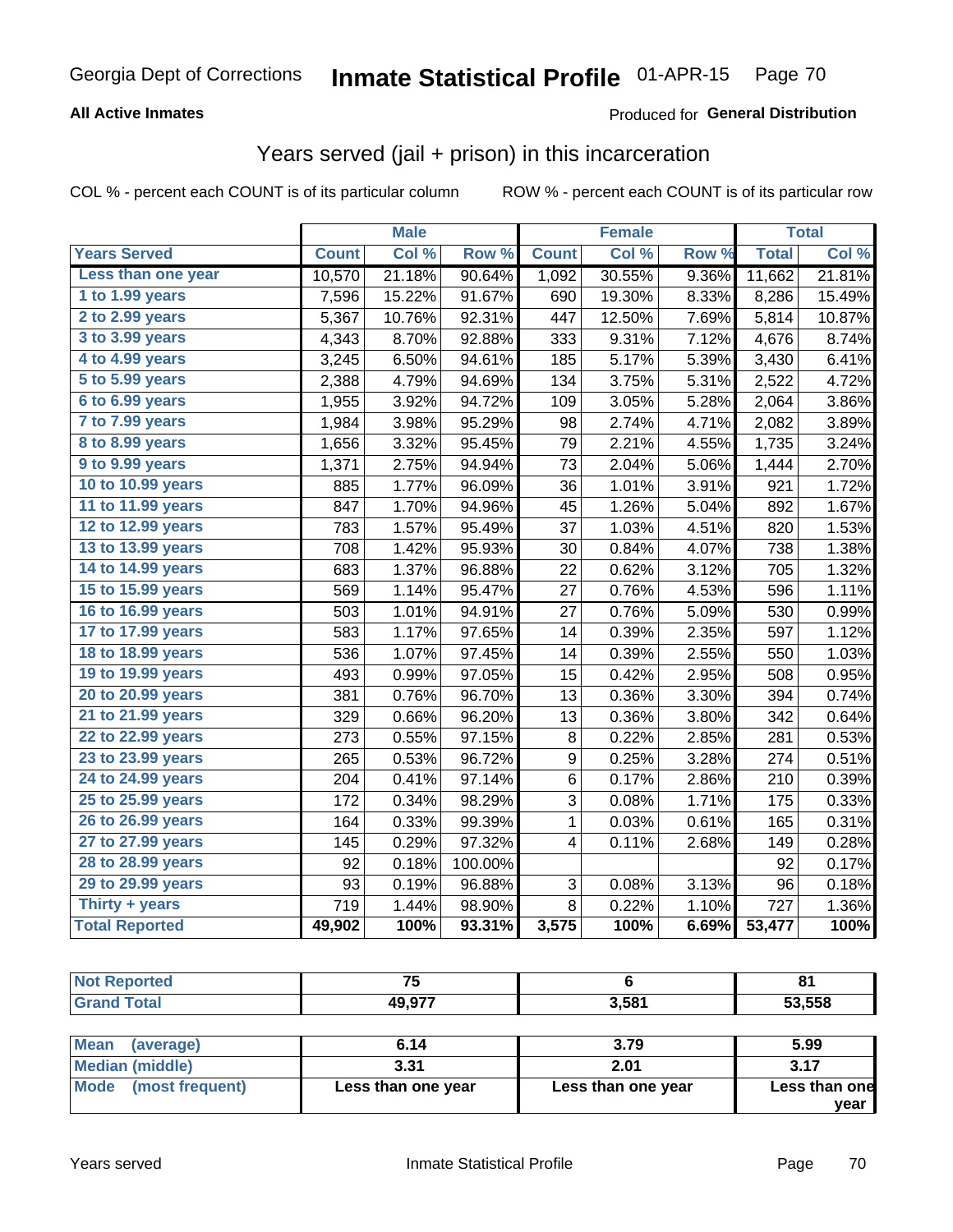# Georgia Dept of Corrections **Inmate Statistical Profile** 01-APR-15 Page 71

### **All Active Inmates**

Produced for **General Distribution**

## Results of most recent HIV tests

COL % - percent each COUNT is of its particular column ROW % - percent each COUNT is of its particular row

|                         |              | <b>Male</b> |         |              | <b>Female</b> |          |        | Total  |
|-------------------------|--------------|-------------|---------|--------------|---------------|----------|--------|--------|
| <b>HIV Test Results</b> | <b>Count</b> | Col %       | Row %I  | <b>Count</b> | Col %         | Row %    | Total  | Col %  |
| <b>Positive</b>         | 746          | 1.63%       | 93.60%  | 51           | 1.48%         | $6.40\%$ | 797    | 1.62%  |
| <b>Negative</b>         | 44.945       | 98.36%      | 93.00%  | 3,384        | $98.52\%$     | 7.00%    | 48,329 | 98.37% |
| <b>Indeterminate</b>    | ◠            | 0.01%       | 100.00% |              |               |          |        | 0.01%  |
| <b>Total Reported</b>   | 45,694       | 100%        | 93.01%  | 3,435        | 100%          | 6.99%    | 49,129 | 100%   |

| <b>Not Reported</b> | 1,283  | 146   | 10 Q<br>34.44. |
|---------------------|--------|-------|----------------|
| ™otal               | 49,977 | 3,581 | 53,558         |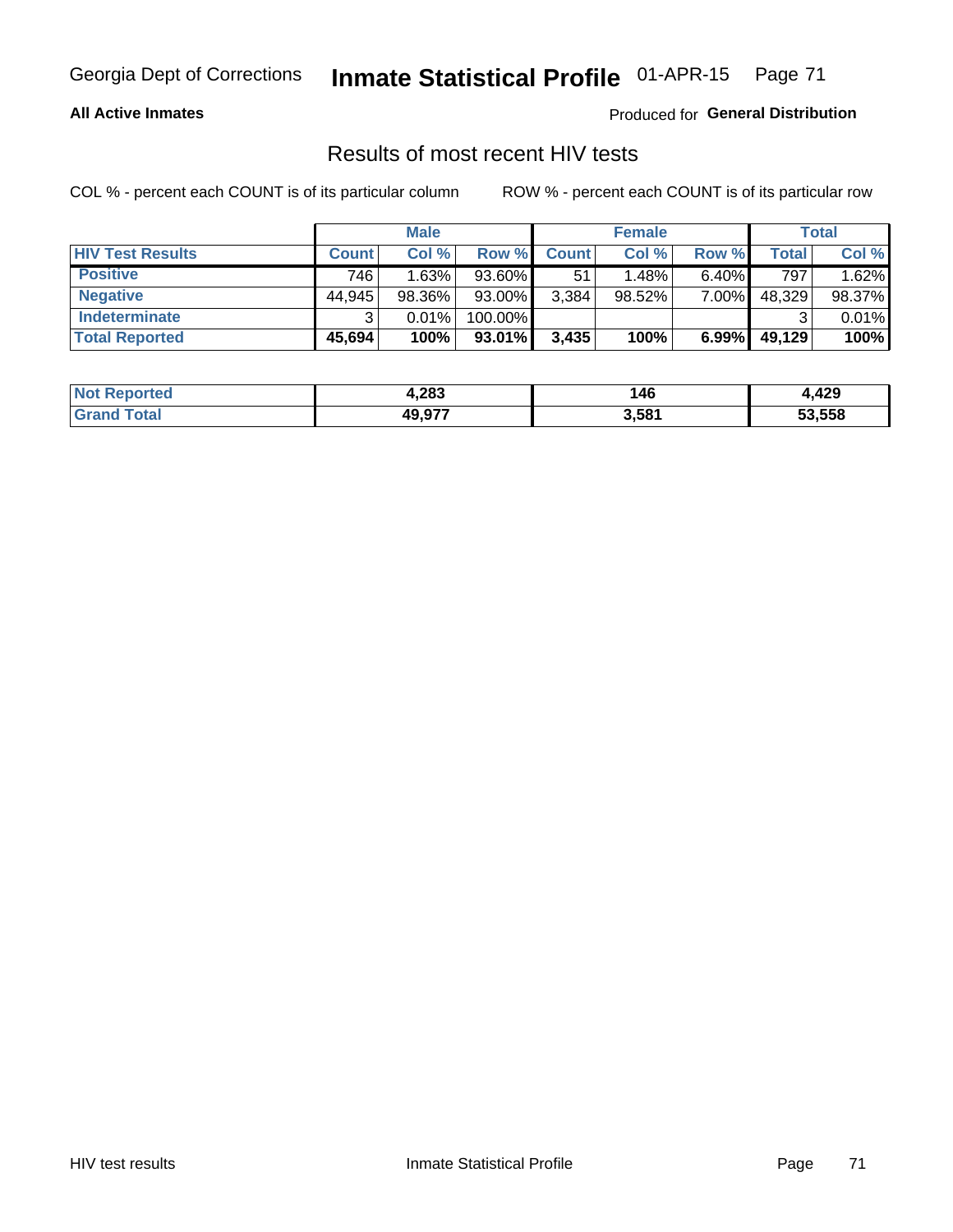# Georgia Dept of Corrections **Inmate Statistical Profile** 01-APR-15 Page 72

### **All Active Inmates**

## Produced for **General Distribution**

## Results of most recent tuberculosis test

COL % - percent each COUNT is of its particular column ROW % - percent each COUNT is of its particular row

|                                  |              | <b>Male</b> |           |              | <b>Female</b> |          |              | Total  |
|----------------------------------|--------------|-------------|-----------|--------------|---------------|----------|--------------|--------|
| <b>Tuberculosis Test Results</b> | <b>Count</b> | Col%        | Row %     | <b>Count</b> | Col %         | Row %    | <b>Total</b> | Col %  |
| <b>Positive on current test</b>  | 7,539        | 16.50%      | $97.48\%$ | 195          | 5.75%         | 2.52%    | 7.734        | 15.76% |
| <b>Positive on previous test</b> | 22           | $0.05\%$    | 100.00%   |              |               |          | 22           | 0.04%  |
| <b>Negative</b>                  | 38,117       | $83.45\%$   | 92.26%    | 3,199        | 94.25%        | $7.74\%$ | 41,316       | 84.19% |
| <b>Total Reported</b>            | 45,678       | 100%        | 93.08%    | 3,394        | 100%          | $6.92\%$ | 49,072       | 100%   |

| <b>Not Reported</b> | 4,299  | 407<br>10 L | 486    |
|---------------------|--------|-------------|--------|
| <sup>-</sup> otal   | 49,977 | 3,581       | 53,558 |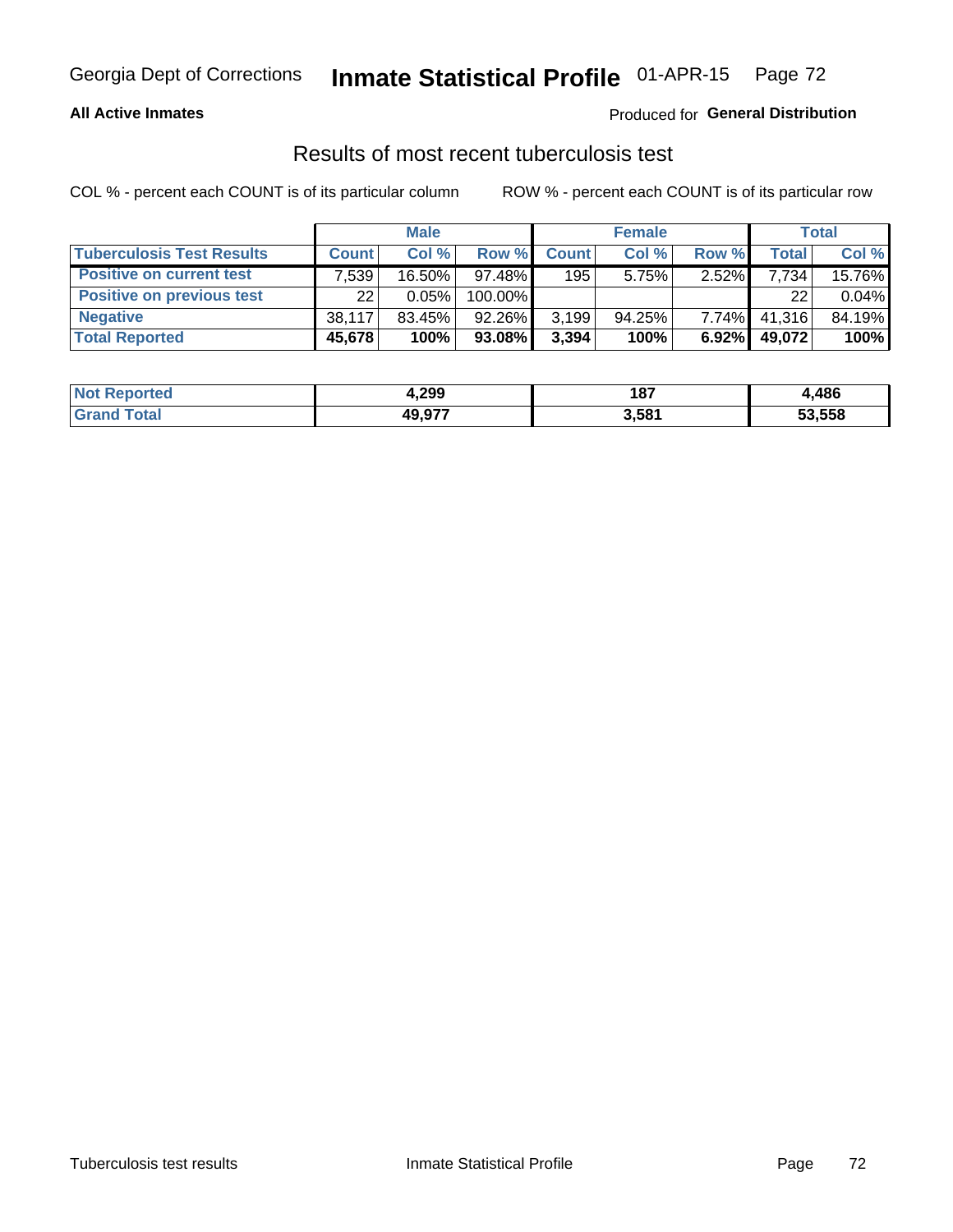# Georgia Dept of Corrections **Inmate Statistical Profile** 01-APR-15 Page 73

### **All Active Inmates**

Produced for **General Distribution**

## Results of most recent syphilis test

COL % - percent each COUNT is of its particular column ROW % - percent each COUNT is of its particular row

|                                 | <b>Male</b>  |        |           | <b>Female</b> |           |          | Total   |        |
|---------------------------------|--------------|--------|-----------|---------------|-----------|----------|---------|--------|
| <b>Syphilis Test Results</b>    | <b>Count</b> | Col%   | Row %     | <b>Count</b>  | Col %     | Row %    | Total I | Col %  |
| <b>Positive on current test</b> | 265          | 1.39%  | $93.64\%$ | 18            | 2.33%     | $6.36\%$ | 283     | 1.43%  |
| <b>Negative</b>                 | 18.811       | 98.61% | 96.14%    | 755           | $97.67\%$ | $3.86\%$ | 19,566  | 98.57% |
| <b>Total Reported</b>           | 19,076       | 100%   | 96.11% I  | 773           | 100%      | $3.89\%$ | 19,849  | 100%   |

| <b>Not Reported</b> | 30,901 | 2,808 | 33,709 |
|---------------------|--------|-------|--------|
| <b>Grand Total</b>  | 49.977 | 3,581 | 53.558 |